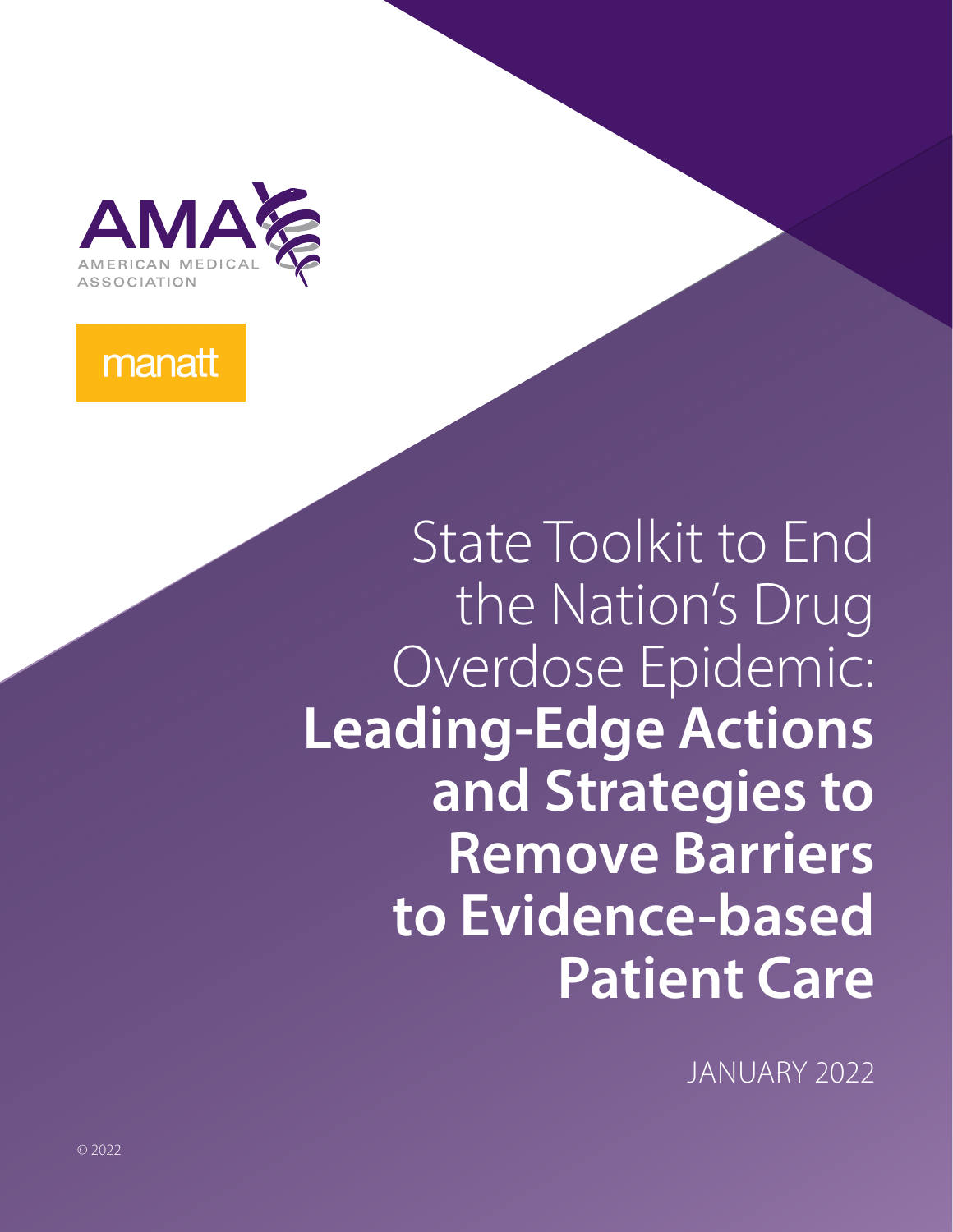#### **About the AMA**

The American Medical Association is the powerful ally of and unifying voice for America's physicians, the patients they serve, and the promise of a healthier nation. The AMA attacks the dysfunction in health care by removing obstacles and burdens that interfere with patient care. It reimagines medical education, training, and lifelong learning for the digital age to help physicians grow at every stage of their careers, and it improves the health of the nation by confronting the increasing chronic disease burden.

For more information, visit [ama-assn.org.](https://www.ama-assn.org/)

### **About Manatt Health**

Manatt Health integrates legal and consulting services to better meet the complex needs of clients across the health care system.

Combining legal excellence, firsthand experience in shaping public policy, sophisticated strategy insight and deep analytic capabilities, we provide uniquely valuable professional services to the full range of health industry players.

Our diverse team of more than 160 attorneys and consultants from Manatt, Phelps & Phillips, LLP, and its consulting subsidiary, Manatt Health Strategies, LLC, is passionate about helping our clients advance their business interests, fulfill their missions and lead health care into the future. For more information, visit [manatt.com/Health.](https://www.manatt.com/Health)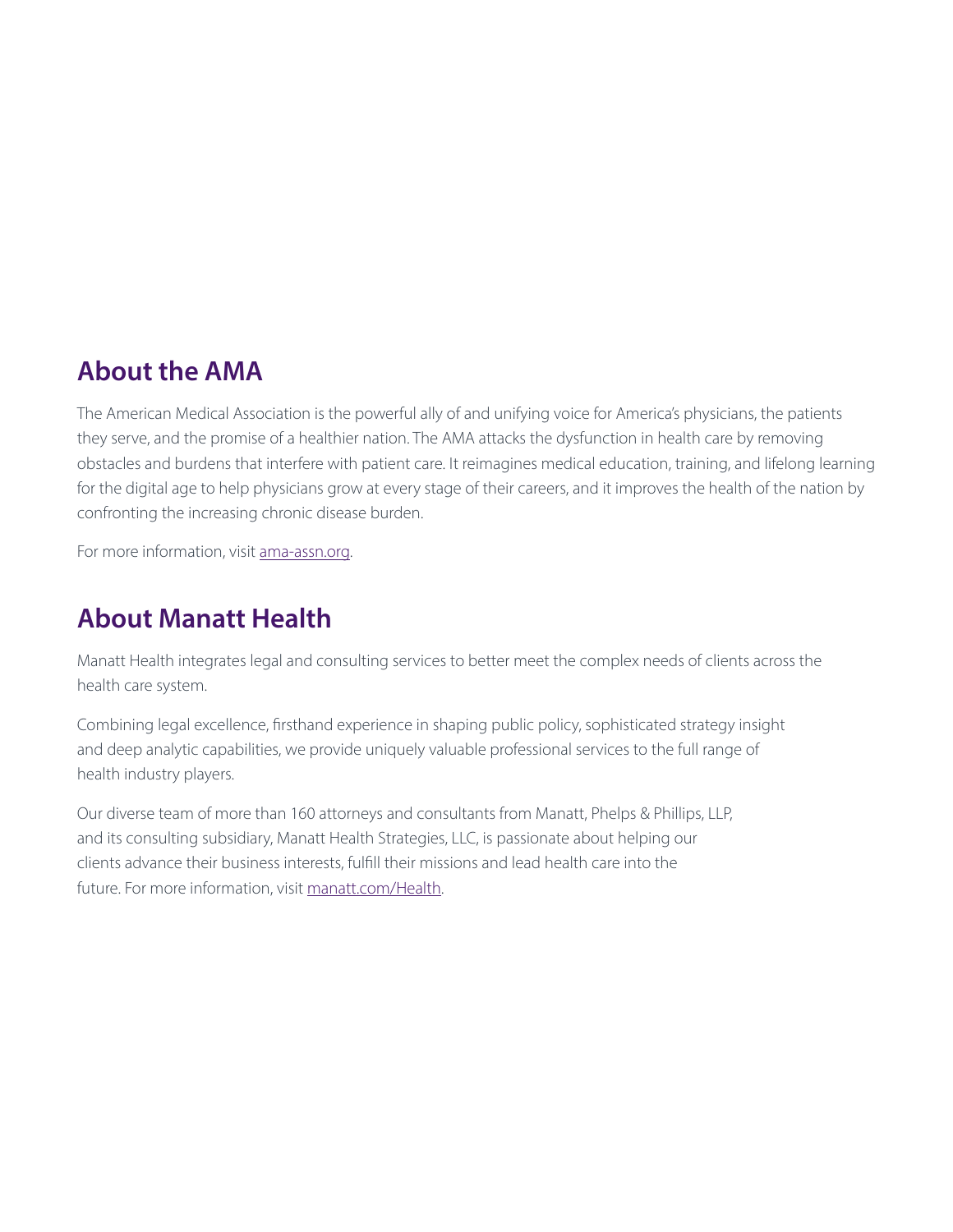# **Table of Contents**

|              | Introduction                                                                                | $\overline{4}$ |
|--------------|---------------------------------------------------------------------------------------------|----------------|
| $\mathbf{L}$ | Increase access to evidence-based treatments to help patients with a substance use disorder | 6              |
|              | II. Ensure access to addiction medicine, psychiatry, and other trained physicians           | 10             |
|              | III. Enforce mental health and substance use disorder parity laws                           | 13             |
|              | IV. Improve access to multidisciplinary, multimodal care for patients with pain             | 16             |
|              | V. Expand harm reduction efforts to reduce death and disease                                | 19             |
|              | VI. Monitor and evaluate programs                                                           | 21             |
|              | State and federal funding to end the drug overdose epidemic                                 | 23             |
|              | <b>Detailed Resources</b>                                                                   | 28             |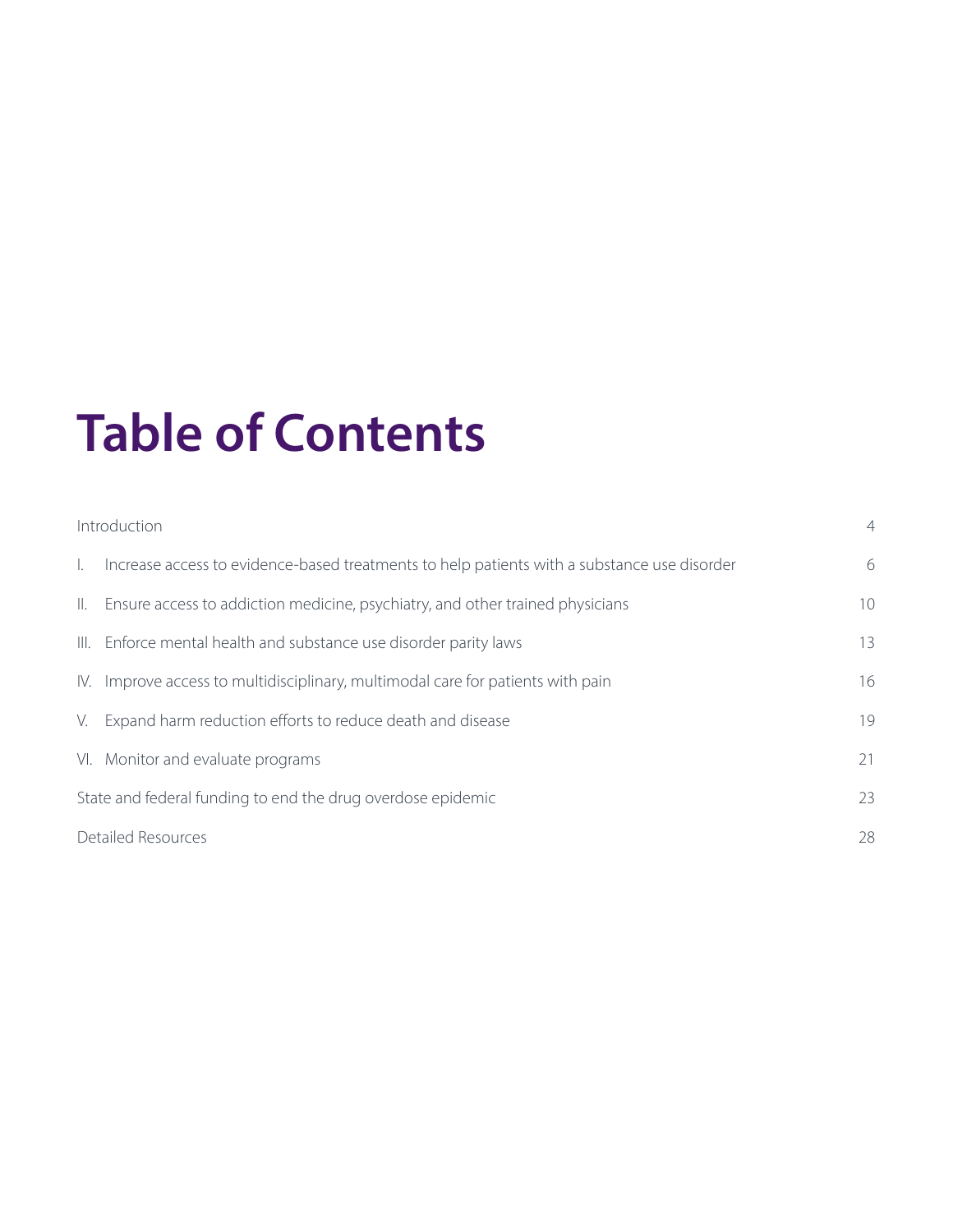## <span id="page-3-0"></span>**Introduction**

The US Centers for Disease Control and Prevention (CDC) reported that the predicted number of drug overdose deaths in the 12-month period ending in April 2021 exceeded 100,000 for the first time ever.[1](#page-76-0) Nationally, people aged 15–24 experienced the largest percentage increase in drug overdose death rates between 2019 and 2020 (49%), and deaths overall increased from April 2020 to April 2021 by nearly 30%.[2](#page-76-0) Across the country, 28 states had more than a 30% increase in overdose deaths in 2020 compared to 2019, including 10 that increased by more than 40%.<sup>[3](#page-76-0)</sup> Additional state-level reports detail hundreds of examples of how the epidemic has raged.[4](#page-76-0) The simultaneous tragedies of the COVID-19 pandemic and the drug overdose epidemic—two public health crises at once—have widely fed into the categorization of the drug overdose epidemic as "the epidemic inside a pandemic."[5](#page-76-0)

Policymakers and other stakeholders must increase their efforts to end the drug overdose epidemic with targeted, evidencebased interventions and emerging best practices. The American Medical Association (AMA) and Manatt Health released a national [policy roadmap](https://www.ama-assn.org/system/files/2020-12/ama-manatt-health-2020-national-roadmap.pdf) in December 2020 with detailed recommendations for policymakers to take action.<sup>[6](#page-76-0)</sup> While there are many examples where states and others have taken some steps in the right direction, much more needs to be done to support evidence-based, comprehensive efforts.

The 2020 roadmap highlighted areas with opportunity for improvement, particularly in light of the ongoing and unprecedented public health crisis wrought by the COVID-19 pandemic. During development of this 2022 toolkit, the true extent of COVID-19's impact on the drug overdose epidemic is just beginning to be realized.

**The 2022 AMA-Manatt Toolkit** builds on the 2020 roadmap by providing **actionable resources** that states can use to **take specific actions** in six policy areas:

- Increase access to evidencebased treatments to help patients with a substance use disorder (SUD).
- Ensure access to addiction medicine, psychiatry, and other trained physicians.
- Enforce mental health and substance use disorder (SUD) parity laws.
- Improve access to multidisciplinary, multimodal care for patients with pain.
- Expand harm reduction efforts to reduce death and disease.
- Improve monitoring and evaluation.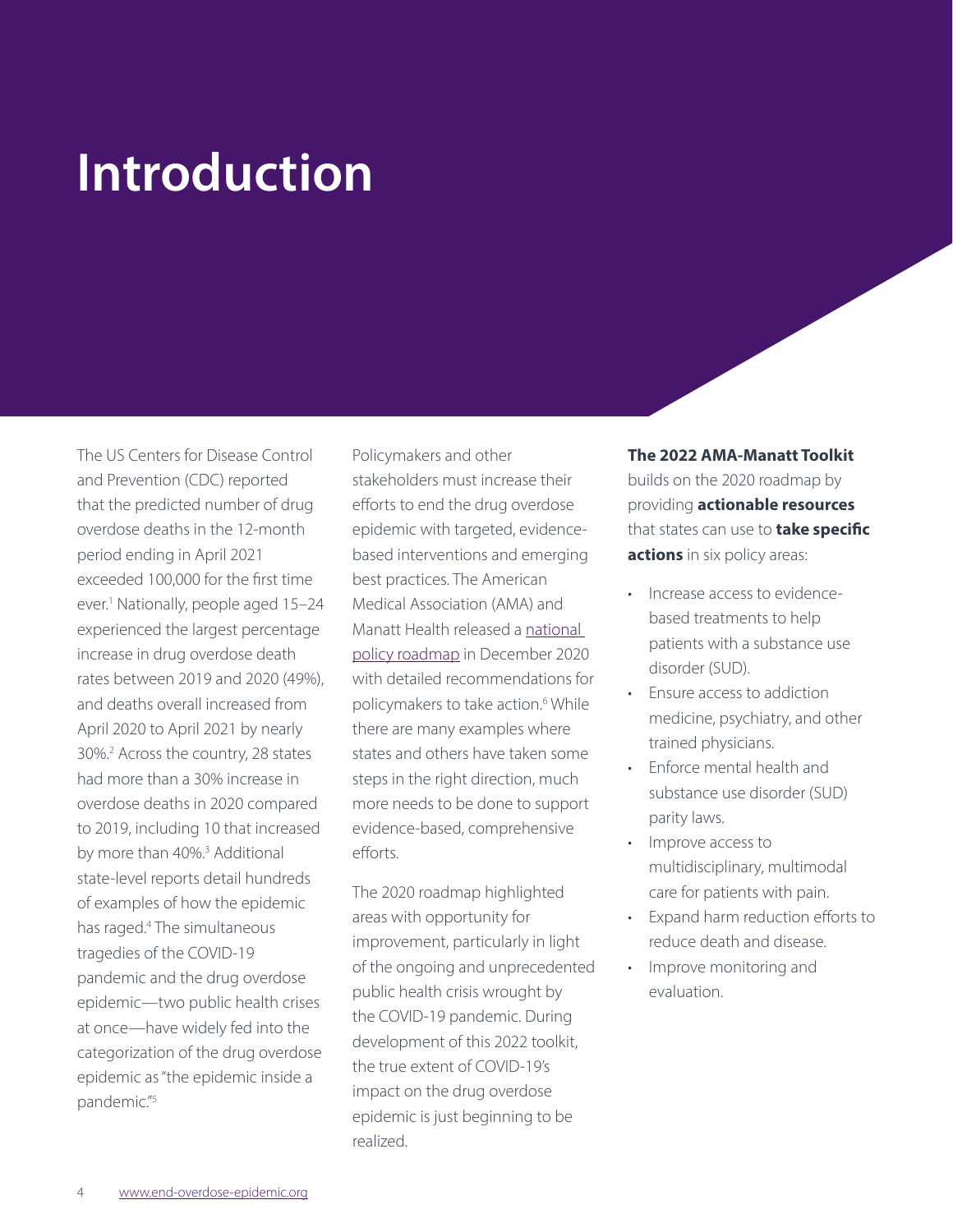To achieve this, the toolkit provides:

- **Specific Actions.** We highlight 24 key actions—with at least three in each policy area—that all states should consider.
- **Tangible Resources.** We provide specific resources for each of the recommendations across the six policy areas, with a brief description of the resource and a link to download the "ready to use" resource.
- **Compendium of Detailed Resources.** We then take those resources and build them out into a more extensive compendium that includes detailed resources in each of the six policy areas.

Taken together, stakeholders in every state can use this new resource in the legislature, with regulators and other officials, including governors, attorneys general, Medicaid officials, insurance regulators, and others. These are policies and actions that are working to help patients today. We understand that ending the drug overdose epidemic will not be easy, which is why the AMA and Manatt Health are providing direct access to policies and actions that have worked. It is up to policymakers and key stakeholders to work together to enact and implement these recommendations. For our part, the AMA and Manatt Health stand ready to help accomplish this important work.

In addition to the six major policy areas, this toolkit also identifies key funding streams and funding opportunities that are beginning to take shape. Between federal appropriations and funds from opioid-related litigation and settlements, many cities and states have an unprecedented opportunity to fund evidencebased programs to reduce mortality and improve patient outcomes. The final section of this toolkit highlights key opportunities along with specific policy recommendations and legislative actions that can be taken to ensure funds are spent on ending the epidemic.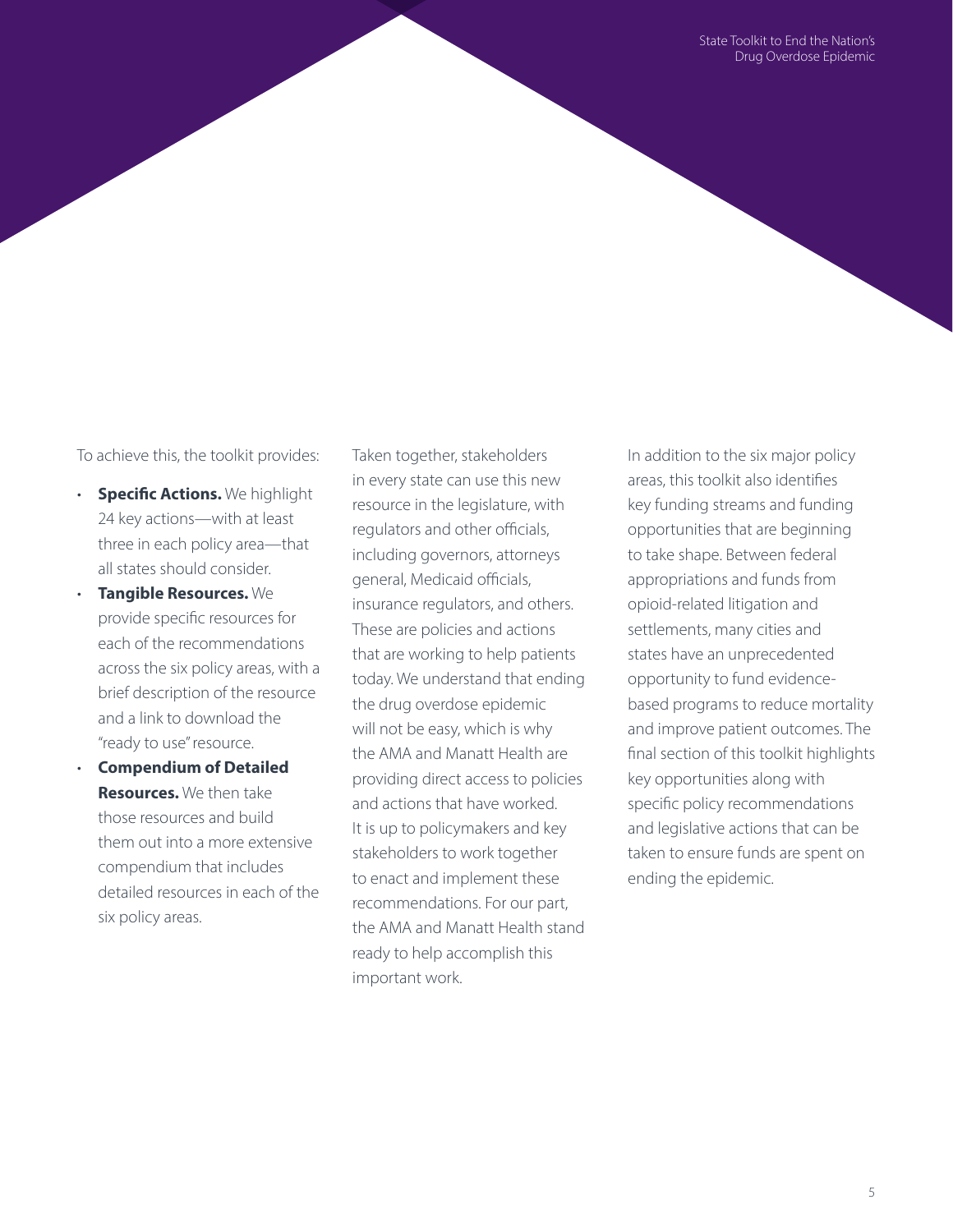<span id="page-5-0"></span>**I. Increase access to evidencebased treatments to help patients with a substance use disorder**

**This section addresses the importance of expanding access to evidence-based SUD treatment on an equitable basis for all populations and ensuring that coverage standards are clinically based.**

**Every state can take action to expand access to evidence-based SUD treatment.** To ensure access to equitable, evidence-based treatment and ensure coverage standards are clinically based, has your state:

- Expanded access and coverage for medications to treat opioid use disorder (MOUD) in Medicaid (as is now required under federal law) and commercial insurance and removed treatment barriers, such as prior authorization and other utilization management policies?
	- Required access to the full continuum of evidence-based care as determined by medical experts, such as the American Society of Addiction Medicine (ASAM)?
	- Required insurers to base coverage decisions on medical standards developed by medical experts, such as ASAM?
- Addressed disparities and the needs of all patients equitably, including vulnerable populations, such as justice-involved individuals and pregnant, parenting and postpartum individuals and families?

**5** Ensured patient access to both MOUD and SUD treatment?

"Ending the epidemic requires improved enforcement of laws and policies to ensure access to medications to treat opioid use disorder, and care for co-occurring mental illness. Particular emphasis must be placed on ensuring protections for justice-involved individuals and for youth, peripartum, pregnant, postpartum and parenting individuals. This includes working to keep families together safely and eliminating health inequities that disproportionately harm marginalized and minoritized communities."

Gerald E. Harmon, MD, President, American Medical Association

**1**

**2**

**3**

**4**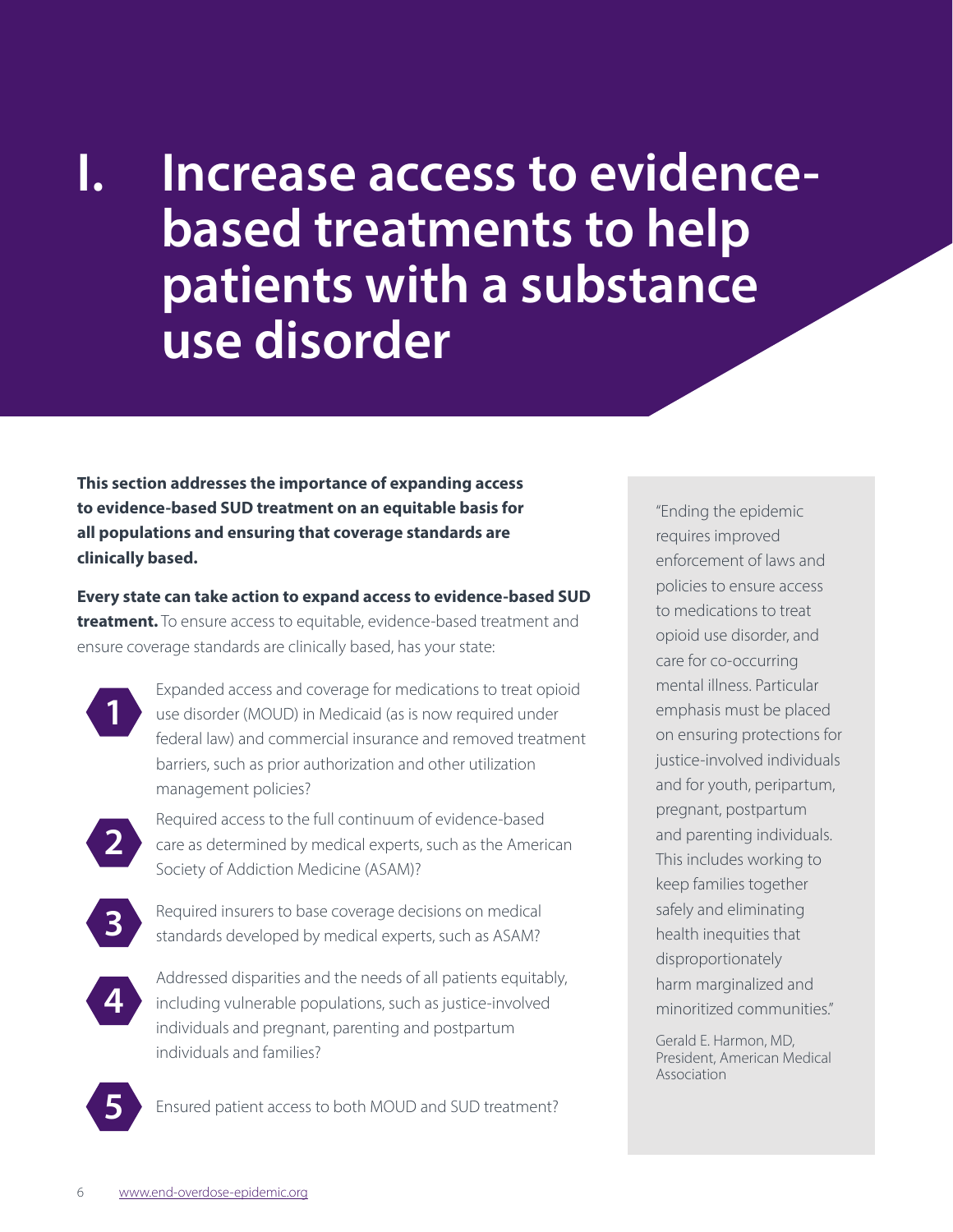#### **What resources are available to your state to ensure access to evidence-based**

**treatment?** Below are selected examples of state resources your state can use to take action.

| <b>RECOMMENDATION</b>                                                                                                                | <b>SELECTED EXAMPLE/RESOURCE</b>                                                                                                                                 | <b>HOW IT WORKS</b>                                                                                                                                                                                                                                                                                          |
|--------------------------------------------------------------------------------------------------------------------------------------|------------------------------------------------------------------------------------------------------------------------------------------------------------------|--------------------------------------------------------------------------------------------------------------------------------------------------------------------------------------------------------------------------------------------------------------------------------------------------------------|
| <b>MEDICAID COVERAGE AND ACCESS</b>                                                                                                  |                                                                                                                                                                  |                                                                                                                                                                                                                                                                                                              |
| <b>Expand Medicaid coverage of MOUD.</b>                                                                                             | <b>Centers for Medicare &amp; Medicaid Services</b><br>Guidance on Mandatory Medicaid State<br>Plan Coverage of Medication-Assisted<br>Treatment (2020)          | Outlines how states must comply with<br>the requirement in federal law to cover<br>all Food and Drug Administration (FDA)-<br>approved forms of MOUD (methadone,<br>buprenorphine and naltrexone) and<br>includes information to help states expand<br>their opioid use disorder (OUD) service<br>continuum. |
| <b>Eliminate prior authorization and</b><br>utilization management barriers for<br><b>MOUD.</b>                                      | District of Columbia Department of Health<br>Care Finance Removal of Prior Authorization<br>Requirements for Medication-Assisted<br>Treatment in Medicaid (2019) | Removes prior authorization requirements<br>for MOUD.                                                                                                                                                                                                                                                        |
| <b>Support policies that increase access</b><br>to methadone and opioid treatment<br>programs (OTPs).                                | Spokane, Washington adoption of federal<br>flexibility for take-home methadone                                                                                   | An OTP increased use of take-home<br>methadone pursuant to federal law without<br>an increase in negative outcomes.                                                                                                                                                                                          |
| <b>COMMERCIAL INSURANCE COVERAGE AND ACCESS</b>                                                                                      |                                                                                                                                                                  |                                                                                                                                                                                                                                                                                                              |
| <b>Require all payers to eliminate</b><br>prior authorization and utilization<br>management requirements for MOUD.                   | New York Insurance Law §§ 3216(i)(31-a);<br>3221(I)(7-a); 4303(I-1) (2020) and related<br>laws for Medicaid fee-for-service and<br>Medicaid managed care         | Prohibits Medicaid, Medicaid managed care,<br>and commercial insurers in New York from<br>requiring prior authorization for medication<br>for the treatment of SUD, including all<br>buprenorphine products, methadone, or<br>long-acting, injectable naltrexone.                                            |
| <b>Insurers and pharmacy benefit</b><br>managers (PBMs) must place MOUD on<br>the lowest cost-sharing tier of the drug<br>formulary. | Pennsylvania voluntary agreement (2018)                                                                                                                          | Provides that MOUD will be covered<br>at the lowest patient cost tier on the<br>plan's pharmacy benefit, as applicable,<br>in a voluntary agreement with seven of<br>Pennsylvania's largest commercial insurers.                                                                                             |
| State attorneys general can also<br>promote access to MOUD.                                                                          | New York Attorney General settlements,<br>including letters from Anthem (2017) and<br>Cigna (2016)                                                               | States national health plans' commitments<br>to end prior authorization for MOUD<br>nationwide.                                                                                                                                                                                                              |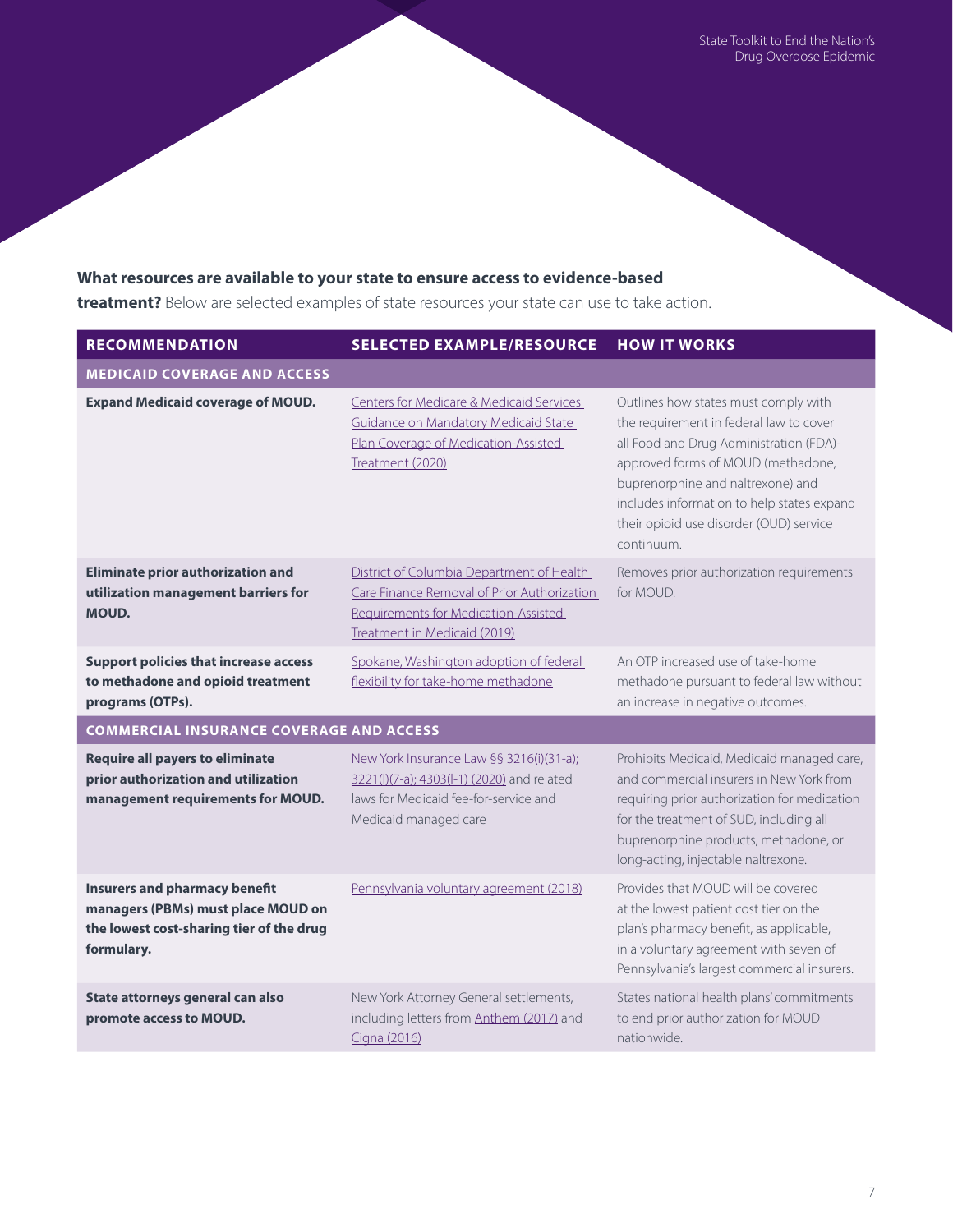| <b>RECOMMENDATION</b>                                                                  | <b>SELECTED EXAMPLE/RESOURCE</b>                                                                                                                                           | <b>HOW IT WORKS</b>                                                                                                                                                                                                                                                                                                                                                                                                                  |
|----------------------------------------------------------------------------------------|----------------------------------------------------------------------------------------------------------------------------------------------------------------------------|--------------------------------------------------------------------------------------------------------------------------------------------------------------------------------------------------------------------------------------------------------------------------------------------------------------------------------------------------------------------------------------------------------------------------------------|
| <b>CONTINUUM OF CARE/COLLABORATIVE CARE</b>                                            |                                                                                                                                                                            |                                                                                                                                                                                                                                                                                                                                                                                                                                      |
| Promote programs that help ensure a<br>full continuum of care.                         | Shatterproof's Collaborative Care Model for<br>SUD provides specific G-codes and Current<br>Procedural Terminology (CPT®) codes,<br>multiple Medicaid 1115 waiver examples | Outlines a tested and validated model for<br>intervention and collaborative care delivery<br>through a team of primary care providers,<br>care management staff, and psychiatric<br>consultants to provide integrated care and<br>track patient progress through validated<br>clinic rating scales.                                                                                                                                  |
| <b>Ensure Medicaid encompasses the</b><br>complete ASAM continuum of SUD<br>treatment. | North Carolina 1115 SUD Waiver, SUD<br>Implementation Plan Protocol (2019)                                                                                                 | Outlines North Carolina's plan to complete<br>its coverage of the full ASAM continuum<br>under Medicaid by adding new ASAM levels<br>of care and expanding coverage of existing<br>SUD services under its 1115 waiver.                                                                                                                                                                                                               |
| <b>MEDICAL CRITERIA FOR COVERAGE</b>                                                   |                                                                                                                                                                            |                                                                                                                                                                                                                                                                                                                                                                                                                                      |
| <b>Require use of clinical guidelines to</b><br>assess medical necessity.              | Speaking the Same Language: A Toolkit for<br>Strengthening Patient-Centered Addiction<br>Care in the United States                                                         | Provides strategies for integrating The<br>ASAM Criteria, the most widely used set<br>of evidence-based guidelines for patient<br>placement, continued stay, and transfer<br>of patients, into state approaches to SUD<br>services.                                                                                                                                                                                                  |
|                                                                                        | California SB 855 (2020)                                                                                                                                                   | Requires payer utilization of policies and<br>procedures that are fully consistent with<br>The ASAM Criteria for medical necessity<br>determinations.                                                                                                                                                                                                                                                                                |
| <b>Enforce medical standards of care.</b>                                              | Virginia standardized client intake tool                                                                                                                                   | Requires providers to use a standardized<br>client assessment tool based on the ASAM<br>client assessment and program standards.                                                                                                                                                                                                                                                                                                     |
| <b>ADDRESS DISPARITIES</b>                                                             |                                                                                                                                                                            |                                                                                                                                                                                                                                                                                                                                                                                                                                      |
| Address disparities by ensuring data by<br>race and ethnicity is widely available.     | Minnesota Opioid Dashboard                                                                                                                                                 | Contains specific (although limited)<br>information about race-specific overdose<br>rates as well as age, gender, and other<br>metrics.                                                                                                                                                                                                                                                                                              |
| Address disparities through innovative<br>partnerships.                                | The Detroit Recovery Project (DRP)                                                                                                                                         | An example of an effective, targeted, multi-<br>service effort designed to support Black<br>individuals with an SUD. This program brings<br>together university partners, public safety<br>officials, churches, local public schools, the<br>Department of Health and Human Services<br>and others, to increase community reach<br>and awareness and provide coordinated<br>efforts through culturally relevant<br>community events. |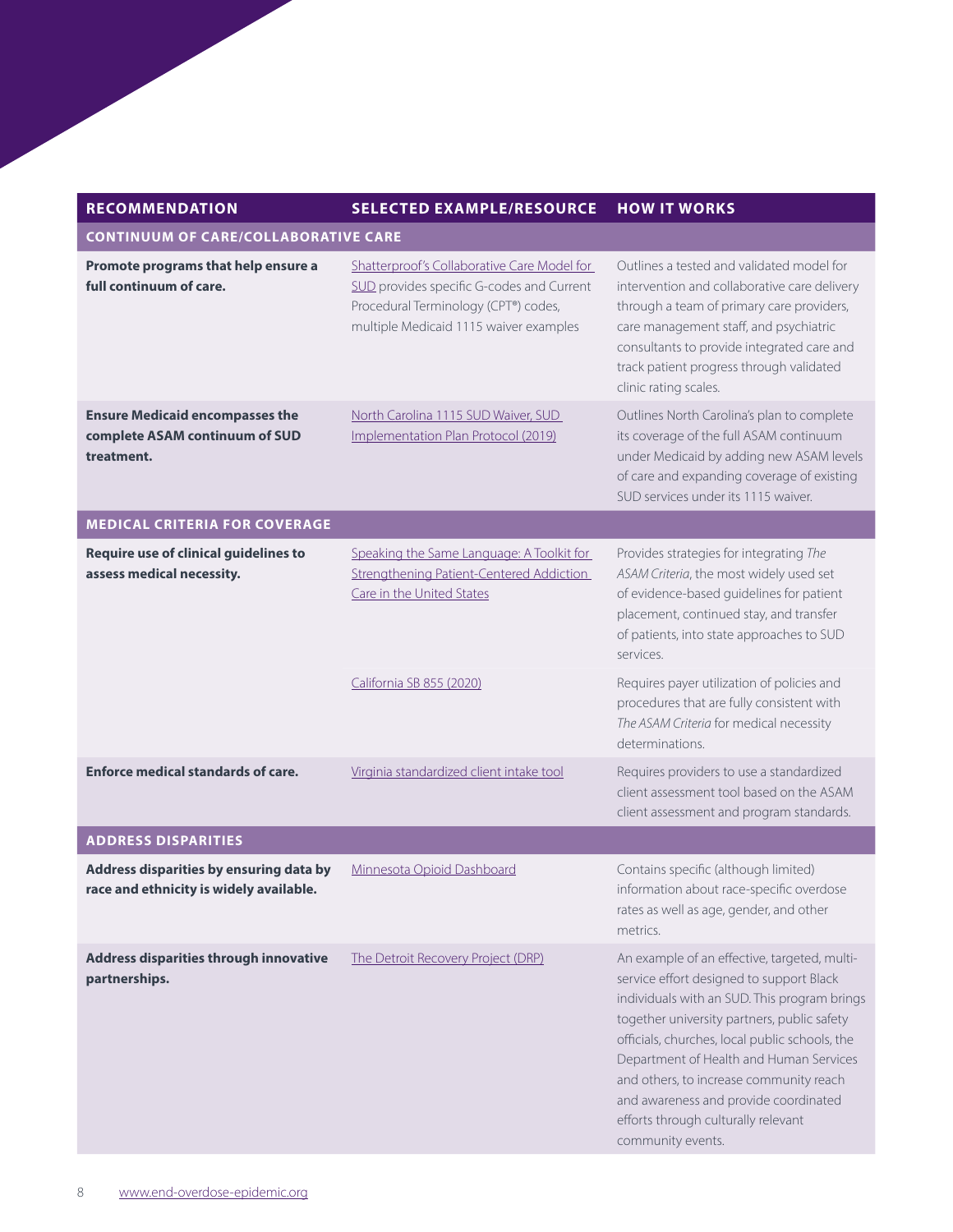#### **RECOMMENDATION SELECTED EXAMPLE/RESOURCE HOW IT WORKS**

| JUSTICE-INVOLVED POPULATIONS AND PREGNANT, POSTPARTUM AND PARENTING INDIVIDUALS                                                   |                                                                                              |                                                                                                                                                                                                                                                                                                              |  |
|-----------------------------------------------------------------------------------------------------------------------------------|----------------------------------------------------------------------------------------------|--------------------------------------------------------------------------------------------------------------------------------------------------------------------------------------------------------------------------------------------------------------------------------------------------------------|--|
| Provide evidence-based medical care,<br>including MOUD, to justice-involved<br>populations.                                       | 28 Vermont Statutes Annotated § 801b<br>(2018)                                               | Requires inmates in correctional facilities<br>to be screened for SUD as part of the initial<br>and ongoing substance use screening<br>and assessment process within 24 hours.<br>Specifies that inmates in a correctional<br>facility shall be entitled to continue MOUD<br>as long as medically necessary. |  |
|                                                                                                                                   | <b>Smith v. Aroostook County (2018)</b>                                                      | Finds that denial of access to medication-<br>assisted treatment (MAT) for incarcerated<br>people is in violation of the Americans with<br>Disabilities Act and the Eighth Amendment<br>of the U.S Constitution.                                                                                             |  |
| <b>Implement Plans of Safe Care for</b><br>pregnant, peripartum, and parenting<br>individuals.                                    | New Mexico Statutes § 32A-4-3 (2019)                                                         | Requires hospitals to identify all infants<br>with exposure to maternal drug use and<br>develop a plan of safe care that delineates<br>the specific after-hospital care needed for<br>the infant without automatically triggering a<br>report of child abuse or neglect.                                     |  |
| <b>Remove criminal and other penalties</b><br>for pregnant, postpartum, and<br>parenting women utilizing MOUD.                    | Montana Code Annotated § 50-32-609<br>(2019)                                                 | Provides safe harbor for pregnant women<br>seeking or receiving evaluation, treatment,<br>or support services for a substance use<br>disorder.                                                                                                                                                               |  |
| <b>TREATMENT POLICIES</b>                                                                                                         |                                                                                              |                                                                                                                                                                                                                                                                                                              |  |
| <b>Eliminate policies that condition</b><br>treatment access and participation on<br>non-use of MOUD.                             | California Senate Bill No. 992 (signed by the<br>governor September 2018)                    | Prohibits residential treatment facilities from<br>denying admission to potential patients<br>or discharging current patients because of<br>a valid prescription for an FDA-approved<br>medication for MOUD.                                                                                                 |  |
| <b>Require treatment facilities to ensure</b><br>access to or continuation of MOUD as a<br>condition of receiving public funding. | Missouri Department of Mental Health<br>(DMH) Memo: MAT Certification<br>Requirements (2016) | Requires that for agencies and providers to<br>remain certified and contracted with the<br>Missouri DMH, an agency must not only<br>offer or arrange for all forms of MOUD, but<br>offer or arrange for MOUD to be delivered in<br>an evidence-based way.                                                    |  |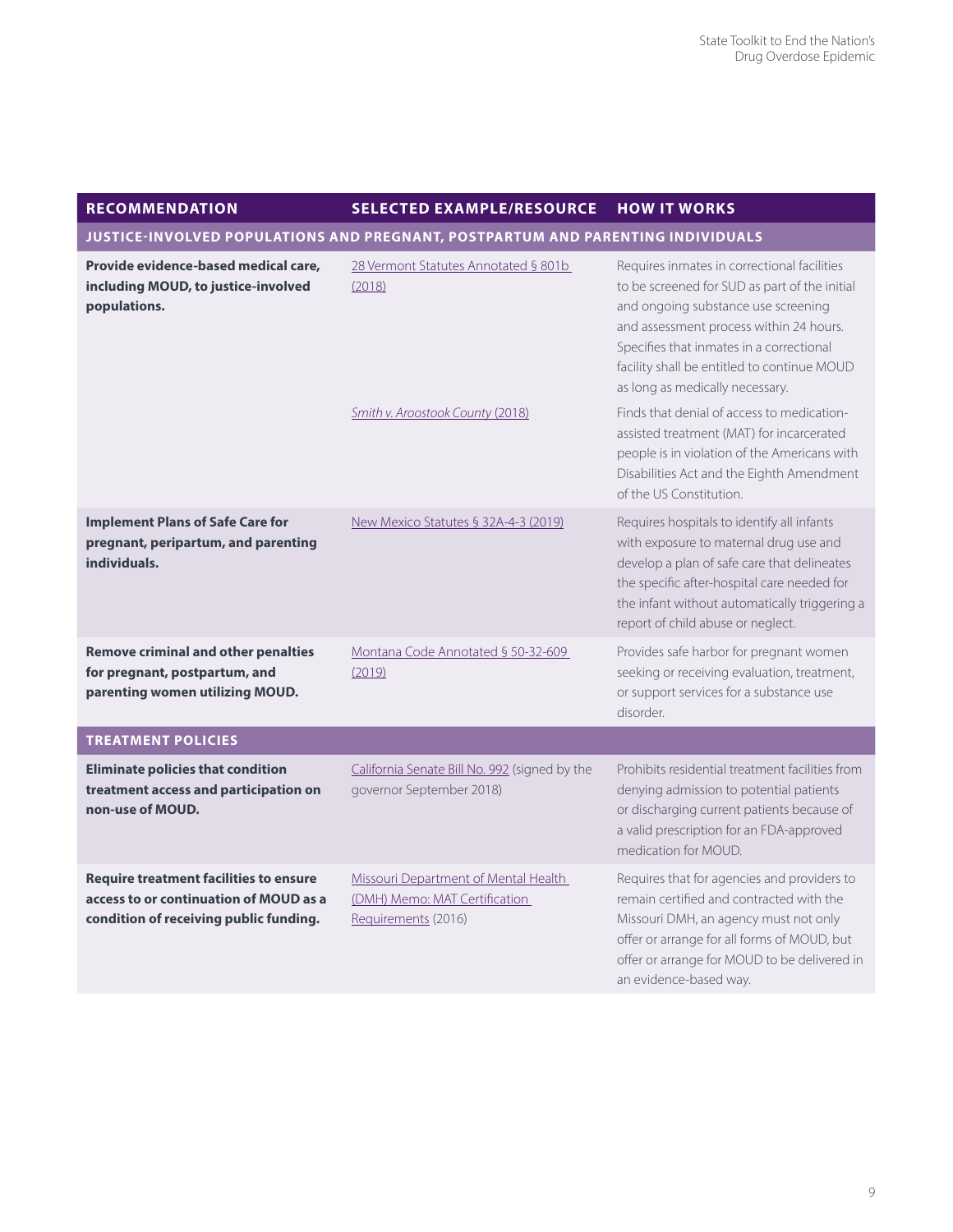## <span id="page-9-0"></span>**II. Ensure access to addiction medicine, psychiatry, and other trained physicians**

**This chapter addresses the importance of ensuring that provider networks are sufficient in numbers and expertise to meet patient needs and that those networks are organized in ways that support front-line providers and give them the tools they need to serve patient needs.**

**Every state can take action to ensure patient access to providers for the treatment of SUD.** To bolster provider networks that are equipped to meet the needs of patients with SUD, has your state:



Developed network adequacy standards and reporting requirements that identify gaps in coverage and require corrective action?

Employed innovative models (eg, hub-and-spoke, emergency department interventions) to connect SUD patients to the appropriate medical professionals and treatment options?



**2**

Leveraged telehealth to enhance both patient access and provider training on SUD treatment options?

"State actions to end the epidemic need to confront wide disparities in access to in-network care; prior authorization and other utilization management hurdles both for providers and medication; difficulties in determining which in-network providers are accepting new patients; and cost-sharing decisions that may place some medications or other treatments out of reach."

Bobby Mukkamala, MD, Chair, AMA Board of Trustees; Chair, AMA Substance Use and Pain Care Task Force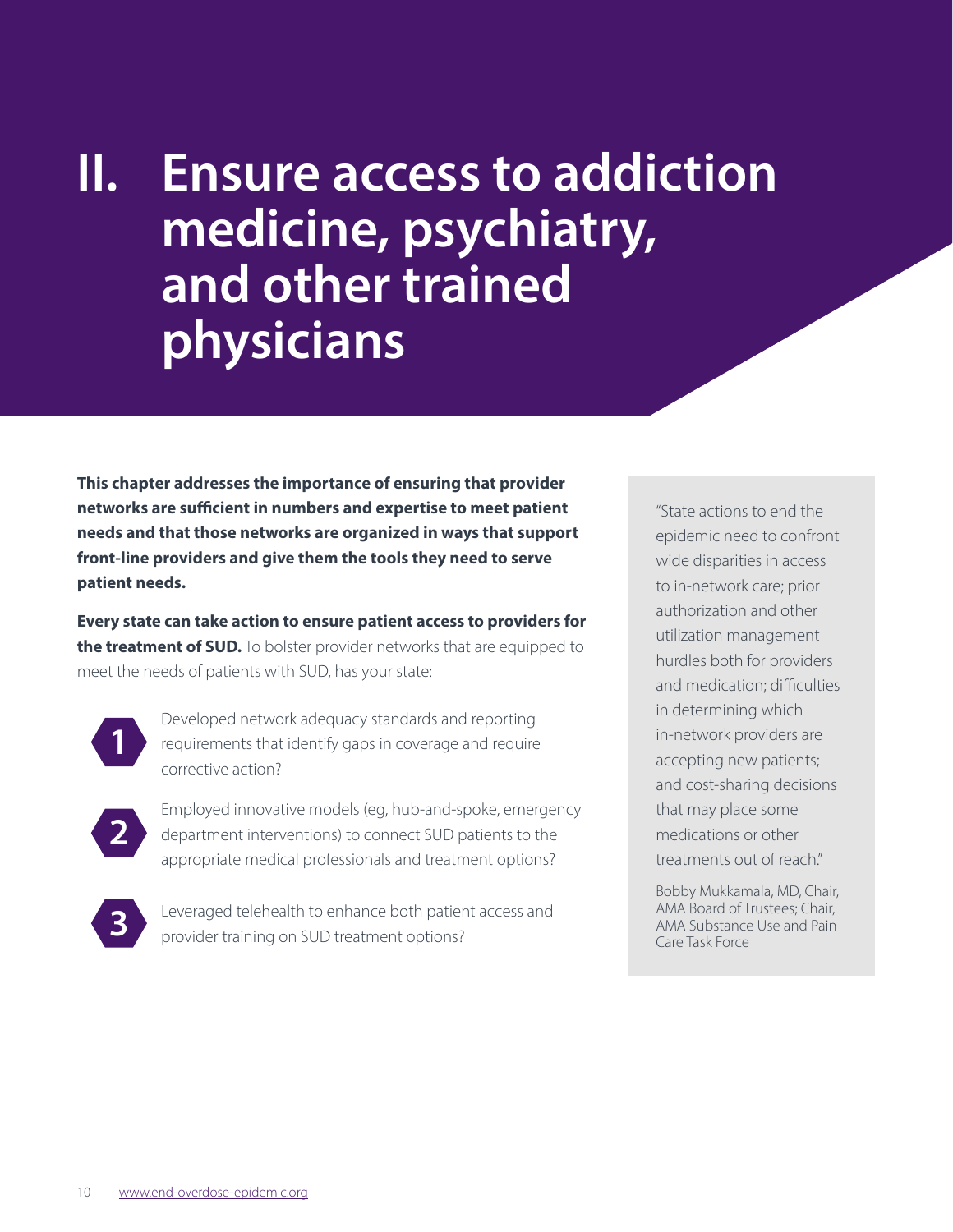#### **What resources are available to your state to ensure access to providers?** Below are selected

examples of state resources your state can use to take action.

| <b>RECOMMENDATION</b>                                                                                                                                                                                      | <b>SELECTED EXAMPLE/</b><br><b>RESOURCE</b>                                                                                                                   | <b>HOW IT WORKS</b>                                                                                                                                                                                                                                                                 |
|------------------------------------------------------------------------------------------------------------------------------------------------------------------------------------------------------------|---------------------------------------------------------------------------------------------------------------------------------------------------------------|-------------------------------------------------------------------------------------------------------------------------------------------------------------------------------------------------------------------------------------------------------------------------------------|
| <b>NETWORK ADEQUACY</b>                                                                                                                                                                                    |                                                                                                                                                               |                                                                                                                                                                                                                                                                                     |
| <b>Leverage Medicaid managed</b><br>care contracting to establish and<br>enforce robust network adequacy<br>requirements.                                                                                  | Ohio Medicaid Managed Care Contracts                                                                                                                          | Requires Medicaid Managed Care<br>Organizations (MCOs) to contract with a<br>minimum number of MOUD providers per<br>county and all willing Opioid Treatment<br>Programs (OTPs) licensed by the state.                                                                              |
| Require insurer reporting on network<br>capacity to provide MOUD.                                                                                                                                          | Colorado Insurance Regulation 4-2-75<br>Concerning Requirements for Reporting<br>Medication-Assisted Treatment Coverage<br>(based on 2019 Colorado state law) | Sets new standards for evaluating<br>behavioral health and SUD treatment<br>networks by requiring insurers to report<br>the number of physicians and other health<br>care professionals who are authorized to<br>provide MOUD and who are in-network<br>and accepting new patients. |
| Require reporting on the number of<br>patients being treated with MOUD.                                                                                                                                    | Colorado Insurance Regulation 4-2-75<br>Concerning Requirements for Reporting<br>Medication-Assisted Treatment Coverage                                       | Requires insurers to report on the number<br>of patients being seen for SUD and OUD<br>and the number of patients receiving<br>MOUD to help assess network adequacy<br>and patient access to in-network providers<br>treating patients with MOUD.                                   |
| <b>Address the inequities faced by</b><br>Black, Hispanic, American Indian, and<br>other historically marginalized and<br>minoritized populations to ensure<br>network adequacy to evidence-based<br>care. | California Tribal MAT Expansion Project                                                                                                                       | Leverages resources from Tribal<br>communities, urban Tribal health centers,<br>and the State to provide collaborative,<br>culturally appropriate approaches to care<br>and improve the availability and provision<br>of MOUD.                                                      |
|                                                                                                                                                                                                            |                                                                                                                                                               |                                                                                                                                                                                                                                                                                     |

#### **EVIDENCE-BASED TREATMENT INFRASTRUCTURE**

**Enhance access to medical, social, and other behavioral care services and providers through hub-and-spoke models.**

[Pennsylvania Coordinated Medication-](https://www.pahouse.com/files/Documents/2018-10-19_021236__PA%20Response%20to%20the%20Opioid%20Epidemic_updates.pdf)[Assisted Treatment Centers \(PacMAT](https://www.pahouse.com/files/Documents/2018-10-19_021236__PA%20Response%20to%20the%20Opioid%20Epidemic_updates.pdf)  [Centers\)](https://www.pahouse.com/files/Documents/2018-10-19_021236__PA%20Response%20to%20the%20Opioid%20Epidemic_updates.pdf)

Utilizes a hub-and-spoke model to provide MOUD by coordinating an addiction medicine specialist at the hub providing treatment to patients at eight PacMAT centers.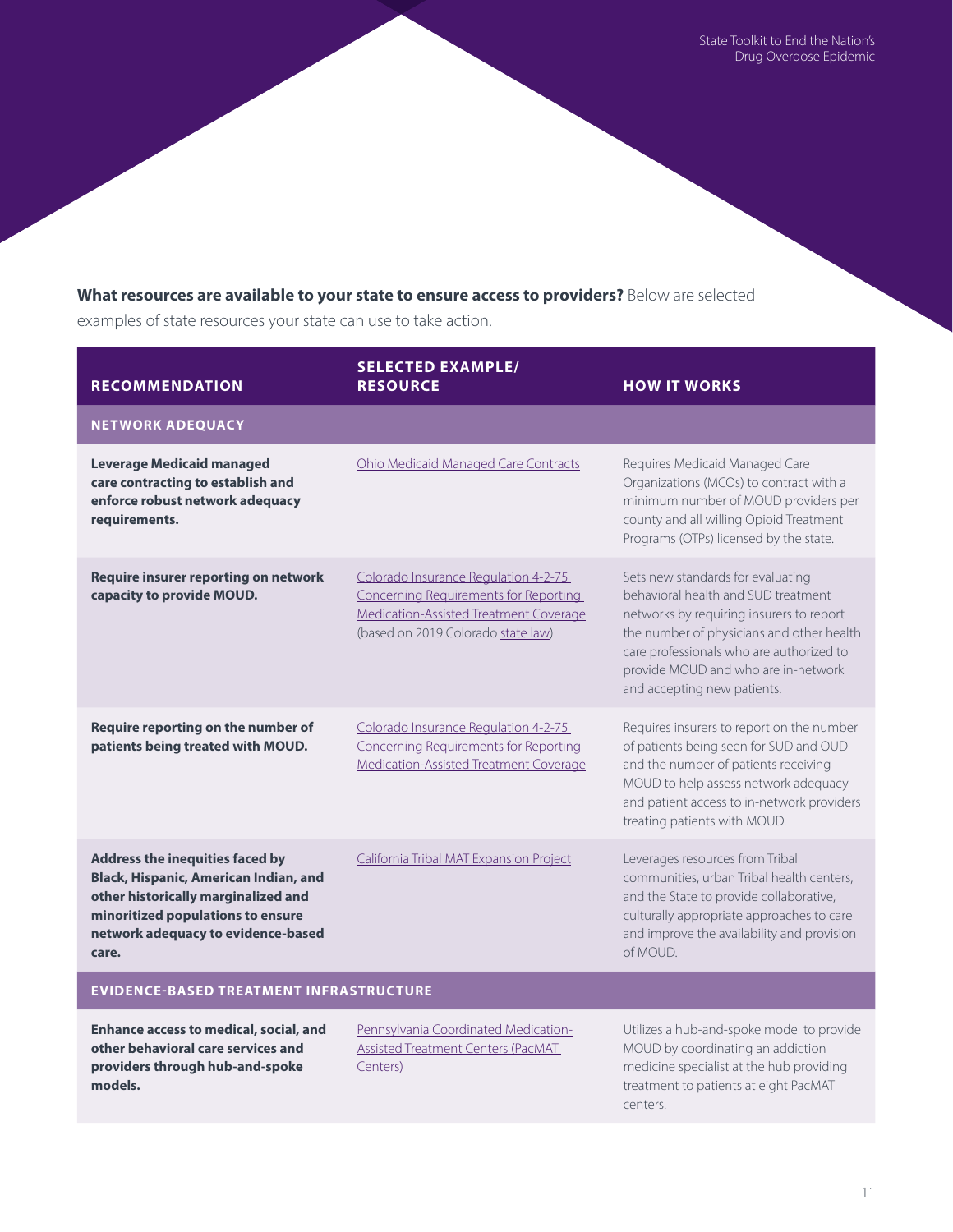| <b>RECOMMENDATION</b>                                                                                                     | <b>SELECTED EXAMPLE/</b><br><b>RESOURCE</b>                                                                                                                                                                                 | <b>HOW IT WORKS</b>                                                                                                                                                                                                                                                                                                                                                                                     |
|---------------------------------------------------------------------------------------------------------------------------|-----------------------------------------------------------------------------------------------------------------------------------------------------------------------------------------------------------------------------|---------------------------------------------------------------------------------------------------------------------------------------------------------------------------------------------------------------------------------------------------------------------------------------------------------------------------------------------------------------------------------------------------------|
| <b>Coordinate efforts with emergency</b><br>departments to connect nonfatal<br>overdose patients to treatment<br>options. | California Bridge Model                                                                                                                                                                                                     | Provides in a blueprint paper a step-by-<br>step guide on how to set up a MOUD<br>intervention program in the emergency<br>department of an acute care hospital.                                                                                                                                                                                                                                        |
| Invest in mobile methadone units to<br>help increase access to MOUD and<br>other services.                                | Drug Enforcement Administration's (DEA's)<br>final rule, "Registration Requirements for<br>Narcotic Treatment Programs with Mobile<br>Components"<br>American Association for the Treatment of<br>Opioid Dependence Webinar | Adds a mobile component to existing<br>registrations for narcotic treatment<br>programs per DEA measures finalized in<br>June 2021 to improve access to MOUD in<br>"rural and underserved areas with limited<br>treatment options."<br>Provides a "how to" webinar to provide<br>information on how OTPs "can expand<br>their blueprint throughout the country by<br>expanding the use of mobile vans." |
| <b>TELEHEALTH</b>                                                                                                         |                                                                                                                                                                                                                             |                                                                                                                                                                                                                                                                                                                                                                                                         |
| Leverage telehealth to improve access<br>on a permanent basis.                                                            | Virginia's Department of Medical<br><b>Assistance Services</b>                                                                                                                                                              | Allows the counseling component of<br>MOUD to be provided via telehealth or<br>telephone communication to Medicaid<br>participants.                                                                                                                                                                                                                                                                     |
| <b>Enhance provider capacity through</b><br>telehealth training.                                                          | New Mexico TeleECHO (Extension for<br><b>Community Healthcare Outcomes)</b>                                                                                                                                                 | Leverages a hub-and-spoke knowledge-<br>sharing approach to improve provider<br>capacity in rural and underserved areas.                                                                                                                                                                                                                                                                                |
| <b>Adopt federal flexibilities to initiate</b><br>buprenorphine for SUD via audio-only<br>telehealth.                     | Pennsylvania Telemedicine Waiver for<br>Opioid Treatment adopting federal<br>flexibility (2020)                                                                                                                             | The Pennsylvania waiver allowed for<br>suspension of state law requiring an<br>in-person physical exam as a condition<br>of prescribing buprenorphine for the<br>treatment of OUD.                                                                                                                                                                                                                      |

"When networks are limited, consumers are forced to wait or travel long distances for care, pay higher costs for treatment from a non-network provider, or forgo care altogether. Network gaps for mental health (MH) and substance use disorder (SUD) providers are particularly problematic."

Legal Action Center

Source: [www.lac.org/resource/spotlight-on-network-adequacy-standards-for](https://www.lac.org/resource/spotlight-on-network-adequacy-standards-for-substance-use-disorder-and-mental-health-services)[substance-use-disorder-and-mental-health-services](https://www.lac.org/resource/spotlight-on-network-adequacy-standards-for-substance-use-disorder-and-mental-health-services)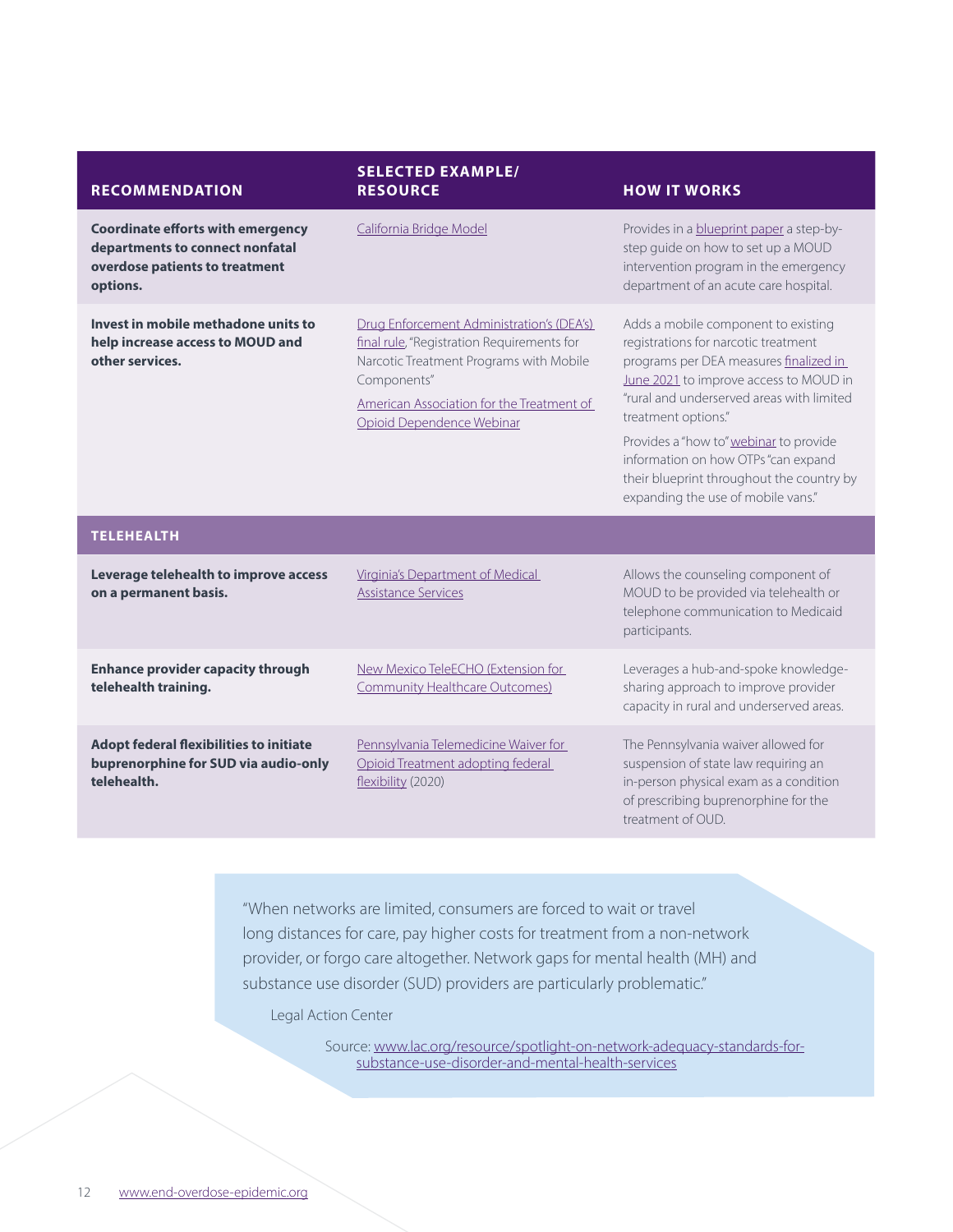State Toolkit to End the Nation's Drug Overdose Epidemic

## <span id="page-12-0"></span>**III. Enforce mental health and substance use disorder parity laws**

**This chapter addresses the importance of enforcing mental health and SUD parity laws with regulations and a full continuum of oversight strategies (eg, attestations, data calls, market conduct exams) that ensure compliance with parity requirements.**

**Every state can take action to enforce mental health and SUD parity laws.** To further parity enforcement and ensure compliance, has your state:



Updated your parity laws and regulations to reflect the most recent developments in enforcing parity requirements?



Required health insurers to document their compliance with regulatory requirements (eg, attestations for comparative analyses, parity checklists for rate and form filings)?



Used the full continuum of enforcement tools (eg, complaint tracking, data calls, market conduct examinations) and made the results publicly available?



Participated in the National Association of Insurance Commissioner's (NAIC's) Mental Health Parity and Addiction Equity Act of 2008 (MHPAEA) Working Group by sharing best practices from your state and following best practices from other states?

"Our exams and investigations, as well as analysis of consumer complaints, indicate that mental health parity noncompliance persists."

Jessica Altman, Commissioner, Pennsylvania Insurance Department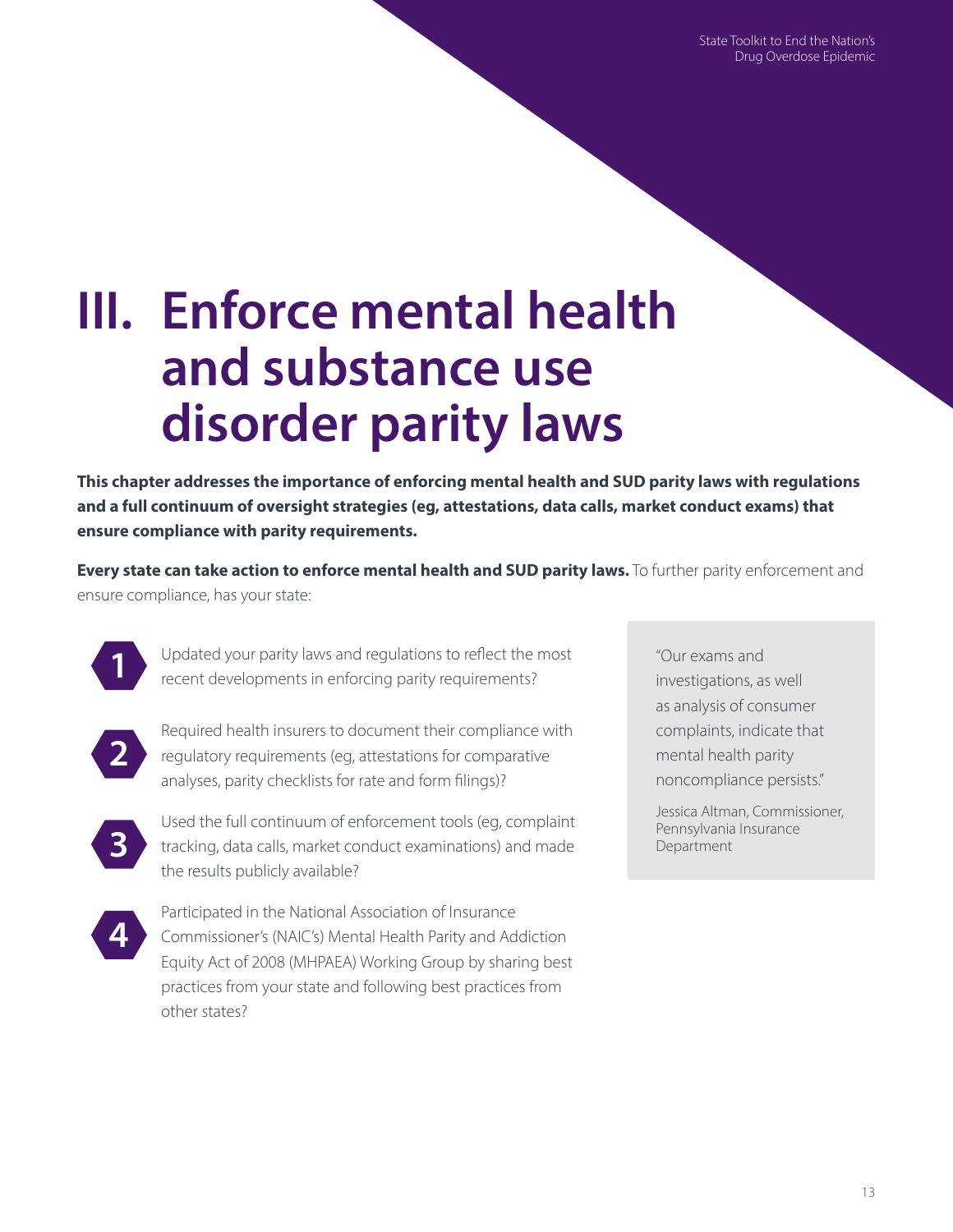**What resources are available to your state to advance mental health and SUD parity?** Below are selected

examples of state resources your state can use to take action.

| <b>RECOMMENDATION</b>                                                                                                                                                                                                                            | <b>SELECTED EXAMPLE/</b><br><b>RESOURCE</b>                                                                                                                                                                       | <b>HOW IT WORKS</b>                                                                                                                                                                                                                                                                                                                                                                                                                                                                                                   |
|--------------------------------------------------------------------------------------------------------------------------------------------------------------------------------------------------------------------------------------------------|-------------------------------------------------------------------------------------------------------------------------------------------------------------------------------------------------------------------|-----------------------------------------------------------------------------------------------------------------------------------------------------------------------------------------------------------------------------------------------------------------------------------------------------------------------------------------------------------------------------------------------------------------------------------------------------------------------------------------------------------------------|
| <b>PARITY LAWS</b>                                                                                                                                                                                                                               |                                                                                                                                                                                                                   |                                                                                                                                                                                                                                                                                                                                                                                                                                                                                                                       |
| <b>Review model mental health and</b><br>substance use disorder parity laws<br>and upgrade state laws.                                                                                                                                           | <b>American Psychiatric Association (APA)</b><br>Mental Health and Substance Use<br>Disorder Insurance Coverage and Model<br>Legislation<br>Illinois Public Act 102-0579 (see also<br>Illinois Public Act 99-480) | Provides state-by-state model language customized<br>to state legislative drafting conventions, drawing on<br>the Kennedy Forum model and regularly updated<br>based on state developments.<br>Illinois' law is one of the nation's most comprehensive<br>to ensure that evidence-based standards put forward<br>by professional medical organizations are used<br>to ensure patients' access to care. Includes strong<br>prohibitions against related prior authorization and<br>step therapy practices by insurers. |
| <b>ATTESTATION AND CHECKLISTS</b>                                                                                                                                                                                                                |                                                                                                                                                                                                                   |                                                                                                                                                                                                                                                                                                                                                                                                                                                                                                                       |
| <b>Require insurers to attest to</b><br>compliance.                                                                                                                                                                                              | Title 40, Pennsylvania Consolidated<br>Statutes and Pennsylvania Law 682, No.<br>284                                                                                                                              | Requires insurers to perform and document parity<br>analyses for all treatment limitations and file annual<br>attestations of parity compliance.                                                                                                                                                                                                                                                                                                                                                                      |
| <b>Conduct rate and form reviews.</b><br>Rate and form review is an annual<br>process through which Divisions<br>of Insurance (DOIs) review insurer<br>products to ensure they comply<br>with legal standards, including parity<br>requirements. | North Carolina Department of Insurance<br>Mental Health Parity and Addiction Equity<br>Act Compliance Checklist                                                                                                   | Requires insurers to document compliance with<br>parity requirements as part of the annual approval<br>process for their health benefit plans.                                                                                                                                                                                                                                                                                                                                                                        |
| <b>ENFORCEMENT CONTINUUM</b>                                                                                                                                                                                                                     |                                                                                                                                                                                                                   |                                                                                                                                                                                                                                                                                                                                                                                                                                                                                                                       |
| Analyze consumer complaints.                                                                                                                                                                                                                     | Florida Statutes § 624.36, § 627.4215, and<br>§ 641.31085                                                                                                                                                         | Requires insurers to report annually on behavioral<br>health complaints (number, nature, and disposition)<br>and make recommendations for improving access<br>and affordability of services.                                                                                                                                                                                                                                                                                                                          |
| Issue data calls.<br>DOIs generally have the authority to<br>make requests for certain data (eg, "data<br>calls") from insurers and other regulated<br>entities to conduct certain analyses,<br>such as market scans.                            | Washington report on parity compliance<br>(2019)                                                                                                                                                                  | Summarizes the findings from a set of insurer data<br>calls conducted by Washington insurance regulators<br>and the University of Washington.                                                                                                                                                                                                                                                                                                                                                                         |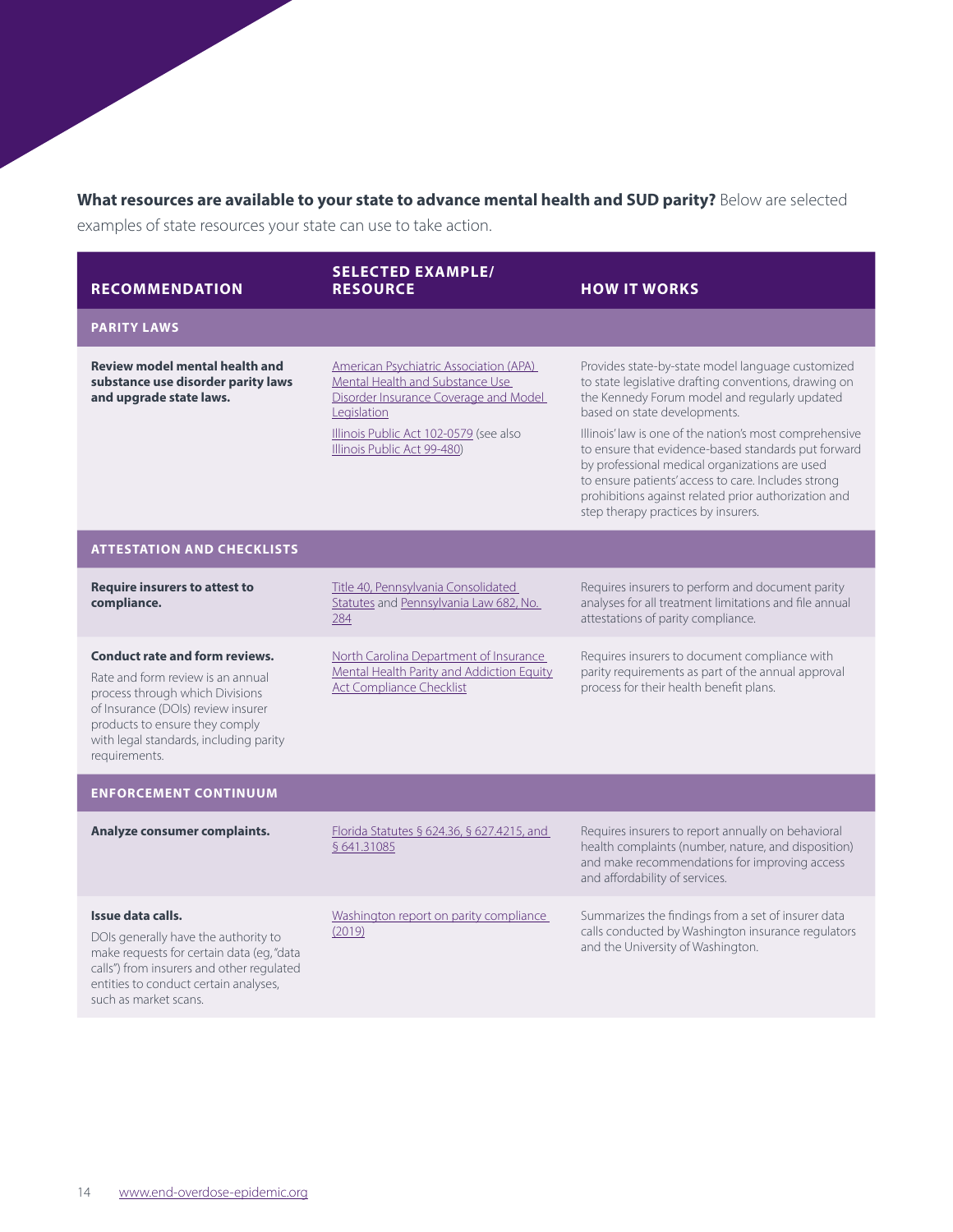| <b>RECOMMENDATION</b>                                                                                                                                                                                                                                                        | <b>SELECTED EXAMPLE/</b><br><b>RESOURCE</b>                                                                                                                                                                                    | <b>HOW IT WORKS</b>                                                                                                                                                                        |
|------------------------------------------------------------------------------------------------------------------------------------------------------------------------------------------------------------------------------------------------------------------------------|--------------------------------------------------------------------------------------------------------------------------------------------------------------------------------------------------------------------------------|--------------------------------------------------------------------------------------------------------------------------------------------------------------------------------------------|
| Conduct market conduct exams and<br>issue corrective actions.<br>DOIs generally have the authority to<br>conduct market conduct exams to<br>assess regulated entities' compliance<br>with state laws and regulations, such<br>as mental health parity. <sup>7</sup> The exam | Rhode Island Market Conduct Exam<br>Reports, Delaware 2020 and 2021<br>Mental Health Parity Examinations,<br>New Hampshire Mental Health Parity<br>Examinations, Pennsylvania and New<br>York's extensive market conduct exams | Many states publish exams on carriers, their<br>responses to exam findings, and compliance orders<br>with penalties assessed.                                                              |
| process is established by statute, with<br>specific timeframes and opportunities<br>for the regulated entity to review and<br>comment on findings.                                                                                                                           | Colorado Annual Mental Health Parity<br>Report (2020)                                                                                                                                                                          | Colorado's 2020 report summarizes the state's<br>experience with inadequate parity exams and the<br>commissioner's actions to upgrade exam standards<br>and initiate a new round of exams. |
| <b>Take legal action to enforce</b><br>parity rights.                                                                                                                                                                                                                        | Massachusetts' Attorney General action                                                                                                                                                                                         | Exemplifies the role that state attorneys general can<br>play in enforcing parity and holding health insurers'<br>accountable for violations                                               |
| <b>Continually update consumer</b><br>education.                                                                                                                                                                                                                             | New Hampshire Insurance Department<br>website on Substance Use Disorder<br><b>Insurance Coverage</b>                                                                                                                           | Provides targeted information for enrollees with<br>SUDs and shares resources to understand their right<br>to equal treatment and how to secure those rights.                              |
| <b>MHPAEA WORKING GROUP</b>                                                                                                                                                                                                                                                  |                                                                                                                                                                                                                                |                                                                                                                                                                                            |
| Participate in the working group.                                                                                                                                                                                                                                            | NAIC state resources                                                                                                                                                                                                           | Contains a growing list of resources submitted by<br>individual states to provide ideas and models for<br>other states.                                                                    |

"Increasing access to mental health treatment is vital to every Illinoisan, especially now, when the crisis has been made worse by the pandemic. … This law will ensure families can more easily seek treatment for mental, emotional, nervous or substance use disorders without worrying about insurance coverage." — State Senator Laura Fine

"Our communities are facing mental health and addiction crisis that is only worsening. … This legislation will increase access to mental health treatment, giving people with mental health and substance use disorders that ability to access treatment sooner and get on the road to recovery." — State Rep. Deb Conroy

Source: [www.illinois.gov/news/press-release.23805.html](https://www.illinois.gov/news/press-release.23805.html)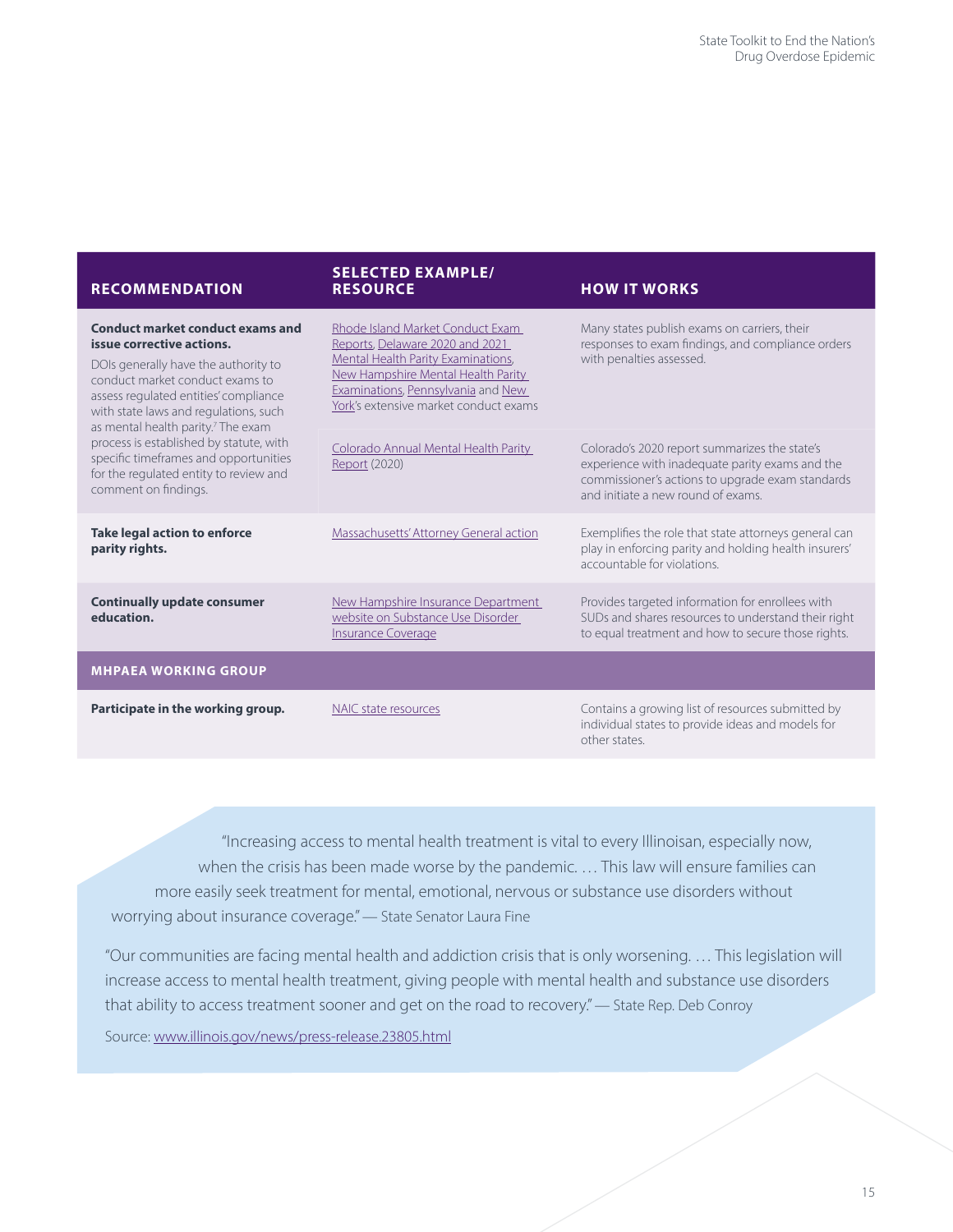<span id="page-15-0"></span>**IV. Improve access to multidisciplinary, multimodal care for patients with pain**

**This chapter addresses the importance of improving access to multidisciplinary, multimodal pain care with affordable access to alternatives to opioids (ALTOs) and provider discretion to use the full continuum of pain care options, including opioid therapy when clinically indicated.**

**Every state can take action to improve access to multidisciplinary, multimodal pain care.** To ensure patients are provided affordable access to the full spectrum of pain care and treatment options, has your state:



Required plans to cover pharmacological ALTOs and nonpharmacological treatment options at the lowest costsharing tier, without prior authorization or other barriers to access?



Identified and supported the implementation of evidencebased, interdisciplinary pain management delivery models?



Ensured that state policies reflect individualized treatment decisions rather than arbitrary thresholds on opioid prescriptions?



Ensured patient access to a full continuum of treatment options by protecting provider discretion to make patientcentered treatment decisions?

"The nation's drug overdose epidemic has never been just about prescription opioids, and we encourage the U.S. Centers for Disease Control and Prevention—along with state policymakers—to take a broader view of how to help ensure patients have access to evidence-based comprehensive care that includes multidisciplinary, multimodal pain care options as well as efforts to remove the stigma that patients with pain experience on a regular basis."

Bobby Mukkamala, MD, Chair, AMA Board of Trustees; Chair, AMA Substance Use and Pain Care Task Force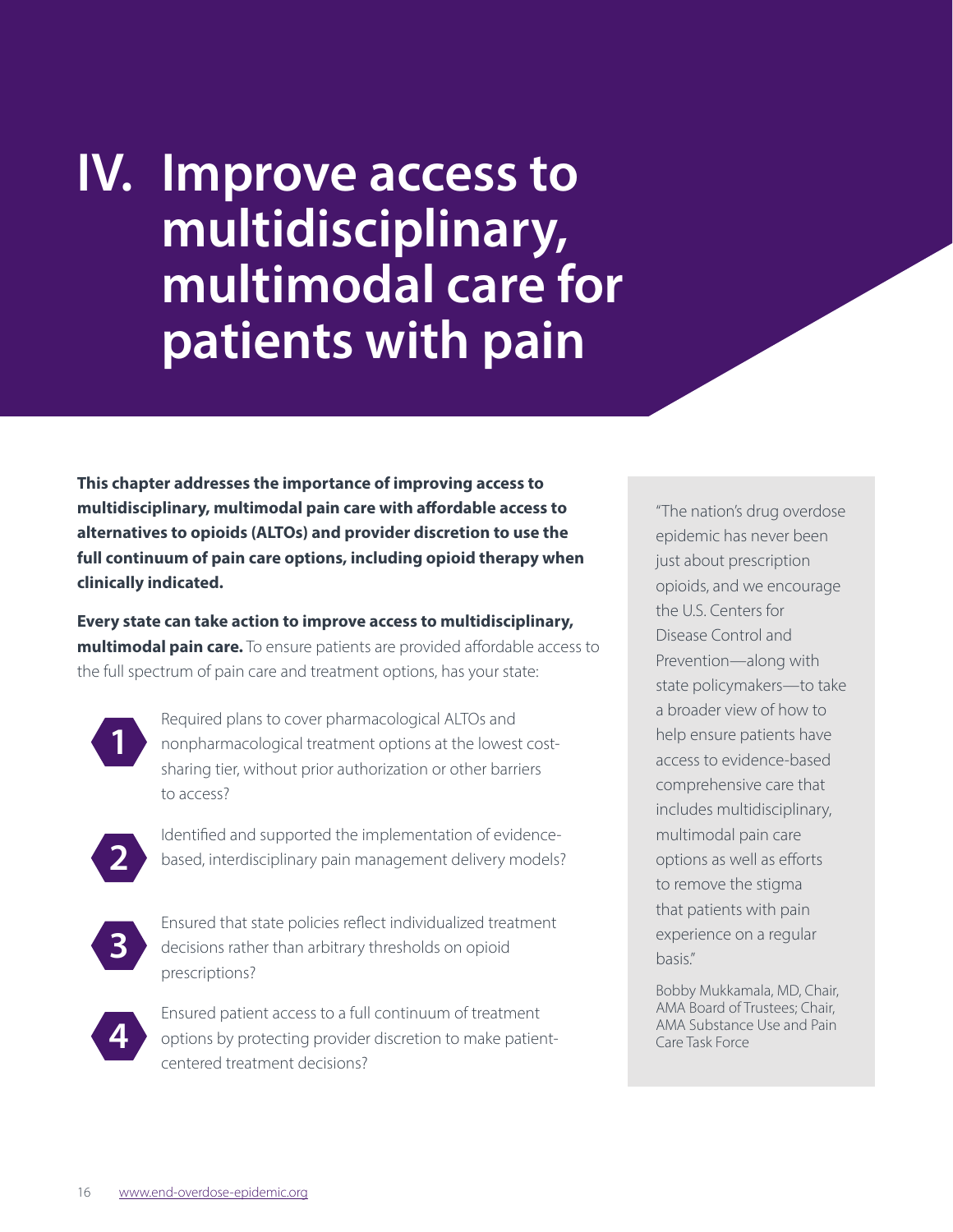#### **What resources are available to your state to ensure patients are provided the full spectrum of pain care and treatment options?** Below are selected examples of state resources your state can use to take action.

| <b>RECOMMENDATION</b>                                                                                                       | <b>SELECTED EXAMPLE/</b><br><b>RESOURCE</b>                                                                 | <b>HOW IT WORKS</b>                                                                                                                                                                                                                                                                                                                                                   |
|-----------------------------------------------------------------------------------------------------------------------------|-------------------------------------------------------------------------------------------------------------|-----------------------------------------------------------------------------------------------------------------------------------------------------------------------------------------------------------------------------------------------------------------------------------------------------------------------------------------------------------------------|
| <b>ALTERNATIVES TO OPIOIDS (ALTOS)</b>                                                                                      |                                                                                                             |                                                                                                                                                                                                                                                                                                                                                                       |
| Increase access to evidence-based<br>pharmacological ALTOs.                                                                 | Colorado House Bill 21-1276 (signed by<br>the governor June 2021, effective 2023)                           | Requires plans that provide prescription<br>drug benefits to provide coverage for at<br>least one atypical opioid that is FDA-<br>approved for the treatment of acute<br>or chronic pain and specifies that the<br>coverage must be at the lowest cost-<br>sharing tier of the carrier's formulary with<br>no requirement for step therapy or prior<br>authorization. |
| Increase access to evidence-based<br>nonpharmacological ALTOs.                                                              | Colorado House Bill 21-1276 (signed by<br>the governor June 2021, effective 2023)                           | Requires plans to provide a cost-sharing<br>benefit for nonpharmacological treatment<br>where an opioid might be prescribed. The<br>required cost-sharing benefit must include<br>a cost-sharing amount not to exceed the<br>cost-sharing amount for a primary care<br>visit for nonpreventive services.                                                              |
| <b>MULTIMODAL PAIN CARE</b>                                                                                                 |                                                                                                             |                                                                                                                                                                                                                                                                                                                                                                       |
| <b>Promote access to evidence-based</b><br>interdisciplinary pain management<br>delivery models.                            | The Swedish Hospital System's Structured<br><b>Functional Restoration Program (SFRP)</b>                    | Provides a "pain boot camp" involving<br>intensive coordination of care by a<br>number of pain specialists and providers,<br>including pain management specialists,<br>pain psychologists, physical and/<br>or occupational therapists, relaxation<br>therapists, and pain nurse educators.                                                                           |
| <b>Advance medical education</b><br>curriculum focused on evidence-<br>based, compassionate care for<br>patients with pain. | International Association for the Study of<br>Pain (IASP) Curriculum Outline on Pain for<br>Medicine (2018) | Outlines medical school curriculum to<br>embed pain care and education into<br>medical training.                                                                                                                                                                                                                                                                      |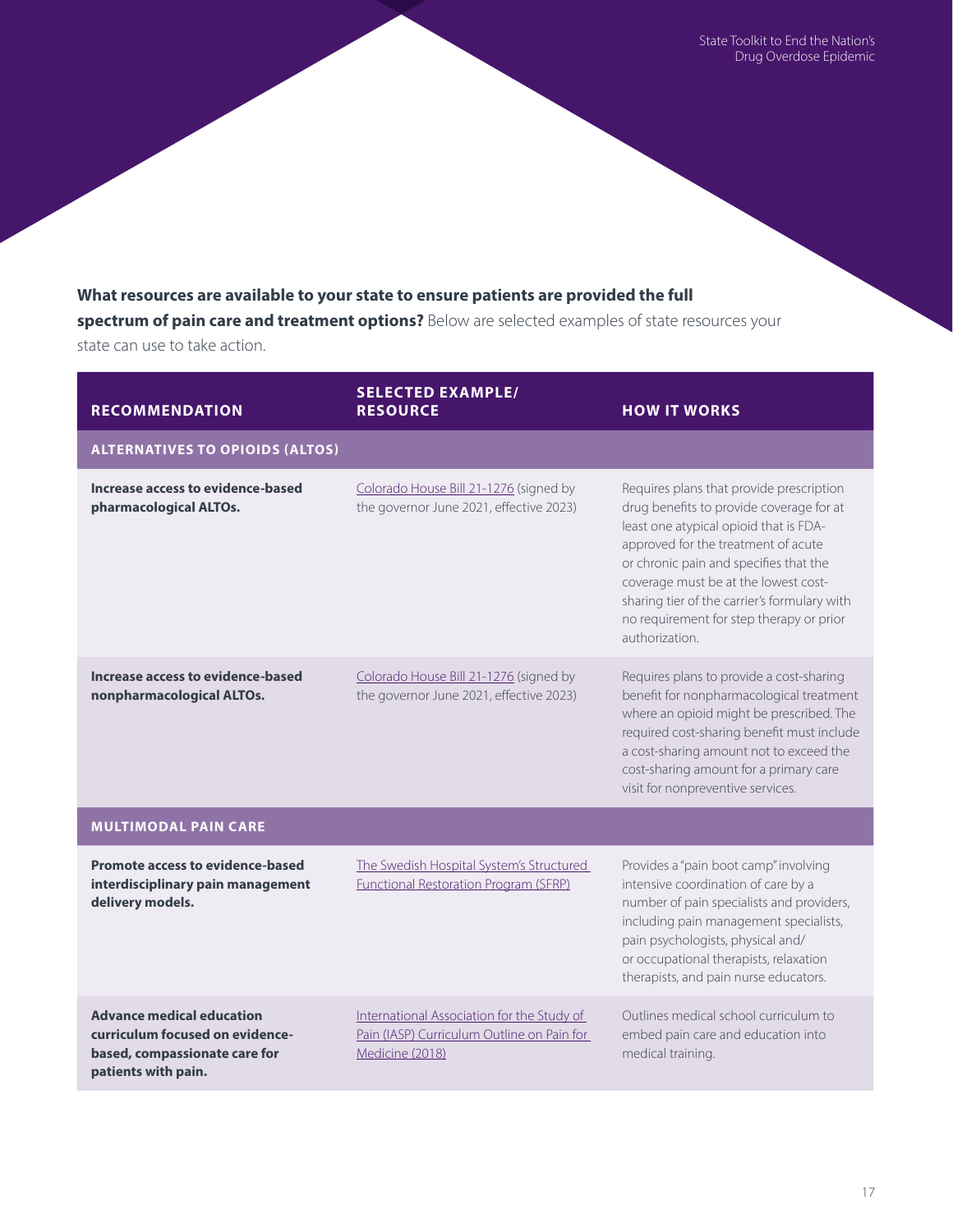#### **RECOMMENDATION**

#### **SELECTED EXAMPLE/ RESOURCE HOW IT WORKS**

#### **INDIVIDUALIZED TREATMENT**

**Protect provider discretion to develop individualized treatment plans.**

[Oklahoma Senate Bill 57](https://legiscan.com/CO/text/HB1276/id/2417684/Colorado-2021-HB1276-Enrolled.pdf) (signed by the governor June 2021)

[New Hampshire House Bill 1639](http://gencourt.state.nh.us/bill_status/legacy/bs2016/billText.aspx?id=1620&txtFormat=html&sy=2020) (signed by the governor in 2020)

Incorporates changes to the state's Anti-Drug Diversion Act, adding "Nothing in the Anti-Drug Diversion Act shall be construed to require a practitioner to limit or forcibly taper a patient on opioid therapy. The standard of care requires effective and individualized treatment for each patient as deemed appropriate by the prescribing practitioner without an administrative or codified limit on dose or quantity that is more restrictive than approved by the Food and Drug Administration (FDA)."

Provides that "All decisions regarding the treatment of patients experiencing chronic pain shall be made by the treating practitioner even when the treatment is determined to require the prescribing of opioid analgesics," and that "Ordering, prescribing, dispensing, administering, or paying for controlled substances, including opioid analgesics, shall not in any way be pre-determined by specific Morphine Milligram Equivalent (MME) guidelines."

"Unfortunately, some policies and practices purportedly derived from the [CDC opioid prescribing] guideline have in fact been inconsistent with, and often go beyond, its recommendations. A consensus panel has highlighted these inconsistencies, which include inflexible application of recommended dosage and duration thresholds and policies that encourage hard limits and abrupt tapering of drug dosages, resulting in sudden opioid discontinuation or dismissal of patients from a physician's practice."

US Centers for Disease Control and Prevention

Source: [www.nejm.org/doi/full/10.1056/NEJMp1904190](https://www.nejm.org/doi/full/10.1056/NEJMp1904190)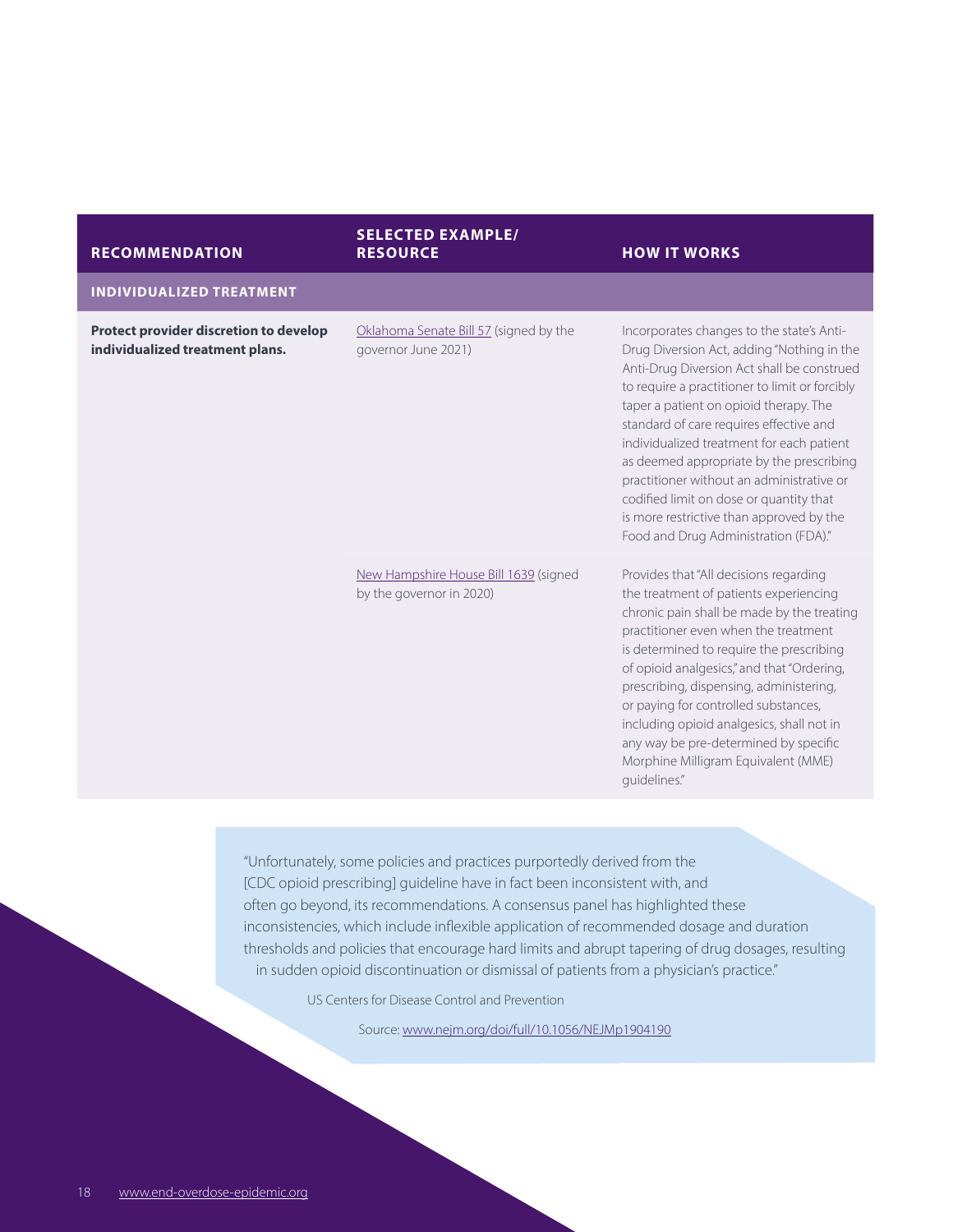State Toolkit to End the Nation's Drug Overdose Epidemic

## <span id="page-18-0"></span>**V. Expand harm reduction efforts to reduce death and disease**

**This chapter addresses the importance of increasing access to naloxone, removing barriers to syringe exchange programs, and taking other actions to reduce drug overdoses and deaths.**

**Every state can take action to reduce drug overdoses and deaths by advancing harm reduction efforts.** To increase access to lifesaving medication and support harm reduction programs and policies, has your state:

**1**

Increased access to naloxone by issuing a statewide standing order authorizing pharmacies to dispense naloxone without a patient-specific prescription and ensuring naloxone is affordable for patients and local entities?



Reduced/removed barriers to accessing naloxone by prohibiting life insurance companies from taking adverse actions against those who have obtained naloxone?



Adopted laws and other policies to remove barriers to implementing and/or establishing harm reduction programs and overdose prevention centers?



Decriminalized fentanyl test strips and other drug checking supplies?

"Needle and syringe exchange services, overdose prevention sites and naloxone are just a few of the types of harm reduction efforts that help reduce mortality and the spread of infectious disease, but they also have demonstrated success in connecting individuals to treatment and distributing naloxone to people who use drugs."

Patrice A. Harris, MD, MA, former AMA President and Chair, AMA Task Force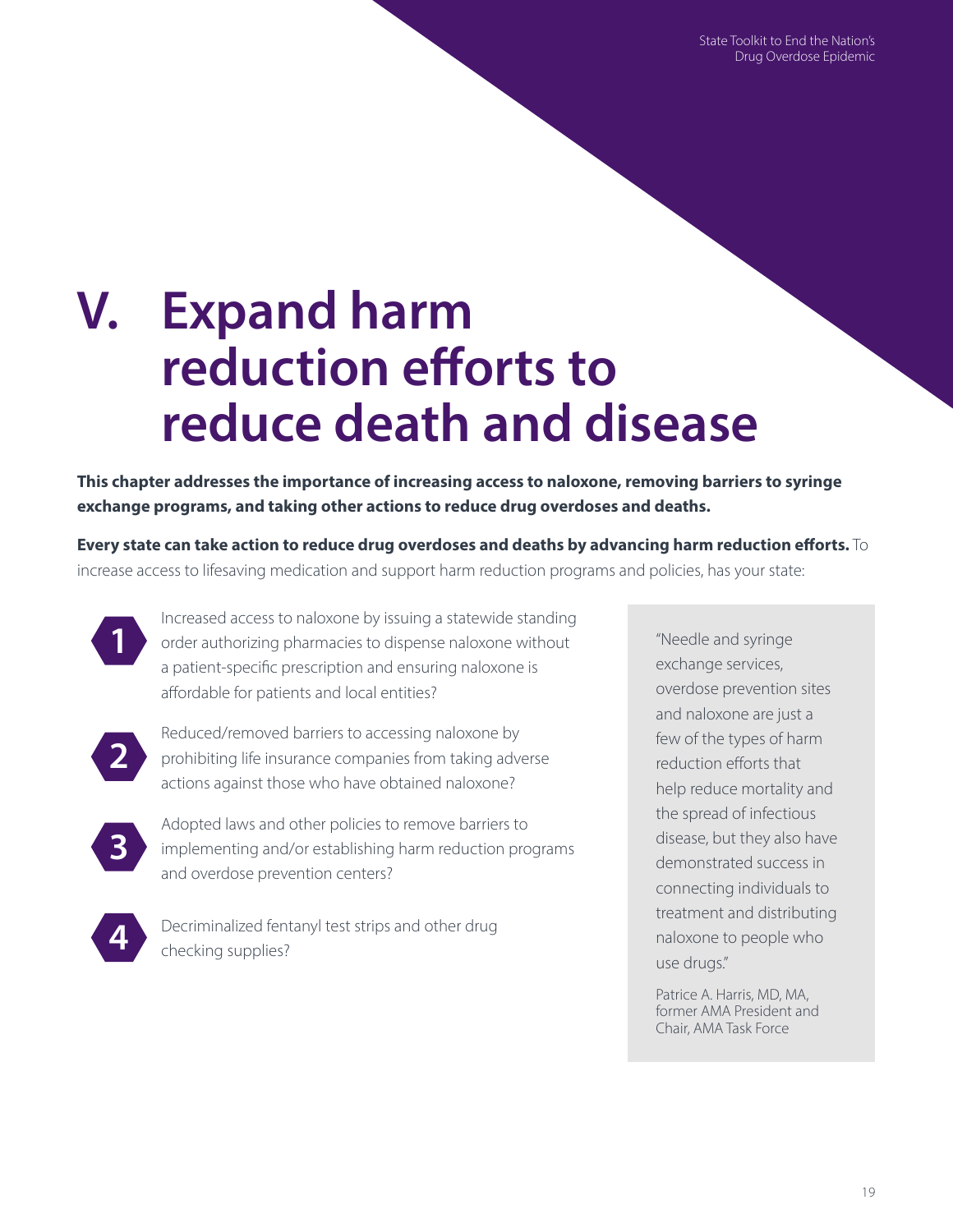#### **What resources are available to your state to ensure broad access to naloxone and support harm**

**reduction programs and policies?** Below are selected examples of state resources your state can use

to take action.

| <b>RECOMMENDATION</b>                                                                               | <b>SELECTED EXAMPLE/RESOURCE</b>                                                                             | <b>HOW IT WORKS</b>                                                                                                                                                                                                                 |
|-----------------------------------------------------------------------------------------------------|--------------------------------------------------------------------------------------------------------------|-------------------------------------------------------------------------------------------------------------------------------------------------------------------------------------------------------------------------------------|
| <b>NALOXONE ACCESS</b>                                                                              |                                                                                                              |                                                                                                                                                                                                                                     |
| Reduce pricing and increase access for<br>local entities to purchase naloxone.                      | Massachusetts Bulk Purchasing of Naloxone<br>Program through the State Office of Pharmacy<br>Services (SOPS) | The state negotiates with a wholesaler, allowing<br>eligible entities to purchase naloxone at the negotiated<br>rate as long as they have an active Massachusetts<br>Controlled Substance Registration.                             |
| Issue a standing order for naloxone.                                                                | Illinois' Standing Order/Naloxone Standardized<br>Procedure (2017)                                           | Permits pharmacies, pharmacists, and opioid overdose<br>education and naloxone distribution programs to use a<br>standing order to distribute naloxone.                                                                             |
| <b>Remove prior authorization for</b><br>naloxone.                                                  | Missouri Annotated Statutes § 191.1165                                                                       | Naloxone must be placed on the lowest cost-sharing<br>tier of an insurer's or PBM's formulary, including the<br>Missouri HealthNet program; prohibits any annual or<br>lifetime dollar limitations.                                 |
| <b>Institute Good Samaritan laws for</b><br>naloxone administration.                                | 18 Vermont Statutes Annotated § 4254 (2017)                                                                  | Ensures that the person who administers naloxone and<br>the person to whom it is being administered are not<br>subject to criminal charges.                                                                                         |
| <b>Disallow evidence of naloxone</b><br>prescription for life insurance<br>underwriting.            | Colorado Division of Insurance Bulletin (January<br>2020)                                                    | Guidance from the state Department of Insurance that<br>does not allow evidence of a naloxone prescription<br>to be used in the process of determining insurance<br>eligibility or premium cost.                                    |
| <b>HARM REDUCTION</b>                                                                               |                                                                                                              |                                                                                                                                                                                                                                     |
| Decriminalize safe syringe program<br>(SSP) supplies.                                               | Oregon Revised Statutes § 475.525                                                                            | Clarifies in statute "for purposes of this section<br>[regarding the sale of drug paraphernalia prohibited],<br>'drug paraphernalia' does not include hypodermic<br>syringes or needles."                                           |
| Authorize harm reduction centers.                                                                   | Rhode Island HB-5245 Substitute A                                                                            | Authorizes a two-year pilot of safe consumption<br>programs in the state of Rhode Island.                                                                                                                                           |
| <b>Expand personal protective equipment</b><br>priority to include harm reduction<br>organizations. | CDC Interim Guidance for Syringe Services<br>Programs, 2020                                                  | CDC guidance that clarifies "SSPs" should be considered<br>by the state, local, territorial, and tribal jurisdictions<br>as essential public health infrastructure that should<br>continue to operate during the COVID-19 pandemic. |
| Decriminalized fentanyl test strips and<br>other drug checking supplies                             | Arizona Senate Bill 1486 (signed into law)                                                                   | Law removes from the definition of "drug<br>paraphernalia" drug testing products that are used to<br>determine whether a substance contains fentanyl or a<br>fentanyl analog.                                                       |

"No one should have to suffer the loss of their loved one to addiction or accidental overdose. … Illegal drug use can be extremely dangerous, and with the prevalence of fentanyl being laced into other drugs, it can be deadly. We have to make sure families and young Arizonans have the resources needed to prevent a lethal fentanyl overdose, and this legislation will provide an additional tool."

Arizona Senator Christine March, who sponsored AZ SB 1486

Source: <https://thehill.com/homenews/state-watch/554419-arizona-legalizes-test-strips-that-detect-fentanyl?rl=1>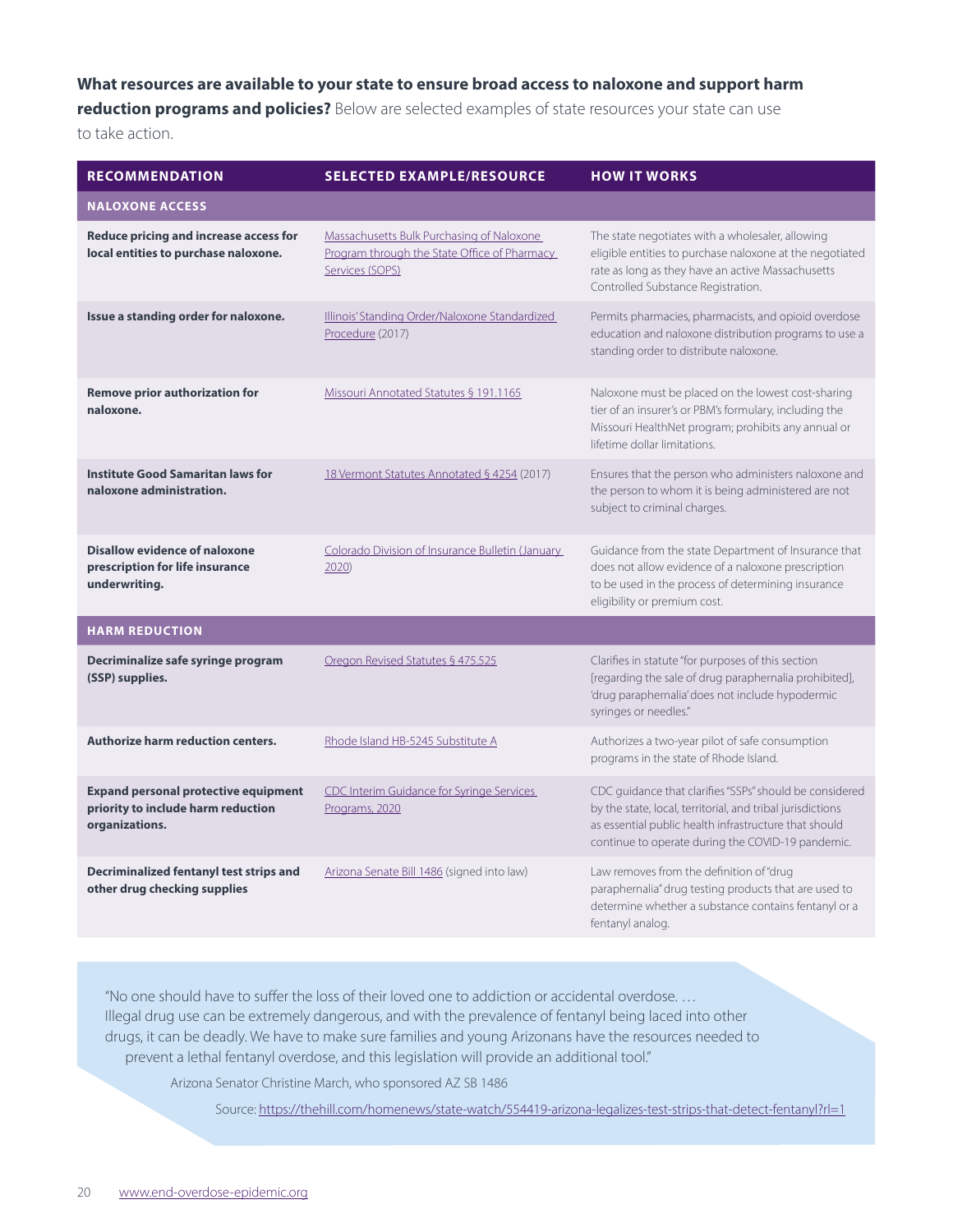State Toolkit to End the Nation's Drug Overdose Epidemic

## <span id="page-20-0"></span>**VI. Monitor and evaluate programs**

**This section addresses the importance of collecting standardized data, reporting through public data dashboards, and using data to evaluate the effectiveness of state programs.**

**Every state can take action to advance the collection and reporting of standardized data to support program evaluation.** To expand and support efforts to evaluate the effectiveness of state programs using standardized program data, has your state:



Required public reporting of data based on standardized case definitions to ensure consistency in measurement (such as those provided by the Council on State and Territorial Epidemiologists (CSTE))?



Implemented a reporting system to accurately monitor and evaluate trends based on these clear, evidence-based case definitions and reported this data publicly?



Required comprehensive and timely reporting of information to monitor trends, identify populations or geographic areas at high risk, formulate and assess prevention and control strategies, and formulate public health policies?



Reviewed data collection policy to monitor data collection policies' effectiveness?

Particular emphasis must be placed on collecting adequate, standardized data to eliminate inequities for historically marginalized and minoritized populations. Additional work must be done to address the increased complexity of access and treatment to SUD care as a result of the nation's growing polysubstance use, overdose and death epidemic.

Recommendation of the AMA Substance Use and Pain Care Task Force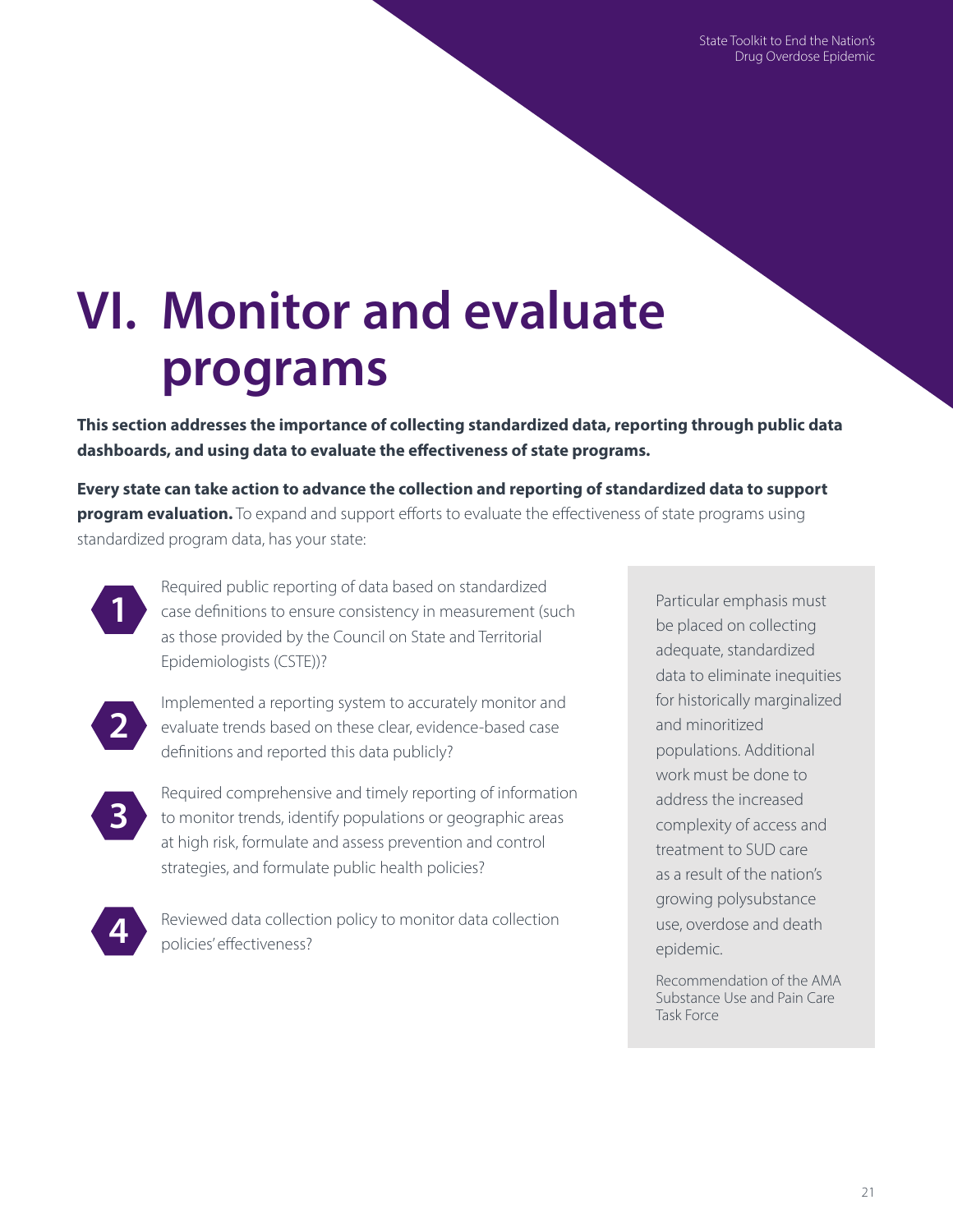#### **What resources are available to your state to support data collection, reporting, and program evaluation?**

Below are selected examples of state resources your state can use to take action.

| <b>RECOMMENDATION</b>                                                                                    | <b>SELECTED EXAMPLE/</b><br><b>RESOURCE</b>                                                                                                                                | <b>HOW IT WORKS</b>                                                                                                                                                                                                                                                                                                                                                                                                                                                                                                                                                                                                                       |  |
|----------------------------------------------------------------------------------------------------------|----------------------------------------------------------------------------------------------------------------------------------------------------------------------------|-------------------------------------------------------------------------------------------------------------------------------------------------------------------------------------------------------------------------------------------------------------------------------------------------------------------------------------------------------------------------------------------------------------------------------------------------------------------------------------------------------------------------------------------------------------------------------------------------------------------------------------------|--|
| <b>DATA COLLECTION AND REPORTING REQUIREMENTS</b>                                                        |                                                                                                                                                                            |                                                                                                                                                                                                                                                                                                                                                                                                                                                                                                                                                                                                                                           |  |
| Standardize data reporting.                                                                              | Recommended CSTE Surveillance<br>Indicators for Substance Abuse and<br>Mental Health (Version 3)<br><b>CDC National Notifiable Diseases</b><br>Surveillance System (NNDSS) | Provides standardized definitions to facilitate consistent reporting<br>of substance use and mental health surveillance indicators for use<br>by state and local public health departments. Regular collection of<br>these indicators will provide an opportunity to routinely analyze and<br>disseminate results.<br>Provides additional resources for data reporting, including standardized<br>case definitions to classify and count cases consistently across reporting<br>jurisdictions.                                                                                                                                            |  |
| <b>SURVEILLANCE SYSTEMS AND DASHBOARDS</b>                                                               |                                                                                                                                                                            |                                                                                                                                                                                                                                                                                                                                                                                                                                                                                                                                                                                                                                           |  |
| Create publicly available data<br>dashboards.                                                            | New Jersey Drug Overdose Dashboard                                                                                                                                         | Reports on a comprehensive list of metrics through a dashboard that<br>aggregates data from multiple state agencies to create a comprehensive<br>picture of OUD in the state.                                                                                                                                                                                                                                                                                                                                                                                                                                                             |  |
| <b>Capture data with</b><br>comprehensive information.                                                   | Indiana Drug Data Dashboard                                                                                                                                                | Reports county-by-county data on a dashboard that includes overdose<br>deaths (with an option to select drug type), emergency department (ED)<br>visits and hospital discharges (with an option to select drug type), and<br>naloxone distribution (including a heat map). The naloxone heat map, for<br>instance, tracks emergency medical services data in order for officials to<br>identify areas of high incidence of overdose.                                                                                                                                                                                                      |  |
| <b>Stand up a State Unintentional</b><br><b>Drug Overdose Reporting</b><br>Surveillance (SUDORS) system. | North Carolina Opioid Action Plan Data<br>Dashboard                                                                                                                        | Reports on county-level metrics, including hepatitis C data, deaths, ED<br>visits and MAT. Critically, it also includes resources for each metric that<br>counties are required to report upon and corresponding local actions to<br>direct community involvement and customization.                                                                                                                                                                                                                                                                                                                                                      |  |
| <b>POLICY EVALUATION</b>                                                                                 |                                                                                                                                                                            |                                                                                                                                                                                                                                                                                                                                                                                                                                                                                                                                                                                                                                           |  |
| <b>Conduct evaluations at set</b><br>intervals using state and<br>federal data.                          | Medicaid Outcomes Distributed<br>Research Network (MODRN)<br>West Virginia State Opioid Response<br><b>Grant Program Evaluation</b>                                        | Assess OUD treatment quality and outcomes in Medicaid through a<br>collaboration between Academy Health's Evidence-Informed State<br>Health Policy Institute and Data Coordinating Center and a group of<br>state Medicaid agencies and state universities that adopt a common<br>data model, contribute to a common analytic plan, and conduct analysis<br>locally on their own Medicaid data using standardized code developed<br>by a data coordinating center.<br>West Virginia's State Opioid Response Grant is funding West Virginia<br>University researchers to track the impact of policy changes adopted at<br>the state level. |  |

Current state and national data are largely incomplete, not standardized for comparison, not as timely as needed and widely variable from location to location. Difficulties also remain in accessing comprehensive, standardized data. While metrics are generally available for drug-related overdose, data for non-fatal overdose and other key indicators are not widely collected or standardized across states and communities. These data gaps greatly hinder understanding local, state and national situations to advance prevention, treatment and harm reduction efforts. Much more must be done to improve public health and other surveillance to reduce mortality and improve patient outcomes.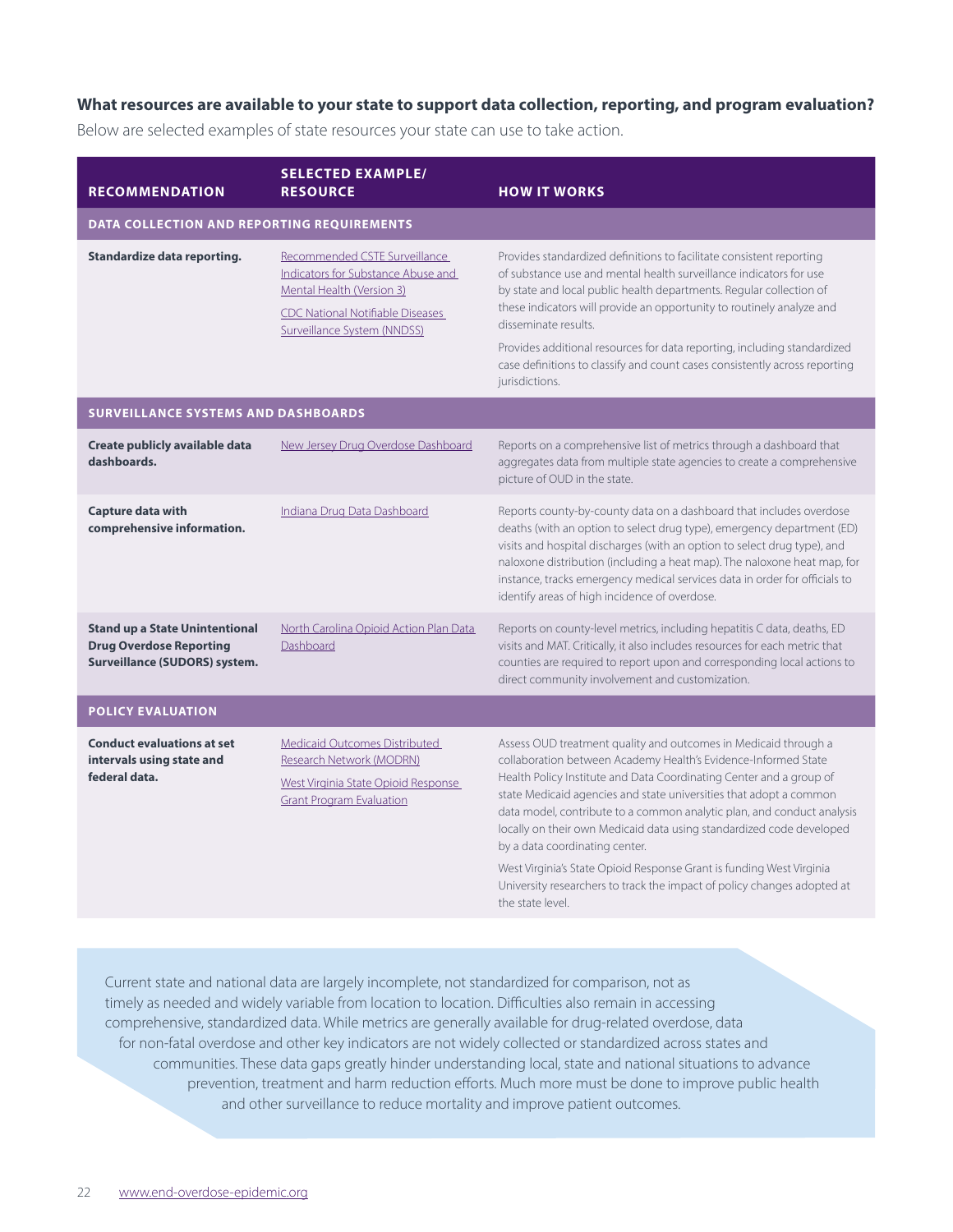State Toolkit to End the Nation's Drug Overdose Epidemic

## <span id="page-22-0"></span>**State and federal funding to end the drug overdose epidemic**

Using this toolkit to enact laws and direct policies to help end the drug overdose epidemic is essential. Funding the programs to do this is another essential task for state action. This includes ensuring that funds are "being targeted to communities most affected by the epidemic."[8](#page-76-0) This appendix outlines the sources of several recently available resources and provides best practices on how communities may access and distribute these resources to best meet the needs of their populations.

## Prioritizing allocation of funding from opioid-related litigation

Significant payments resulting from opioid litigation settlements are beginning to flow to states. Across the country, litigation against opioid manufacturers and distributors is generating new funding and is likely to result in billions of dollars in funding for both state and local governments. "The opioid lawsuits" broadly refer to several categories of legal actions:

"We are still deep in the midst of an overdose crisis. … We don't want to see a repeat of what happened with the tobacco litigation settlements where the vast majority of the funds weren't used to address the actual public health issue at hand."

Joshua Sharfstein, MD, Vice Dean for Public Health Practice and Community Engagement, Johns Hopkins Bloomberg School of Public Health

- City and county governments and Tribal sovereign nations have filed more than 2,000 civil lawsuits against pharmaceuticals, referred to as multidistrict litigations or MDLs.
- Civil lawsuits by state attorneys general against pharmaceutical defendants are another class of MDL.[9](#page-76-0)
- Two major manufacturers filed civil bankruptcy cases, offering a lump sum amount as part of their Chapter 11 filing to settle outstanding claims.<sup>[10](#page-76-0)</sup>
- A number of civil enforcement actions and criminal prosecutions have been brought by attorneys for state and federal governments against an array of defendants, ranging from pharmaceutical corporations to individual doctors and pill mills.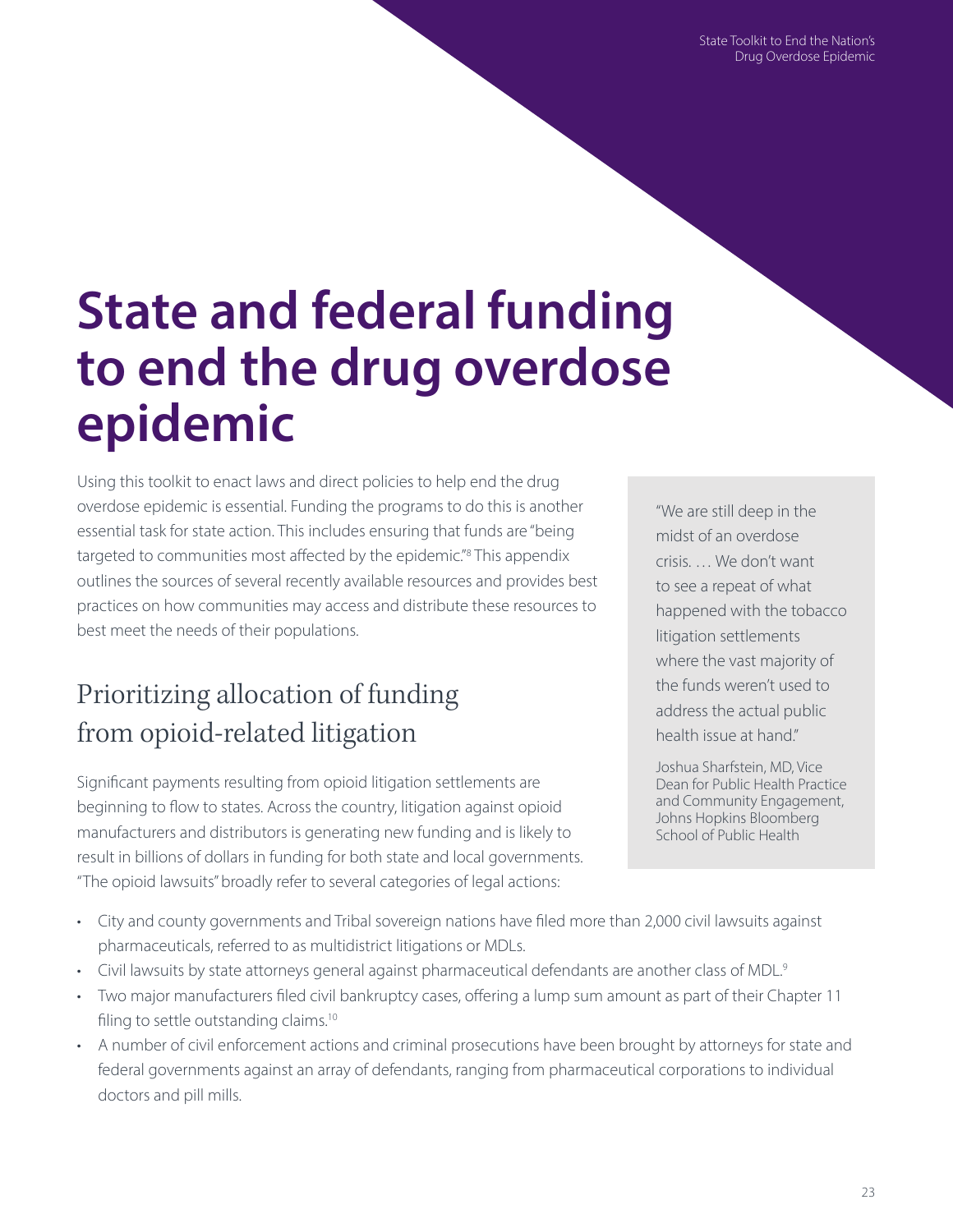All told, states will soon or can now access unprecedented funding to tackle the drug overdose epidemic. As states and localities consider how to invest this funding, this toolkit provides some background for potential options in which states and communities can invest. In prioritizing these investments, it is critical that states and communities tailor their responses to the unique needs of their populations. Several resources provide examples for how states can maximize these available funds, including:

- **Legislative Analysis and Public Policy Association (LAPPA) Model Opioid Litigation Proceeds Act.** This model law—endorsed in October 2021 by the White House Office of National Drug Control Policy<sup>[11](#page-77-0)</sup>—will guide states through the establishment of a dedicated fund, separate from the state's general fund, that is designated for SUD abatement, including prevention, treatment, recovery, and harm reduction infrastructure, programs, services, supports, and resources. The fund will house all of the state's proceeds from legal claims. In addition to the provisions in the LAPPA Act, the AMA and Manatt urge further focus on efforts to support patients with pain.
- Several states have enacted state laws to establish dedicated opioid funds:
	- A recently enacted **Virginia law** establishes an "opioid abatement" fund for the state to collect any funds secured from ongoing lawsuits and includes a list of conditions and restrictions for the use of the financial support from the fund.<sup>[12, 13](#page-77-0)</sup> Virginia is one of the first states in the nation to have a "legislatively enacted framework for directing funds from opioid litigation" and can serve as a model for other states.<sup>[14](#page-77-0)</sup>
	- **New York** established an opioid settlement fund in June 2021 to ensure that all settlement monies are kept separate from other state funds and dedicated solely to, per the statute, "prevention, treatment, harm reduction, and recovery services related to substance use disorders and co-occurring mental illnesses in New York state."<sup>[15](#page-77-0)</sup>
	- **Kentucky** established its own Opioid Abatement Advisory Commission to manage any funds awarded to the state and fund projects to support the OUD or any co-occurring SUD or mental health issues.<sup>[16](#page-77-0)</sup> The statute lists nearly two pages of eligible programs, including intervention, treatment, and recovery services; transportation to treatment; opioid-abatement-related housing; crisis stabilization centers; and training for health care professionals.
- States also have entered into legal agreements as a condition of settlement of lawsuits. **North Carolina** is one example where all monies, except for legal expenses and related fees, are to be directed for public health uses.<sup>[17](#page-77-0)</sup>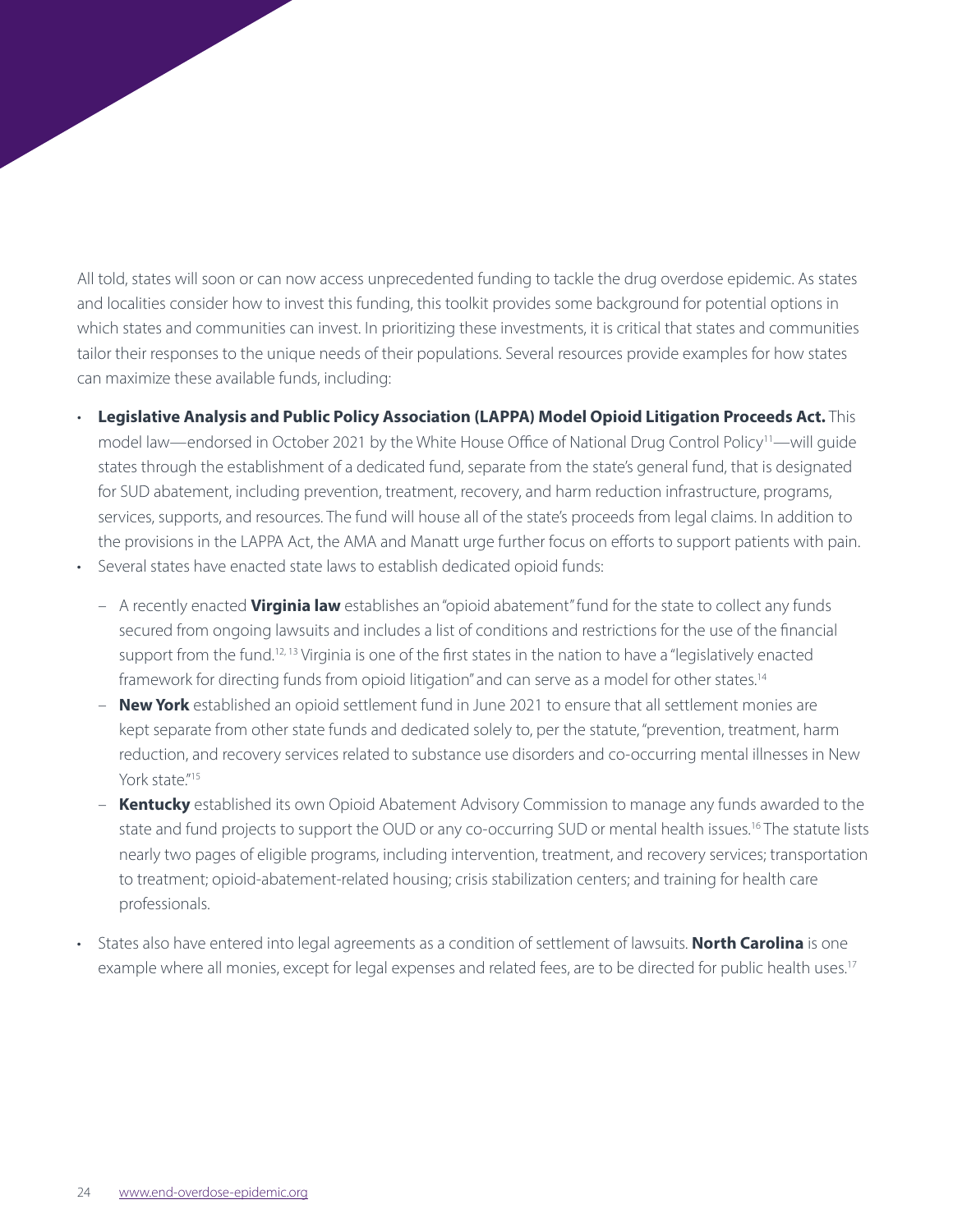#### **FIGURE 1. SUMMARY OF STATE STRATEGIES TO MAXIMIZE USE OF AVAILABLE OPIOID SET TLEMENT FUNDS**

| <b>STATE</b>                                                     | <b>STRATEGY FOR MAXIMIZING AVAILABLE FUNDS</b>                                                                                                                                                                                                                                                         |  |
|------------------------------------------------------------------|--------------------------------------------------------------------------------------------------------------------------------------------------------------------------------------------------------------------------------------------------------------------------------------------------------|--|
|                                                                  | STATE LAWS TO ESTABLISH DEDICATED OPIOID SETTLEMENT FUNDS/ADVISORY COMMISSIONS                                                                                                                                                                                                                         |  |
| <b>Virginia</b>                                                  | <b>Establishes an "opioid abatement" fund</b> for the state to collect any funds secured from ongoing lawsuits and<br>includes a list of conditions and restrictions for use of the financial support from the fund.                                                                                   |  |
| <b>New York</b>                                                  | <b>Establishes an opioid settlement fund</b> to ensure settlement monies are kept separate from other state funds and<br>dedicated solely to "prevention, treatment, harm reduction, and recovery services related to substance use disorders<br>and co-occurring mental illnesses in New York state." |  |
| <b>Kentucky</b>                                                  | <b>Established an Opioid Abatement Advisory Commission</b> to manage any funds awarded to the state and fund<br>projects to support the OUD or any co-occurring SUD or mental health issues                                                                                                            |  |
| <b>LEGAL AGREEMENTS AS A CONDITION OF SETTLEMENT OF LAWSUITS</b> |                                                                                                                                                                                                                                                                                                        |  |
| <b>North</b><br><b>Carolina</b>                                  | Explicitly directs that all opioid settlement monies, except for legal expenses and related fees, are to be directed for<br>public health uses.                                                                                                                                                        |  |

Additionally, a diverse array of stakeholders led by the Johns Hopkins School of Public Health, including the AMA and other medical, patient, public health, research, and advocacy organizations, has endorsed and is encouraging state policymakers to consider the following principles in prioritizing and allocating these resources:<sup>[18](#page-77-0)</sup>

- **Supplement current funding.** Despite the dramatic increase in overdose deaths, many state and local governments cut substance use and behavioral health programs in the midst of the economic concerns surrounding the COVID-19 pandemic. Estimates show that less than 20% of those with OUD are receiving any treatment at all.[19](#page-77-0) As such, rather than filling holes in budgets, these funds ought to be used to supplement rather than supplant existing spending targeted directly at OUD and SUD treatment.
- **Invest in evidence-based interventions.** Individuals with OUD in many residential treatment facilities are prohibited from being treated with methadone or buprenorphine, despite evidence that these medications reduce the chance of overdose death by 50% or more. In fact, a review by the Legal Action Center found that only 13 states and the District of Columbia (as of April 2020) barred Medicaid programs from requiring prior authorization for at least one of these medications.<sup>[20](#page-77-0)</sup> This influx in funding may be leveraged to advance interventions with a strong evidence base—like extending the full array of medication assisted treatments to inpatient facilities. In cases where programs have not been studied, there should be enough financial support to also confirm the effectiveness of models.
- **Target funds to prevention.** Primary, upstream prevention efforts that stop substance use before it is even initiated can interrupt the pathways to addiction and overdose that too many American families are currently experiencing. According to recent studies, an estimated one-half of all people with SUDs start their substance use before age 14.<sup>[21](#page-77-0)</sup> State investment in evidencebased, effective youth prevention programs is a worthwhile investment that will save states and health systems money in the future.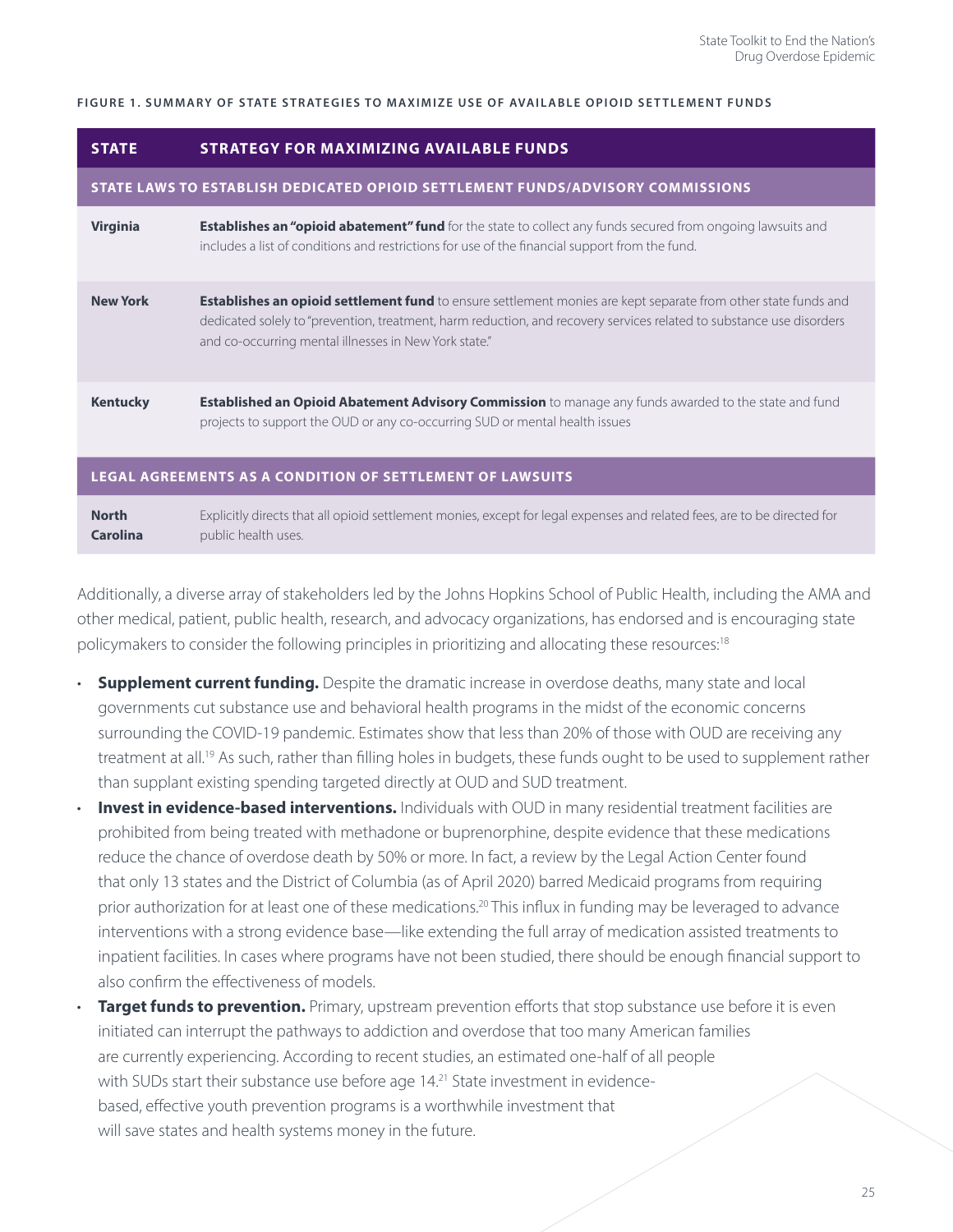- **Invest in historically underserved communities.** As with other facets of the health system, historically minoritized and marginalized populations are more likely to face barriers in accessing high-quality treatment and recovery support services. Propagating racial inequities exacerbates treatment disparities. States and communities should identify where inequities and disparities occur as a first step to ensure public health resources can be equitably directed.
- **Act transparently and fairly in allocating litigation funding.** Jurisdictions that receive settlement monies must act responsibly, transparently, and equitably in responding to the needs of their communities. To do so, local and state policymakers must determine areas of need, solicit input from relevant stakeholders that represent the diversity within communities, and ensure that investments are made with accountability in mind.

### Making sustainable investments to leverage federal funding

In addition to the opioid litigation funds, billions of dollars in funding have been appropriated by the federal government to help end the drug overdose epidemic, particularly in light of the focus that the COVID-19 pandemic brought to the availability of federal resources to invest in public health at the state and local levels. For example, the epidemic garnered federal attention and funding before the pandemic and led to the passage in 2018 of the Substance Use Disorder Prevention that Promotes Opioid Recovery and Treatment (SUPPORT) for Patients and Communities Act with its millions of dollars in newly available federal resources. Today, the level of federal investments as a result of COVID-driven relief legislation is even greater.

Several recent spending bills (including the Coronavirus Aid, Relief and Economic Security (CARES) Act, the Coronavirus Response and Relief Supplemental Appropriations Act, and the American Rescue Plan Act) included billions of dollars to support public health measures and to minimize disruptions in access to SUD treatment. (See Figure 2 below.)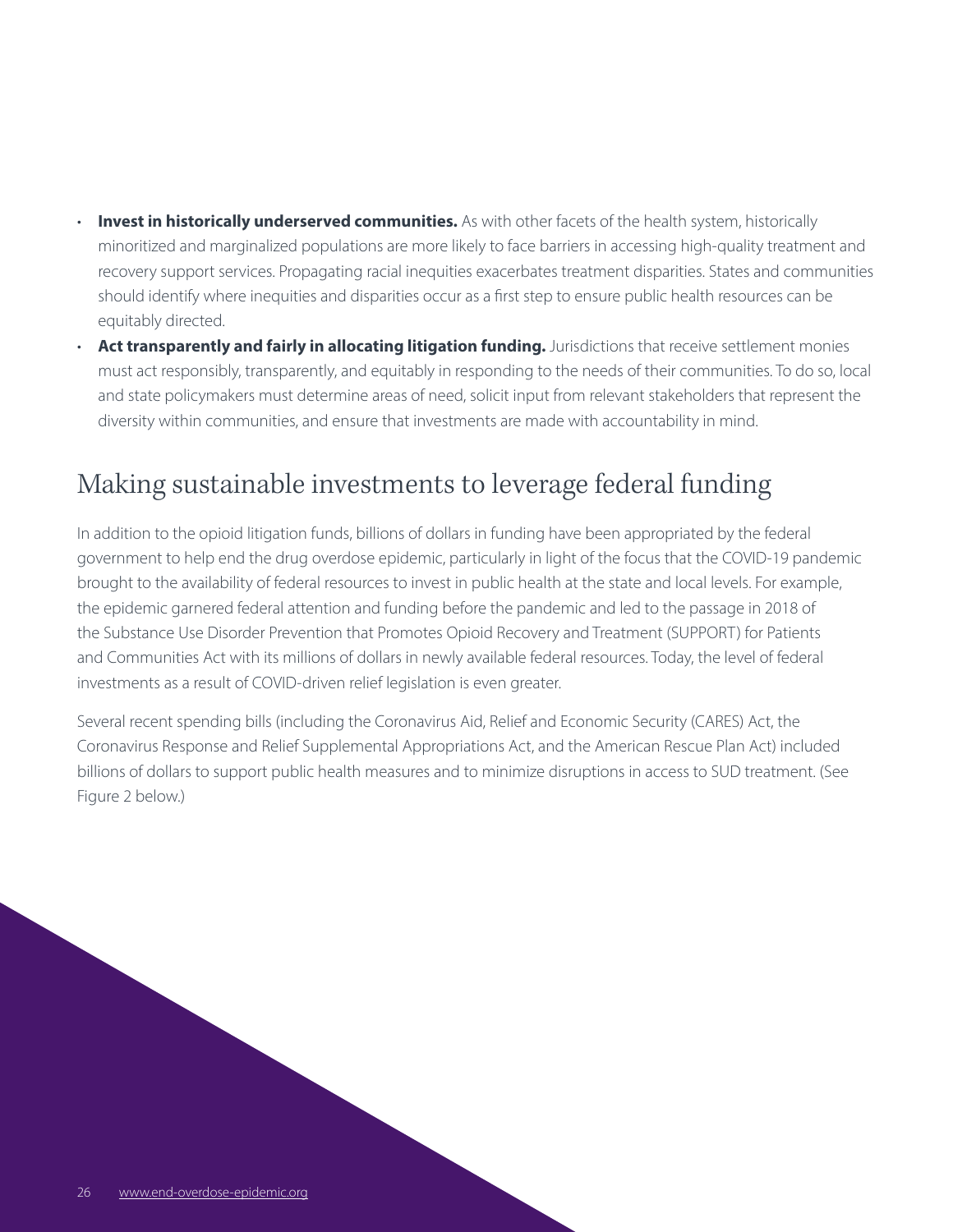#### **FIGURE 2. FEDERAL LAWS WITH SUD-SPECIFIC FUNDING AND/OR OTHER SELECT SUD-RELATED PROVISIONS**

| <b>LAW</b>                                                                                                                    | <b>SUD-SPECIFIC FUNDING</b>                                                                                                                                                                                                                                                                                                                                                                                                       | OTHER SELECT PROVISIONS IMPACTING SUD                                                                                                                                                                                                                                                                           |
|-------------------------------------------------------------------------------------------------------------------------------|-----------------------------------------------------------------------------------------------------------------------------------------------------------------------------------------------------------------------------------------------------------------------------------------------------------------------------------------------------------------------------------------------------------------------------------|-----------------------------------------------------------------------------------------------------------------------------------------------------------------------------------------------------------------------------------------------------------------------------------------------------------------|
| <b>Coronavirus Aid,</b><br><b>Relief, and Economic</b><br><b>Security (CARES) Act</b><br>$(P.L. 116-136)^{22}$                | <b>\$425 million</b> for the Substance Abuse<br>and Mental Health Services Administration<br>(SAMHSA) to remain available through Sept.<br>30, 2021                                                                                                                                                                                                                                                                               | The legislation (at Section 3221, Confidentiality and disclosure<br>of records relating to substance use disorder) substantially<br>revised the federal SUD confidentiality regulations (known<br>as 42 CFR Part 2). The provisions changed confidentiality and<br>disclosure of records for patients with SUD. |
| <b>Coronavirus</b><br><b>Response and Relief</b><br><b>Supplemental</b><br><b>Appropriations Act</b><br>$(P.L. 116-260)^{23}$ | \$4.25 billion for SAMHSA, including:<br>• \$1.65 billion for SAMHSA's Community<br>Mental Health Block Grant (MHBG)<br>• <b>\$1.65 billion</b> for SAMHSA's Substance<br>Abuse Prevention and Treatment Block<br>Grant Program (SABG)<br>• \$600 million for Certified Community<br><b>Behavioral Health Clinics</b><br>• \$240 million for emergency grants to<br>states                                                        |                                                                                                                                                                                                                                                                                                                 |
| <b>American Rescue</b><br><b>Plan Act</b><br>$(P.L. 117-2)^{24}$                                                              | \$3 billion for SAMHSA's block grant<br>programs, including:<br>• \$1.5 billion for MHBG<br>$\cdot$ \$1.5 billion for SABG<br>\$15 million to support the development of<br>community-based mobile crisis interventions<br>\$80 million to develop SAMHSA grant<br>programs for new grant recipients<br>\$100 million for the Behavioral Health<br>Workforce Education and Training Program <sup>25</sup><br>administered by HRSA | Section 9813, State option for community-based mobile crisis<br>interventions, authorizes states to claim Medicaid matching<br>funds for community-based mobile crisis intervention services<br>for Medicaid beneficiaries experiencing a mental health or<br>SUD crisis.                                       |

According to the Department of Health and Human Services' (HHS) Tracking Accountability in Government Grants System, SAMHSA alone has distributed more than 2,600 grants totaling more than \$7.7 billion in COVID relief funding.<sup>[26](#page-78-0)</sup> Yet, as noted by the Bipartisan Policy Center, the expansion of federal funds has not been matched by a concomitant effort to track or evaluate the impact of those funds:

"Since FY2017, the federal government has invested billions of dollars to curb the opioid epidemic. However, rates of annual overdose death are the sole public measure for the effectiveness of these expenditures. Given the size of this investment, publicly available evidence-based evaluations of each of the streams of federal opioid funding must be conducted. These evaluations should include information on whether the grant is meeting the needs of at-risk populations as well as health equity goals. In addition, evaluations should assess whether federal resources are going to implement evidence-based interventions."<sup>[27](#page-78-0)</sup>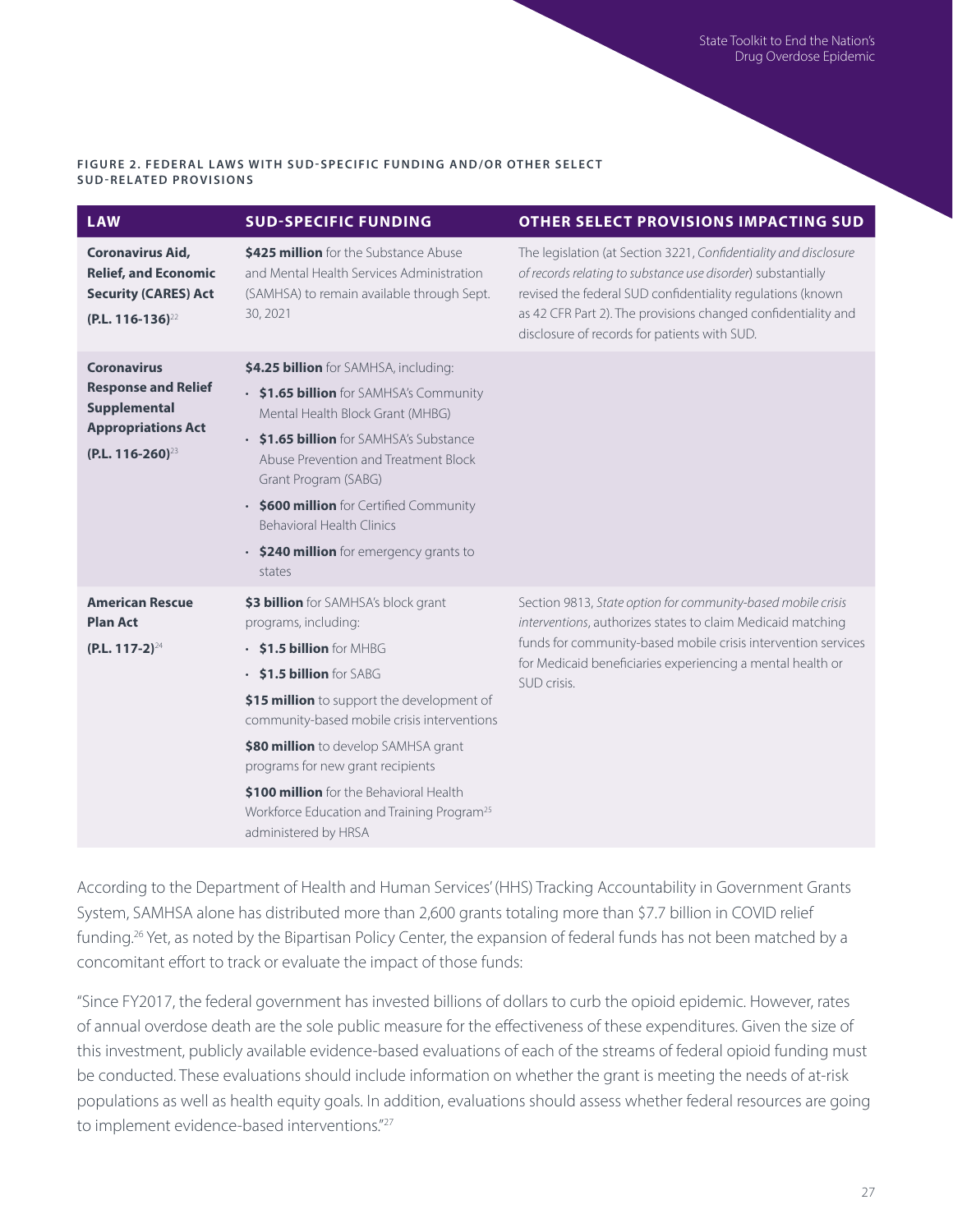## <span id="page-27-0"></span>**Detailed Resources**

The Detailed Resources section of this toolkit supplements the resources highlighted in prior sections with an extensive compendium of additional resources in each of the six policy areas. It is intended to provide state officials, including governors, insurance regulators, Medicaid officials, attorneys general, and others, with examples of policies and actions that are working to help patients today. These resources range from model laws and state policy guidance across six policy areas, to examples of effective programs and interventions that are evidence-based and are having a positive impact on their communities. The resources listed here are representative of some of the potential interventions that state leaders may pursue. The AMA and Manatt Health continue to encourage state leaders to use these resources to introduce bills, draft regulations, inform policy guidance and implement initiatives to take immediate action in order to end the epidemic and save lives.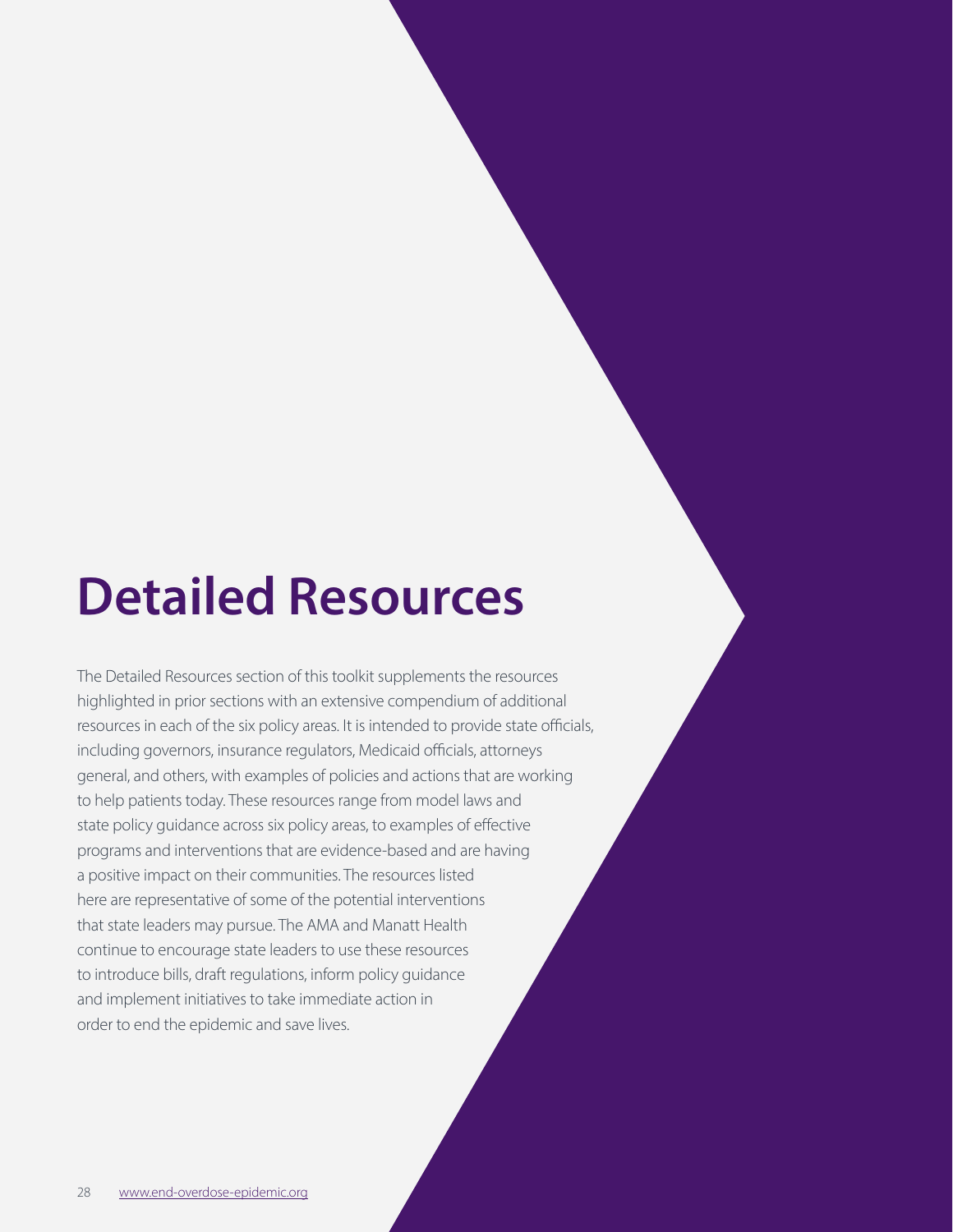State Toolkit to End the Nation's Drug Overdose Epidemic

## **I. Increase access to evidence-based treatments to help patients with a substance use disorder**

Recommendation: State Medicaid officials should continue to expand Medicaid coverage of medications for opioid use disorder (MOUD) of all types and all formulations, eliminate prior authorization and utilization management barriers, and revisit state requirements that limit or deny the availability of methadone and OTP access for patients seeking care.

### Expand Medicaid coverage of MOUD

- [CMS Guidance Mandatory Medicaid State Plan Coverage of Medication-Assisted Treatment \(2020\)](https://www.medicaid.gov/federal-policy-guidance/downloads/sho20005.pdf)
	- CMS issued guidance about newly required Medicaid coverage for treatment of opioid use disorder added under the SUPPORT Act. The guidance includes information to help states expand their OUD service continuum.
	- The SUPPORT Act amended the Social Security Act to require state Medicaid plans to include coverage of MOUD for all those eligible to enroll in the state plan or waiver of state plan.
	- CMS interprets Section 1905(ee)(1) of the Act to require that states include as part of the new mandatory benefit all forms of drugs and biologicals that the Food and Drug Administration (FDA) has approved or licensed for MOUD to treat OUD.
	- The FDA has approved methadone, buprenorphine and naltrexone for MOUD to treat OUD.
	- Currently, all state Medicaid programs cover some form of buprenorphine and extended-release naltrexone for treatment of OUD.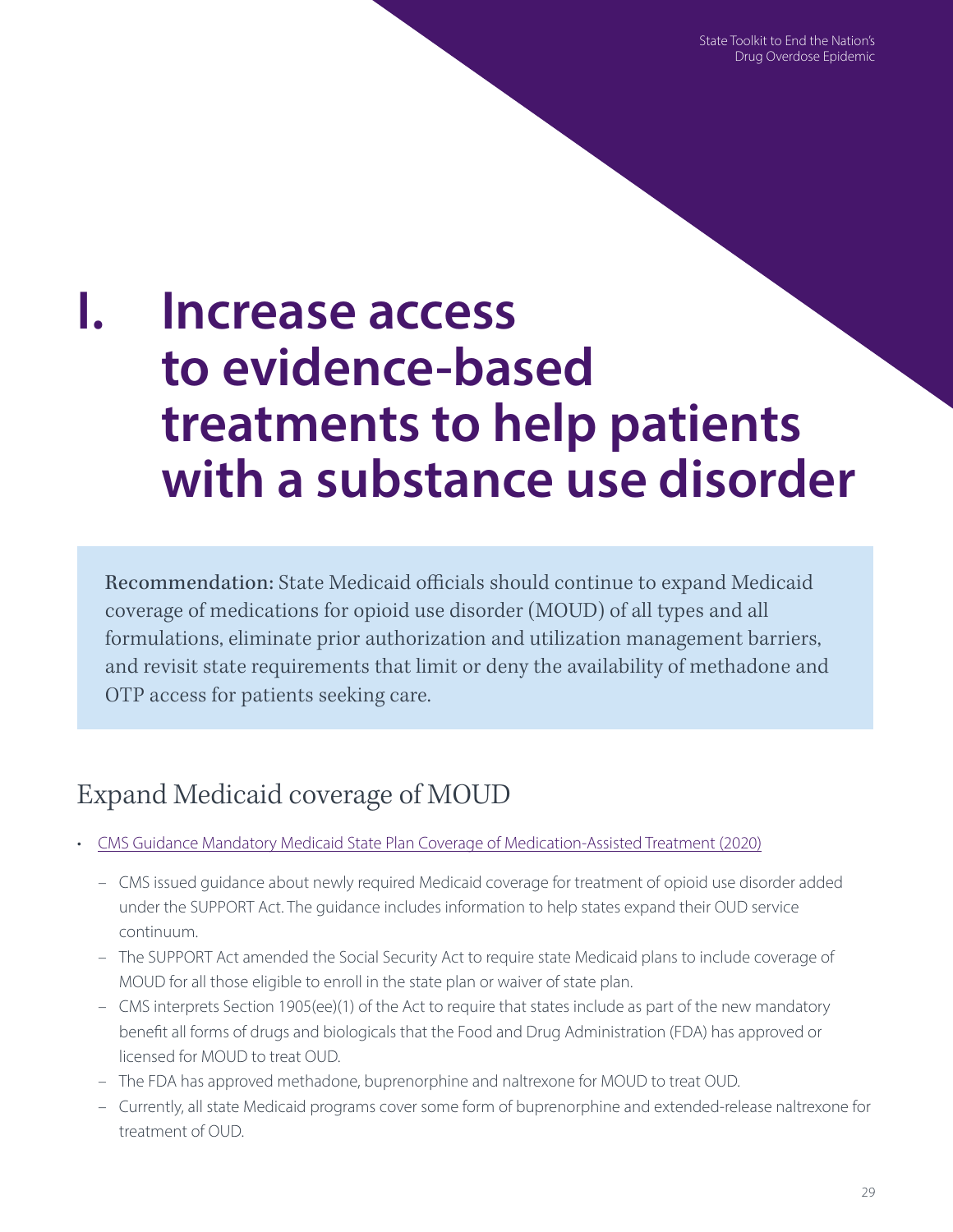### Eliminate PA and UM barriers for MOUD

- [District of Columbia Department of Health Care Finance Removal of Prior Authorization Requirements for](https://dhcf.dc.gov/sites/default/files/dc/sites/dhcf/publication/attachments/Policy%20%2319-001%20Removal%20of%20Prior%20Auth.%20Req.%20for%20Medication-Assis_0.pdf)  [Medication-Assisted Treatment in Medicaid \(2019\)](https://dhcf.dc.gov/sites/default/files/dc/sites/dhcf/publication/attachments/Policy%20%2319-001%20Removal%20of%20Prior%20Auth.%20Req.%20for%20Medication-Assis_0.pdf)
	- In April 2019, D.C. issued Medicaid policy guidance that removes prior authorization requirements for medication-assisted treatment for opioid use disorder for all medication providers and MCOs.
- [Maryland Code, Ins. § 15-851](https://casetext.com/statute/code-of-maryland/article-insurance/title-15-health-insurance/subtitle-8-required-health-insurance-benefits/section-15-851-prior-authorization-for-drug-products-to-treat-opioid-use-disorder-prohibition)
	- Insurers and nonprofit health service plans that provide coverage for SUD benefits or prescription drugs under individual, group, or blanket health insurance policies and HMOs may not apply a prior authorization requirement for a prescription drug when used for treatment of an OUD.
	- Provides essential protections for removing prior authorization of MOUD.
- New Jersey Medicaid Removes Prior Authorization Requirements for Opioid Addiction Treatment [Medication \(2019\)](https://www.state.nj.us/humanservices/news/press/2019/approved/20190401.html)
	- In April 2019, the New Jersey Department of Human Services (DHS) announced Medicaid patients would no longer need prior approval of Medicaid before starting MOUD.
	- DHS required all addiction treatment facilities that accept Medicaid to offer MOUD as an option, starting July 1, 2019.
- [Iowa House File 623](https://www.legis.iowa.gov/legislation/BillBook?ga=88&ba=HF623)
	- Iowa House File 623 removes prior authorization under Medicaid fee-for-service and managed care administration for at least one form of MOUD: methadone, buprenorphine, naloxone, buprenorphine-naloxone combination products and naltrexone.
- [Legislation Limiting the Use of Prior Authorization for Substance Use Disorder Services and Medications](https://www.lac.org/assets/files/Prior-Authorization-Spotlight-FINAL-use-this-one.pdf)
	- As of April 2020, 21 states and D.C. have enacted laws that limit public and/or private insurers from imposing prior authorization requirements on an SUD service or medication. (Fifteen states have enacted laws since 2019.)
	- Seventeen states have laws that limit state-regulated commercial plans from imposing prior authorization on SUD medications, and 13 states and D.C. limit Medicaid from doing so.
	- Ten states limit state-regulated commercial plans from imposing prior authorization on SUD services, and five states limit Medicaid's use of prior authorization for such services.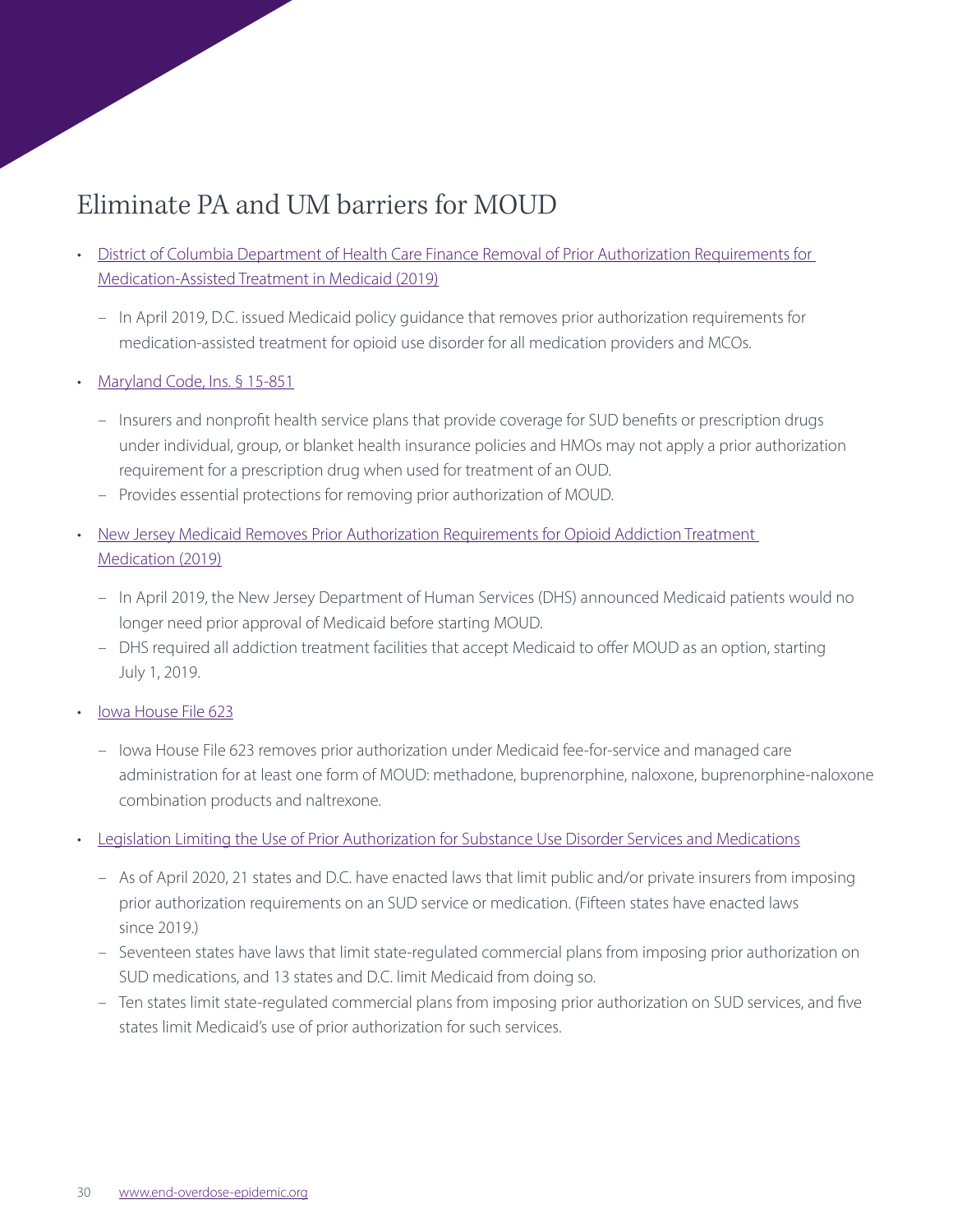## Support policies that increase access to methadone and opioid treatment programs (OTPs)

- [Spokane, Washington Adoption of Federal Flexibility for Take-Home Methadone, The American Journal of Drug](https://www.tandfonline.com/doi/full/10.1080/00952990.2021.1979991)  [and Alcohol Abuse \(October 2021\)](https://www.tandfonline.com/doi/full/10.1080/00952990.2021.1979991)
	- A study examining an OTP that increased the use of take-home methadone pursuant to federal law found that the increased take-home medication led to a decrease in emergency department visits, and no significant change in overdose or negative urine drug tests.
	- The study concluded, "Despite a near-doubling of take-home methadone doses during the COVID-19 exemption period, the increase in take-home doses was not associated with negative treatment outcomes in methadone-adherent clients."
- [A View From the States: Key Medicaid Policy Changes: Results From a 50-State Medicaid Budget Survey for State](https://www.kff.org/report-section/a-view-from-the-states-key-medicaid-policy-changes-benefits-and-cost-sharing/)  [Fiscal Years 2019 and 2020, KFF \(October 2019\)](https://www.kff.org/report-section/a-view-from-the-states-key-medicaid-policy-changes-benefits-and-cost-sharing/)
	- As of 2019, multiple states did not cover methadone under Medicaid for purposes of MOUD, including Idaho, Kansas, Kentucky, Louisiana, Nebraska, Tennessee and Wyoming.
	- Idaho, Kansas, Kentucky, Louisiana, Nebraska and Tennessee planned to add coverage for methadone in FY 2020.
	- The Louisiana Legislature is [urging](http://www.legis.la.gov/legis/ViewDocument.aspx?d=1142206) the State Department of Health to increase access to OTPs and all forms of FDA-approved MOUD.
	- [New federal rules](https://www.dea.gov/press-releases/2021/06/28/dea-finalizes-measures-expand-medication-assisted-treatment) allow for greater use of mobile methadone vans, but states must invest (search for "mobile" [here](https://end-overdose-epidemic.org/wp-content/uploads/2021/03/AMA-Issue-Brief-Reports-of-Efforts-to-Help-End-the-National-Overdose-Epidemic-September-2021.pdf) for examples).

#### **RACIAL DISPARITIES IN RATES OF SUBSTANCE USE DISORDERS AND OVERDOSE – A SNAPSHOT**

- Death rates relating to synthetic opioids [increased by 617 percent](https://store.samhsa.gov/sites/default/files/SAMHSA_Digital_Download/PEP20-05-02-002_0.pdf) among Hispanic individuals from 2014 to 2017, second only to the 818 percent increase among Black people.
- The National Institutes of Health [reports](https://ajph.aphapublications.org/doi/10.2105/AJPH.2021.306431) that overdose deaths were nearly 40 percent higher for non-Hispanic Black individuals compared with other races and ethnicities in 2019, and more than [10 percent](https://www.samhsa.gov/data/sites/default/files/reports/rpt31098/2019NSDUH-AIAN/AIAN%202019%20NSDUH.pdf) of American Indian/ Alaskan Natives had a substance use disorder in 2019.
- The CDC [reports](https://www.cdc.gov/nchs/products/databriefs/db428.htm?mc_cid=42c079cc27&mc_eid=7b8e6ca456) that in both 2019 and 2020, rates of drug overdose deaths were highest for non-Hispanic American Indian or Alaska Native (AIAN) people (30.5 and 42.5 per 100,000, respectively) and lowest for non-Hispanic Asian people (3.3 and 4.6).
- The CDC [also reports](https://www.cdc.gov/nchs/products/databriefs/db428.htm?mc_cid=42c079cc27&mc_eid=7b8e6ca456) that among all race and Hispanic-origin groups, the largest percentage increases (44%) in drug overdose death rates from 2019 to 2020 were seen in non-Hispanic Black (from 24.8 to 35.8) and non-Hispanic Native Hawaiian or Other Pacific Islander (NHOPI) (from 9.5 to 13.7) people.
- According to a 2020 study on the association of racial/ethnic segregation with treatment capacity for opioid use disorder in counties in the United States, counties with highly segregated African American and Hispanic/Latino communities had [more facilities to provide methadone per capita,](https://jamanetwork.com/journals/jamanetworkopen/fullarticle/2764663) while counties with highly segregated white communities had more facilities to provide buprenorphine per capita.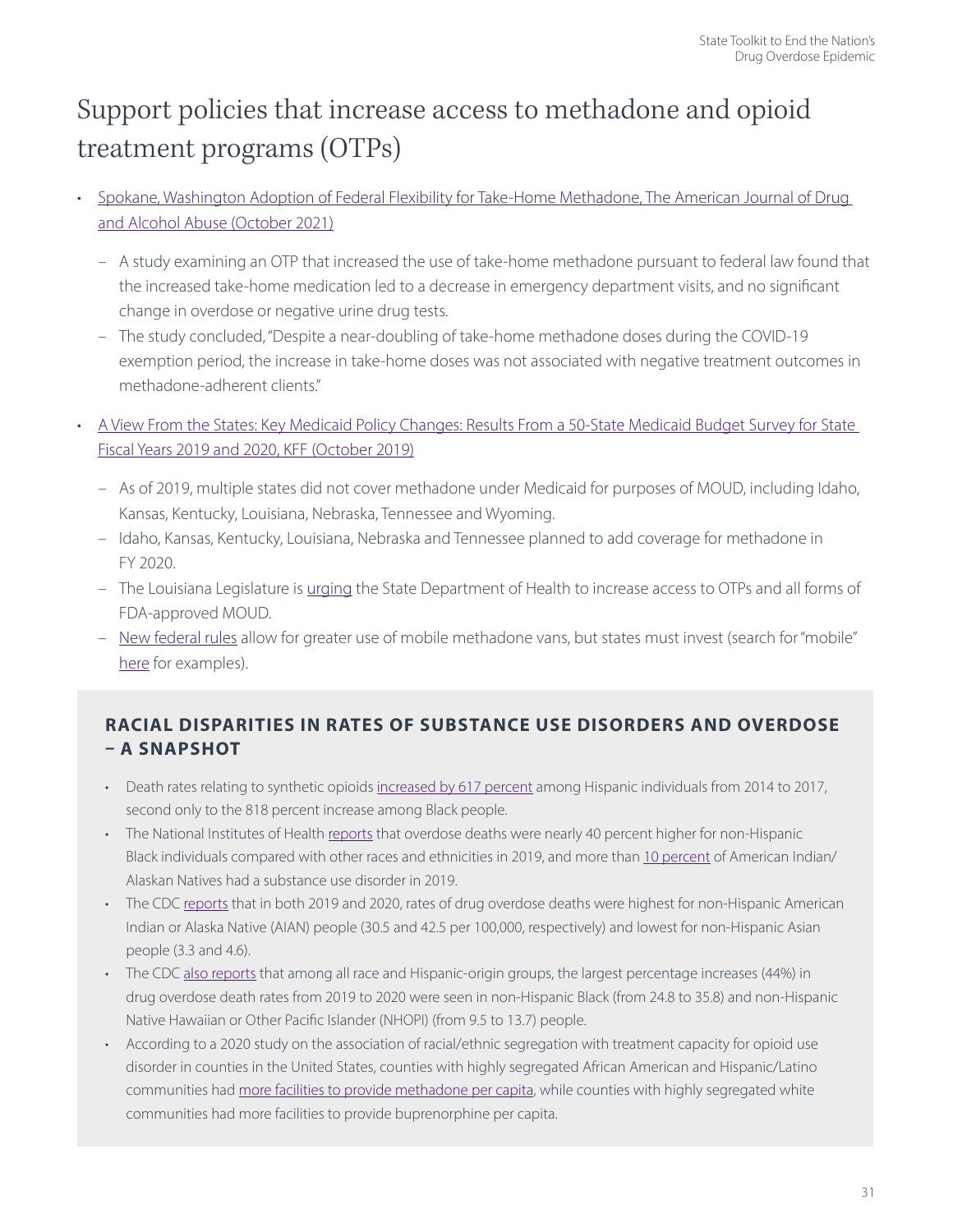Recommendation: States should require commercial insurers to eliminate prior authorization requirements and other burdensome utilization management practices for MOUD. MOUD should be placed on the lowest cost-sharing tier of health insurer/pharmacy benefit manager (PBM) formularies to help increase access to affordable MOUD options. In states that have taken these steps, state insurance regulators and attorneys general should conduct a meaningful review to ensure that health insurers and PBMs are complying with the law and fulfilling plan benefits.

### Require all payers to remove PA and UM for MOUD

- New York Laws Prohibiting All Plans From Requiring Prior Authorization (PA) for MOUD
	- [New York Insurance Law §§ 3216\(i\)\(31-a\); 3221\(l\)\(7-a\); 4303\(l-1\) \(2020\)](https://www.nysenate.gov/legislation/laws/ISC/3216)
		- Prohibits commercial plans from imposing PA for an initial or renewal prescription for all buprenorphine products, methadone, or long-acting injectable naltrexone for detoxification or maintenance treatment of an SUD.
	- [New York Social Services Law § 364-j\(26-b\) \(2019\)](https://www.nysenate.gov/legislation/laws/SOS/364-J); [New York Public Health Law § 273\(10\) \(2019\)](https://www.nysenate.gov/legislation/laws/PBH/273)
		- Prohibits Medicaid managed care and fee-for-service plans from requiring PA for preferred and formulary forms of buprenorphine or injectable naltrexone for detoxification or maintenance treatment of an SUD.
	- [New York S. 7506-B/A. 9506-B \(Signed by the Governor in April 2020\)](https://nyassembly.gov/2020budget/2020budget/A9506b.pdf)
		- To be codified at New York Social Services Law § 364-j(26-c); New York Public Health Law § 273(10).
		- Prohibits Medicaid managed care and fee-for-service providers from requiring PA for methadone when used for opioid use disorder and administered or dispensed in an opioid treatment program.
- [Spotlight on Legislation Limiting the Use of Prior Authorization \(PA\) for Substance Use Disorder Services and](https://www.lac.org/assets/files/Prior-Authorization-Spotlight-FINAL-use-this-one.pdf)  [Medications, Legal Action Center and Partnership to End Addiction \(April 2020\)](https://www.lac.org/assets/files/Prior-Authorization-Spotlight-FINAL-use-this-one.pdf)
	- Ten states prevent state-regulated commercial plans from imposing prior authorization on SUD services.
	- Eleven states limit prior authorization for SUD medications in both Medicaid and commercial plans: Arkansas, Colorado, Delaware, Illinois, Maine, Massachusetts, Missouri, New Jersey, New York, Oregon and Washington.
	- Seven states limit prior authorization for SUD medications in commercial plans only: Arizona, Maryland, Montana, New Hampshire, Vermont, Virginia and West Virginia.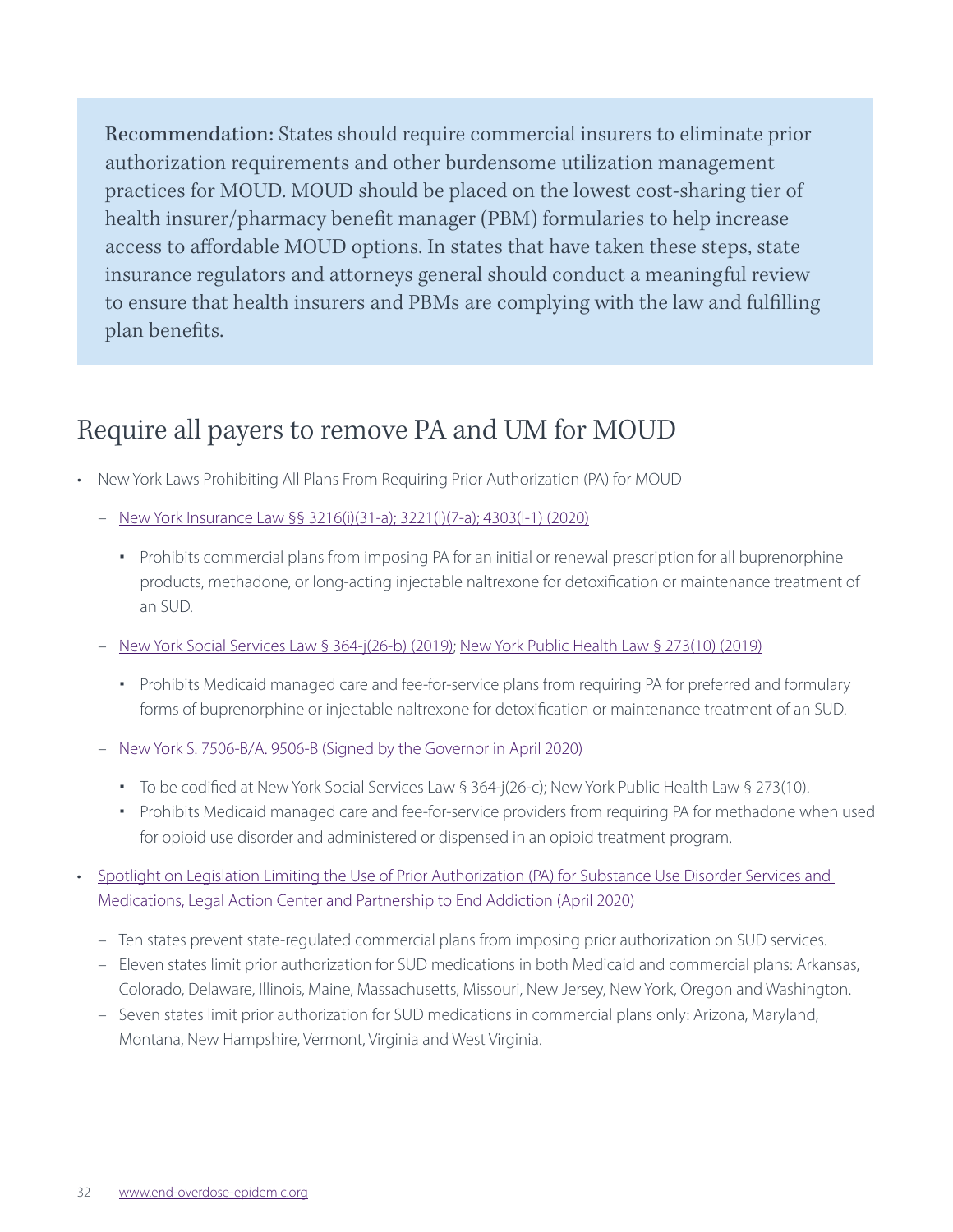## Require insurers and PBMs to place MOUD on lowest cost-sharing tier of the drug formulary

- [Pennsylvania Voluntary Agreement \(2018\)](https://www.media.pa.gov/Pages/Insurance-Details.aspx?newsid=344)
	- Agreement with seven of Pennsylvania's largest commercial insurers to align prior-authorization process for opioid prescriptions to protect patient health and safety while ensuring patients have unrestricted access to MOUD when combating opioid addiction.
	- Guidelines provide that MOUD will be covered at the lowest patient cost-sharing tier on the plan's pharmacy benefit, as applicable.
	- Commercial insurers will also cover MOUD without prior authorization in the following ways:
		- Coverage of at least one buprenorphine/naloxone combination product.
		- Coverage of methadone as MOUD.
		- Coverage of injectable and oral naltrexone.

### Ensure compliance with law and fulfillment of plan benefits

- **New York AG Settlements:** Departments of Insurance (DOIs) and/or state attorneys general (AGs) should revisit prior compliance actions to ensure continued compliance.
	- [Anthem letter commits to ending prior authorization for MOUD nationwide](https://ag.ny.gov/sites/default/files/final_letter_agreement_anthem-empire_mat_010117.pdf) (2017).
		- This settlement required Anthem, including Empire BCBS in the New York service area, to end its policy of requiring prior authorization for MOUD, resolving the attorney general's investigation of prior authorization practices and network adequacy for MOUD treatment.
	- [Cigna letter commits to ending prior authorization for MOUD nationwide](https://ag.ny.gov/sites/default/files/ny_oag-cigna_mat_letter_agreement_101916.pdf) (2016).
		- "Effective as of October 15, 2016, Cigna will end its use of prior authorization for MAT medications to treat opioid use disorder (including, but not limited to, buprenorphine and buprenorphine/naloxone) when prescribed by a MAT-authorized provider."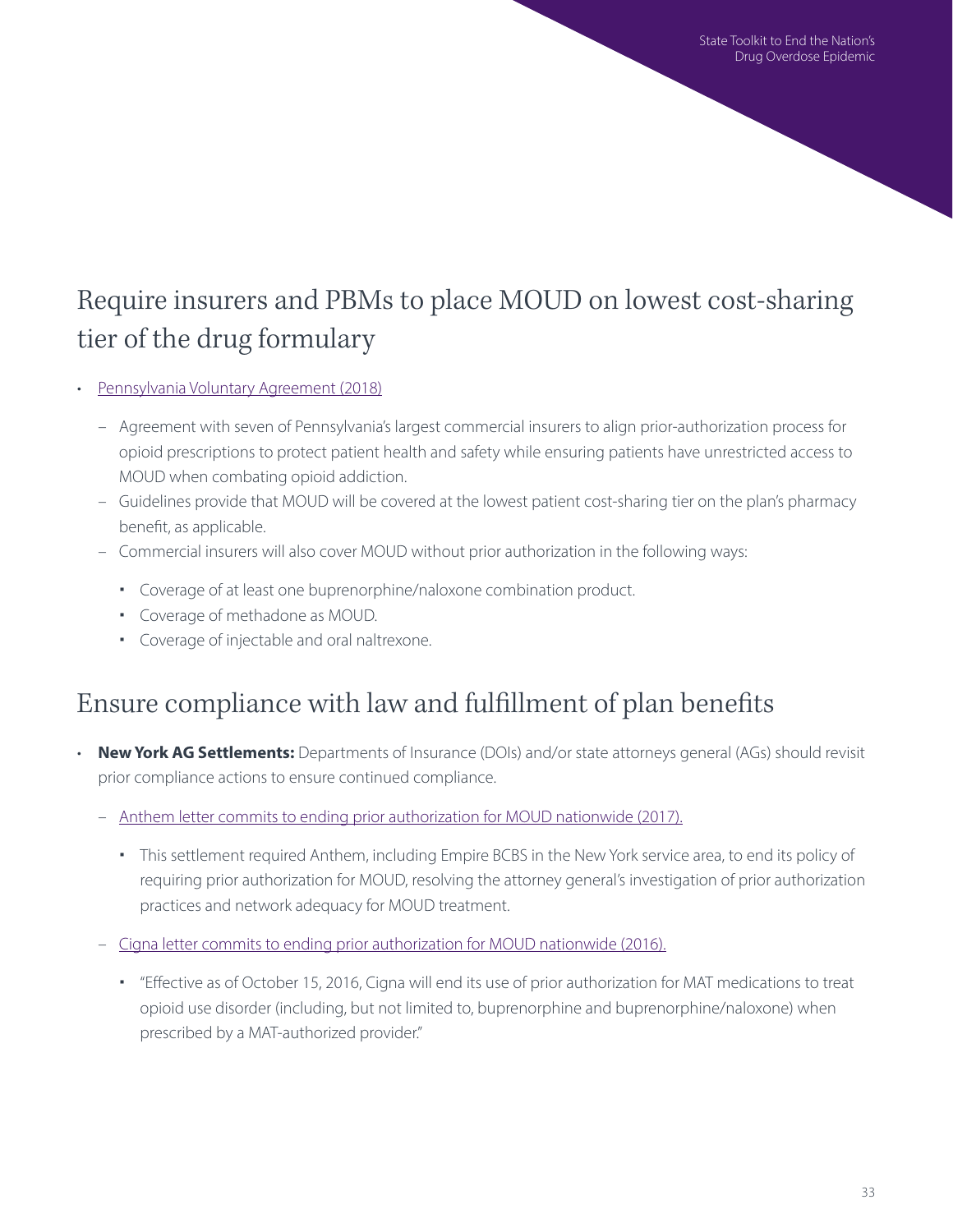Recommendation: States should promote access to the full continuum of care for those with a substance use disorder.

### Promote programs that support the full continuum of care

- [Shatterproof's Collaborative Care Model for SUD](https://www.shatterproof.org/sites/default/files/2020-07/Collaborative%20Care%20Model%20for%20SUD%20White%20Paper.pdf)
	- Outlines a tested and validated model for intervention and collaborative care delivery through a team of primary care providers, care management staff, and psychiatric consultants to provide integrated care and track patient progress through validated clinic rating scales.

### Ensure Medicaid encompasses the continuum of SUD treatment

- [North Carolina Section 1115 SUD Waiver, SUD Implementation Plan Protocol \(2019\)](https://www.medicaid.gov/Medicaid-CHIP-Program-Information/By-Topics/Waivers/1115/downloads/nc/Medicaid-Reform/nc-medicaid-reform-demo-sud-imp-plan-prtcl-20190425.pdf)
	- Outlines North Carolina's plan to complete its coverage of the full American Society of Addiction Medicine (ASAM) continuum under Medicaid by adding new ASAM levels of care and expanding coverage of existing SUD services under its Section 1115 waiver.
- [California Section 1115 SUD Waiver to Support Contingency Management for Stimulant Use Disorder \(2022\)](https://www.dhcs.ca.gov/Pages/DMC-ODS-Contingency-Management.aspx)
	- Contingency management (CM) is an evidence-based treatment that provides incentives for evidence of positive behavioral change and may be used to treat people with stimulant use disorder and support their path to recovery.
	- According to the California Department of Health Care Services (DHCS), "California is the first state in the country to receive federal approval of contingency management as a benefit in the Medicaid program (Section 1115 waiver)."
	- DHCS will pilot Medicaid coverage of contingency management in select counties beginning July 1, 2022, as part of its California Advancing and Innovating Medi-Cal (CalAIM) demonstration.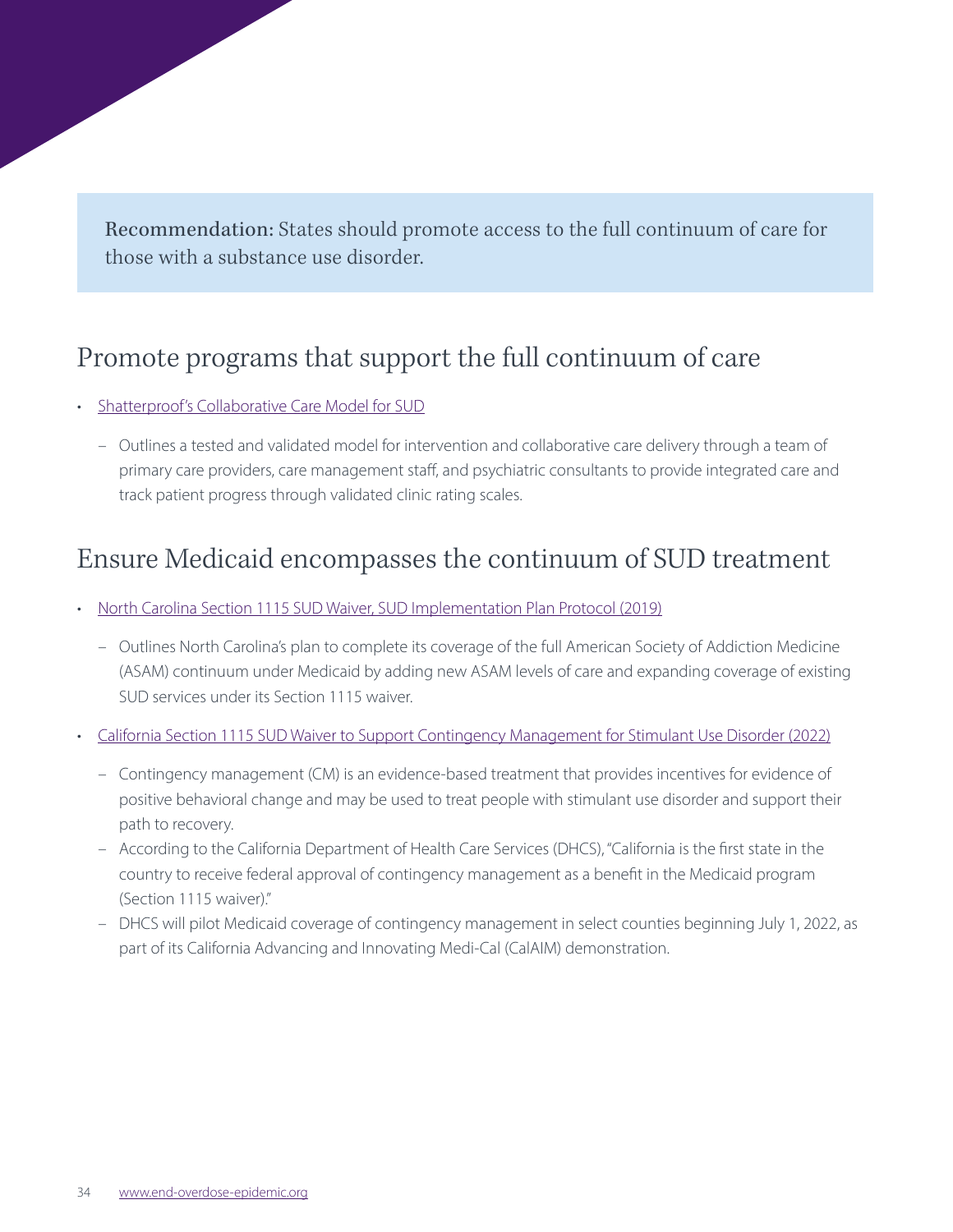Recommendation: States should require the use of clinical guidelines to assess medical necessity and enforce medical standards of care, such as those recommended by the American Society of Addiction Medicine.

### Require use of clinical guidelines to assess medical necessity

- [Speaking the Same Language: A Toolkit for Strengthening Patient-Centered Addiction Care in the United States,](https://www.asam.org/docs/default-source/quality-science/final---asam-toolkit-speaking-same-language.pdf?sfvrsn=728c5fc2_2)  [American Society of Addiction Medicine \(ASAM\) and Well Being Trust \(November 2021\)](https://www.asam.org/docs/default-source/quality-science/final---asam-toolkit-speaking-same-language.pdf?sfvrsn=728c5fc2_2)
	- Provides strategies for integrating The ASAM Criteria®, the most widely used set of evidence-based guidelines for patient placement, continued stay and transfer of patients, into state approaches to SUD services.
- [California Senate Bill No. 855 \(Signed by the Governor in September 2020\)](https://leginfo.legislature.ca.gov/faces/billTextClient.xhtml?bill_id=201920200SB855)
	- Broadly, SB 855 revises provisions of California's Health and Safety Codes and Insurance Code to mandate health insurance companies to provide full coverage for all mental health conditions and substance use disorders, implementing parity requirements into state law.
	- This law specifically incorporates a requirement for insurers to use The ASAM Criteria® for medical criteria under the principle that medical decisions should be guided by medical experts.
- [Illinois Law \(Public Act 99-480\)](https://www.ilga.gov/legislation/publicacts/99/099-0480.htm)
	- This law includes provisions that extend and clarify coverage, educate consumers about their rights, require minimum treatment benefits, and improve enforcement. The law establishes that medical necessity determinations for substance use disorders must be made using the criteria established by the American Society of Addiction Medicine.
	- **See also:**
		- Educational quide on implementation of the law.
		- The Kennedy Forum [brief](https://thekennedyforumillinois.org/wp-content/uploads/2015/12/Summary-of-HB-1-Parity-Provisions.pdf) on the law.
- [State Health and Value Strategies: Implementing](https://www.shvs.org/wp-content/uploads/2019/11/ASAM-Brief-Updated-Design-11.14.pdf) The ASAM Criteria® for SUD Treatment Through Medicaid [Managed Care](https://www.shvs.org/wp-content/uploads/2019/11/ASAM-Brief-Updated-Design-11.14.pdf)
	- – [California](https://www.medicaid.gov/Medicaid-CHIP-Program-Information/By-Topics/Waivers/1115/downloads/ca/ca-medi-cal-2020-ca.pdf) (through its Drug Medi-Cal Organized Delivery System) designates providers' ASAM levels of care based on their completion of a questionnaire and supplemental documents on the staffing qualifications, hours of treatment, and clinical services they are able to provide.
	- [Massachusetts](https://www.medicaid.gov/Medicaid-CHIP-Program-Information/By-Topics/Waivers/1115/downloads/ma/ma-masshealth-ca.pdf) (through its Section 1115 SUD demonstration) mandates that MCOs provide specific acute treatment, stabilization and residential recovery services based on The ASAM Criteria® without prior authorization.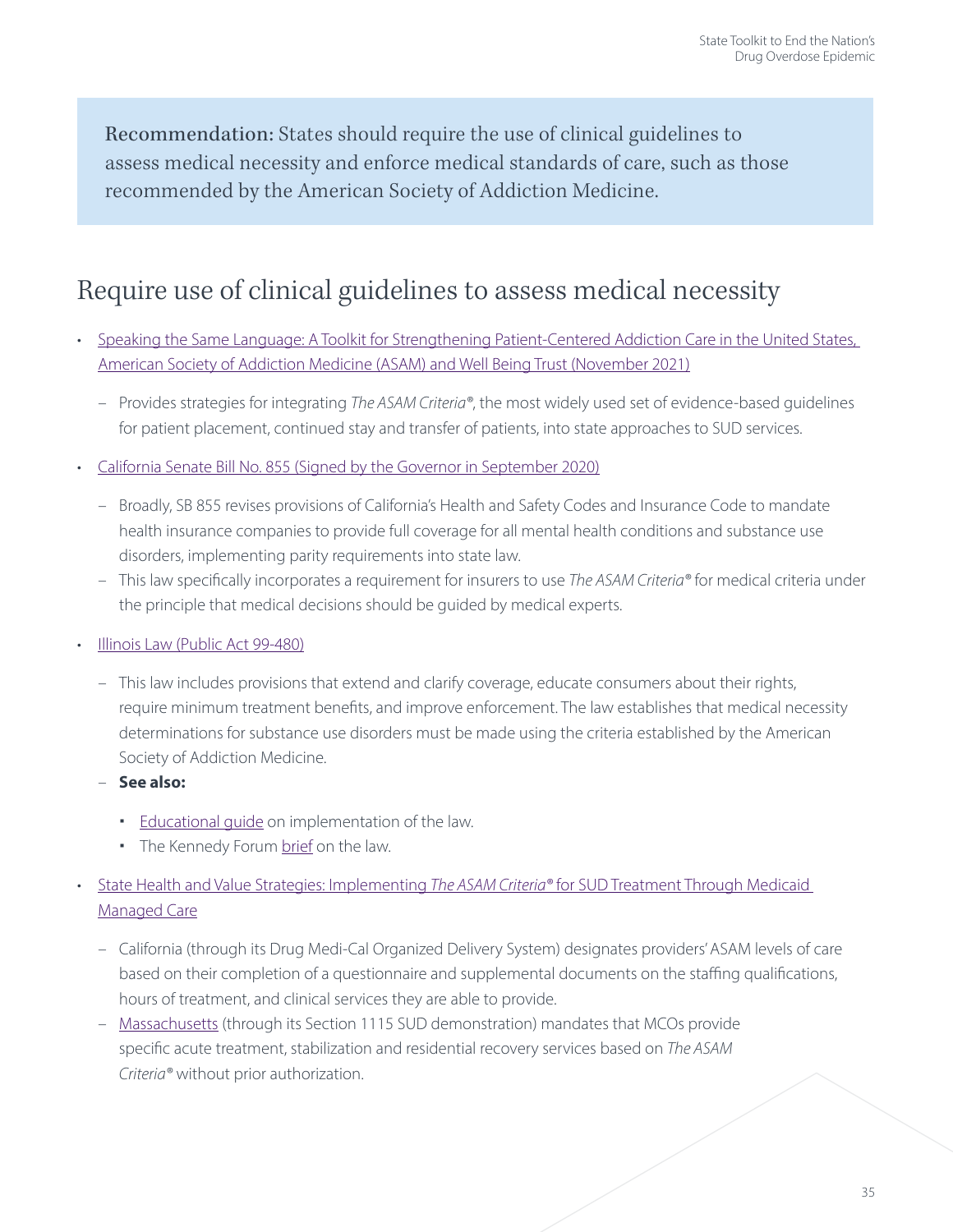### Enforcing medical standards of care

- [Virginia Department of Medical Assistance Services Medicaid Memo \(2018\)](https://www.magellanofvirginia.com/media/3226/06-14-18-arts-service-authorizations-for-asam-memo-from-dmas.pdf)
	- Through its Addiction Recovery and Treatment Services (ARTS) Delivery Transformation waiver, Virginia requires providers to use a standardized client assessment tool based on the ASAM client assessment and program standards. Providers attest to the level of care they provide, and this is submitted to MCOs to ensure providers' credentials are consistent with the available ASAM level of care.
	- **See also:**
		- Virginia Department of Medical Assistance Services' Provider Service Authorization Forms, available [here](https://www.dmas.virginia.gov/for-providers/addiction-and-recovery-treatment-services/authorization-and-registration/).
- [Maryland's Section 1115 Demonstration, Maryland HealthChoice](https://www.medicaid.gov/Medicaid-CHIP-Program-Information/By-Topics/Waivers/1115/downloads/md/md-healthchoice-ca.pdf)
	- Through Maryland's Section 1115 SUD demonstration, the state requires further review by an Administrative Services Organization (ASO) Medical Director when an ASO clinical team denies an SUD service authorization that does not meet ASAM Criteria. ASOs in the state also offer technical assistance to providers who consistently submit authorizations insufficient to determine clients' placement based on ASAM Criteria.

Recommendation: States should ensure that public and commercial payers collect, analyze, and make public provider and treatment utilization data disaggregated by race and ethnicity; ensure that racial and ethnic disparities are meaningfully addressed in providing equitable access to and utilization of SUD treatment and support; and take an active role in engaging the community and advocating for policy changes that advance equity and access to culturally appropriate care.

## Address disparities by ensuring data by race and ethnicity is widely available

- [Minnesota Opioid Dashboard](https://www.health.state.mn.us/communities/opioids/opioid-dashboard/index.html)
	- Contains specific (although limited) information about race-specific overdose rates as well as age, gender and other metrics.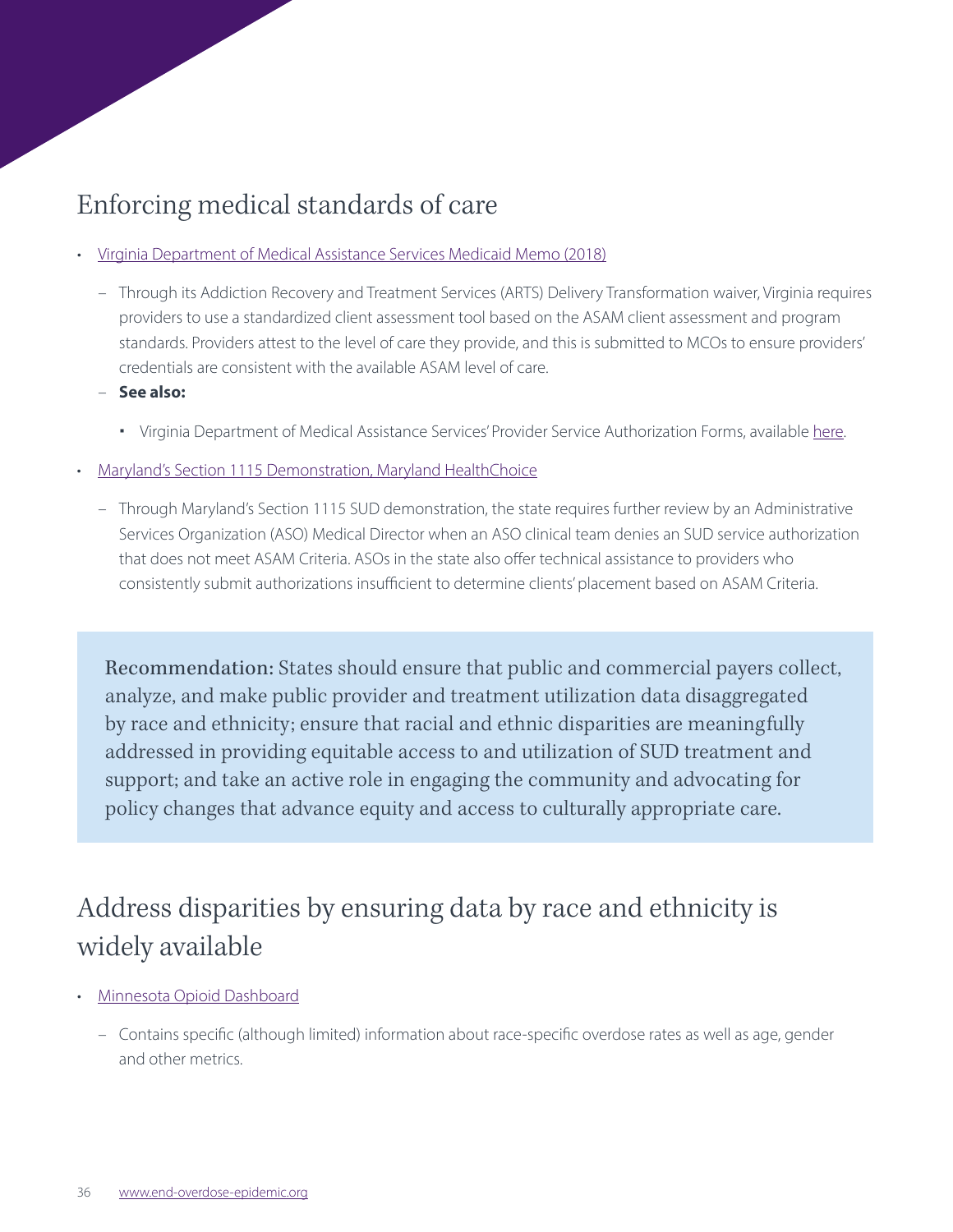## Address disparities through innovative partnerships

#### [The Detroit Recovery Project \(DRP\)](https://recovery4detroit.com/our-mission/)

 – An example of an effective, targeted, multi-service effort designed to support Black individuals with an SUD. This program brings together university partners, public safety officials, churches, local public schools, the Department of Health and Human Services, and others to increase community reach and awareness and provide coordinated efforts through culturally relevant community events.

Recommendation: States should provide evidence-based medical care to incarcerated populations, including continuing, initiating and ensuring access to MOUD. States should remove criminal and other penalties for pregnant, postpartum, and parenting women for whom MOUD is part of treatment for an opioid use disorder.

## Evidence-based care for justice-involved populations

## **STATE RESOURCES**

- [28 Vermont Statutes Annotated § 801b \(2018\)](https://legislature.vermont.gov/Documents/2018/Docs/ACTS/ACT176/ACT176%20As%20Enacted.pdf)
	- Inmates in correctional facilities must be screened for SUD within 24 hours as part of the initial and ongoing substance use screening and assessment process.
	- An inmate in a correction facility shall be entitled to continue MOUD as long as medically necessary.
- [Maine Department of Corrections Makes MOUD Available at All Jails and Prisons](https://www.maine.gov/corrections/sites/maine.gov.corrections/files/inline-files/MDOC%20MAT%20Expansion%20Statement.pdf)
	- After a pilot program showing the efficacy of implementing MOUD in the state's carceral settings, the state committed to providing MOUD at all correctional facilities in the state. Maine's commitment can be a blueprint for all states.

## **LEGAL RESOURCES**

The Smith and Pesce cases described below, including the orders, motions and supporting documents, can provide a framework for any state to support a patient's right to MOUD while incarcerated.

- [Smith v. Aroostook](https://cases.justia.com/federal/appellate-courts/ca1/19-1340/19-1340-2019-04-30.pdf?ts=1556663403) County
	- – [Charges](https://www.aclumaine.org/sites/default/files/field_documents/bsmith_motionforpi.pdf) denial of access to MOUD for incarcerated people as a violation of the Americans with Disabilities Act and the Eighth Amendment of the U.S. Constitution.
	- The federal appeals court [upheld](https://www.aclumaine.org/en/cases/smith-v-aroostook-county) the district court ruling that ordered Aroostook County Jail to provide Brenda Smith with access to MOUD for her opioid use disorder during her 40-day jail sentence.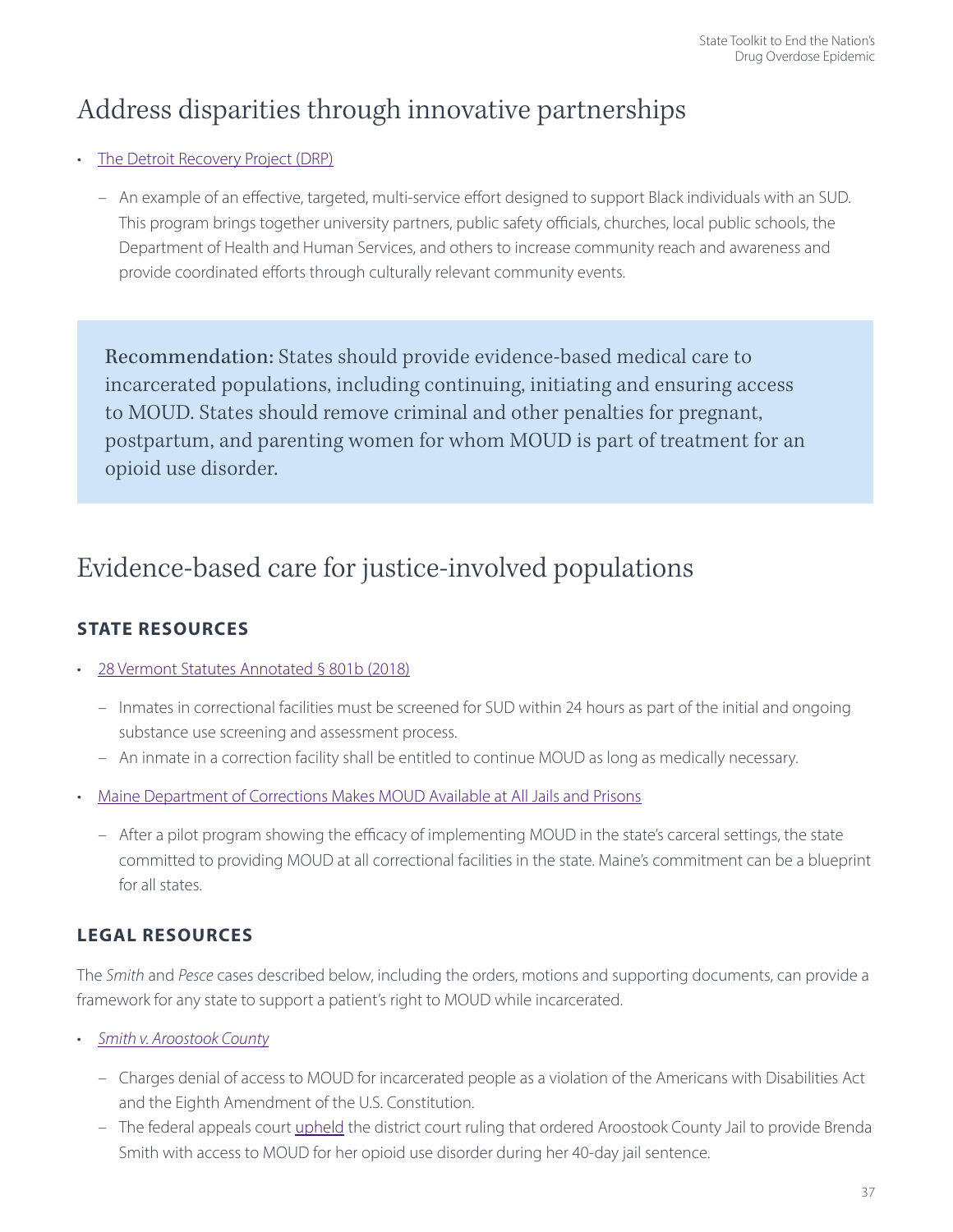- "Based on the evidence offered by the Plaintiff's experts, the available scientific evidence, and Ms. Smith's medical history, I find that forcing Ms. Smith to withdraw from her buprenorphine would cause her to suffer painful physical consequences and would increase her risk of relapse, overdose, and death." – [Order on Plaintiff's Motion for a Preliminary Injunction](https://www.aclumaine.org/sites/default/files/field_documents/smith_aroostook_order.pdf)
- [Pesce v. Coppinger](https://www.casemine.com/judgement/us/5bfe15c6c7b5c24888a6d921)
	- Preliminary injunction issued in 2018 requiring correctional authorities to provide access to methadone for continued treatment of the individual's opioid use disorder while incarcerated.
		- Recognizes right to treatment for opioid use disorder, finds violation of right to be cruel and unusual punishment in violation of the Eighth Amendment.

#### **ADDITIONAL RESOURCES**

- [The Sequential Intercept Model](https://www.prainc.com/curesact-sim/)
	- A graphical depiction of the "intercepts" that can be used as an effective strategic planning tool for states and communities in addressing the needs of the justice-involved. States should engage local wardens and departments of corrections to establish a sequential intercept program.

# Implement plans of safe care for pregnant, peripartum and parenting individuals

## **STATE RESOURCES**

- [New Mexico Statute § 32A-4-3 \(2019\)](https://law.justia.com/codes/new-mexico/2020/chapter-32a/article-4/section-32a-4-3/)
	- Requires hospitals to identify all infants with exposure to maternal drug use and to develop a plan of safe care that delineates the specific after-hospital care needed for the infant.
- [Illinois Medicaid Postpartum Waiver \(2021\)](https://www.medicaid.gov/medicaid/section-1115-demonstrations/downloads/il-continuity-care-admin-simplification-ca.pdf)
	- Section 1115 waiver that extends Illinois' Medicaid program to low-income women up to one year after they give birth.

## **ADDITIONAL RESOURCES**

- [Plans for Safe Care Learning Modules, National Center on Substance Abuse and Child Welfare](https://ncsacw.samhsa.gov/topics/plans-of-safe-care-learning-modules.aspx)
	- The five-part series aims to guide state, tribal, and local collaborative partners on improving systems and services for infants affected by prenatal substance exposure.
- [A Collaborative Approach to the Treatment of Pregnant Women With Opioid Use Disorders: Practice and Policy](https://ncsacw.samhsa.gov/files/Collaborative_Approach_508.pdf)  [Considerations for Child Welfare, Collaborating Medical, and Service Providers, SAMHSA \(2016\)](https://ncsacw.samhsa.gov/files/Collaborative_Approach_508.pdf)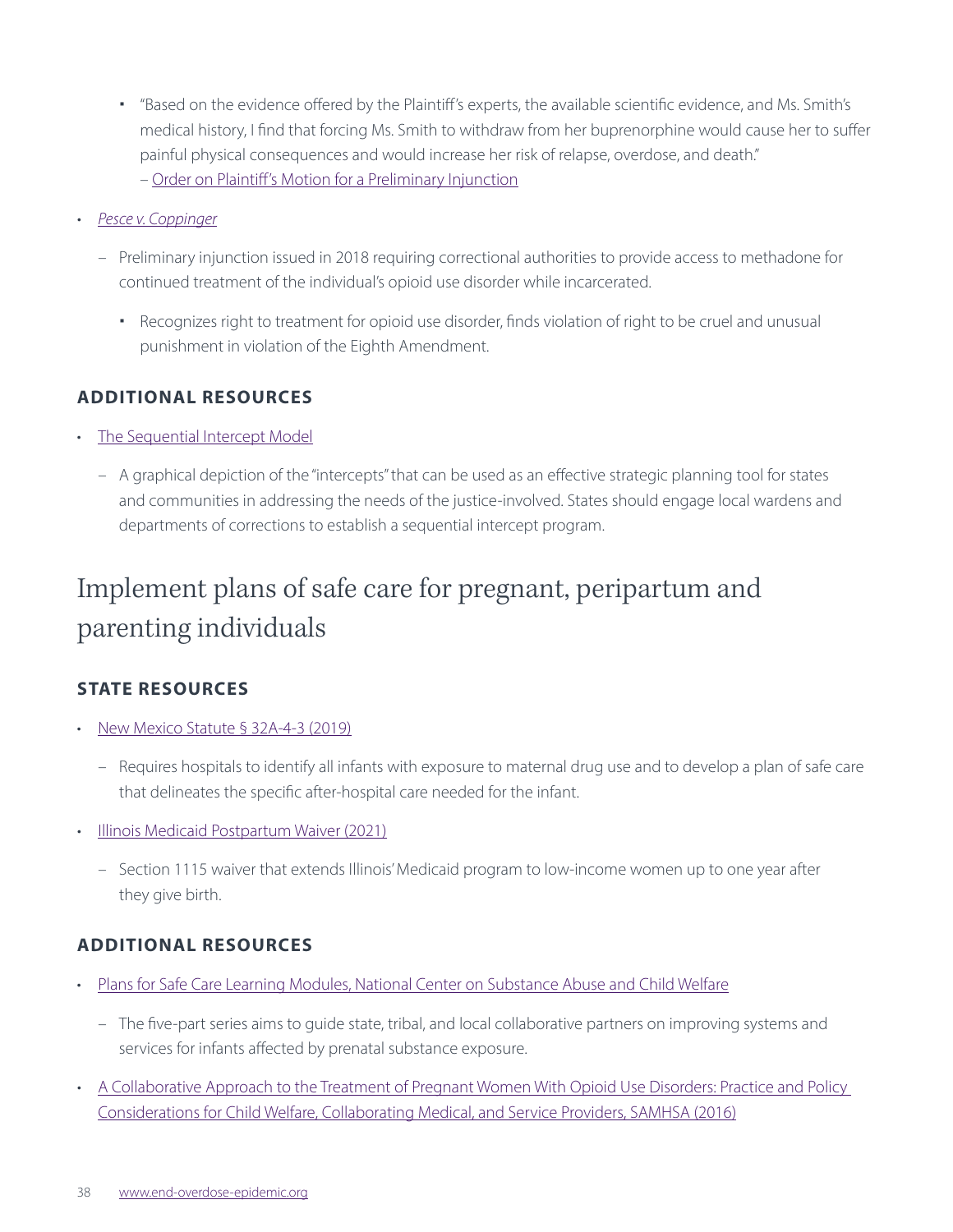- A guidance document from the Substance Abuse and Mental Health Services Administration (SAMHSA) that provides background information on the treatment of pregnant women with opioid use disorders, summarizes key aspects of guidelines that have been adopted by professional organizations across many disciplines, presents a comprehensive framework to organize these efforts in communities, and provides a collaborative practice guide for community planning to improve outcomes for these families.
- [ACOG Committee Opinion, Opioid Use and Opioid Use Disorder in Pregnancy \(2017\)](https://www.acog.org/-/media/project/acog/acogorg/clinical/files/committee-opinion/articles/2017/08/opioid-use-and-opioid-use-disorder-in-pregnancy.pdf)
	- The American College of Obstetricians and Gynecologists (ACOG), in collaboration with ASAM, put forth a committee opinion that outlines several recommendations and conclusions with regard to opioid use and OUD in pregnancy, noting, "Early universal screening, brief intervention (such as engaging a patient in a short conversation, providing feedback and advice), and referral for treatment of pregnant women with opioid use and OUD improve maternal and infant outcomes. In general, a coordinated multidisciplinary approach without criminal sanctions has the best chance of helping infants and families."

# Remove penalties for pregnant, parenting and postpartum women utilizing MOUD

- [Montana Code Annotated § 50-32-609 \(2019\)](https://leg.mt.gov/bills/mca/title_0500/chapter_0320/part_0060/section_0090/0500-0320-0060-0090.html)
	- Provides safe harbor for pregnant women seeking or receiving evaluation, treatment, or support services for a substance use disorder.

Recommendation: States should ensure that public and commercial payers eliminate treatment policies that impede access to MOUD, such as policies that condition access on participating in counseling or abstaining from use of other drugs. Residential treatment facilities should be required to ensure access to MOUD for new and current patients as a condition of receiving public funding.

# Eliminate policies that condition treatment access and participation on abstinence from use of MOUD

- [California Senate Bill No. 992](https://leginfo.legislature.ca.gov/faces/billTextClient.xhtml?bill_id=201720180SB992) (Signed by the Governor in September 2018)
	- California law states that residential treatment facilities are not allowed to deny admission to potential patients, or discharge current patients, because of a valid prescription for an FDA-approved medication for MOUD.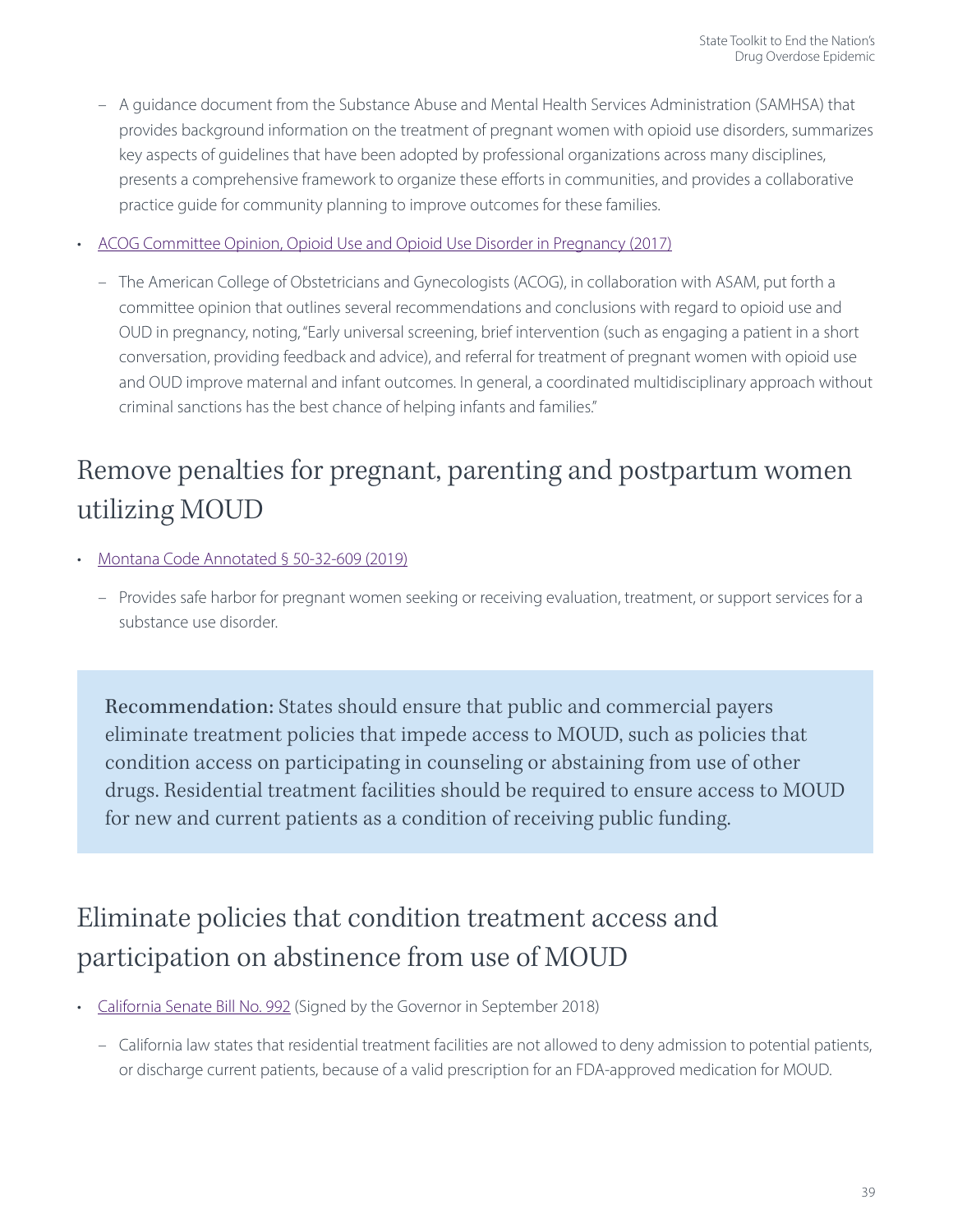# Require treatment facilities to ensure access to or continuation of MOUD as a condition of receiving public funding

- [Missouri Department of Mental Health \(DMH\) Memo: MOUD Certification Requirements](https://dmh.mo.gov/media/pdf/mat-certification-requirements) (2016)
	- Requires that agencies and providers, in order to remain certified and contracted with the Missouri DMH, must offer or arrange not only for all forms of MOUD but also for MOUD to be delivered in an evidence-based way.

## Additional Resources

- [New York State Office of Addiction Services and Supports Guidance on Standards for Person-Centered Medication](https://nysam-asam.org/wp-content/uploads/Manseau-NYSAM-2-7-20.pdf)  [Treatment](https://nysam-asam.org/wp-content/uploads/Manseau-NYSAM-2-7-20.pdf) (February 2020)
	- **Psychosocial treatment and counseling.** New York guidance states that regardless of patients' willingness or ability to engage in psychosocial treatment, MOUD services must be offered because MOUD is an effective and lifesaving treatment for individuals. Further, individuals may be more willing to engage in such services after a period of stabilization on MOUD.
	- **Continued substance use and poly-drug use.** New York State guidance states that even in the context of continued substance use and/or poly-drug use, patients should be kept on MOUD treatment. Evidence shows that keeping patients on MOUD for treatment regardless of continued substance use and/or poly-drug use is safer and leads to better outcomes long-term.
- [AMA Issue Brief: The Nation's Drug Overdose Epidemic: Considerations for Employers](https://end-overdose-epidemic.org/wp-content/uploads/2021/04/AMA-Issue-Brief-Key-Considerations-for-Employers-for-the-Nations-Drug-Overdose-Epidemic-FINAL.pdf) (April 2021)
	- Outlines concrete actions employers can take to end the epidemic, including:
		- Ensure employees and their families have access to evidence-based care for substance use disorders and mental illness.
		- Review and revise internal policies to support comprehensive, compassionate care for patients with pain.
		- Promote harm reduction at work.
		- Reduce stigma associated with pain, drug use, harm reduction and treatment.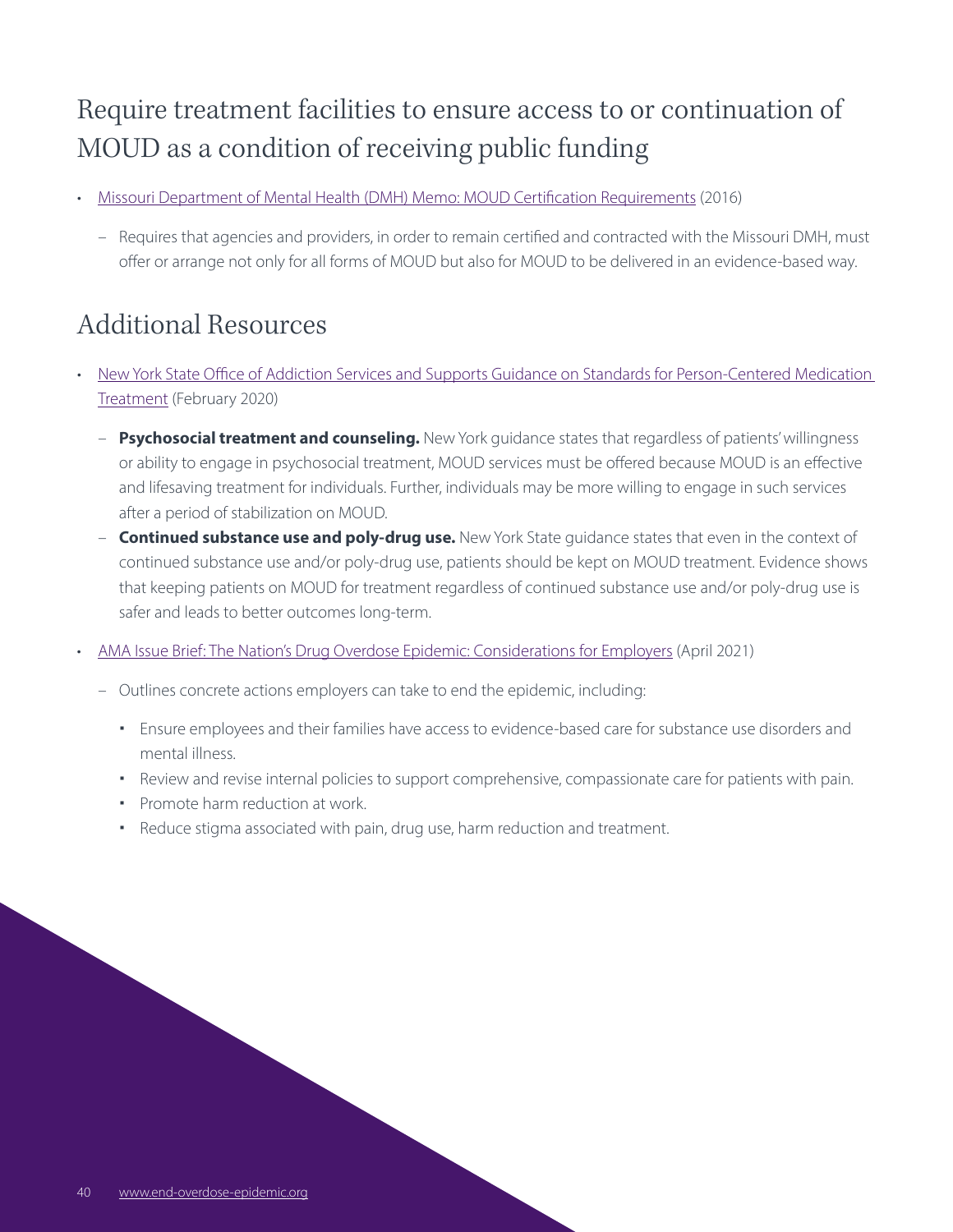State Toolkit to End the Nation's Drug Overdose Epidemic

# **II. Ensure access to addiction medicine, psychiatry and other trained physicians**

Recommendation: States should measure and monitor network adequacy to ensure that patients have timely access to addiction medicine physicians and other health care providers who provide evidence-based care for OUD. Payers must measure and disclose multiple areas, including:

- The number and location of physicians and other health care professionals in each network who —through either [an X-waiver or a notification of intent pathway](https://www.samhsa.gov/medication-assisted-treatment/become-buprenorphine-waivered-practitioner)—are authorized to provide buprenorphine in-office for the treatment of opioid use disorder.
- The number and location of patients those waivered providers are able to see (i.e., the patient limit allowed by the waiver).
- The number and location of opioid treatment programs.
- The number of patients currently being treated with buprenorphine and other FDA-approved MOUD.

# Leverage Medicaid managed care contracting to establish and enforce robust network adequacy requirements

State Medicaid officials should leverage Medicaid managed care contracting as a tool to enforce robust network adequacy requirements.

- [Ohio Medicaid Managed Care Contracts](https://medicaid.ohio.gov/static/Providers/ProviderTypes/Managed+Care/Provider+Agreements/2021_08_MMC.pdf)
	- Ohio requires Medicaid managed care organizations (MCOs) to contract with a minimum number of MOUD providers per county and all willing opioid treatment programs (OTPs) licensed by the state.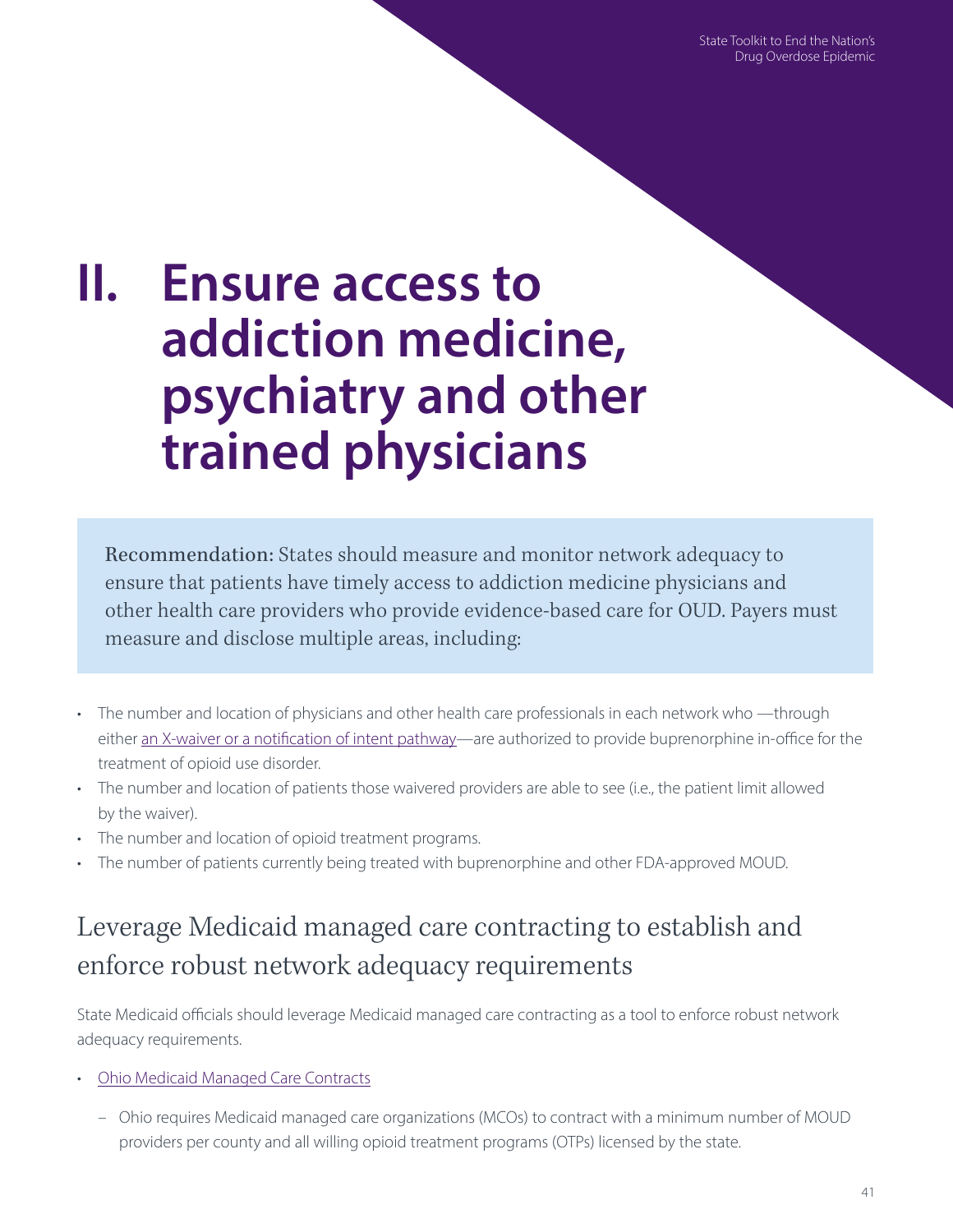## Require insurer reporting on network capacity to provide MOUD

- [Colorado Insurance Regulation 4-2-75 Concerning Requirements for Reporting Medication-Assisted Treatment](https://casetext.com/regulation/colorado-administrative-code/department-700-department-of-regulatory-agencies/division-702-division-of-insurance/rule-3-ccr-702-4-life-accident-and-health/section-3-ccr-702-4-2-life-accident-and-health-series-4-2/regulation-3-ccr-702-4-2-75-concerning-requirements-for-reporting-medication-assisted-treatment-coverage/attachment-3-ccr-702-4-2-75-a-medication-assisted-treatment-mat-reporting-requirements)  [Coverage \(Network Adequacy Regulations\)](https://casetext.com/regulation/colorado-administrative-code/department-700-department-of-regulatory-agencies/division-702-division-of-insurance/rule-3-ccr-702-4-life-accident-and-health/section-3-ccr-702-4-2-life-accident-and-health-series-4-2/regulation-3-ccr-702-4-2-75-concerning-requirements-for-reporting-medication-assisted-treatment-coverage/attachment-3-ccr-702-4-2-75-a-medication-assisted-treatment-mat-reporting-requirements)
	- A 2019 Milliman report found Colorado consumers were eight times more likely to use out-of-network facilities for behavioral health than for medical/surgical treatment.
	- In response, a 2019 [state law](https://casetext.com/statute/colorado-revised-statutes/title-10-insurance/health-care-coverage/article-16-health-care-coverage/part-7-consumer-protection-standards-act-for-the-operation-of-managed-care-plans/section-10-16-710-reporting-to-commissioner-medication-assisted-treatment-rules) (C.R.S. § 10-16-710) required the Colorado Division of Insurance (DOI) to amend its network adequacy regulations to include new standards for evaluating the adequacy of mental health, behavioral health and SUD networks. Insurance carriers are required to submit annual reporting about the number of in-network providers that are federally licensed to provide MOUD for SUD and OUD at both the beginning and end of the calendar year.
		- Per a [May 2021 DOI report,](https://drive.google.com/file/d/1AzdBuRPFOY4VwzZrKGURO8jjEj4eHiLK/view) this regulation went into effect on June 15, 2021, and carriers were required to provide data to DOI by September 15, 2021.

# Require reporting on the number of patients being treated with MOUD

- [Colorado Insurance Regulation 4-2-75 Concerning Requirements for Reporting Medication-Assisted Treatment](https://casetext.com/regulation/colorado-administrative-code/department-700-department-of-regulatory-agencies/division-702-division-of-insurance/rule-3-ccr-702-4-life-accident-and-health/section-3-ccr-702-4-2-life-accident-and-health-series-4-2/regulation-3-ccr-702-4-2-75-concerning-requirements-for-reporting-medication-assisted-treatment-coverage/attachment-3-ccr-702-4-2-75-a-medication-assisted-treatment-mat-reporting-requirements)  [Coverage](https://casetext.com/regulation/colorado-administrative-code/department-700-department-of-regulatory-agencies/division-702-division-of-insurance/rule-3-ccr-702-4-life-accident-and-health/section-3-ccr-702-4-2-life-accident-and-health-series-4-2/regulation-3-ccr-702-4-2-75-concerning-requirements-for-reporting-medication-assisted-treatment-coverage/attachment-3-ccr-702-4-2-75-a-medication-assisted-treatment-mat-reporting-requirements)
	- The same Colorado regulation that requires disclosure of providers also requires carriers to report on the number of patients being seen for MOUD for SUD and OUD, the number of patients receiving medications to treat opioid use disorder, and the number of prescriptions filled by unique enrollees for MOUD for SUD. This requirement also went into effect in June 2021.
	- Health insurance carriers are required to provide the following information for each network regarding innetwork providers that are federally licensed to prescribe MOUD for substance use disorder (SUD) and opioid use disorder:
		- The number of providers (by type) at the beginning of the calendar year.
		- The number of providers (by type) at the end of the calendar year.
		- The number of SUD and opioid treatment programs (OTPs).
		- The number of providers who are authorized to prescribe methadone for the treatment of OUD.
		- The number of providers in each county.
		- The number of providers with a federal waiver to prescribe buprenorphine for the treatment of OUD.
	- A recent update to Colorado's data collection [templates](https://drive.google.com/drive/folders/1t7kpPbt1Nxc7zuYoxz2dYHE9EfeAnQna), in accordance with the Mental Health Parity and Addiction Equity Act of 2008 (MHPAEA), specifically incorporated American Society of Addiction Medicine (ASAM) utilization criteria. The first round of data, which is currently being analyzed by Colorado's Division of Insurance (DOI), will report on providers and availability of treatment on a county-by-county basis.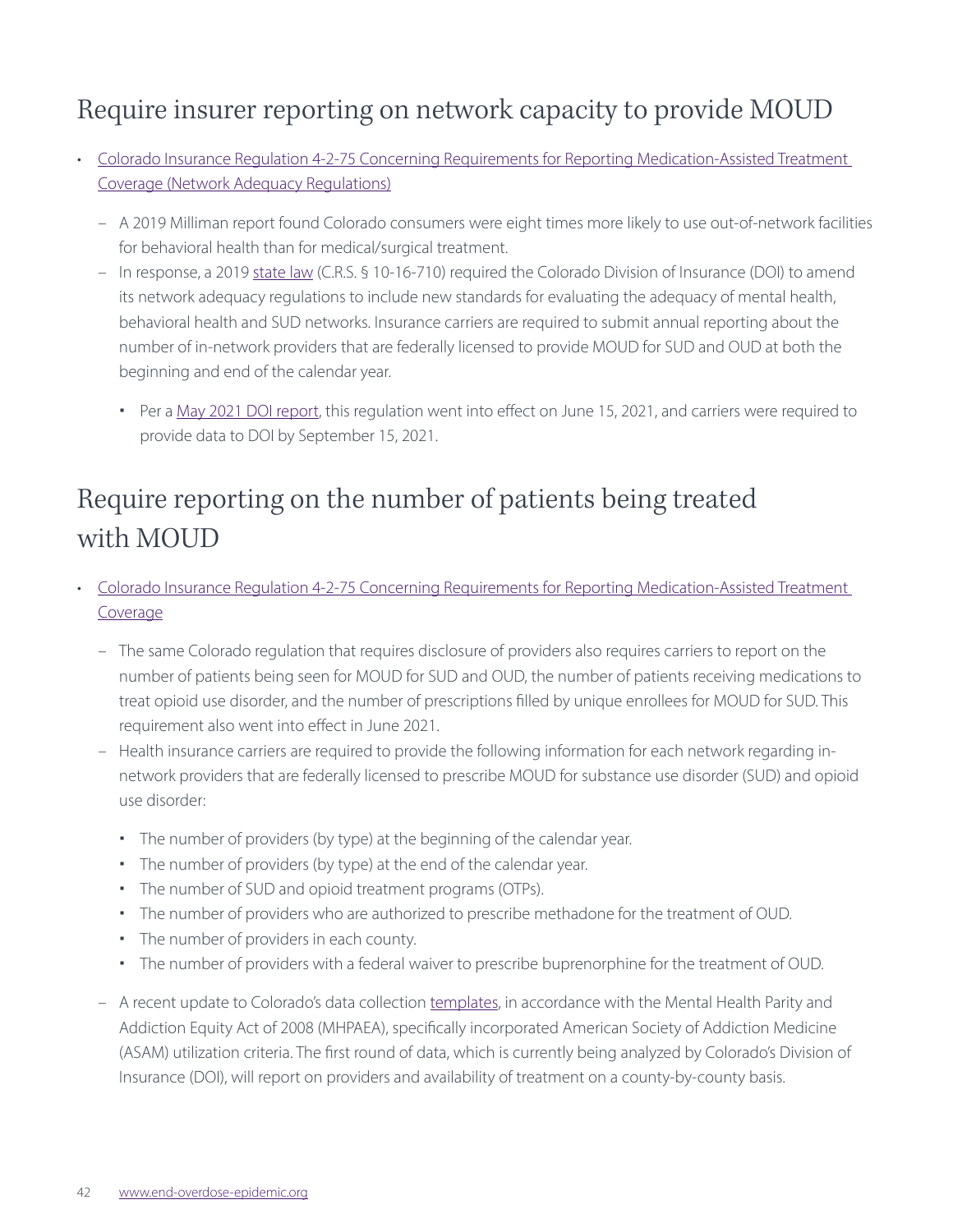# Address the inequities faced by Black, Hispanic, American Indian, and other historically marginalized and minoritized populations, to ensure network adequacy of evidence-based care

#### • [California Tribal MAT Project](https://www.californiamat.org/matproject/tribal-mat-program/)

- A partnership between the California Department of Health Care Services (DHCS) and the Tribal communities, the Tribal MAT (TMAT) Project was designed to meet the specific OUD prevention, treatment and recovery needs of California's Tribal and Urban Indian communities.
- The TMAT Project includes several efforts to respond to the needs of communities, including:
	- Regional, in-person training opportunities for Tribal, Urban Indian, and Drug Medi-Cal providers to learn more about culturally driven treatment modalities and best practices.
	- Tribal MOUD Project ECHO (Extension for Community Healthcare Outcomes), which links specialists at an academic medical center with primary care clinicians in Indian Country to deliver MAT.
	- California Indian Opioid Safety Coalitions, a statewide coalition of Native and Native-serving organizations collaborating in an organized response to the opioid epidemic in Indian Country.
- [Great Circle Recovery in Salem, Oregon](https://www.greatcirclerecovery.org/)
	- A 2012 [report](https://www.tandfonline.com/doi/abs/10.3109/00952990.2012.694527?journalCode=iada20&) in the American Journal of Drug and Alcohol Abuse shows Native Americans are twice as likely to become addicted to drugs and alcohol as the general population and three times more likely to die of an overdose.
	- Opened in April 2021, a new opioid treatment center is [Oregon's first tribally owned and operated MOUD](https://katu.com/news/recover-northwest/new-clinic-is-first-tribally-owned-operated-opioid-treatment-center-in-oregon-staff-says)  [facility](https://katu.com/news/recover-northwest/new-clinic-is-first-tribally-owned-operated-opioid-treatment-center-in-oregon-staff-says). The providers at the facility are taking a holistic approach, with cultural practices and Native-based programming, to provide treatment to patients battling SUD.
- [Casa Esperanza in Boston, Massachusetts](https://www.casaesperanza.org/es/)
	- A 2020 [special report](https://store.samhsa.gov/product/The-Opioid-Crisis-and-the-Hispanic-Latino-Population-An-Urgent-Issue/PEP20-05-02-002) from SAMHSA described the issue of uncontrolled opioid use in the Latino community as a "matter of urgency."
	- Casa Esperanza opened Massachusetts' first bilingual/bicultural residential treatment program in 1987 for 25 men, a treatment facility culturally adapted to serve the needs of the Latino community. Since then, the facility has been touted as a national model for substance abuse treatment.
		- Forty percent of all of Casa Esperanza's clients are monolingual Spanish speakers, and another 40 percent have limited English proficiency. Many even lack basic literacy in either language.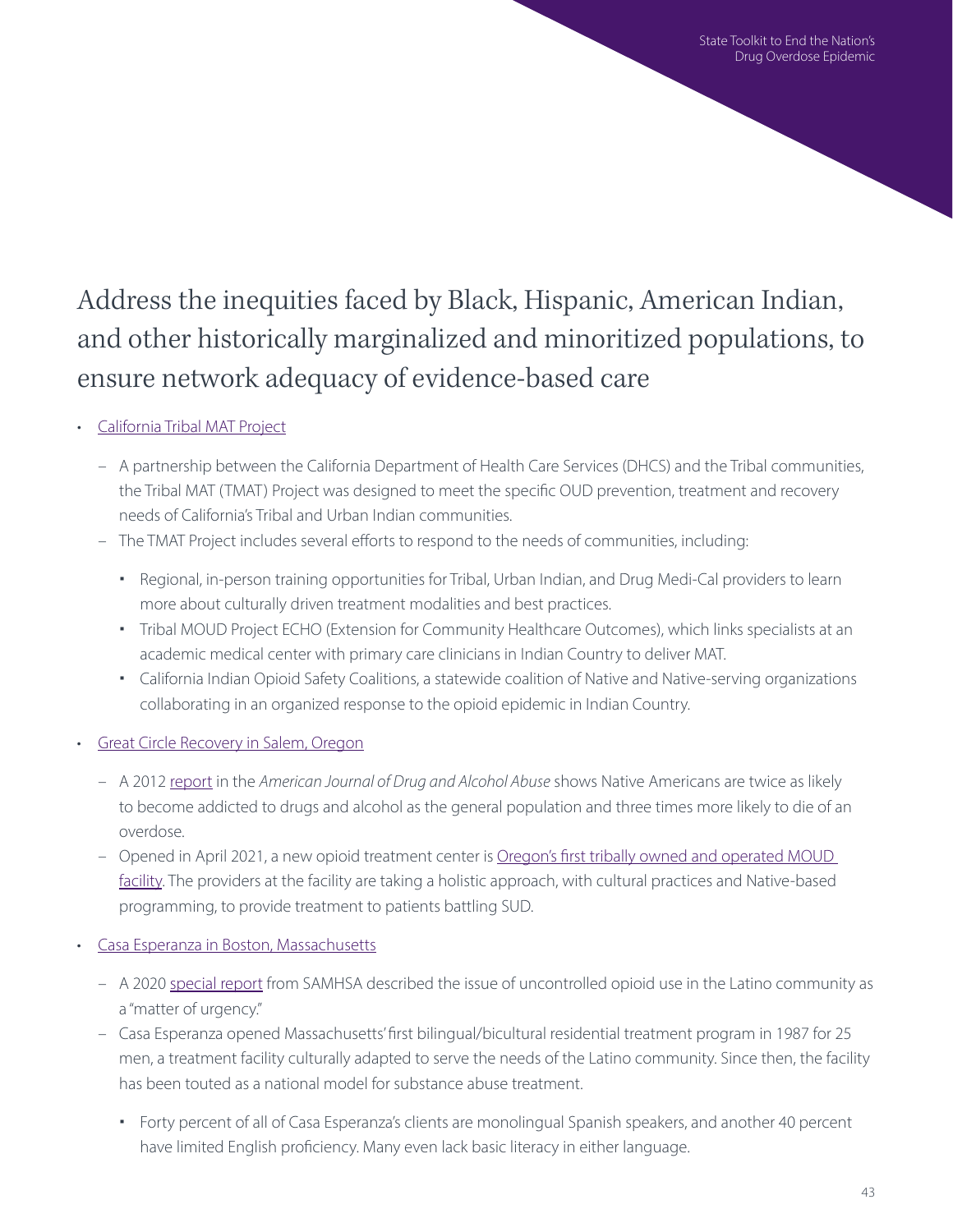Recommendation: States should build infrastructure to enhance access to evidence-based treatment—through developing hub-and-spoke models, utilizing the emergency department and leveraging Medicaid contracts.

States should coordinate efforts in communities among emergency departments (EDs), physicians, other health care and behavioral health service providers, public and private payers, and other community-based stakeholders to comprehensively help treat patients with opioid use disorder. The hub-and-spoke model has been proven to help ensure timely access to evidence-based resources, including resources to support social determinants of health, to help patients with OUD begin treatment or maintain recovery, and to provide essential services to support treatment and recovery, including access to MOUD.

# Enhance access to medical, social, and other behavioral care services and providers through hub-and-spoke models

States should meaningfully support community hub-and-spoke model programs that expand provider capacity and link patients—including Medicaid, commercially insured and uninsured populations—to multidisciplinary care.

- [Pennsylvania Hub-and-Spoke Model](https://www.pahouse.com/files/Documents/2018-10-19_021236__PA%20Response%20to%20the%20Opioid%20Epidemic_updates.pdf)
	- – [Pennsylvania's Coordinated Medication Assisted Treatment \(PacMAT\) programs](https://www.governor.pa.gov/newsroom/wolf-administration-awards-3-million-grants-medication-assisted-treatment-programs/) utilize a hub-and-spoke model.
		- Across the state, 14 PacMAT programs utilize a hub-and-spoke model to provide MOUD for more than 6,000 individuals.
		- An addiction specialist physician at the center as the hub provides expert guidance and support to primary care physicians in rural and underserved areas of the state. The primary care physicians, who serve as the spokes, provide direct patient care.
	- [Centers of Excellence](https://www.governor.pa.gov/wp-content/uploads/2020/07/OCCStrategicPlan.pdf) (COEs) focus on medication-assisted treatment (MAT) and evidence-based practices to coordinate care for Medicaid patients with OUD.
		- Pennsylvania's COEs have served more than 32,000 people with OUD.
- **[Vermont](https://www.ncbi.nlm.nih.gov/pmc/articles/PMC5537005/)** 
	- Vermont was divided into five geographic regions, each with a "hub clinic" organized around an existing opioid treatment program. Gradually, hubs were deployed beginning in January 2013 across all five regions. In each of the regions, waivered physicians were paired with that region's hub and designated as spoke providers.
	- Each spoke is supported by an MOUD team consisting of one full-time-equivalent registered nurse and a behavioral health provider.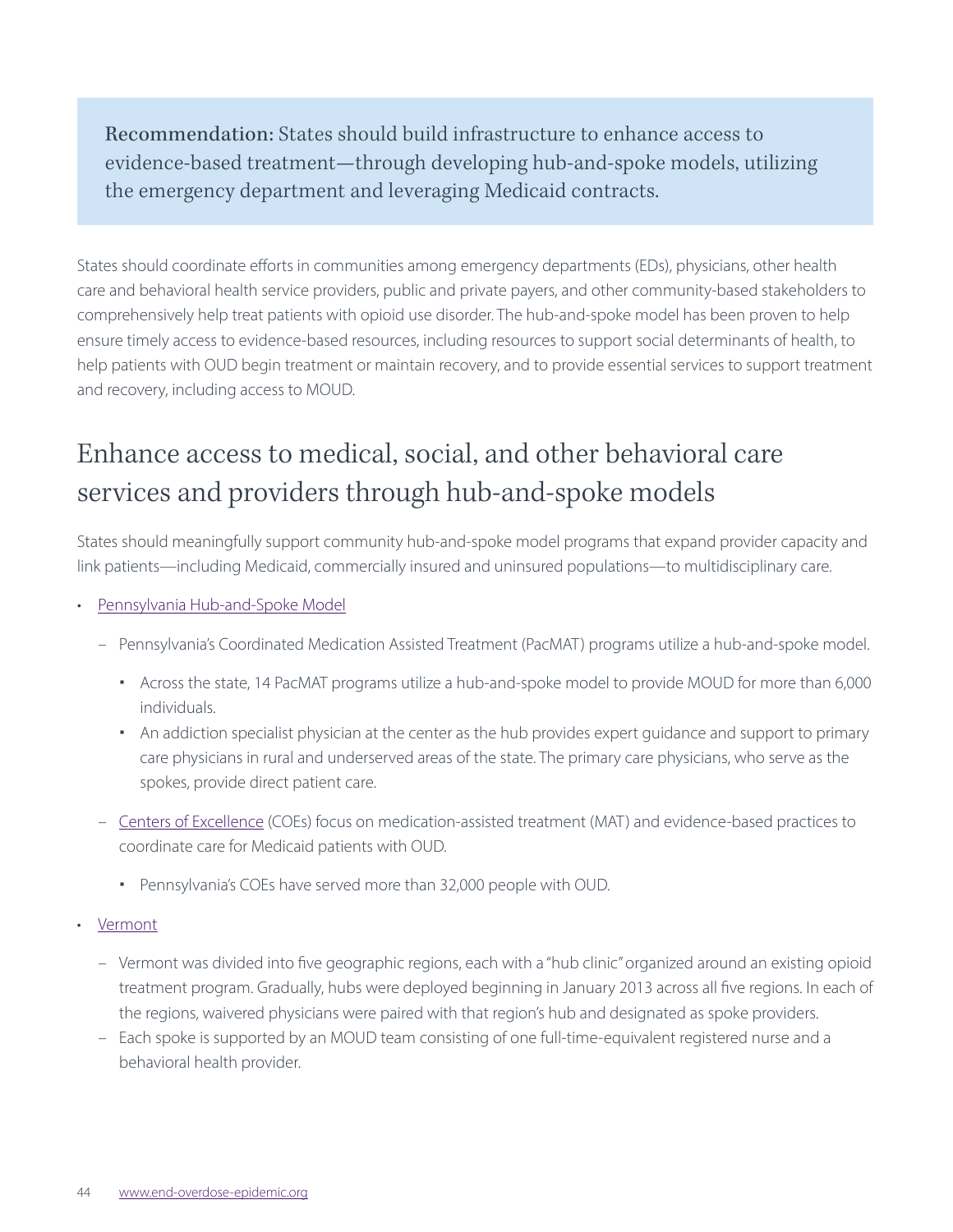#### • [North Carolina](https://www.northcarolinahealthnews.org/2020/04/09/opioid-addiction-hub-and-spoke/)

- A collaboration between the University of North Carolina at Chapel Hill School of Medicine and Mountain Area Health Education Center (MAHEC) led to the state's referral hub-and-spoke network.
- This partnership has resulted in expanded access to MOUD for low-income individuals, particularly in rural areas.
- [Montana Meadowlark Initiative](https://mthcf.org/priority/behavioral-health/the-meadowlark-initiative/)
	- Montana's Meadowlark Initiative integrates behavioral health and prenatal care by implementing a supportive, team-based approach to prenatal and postpartum care with better coordination between health providers and social service agencies.
	- This [initiative—](https://mthcf.org/wp-content/uploads/Meadowlark-One-pager_3.30.21-UPDATE-1.pdf)funded through the Montana Healthcare Foundation and the Montana Department of Public Health and Human Services—provides funding and technical assistance to allow medical practices that provide prenatal and postpartum care to improve outcomes for women with substance use disorders and mental illness.
- **[West Virginia](https://nasadad.org/wp-content/uploads/2019/09/FINAL-WV-Profile.pdf)** 
	- West Virginia utilized a modified hub-and-spoke model to build organizational capacity for facilities to use buprenorphine to treat patients.
	- A single coordinating center uses videoconferencing to train hubs and provide ongoing case consultation as well as clinical support, and five regional hubs independently treat patients and are leading MOUD expansion in their local areas by using multidisciplinary MOUD, including group-based medication management and psychosocial therapy.

#### • [Michigan Primary Care Transformation Project \(MiPCT\)](https://www.pcpcc.org/initiatives/michigan)

- MiPCT is one of the oldest and longest-running multi-payer initiatives for patient-centered medical homes.
- The foundational goals of this program are:
	- Create patient-centered medical homes.
	- Provide care coordination to improve health care outcomes for individuals requiring intensive support services.
	- Assign community health innovation regions to improve population health.
	- Improve systems of care.
	- Enact system improvements to reduce administrative complexity.
	- Contain health care costs and shift to value-based payment models.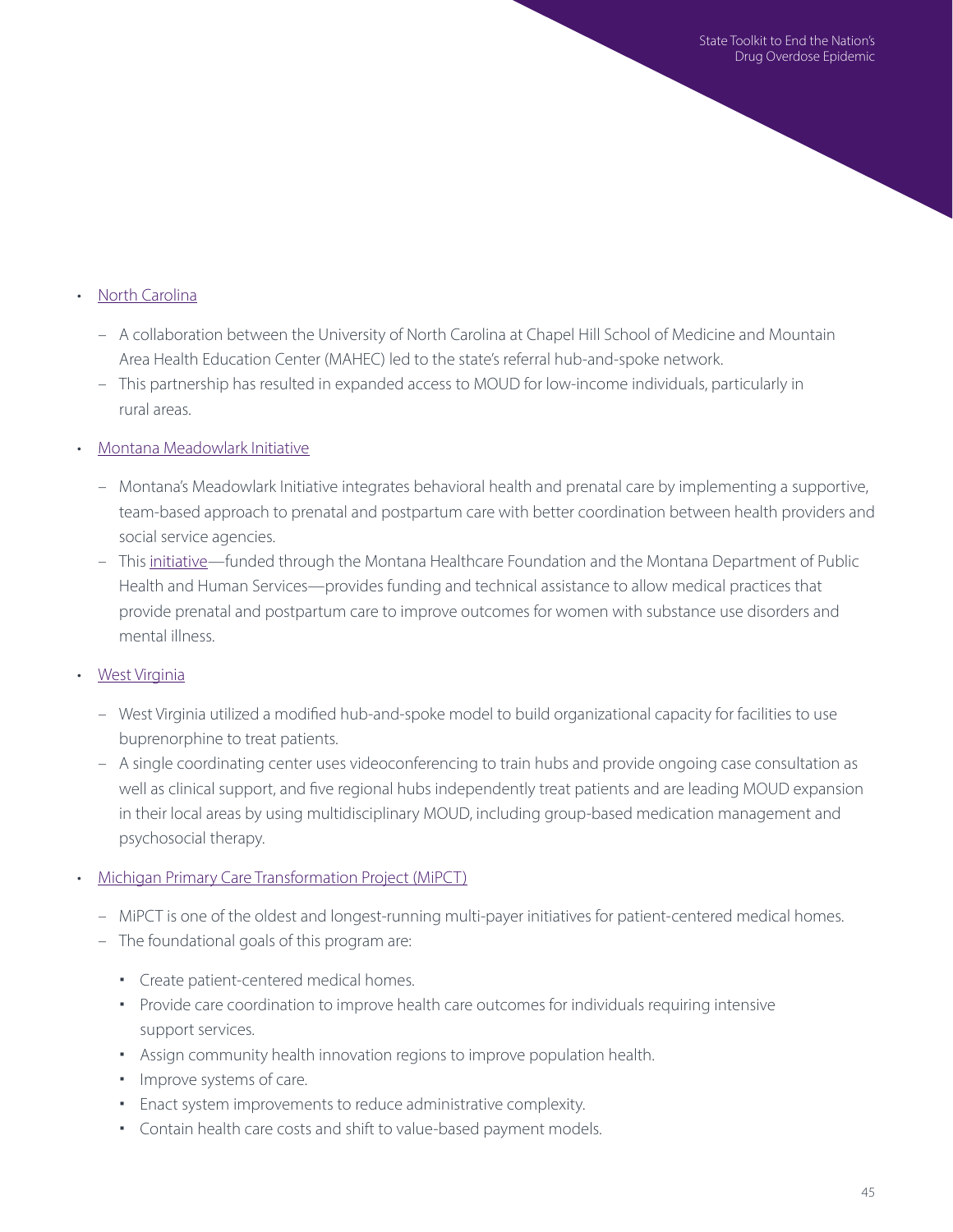# Coordinate efforts with emergency departments (EDs) to connect nonfatal overdose patients to treatment options

#### • [California Bridge Model](https://cabridge.org/resource/blueprint-for-hospital-opioid-use-disorder-treatment/)

- The California Bridge Model has been implemented at 52 hospitals across California. Since emergency departments (EDs) provide 24/7 access to care, they offer a unique opportunity to make treatment for SUD universally accessible.
- The model is based on three pillars:
	- **Treatment:** Provide quick-start, low-barrier access to evidence-based medication for addiction treatment for substance use disorder in all hospital departments.
	- **Connection:** Establish pathways to link patients to outpatient care through active support and follow-up.
	- **Culture:** Create a welcoming, non-stigmatizing hospital culture for people who use drugs that is reflected in patient-facing communications throughout the hospital and an emphasis on human connections that build trust.
- The California Bridge Model [blueprint paper](https://cabridge.org/resource/blueprint-for-hospital-opioid-use-disorder-treatment/) provides a 31-page step-by-step guide on how to set up an MOUD program in an acute care hospital.
- [University of Colorado Health System](https://pubmed.ncbi.nlm.nih.gov/31959523/)
	- When a patient arrives at the ED and is identified as having OUD, a social worker intervenes to conduct an indepth screening.
	- If clinically indicated, providers can prescribe buprenorphine. The health system also utilized a grant from the Colorado Office of Behavioral Health to develop resources and connections to provide "warm handoffs" to community providers.
	- One emergency department physician in Denver, [Dr. Don Stader](https://end-overdose-epidemic.org/stories/ending-the-stigma-of-opioid-use-disorder-in-the-emergency-department/), emphasized the importance not only of this work to connect patients with appropriate care, but also of ending the stigma of OUD in EDs and enhancing physician understanding of those living with OUD: "Not only was I overprescribing, but I had no idea how to treat people with opioid use disorders. OUD is probably the only medical disease that you learn more about from the media and bias than you do from medical school and training." Dr. Stader is featured in a [video](https://www.acep.org/by-medical-focus/mental-health-and-substanc-use-disorders/stigma/) by AMA's Opioid Response Network and American College of Emergency Physicians (ACEP) about "reducing the stigma of OUD" by highlighting patient experiences.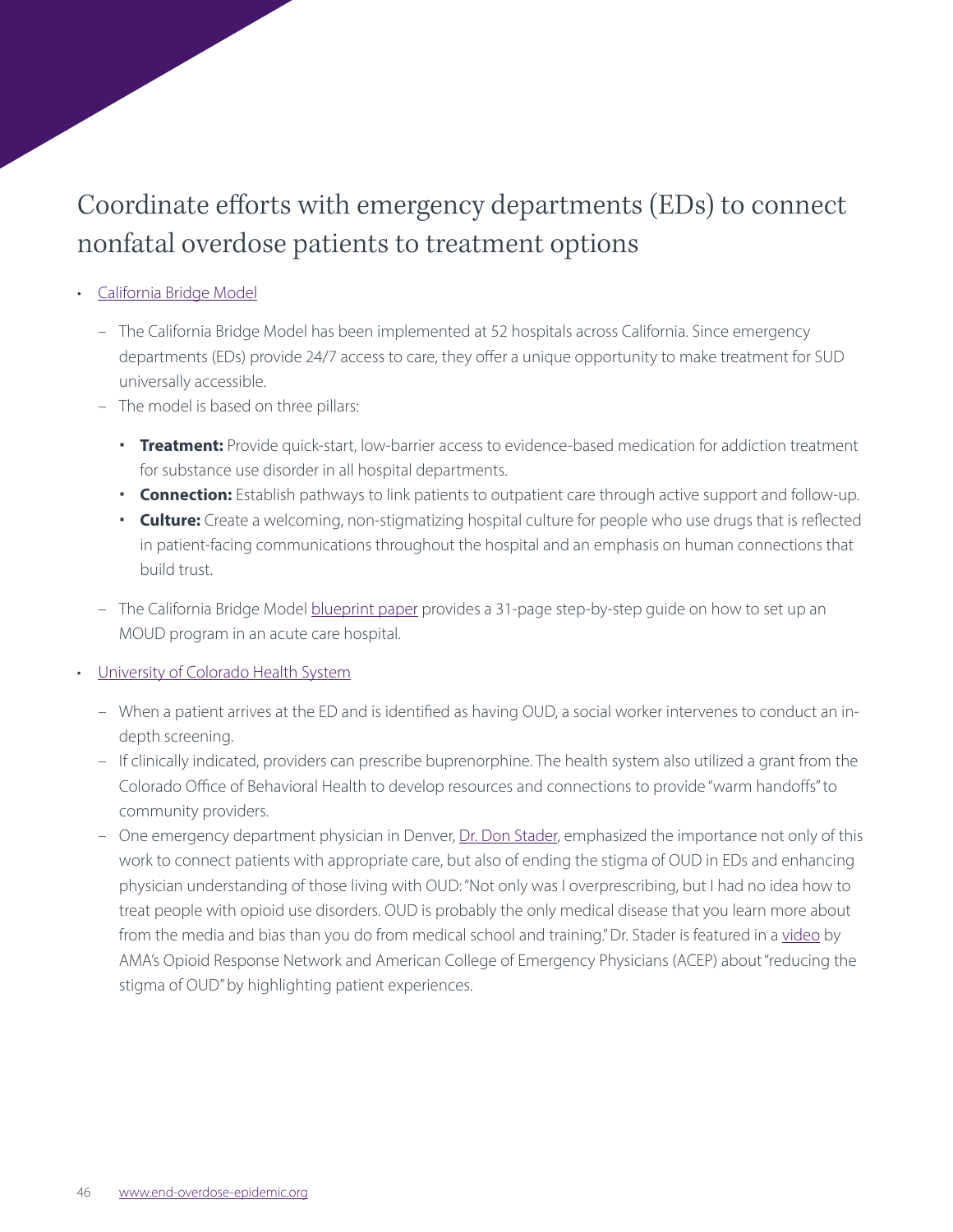### **ADDITIONAL RESOURCES**

- American College of Emergency Physicians (ACEP) [Buprenorphine Use in the Emergency Department Tool](https://www.acep.org/patient-care/bupe/)
	- The ACEP tool can be used to help all EDs better ensure access to evidence-based care for MOUD.
	- This bedside tool is available to all ACEP members and includes an overview of buprenorphine as well as information on how emergency providers can "BUPE," as follows:
		- **B) Begin prescribing:** This step provides indications and contraindications for the administration of buprenorphine; information on procedure and administration; dosing information for "acute withdrawal or initiating MAT"; guidelines for management of buprenorphine-precipitated withdrawal; information on nausea and vomiting after buprenorphine administration; and information on "other appropriate withdrawal management medications."
		- **U) Utilize naloxone:** This tool notes that the ED "is an ideal setting for opioid overdose death prevention through the distribution of (or prescribing of ) overdose naloxone rescue kits, overdose prevention and response education."
		- **P) Provide linkage to treatment:** The tool notes that in an ED setting after treatment of acute opioid withdrawal, "patients may be more receptive to discussing addiction treatment, and referral to a treatment center." The tool provides key points for providers to highlight for patients and includes discharge instructions, emphasizing the importance of including a referral as needed.
		- **E) Educate on rules and regulations:** The tool provides information for providers and hospitals on the X-waiver (i.e., that "an X-waiver to [a provider's] DEA registration is NOT required to order/administer a dose of buprenorphine in the hospital, or in the ED"). It also links to additional information for providers on the X-waiver.

# Invest in mobile methadone units to help increase access to MOUD and other services

- [Drug Enforcement Administration's \(DEA's\) Final Rule](https://www.federalregister.gov/documents/2021/06/28/2021-13519/registration-requirements-for-narcotic-treatment-programs-with-mobile-components), "Registration Requirements for Narcotic Treatment Programs With Mobile Components"
	- Adds a mobile component to existing registrations for narcotic treatment programs per DEA measures [finalized](https://www.dea.gov/press-releases/2021/06/28/dea-finalizes-measures-expand-medication-assisted-treatment) [in June 2021](https://www.dea.gov/press-releases/2021/06/28/dea-finalizes-measures-expand-medication-assisted-treatment) to improve access to MOUD in "rural and underserved areas with limited treatment options."
- [American Association for the Treatment of Opioid Dependence Webinar](http://www.aatod.org/opioid-education/elearning/how-to-webinar-expanding-the-use-of-mobile-vans/)
	- Provides a "how to" [webinar](http://www.aatod.org/opioid-education/elearning/how-to-webinar-expanding-the-use-of-mobile-vans/) to provide information on how OTPs "can expand their blueprint throughout the country by expanding the use of mobile vans."
- [New York Request For Application \(RFA\) for Mobile Methadone Units](https://oasas.ny.gov/mobile-unit-rfa)
	- Entities in New York were provided with up to \$200,000 in state grants for a mobile methadone unit. States can model similar grants on the New York RFA, which includes the RFA, a budget summary and applicant Q/A.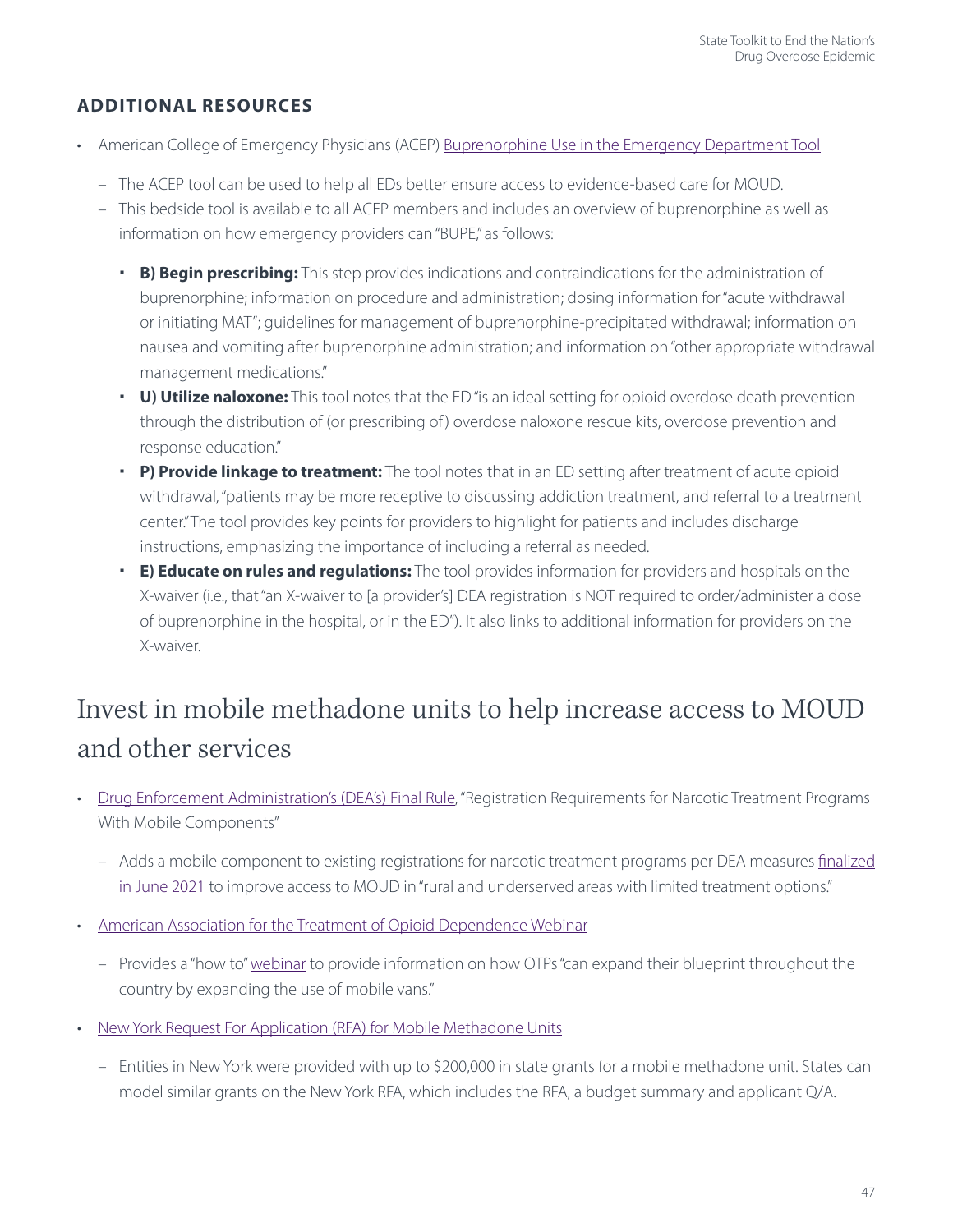Recommendation: States should increase access to telehealth for those with a substance use disorder or mental illness.

States should work with physician and other health care providers to evaluate the impact of telehealth expansions on patient access to mental health (MH)/substance use disorder (SUD) treatment and to further support those expansions that prove effective beyond the pandemic. Such evaluations should emphasize the importance of continuity of care for MH/SUD patients by ensuring that all network providers have the option of providing telehealth services to their patients, and patients are not directed or incented to seek care from a separate telehealth network.

The AMA continues to support federal flexibilities under the COVID-19 public health emergency to allow increased use of take-home dosing and patient check-ins via telemedicine for existing patients receiving methadone. The AMA also supports the federal flexibility to initiate buprenorphine using audio-only telemedicine. These flexibilities were embraced by physicians and patients and likely have saved thousands of lives, as indicated in an October 2020 [survey](https://www.aaap.org/wp-content/uploads/2020/10/COVID-29-Survey-Results-First-Glance_EW-10.15.pdf) [report](https://www.aaap.org/wp-content/uploads/2020/10/COVID-29-Survey-Results-First-Glance_EW-10.15.pdf) showing a significant utilization of virtual visits (75 percent of more than 1,000 physicians and other health care professionals surveyed who prescribe buprenorphine and other medications to treat OUD report using virtual visits) to help maintain medication to treat OUD and "clear support for continuing telehealth options for providers and their patients."

## Leverage telehealth to improve access on a permanent basis

- [Virginia's Department of Medical Assistance Services](https://cdn.cchpca.org/files/2020-03/VIRGINIA%20MSR%202020-077-001-W%20Attachment%20COVID%2019%20MEMO%20V1.0%20dtd%20031920_0.pdf)
	- Virginia issued guidance to Medicaid participants and programs that allowed the counseling component of MOUD to be provided via telehealth or telephone communication.
- [Iowa Department of Human Services](https://dhs.iowa.gov/sites/default/files/DHS_COVID19_MedicaidProviderToolkit.pdf?%20040320201225)
	- In Iowa, OTPs providing buprenorphine treatment are permitted to render services in the member's home via telecommunication, telehealth, smartphone video conference or "other electronic means."
- Payment Parity for Telehealth Services
	- In New Hampshire, through state law [HB 1623](https://legiscan.com/NH/text/HB1623/id/2189512/New_Hampshire-2020-HB1623-Amended.html) (2020), the state explicitly provided payment parity for telehealth visits.
	- In 2020, [Oregon](https://www.oregon.gov/oha/HSD/OHP/Announcements/Telemedicine-telehealth%20billing%20guidance%20for%20Oregon%20Health%20Plan%20fee-for-service%20providers.pdf) permitted providers to be reimbursed at the in-person rate for using telephone communications when barriers to equipment and access exist (e.g., when a patient does not have access to a computer with internet access or video capability).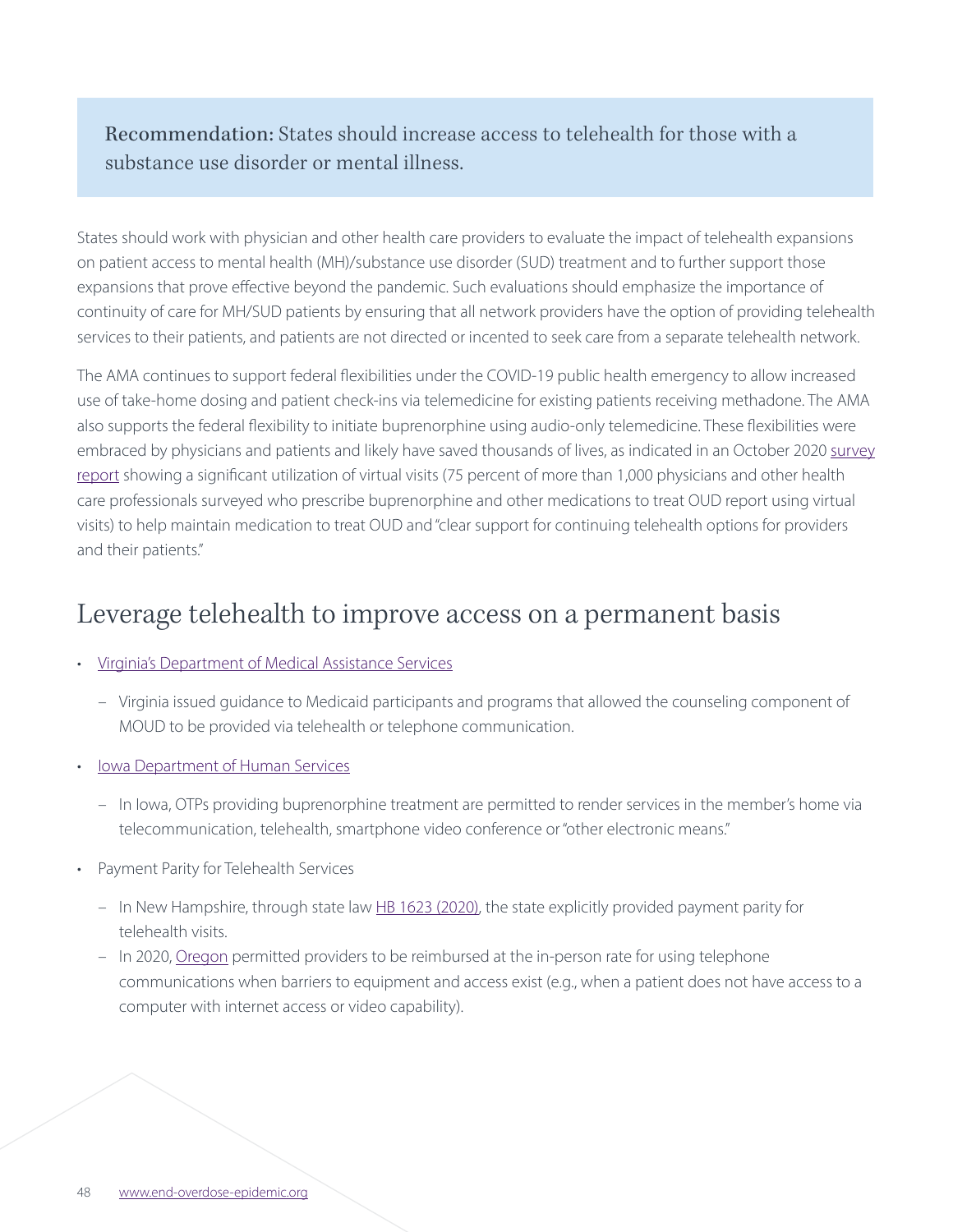# Enhance provider capacity through telehealth training

- [New Mexico TeleECHO](https://hsc.unm.edu/echo/partner-portal/) (Extension for Community Healthcare Outcomes)
	- The state established programs that are guided-practice models using a hub-and-spoke knowledge-sharing approach to improve provider capacity in rural and underserved areas.
	- Programs encompass a wide range of trainings, including programs that aim to expand MOUD prescribing in primary care settings through virtual clinic training.

# Adopt federal flexibilities to initiate buprenorphine for SUD via audio-only telehealth

- [Pennsylvania Telemedicine Waiver for Opioid Treatment Adopting Federal Flexibility](https://www.dos.pa.gov/Documents/2020-09-04-Telemedicine-Waiver-for-Opioid-Treatment.pdf) (2020)
	- The Pennsylvania waiver allowed for suspension of a state law requiring an in-person physical exam as a condition of prescribing buprenorphine for the treatment of OUD.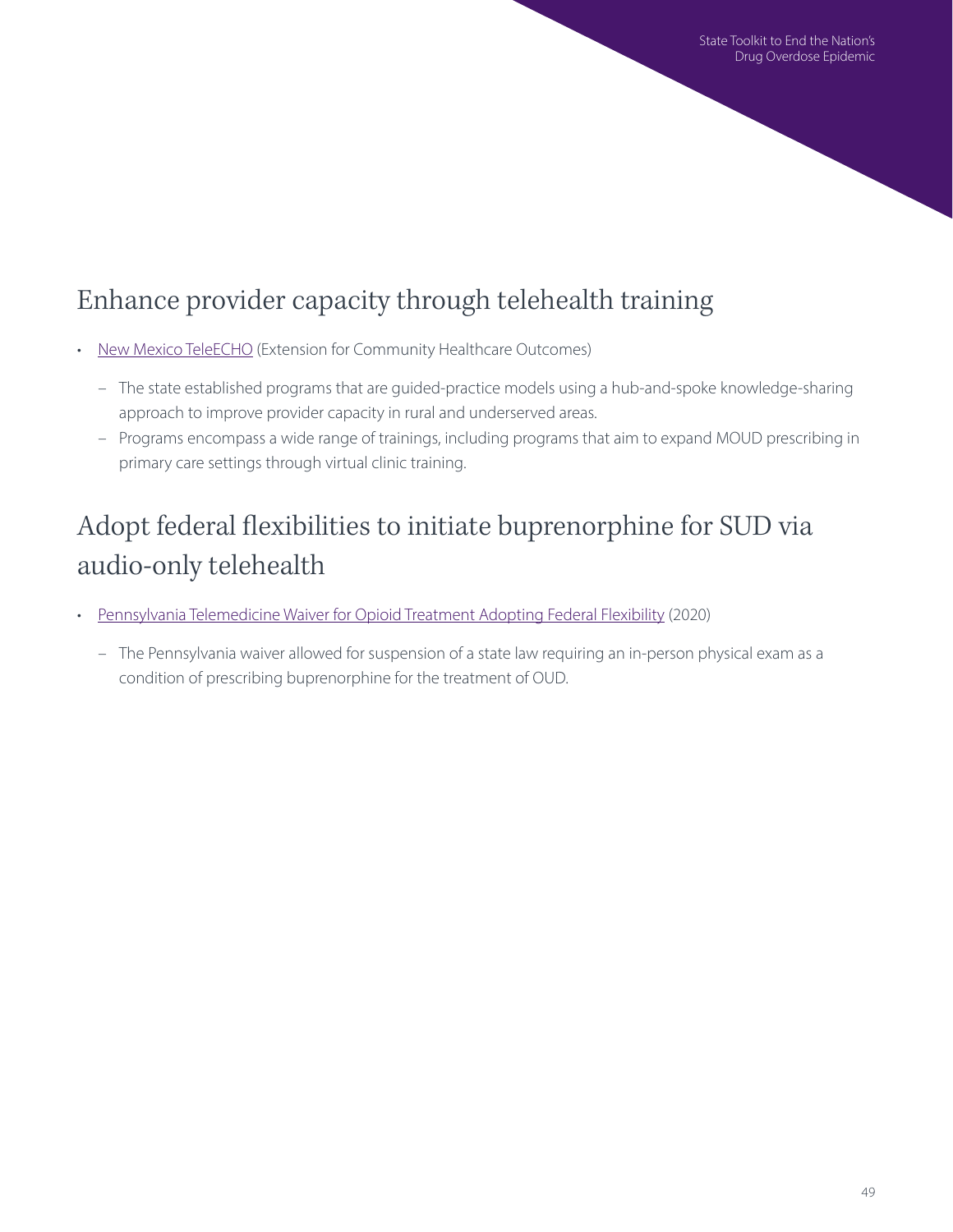# **III. Enforce mental health and substance use disorder parity laws**

Recommendation: States should strengthen their mental health and substance use disorder parity laws by reviewing the latest model laws, identifying any gaps in state law, and proposing updates.

## Review model parity laws and upgrade state laws

## **MODEL LAWS AND LEGISLATION**

- [American Psychiatric Association \(APA\) Mental Health and Substance Use Disorder Insurance Coverage and Model](https://www.psychiatry.org/psychiatrists/advocacy/state-affairs/model-parity-legislation)  [Legislation Adapted to All 50 States and the District of Columbia](https://www.psychiatry.org/psychiatrists/advocacy/state-affairs/model-parity-legislation)
	- The American Psychiatric Association, a partner in The Kennedy Forum model law, adapted the model law language to comply with unique state codes. The webpage allows the user to look at model language in each state, and includes additional guidance on related items.
- [Jim Ramstad Model State Legislation to Advance Mental Health and Addiction Equity by Requiring Compliance](https://www.thekennedyforum.org/app/uploads/2021/05/Ramstad-Model-Legislation-May-2021.pdf)  [With Generally Accepted Standards of Care Forum Model Law](https://www.thekennedyforum.org/app/uploads/2021/05/Ramstad-Model-Legislation-May-2021.pdf)
	- The Kennedy Forum worked with a number of partners to create a model mental health and substance disorder parity law based on California SB 855.
- [Kennedy Forum Model State Parity Legislation](https://pjk-wp-uploads.s3.amazonaws.com/www.paritytrack.org/uploads/2018/08/2018-State-Model-Parity-Legislation1.pdf)
	- Arizona's [SB 1523/HB 2761,](https://www.azleg.gov/legtext/54leg/2R/laws/0004.htm) adopted March 3, 2020, is based on model state parity legislation developed by The Kennedy Forum. The law requires Arizona to implement and enforce the Federal Parity Law for commercially insured group and individual policies, by (among other requirements):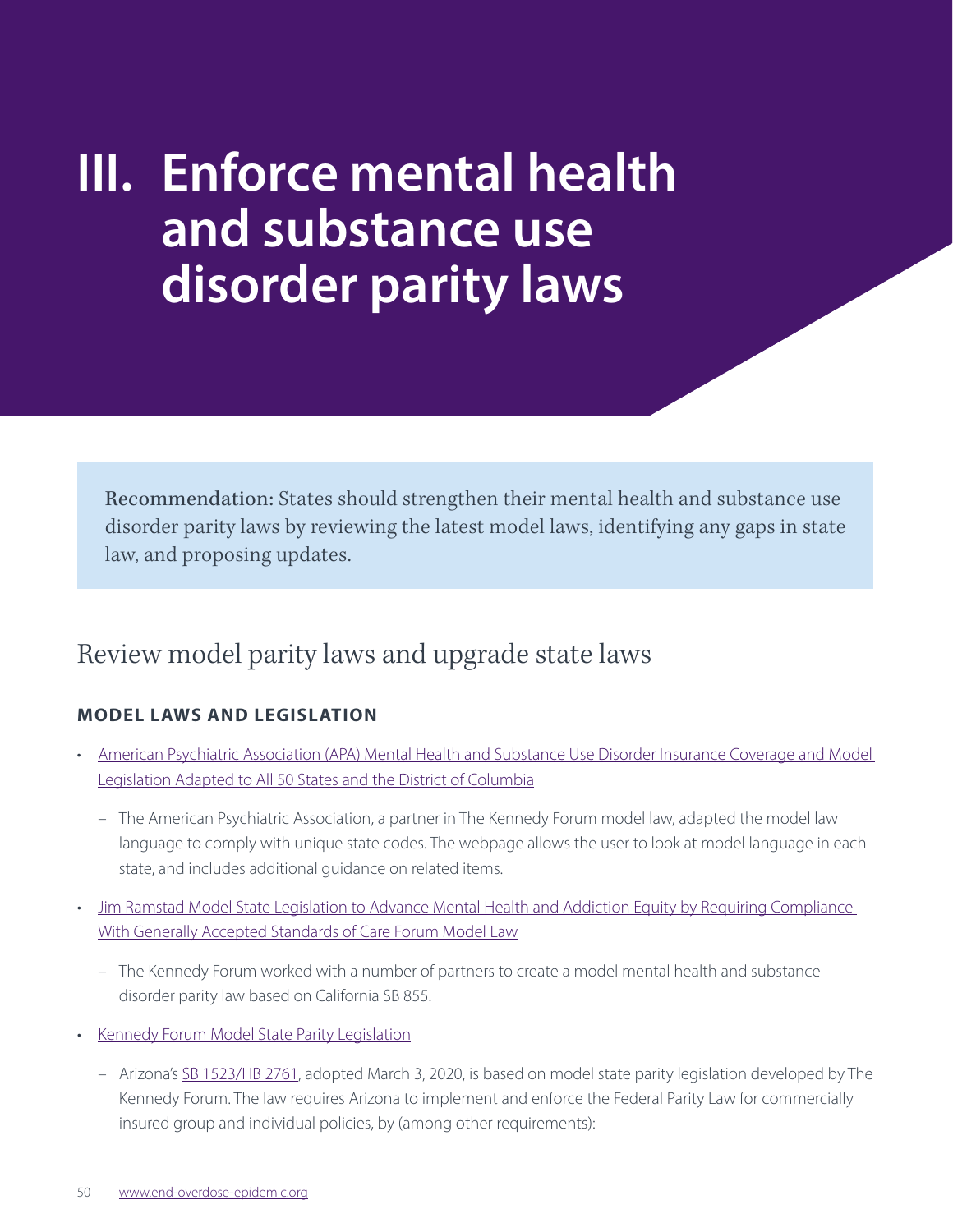- Outlining subpoena powers for state regulators.
- Requiring the state's DOI to provide supports for consumers to file appeals or complaints; the DOI phone number must be displayed prominently on insurance cards, and the DOI must publish a webpage with a step-by-step guide to submitting complaints/appeals.
- Requiring insurers to submit reports on each fully insured network type to the DOI every three years, including medical necessity criteria, evidentiary standards, and processes and strategies used to design Non-Quantitative Treatment Limitations (NQTLs).
- Requiring insurers to submit annual updates to the DOI on changes to parity compliance activities as well as an attestation of compliance.
- Forming a mental health parity advisory committee.

## **STATE LAWS**

- [Illinois Public Act 102-0579](https://ilga.gov/legislation/publicacts/102/PDF/102-0579.pdf)
	- Illinois' law is one of the nation's most comprehensive to ensure that evidence-based standards put forward by professional medical organizations are used to ensure patients' access to care. It includes strong prohibitions against related prior authorization and step therapy practices by insurers.
- [Illinois Public Act 99-480](https://www.ilga.gov/legislation/publicacts/99/099-0480.htm)
	- This law expands upon federal parity law, with provisions focused on assessment and enforcement of parity. Illinois Public Act 99-480 designates the state Department of Insurance (DOI) as the enforcer of state and federal parity law in Illinois. The DOI is required to offer consumer education on parity (including live trainings and a consumer hotline to assist with navigation of the parity process) and report to the General Assembly on the success of the education campaign. In coordination with the Illinois Department of Healthcare and Family Services (HFS) and the Illinois Department of Human Services (DHS), DOI convenes a working group of insurers and advocacy and physician groups to discuss MH/SUD parity issues.
	- **See also:**
		- [Educational guide](https://thekennedyforumillinois.org/wp-content/uploads/2015/12/HB1-Public-Act-99-480-Action-Plan-10-09-15-RMP-Final.pdf) on implementation of the law.
		- The Kennedy Forum [brief](https://thekennedyforumillinois.org/wp-content/uploads/2015/12/Summary-of-HB-1-Parity-Provisions.pdf) on the law.
- [Indiana Public Law 103](https://legiscan.com/IN/text/HB1092/id/2167942/Indiana-2020-HB1092-Enrolled.pdf) (HB 1092, 2020)
	- This law requires individual and group insurers to submit an annual report to the state DOI on their MH/SUD and medical/surgical (M/S) medical necessity criteria; NQTLs and evidentiary standards used to design NQTLs; and comparative analyses of the processes and strategies used to apply MH/SUD NQTLs.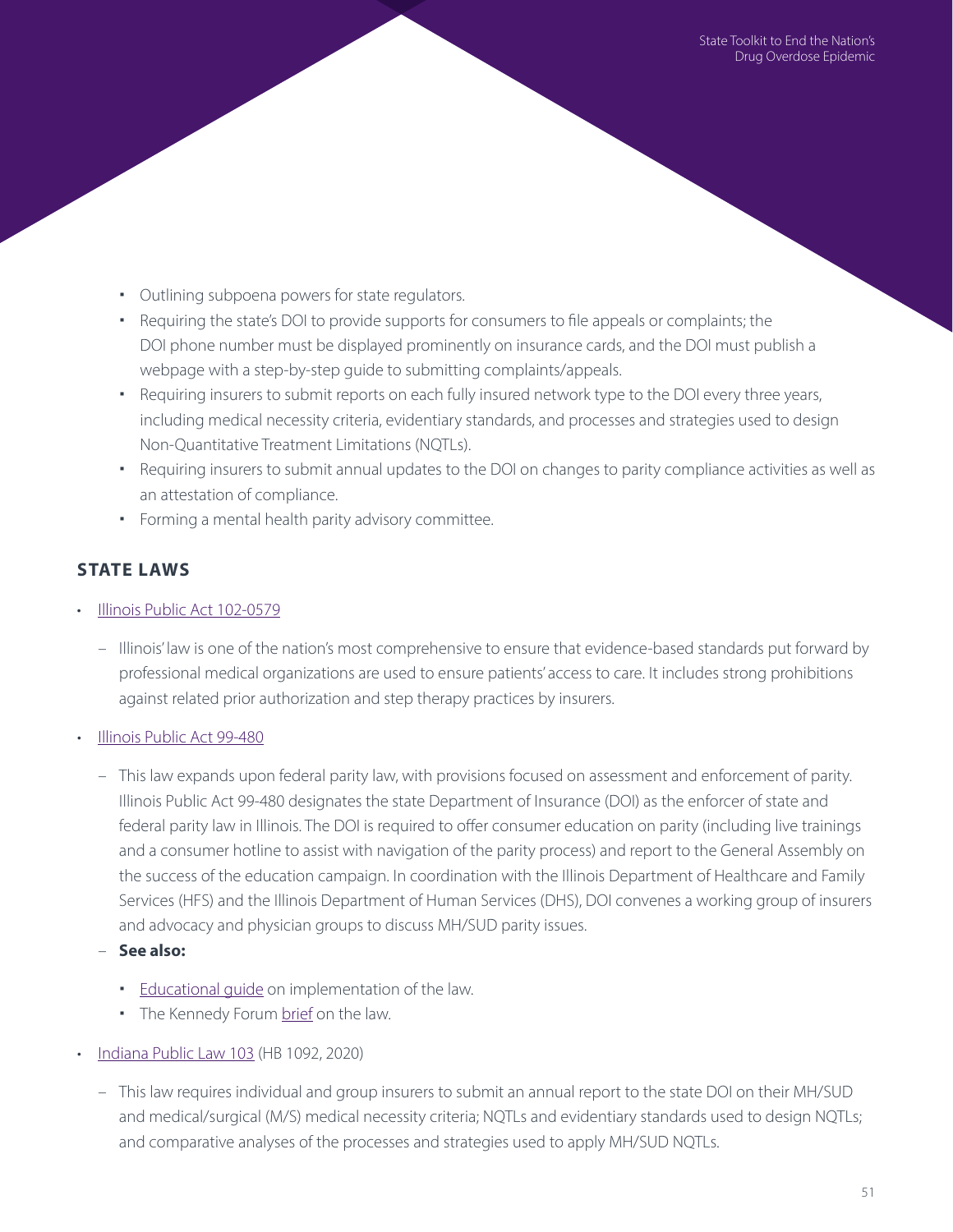– The DOI must submit a report to the General Assembly on its implementation of rules and procedures to ensure parity compliance, including the methodology used to assess insurers' compliance, the results of market conduct examinations completed in the prior 12 months, and any educational or corrective actions taken toward insurers by the DOI to ensure parity compliance.

#### **FEDERAL LAW**

- [The Mental Health Parity and Addiction Equity Act \(MHPAEA\)](https://www.cms.gov/CCIIO/Programs-and-Initiatives/Other-Insurance-Protections/mhpaea_factsheet)
	- This federal law prevents group health plans and health insurers that provide mental health or substance use disorder benefits from imposing less favorable benefit limitations than those imposed on medical/surgical benefits.
	- The Substance Abuse and Mental Health Services Administration (SAMHSA) created a quide, Approaches in [Implementing the Mental Health Parity and Addiction Equity Act: Best Practices from the States,](https://store.samhsa.gov/sites/default/files/d7/priv/sma16-4983.pdf) based on interviews from implementation in California, Connecticut, Maryland, Massachusetts, New York, Oregon and Rhode Island.
	- In April 2021, [the Consolidated Appropriations Act amended MHPAEA](https://www.dol.gov/sites/dolgov/files/EBSA/about-ebsa/our-activities/resource-center/faqs/aca-part-45.pdf) to require plans and issuers to perform and document their comparative analyses of the design and application of NQTLs on MH/SUD benefits. Further, plans and issuers are required to make their comparative analyses available to the departments or relevant state authorities, upon request, with specific parameters on what information must be provided should the analyses be requested.

# Other information

- [American Society of Addiction Medicine \(ASAM\) State Training on](https://www.asam.org/asam-criteria/state-implementation) The ASAM Criteria®
	- The ASAM Criteria® are a set of national criteria for providing outcome-oriented and results-based care in the treatment of addiction. ASAM allows states to use The ASAM Criteria® in laws, regulations, and policies free of charge and with no permission agreement. This includes providing education and basic introductory training on the criteria.
	- In 2021, ASAM, Well Being Trust and Manatt Health developed [Speaking the Same Language: A Toolkit for](https://www.asam.org/docs/default-source/quality-science/final---asam-toolkit-speaking-same-language.pdf?sfvrsn=728c5fc2_2)  [Strengthening Patient-Centered Addiction Care in the United States,](https://www.asam.org/docs/default-source/quality-science/final---asam-toolkit-speaking-same-language.pdf?sfvrsn=728c5fc2_2) which offers high-level strategies for integrating The ASAM Criteria® into a state's approach to SUD services, along with potential implementation vehicles, state examples, and model legislative, regulatory, and contractual language from which states can draw.
- [Evaluating State Mental Health and Addiction Parity Statutes: A Technical Report](https://wellbeingtrust.org/wp-content/uploads/2019/06/evaluating-state-mental-health-report-wbt-for-web.pdf)
	- The Kennedy Forum, along with four partners, published a technical policy analysis comparing and scoring state mental health and substance use parity laws (as of 2018) using a standardized instrument.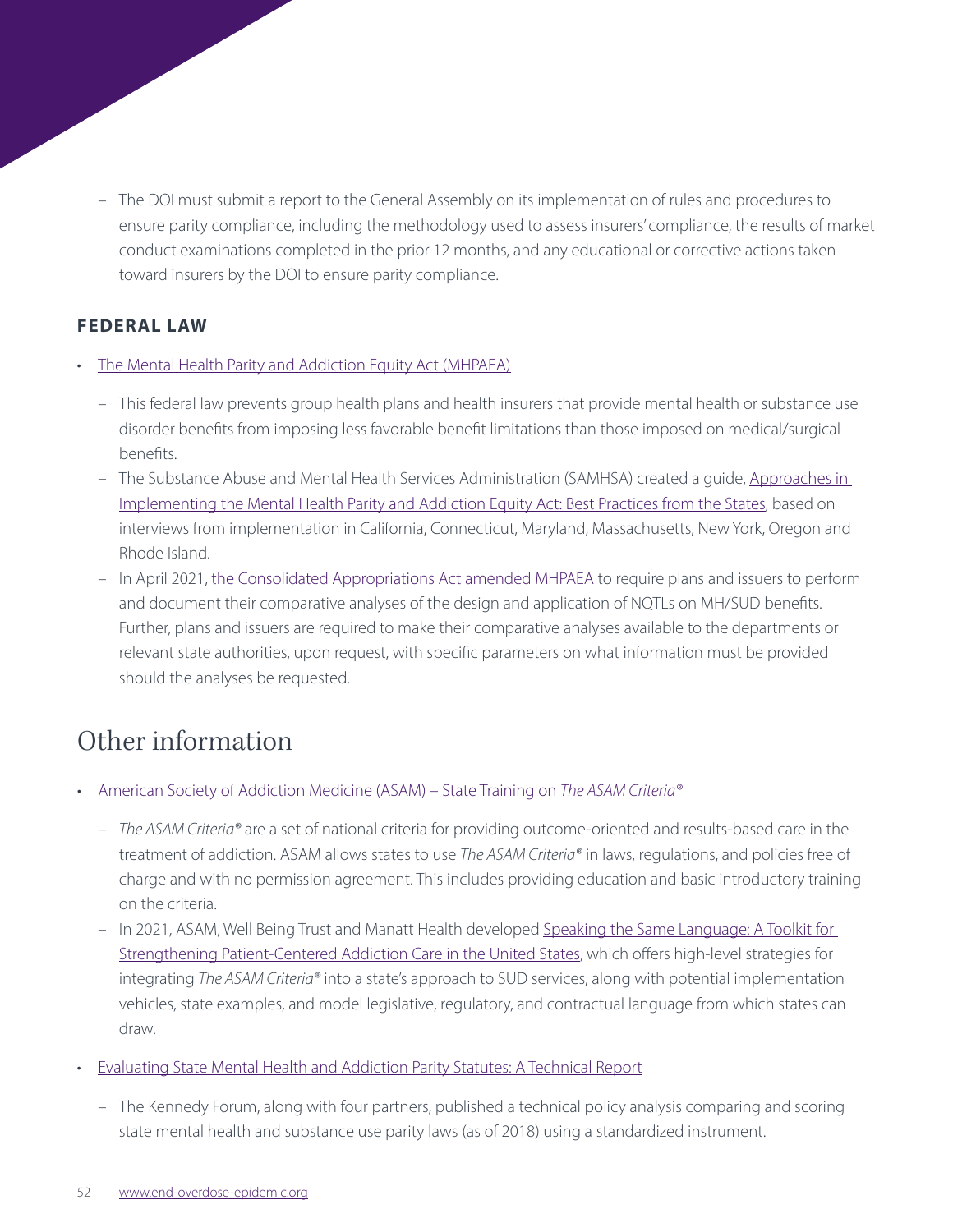- [Spotlight on Mental Health and Substance Use Disorder Parity Compliance Standards: An Analysis of State](https://www.lac.org/assets/files/Spotligth-on-Mental-Health-and-Substance-Use-Disorder-Parity-Compliance-Standards.pdf)  [Compliance Reporting Requirements](https://www.lac.org/assets/files/Spotligth-on-Mental-Health-and-Substance-Use-Disorder-Parity-Compliance-Standards.pdf)
	- The Legal Action Center and the Partnership to End Addiction co-created a report that examines state statutory standards requiring state-regulated private health plans to submit information and data that will allow regulators to conduct a parity analysis and requirements for state insurance departments to report on their enforcement activities.
	- Key findings include the following as of July 2020:
		- Fifteen states and the District of Columbia have enacted laws requiring health plans to submit compliance reports and/or quantitative data on the development and application of nonquantitative treatment limitations (NQTLs) and quantitative data that identifies disparities in plans' operations.
		- Sixteen states and the District of Columbia have enacted legislation requiring state insurance departments to report on their enforcement activities to their state legislatures.
		- At least 30 states include some level of Parity Act compliance review as part of the insurers' form submissions.

Recommendation: States should require health insurers to document their compliance with parity laws and regulatory requirements.

# Require health insurers to prospectively analyze and attest to their compliance with MH/SUD parity law

- [Title 40, Pennsylvania Consolidated Statutes](https://www.legis.state.pa.us/cfdocs/Legis/LI/uconsCheck.cfm?txtType=HTM&yr=2020&sessInd=0&smthLwInd=0&act=89)
	- Amended to require annual attestation by health insurers of their compliance with federal MH/SUD parity law.
	- **For regulators:** In 2019, AMA, ASAM and APA partnered to create an [Enhanced Attestation Form](https://end-overdose-epidemic.org/wp-content/uploads/2020/05/4-Enhanced-Attestation-APA-AMA-ASAM-Dec-2019.pdf) for payers to provide information about how they are following the law. The form is based on existing state DOI forms and the MHPAEA itself. Everything in the Enhanced Attestation Form is already required by federal law.
- [Pennsylvania Law 682, No. 284](https://www.legis.state.pa.us/cfdocs/legis/li/uconsCheck.cfm?yr=2020&sessInd=0&act=92)
	- Amended the Insurance Company Law of 1921 to require insurers to perform and document specific parity analyses for every treatment limitation (quantitative and nonquantitative), including a description of the process used to develop it, demonstrate its applicability to the benefits, and ensure this applicability is comparable between MH/SUD and medical/surgical (M/S) benefits. MHPAEA does not require NQTLs for MH/SUD and M/S to be the same, but the factors used in determining and defining them must be the same. Insurers must also provide disclosures (as consistent with federal law) to insurance departments and members.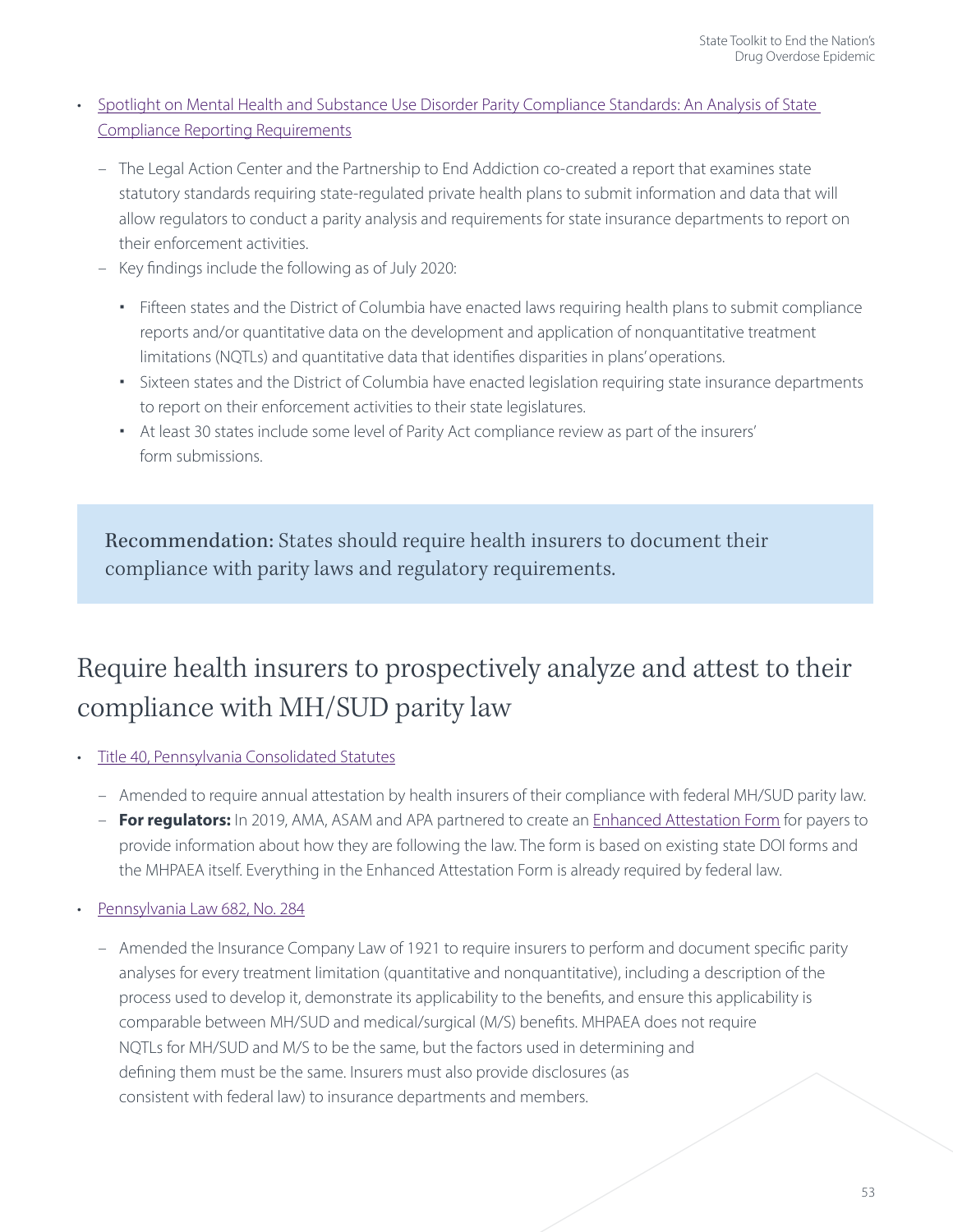#### • [New York State Department of Financial Services \(DFS\) 11 NYCRR Part 230 \(Insurance Regulation 218\): Mental](https://www.dfs.ny.gov/system/files/documents/2020/10/rf218_11nycrr230_text.pdf)  [Health and Substance Use Disorder Parity Compliance Program](https://www.dfs.ny.gov/system/files/documents/2020/10/rf218_11nycrr230_text.pdf)

- On September 30, 2020, the NYS DFS and Department of Health (DOH) promulgated regulations requiring health insurers operating in the state to develop and implement an MH/SUD parity compliance program.
- The regulations require health plans to adopt traditional elements of a compliance program that are specifically focused on behavioral health parity, including designating a compliance officer; implementing board and management reporting; implementing written policies and procedures; creating a mechanism for reporting, identifying and remediating noncompliance; and annual training of all employees, management, board members and agents.
- In addition, the regulations require an ongoing assessment of parity compliance, which reflects the requirements of existing state and federal behavioral health parity laws. They also require the review of additional metrics that health plans are likely not currently collecting, and set minimum requirements for health plans to engage in ongoing reviews of behavioral health parity compliance.
- Health plans are also required to provide written notification to insureds and the DFS or DOH, and to post on the plan's website any parity-related improper practice that they self-identify through their compliance program. The health plan must develop a plan to remediate any improper practice within 60 days of its identification.
- [The Mental Health Treatment and Research Institute \(MHTARI\) Best Practice Examples of Compliant NQTL Analyses](https://www.mhtari.org/Best_Practice_Examples_NQTL_Compliance.pdf)  [Testing and Documentation \(Includes Regulatory Guidance\)](https://www.mhtari.org/Best_Practice_Examples_NQTL_Compliance.pdf)
	- Through regulatory and sub-regulatory guidance issued by the Department of Labor (DOL), HHS and the Center for Consumer Information and Insurance Oversight (CCIIO), MHTARI developed an example set of NQTLcompliant analyses, testing and disclosures. These examples focus on the importance of quantitative measures and outcomes data and include references to the associated regulatory guidance throughout.

## Conduct rate and form reviews

Rate and form review is a process during which health insurers are required to explain the amount charged for base health insurance premium rates to state insurance departments for review. Health insurers are required to also justify any proposed increases, documenting why an increase is both necessary and appropriate.

- [North Carolina Department of Insurance MHPAEA Compliance Checklist](https://www.ncdoi.gov/media/2081/open)
	- As part of its annual rate and form review process for regulated entities in North Carolina, including insurers, HMOs, municipal cooperative health benefit plans and student health plans, the Department of Insurance requires the submission of an MHPAEA Compliance Checklist.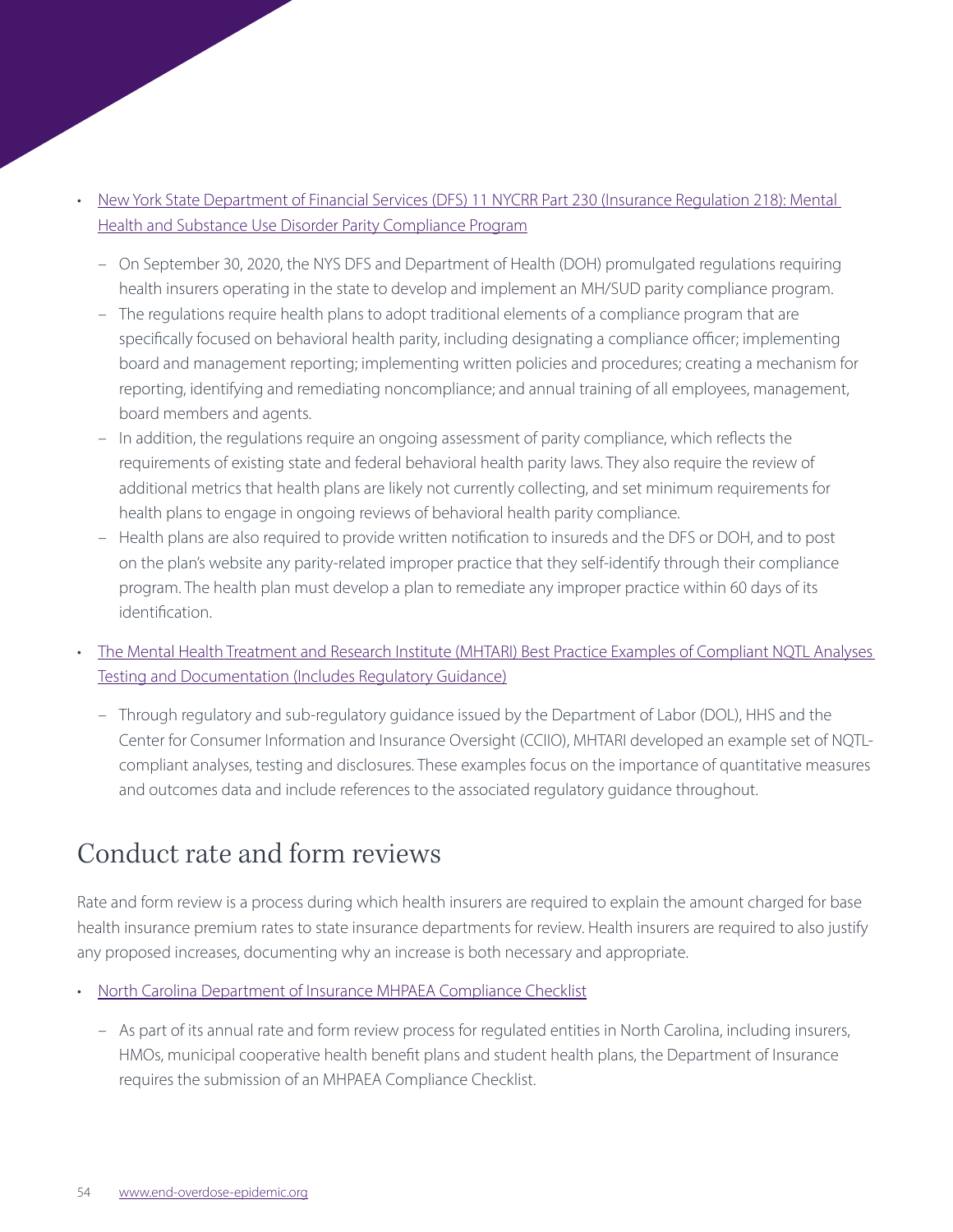Recommendation: States should use the full continuum of enforcement tools to ensure compliance with parity laws.

## Analyze consumer complaints

### **STATE LAWS AND REGULATIONS**

• [Florida Statutes § 624.36, § 627.4215, and § 641.31085 \(HB No. 701, 2021\)](http://laws.flrules.org/2021/146)

- Requires the Department of Financial Services to submit an annual report, beginning in 2022, to the governor, State Senate president and State House speaker using consumer complaints regarding the access and affordability of behavioral health services in regulated health plans. The report must include the number, nature and disposition of complaints.
- Requires insurers and HMOs to make key information, including federal and state requirements for behavioral health services and instructions on how to make complaints, available to consumers on their websites.
- Requires insurers and HMOs to send direct notice to consumers annually regarding federal and state requirements for behavioral health services and instructions on how to make complaints.
- [Texas Government Code § 662.115 and Insurance Code § 1355.2571-2572 \(HB No. 2595, 2021\)](https://legiscan.com/TX/text/HB2595/id/2407800/Texas-2021-HB2595-Enrolled.html)
	- Establishes an MH/SUD Parity Complaint Portal to ensure consumer complaints are filed and responded to in a timely fashion and to educate consumers on their rights and responsibilities concerning coverage.
	- Requires the Texas Insurance Department and HHS Commission to coordinate annual reporting of key parity metrics, including complaints.
	- Requires the HHS Commission to appoint a liaison to the department to receive complaints through the portal.

## **OTHER INFORMATION**

- [GAO Recommendations for Collaboration With HHS, DOL and Treasury](https://www.gao.gov/assets/gao-20-150.pdf)
	- The U.S. Government Accountability Office (GAO) found in a [survey](https://www.gao.gov/assets/gao-20-150.pdf) that, from 2017 to 2018, 38 states tracked MH/SUD parity complaints and 12 conducted targeted reviews focused on specific issuers or particular parity concerns, largely initiated by consumer complaints. (States expressed that targeted reviews are more frequently used than market conduct examinations because they focus on a specific issue, rely on more recent data and are generally less time consuming.)
	- Massachusetts responded to consumer complaints by examining the accuracy of information on MH/ SUD services in issuers' provider directories compared to medical/surgical information and published a report in 2018.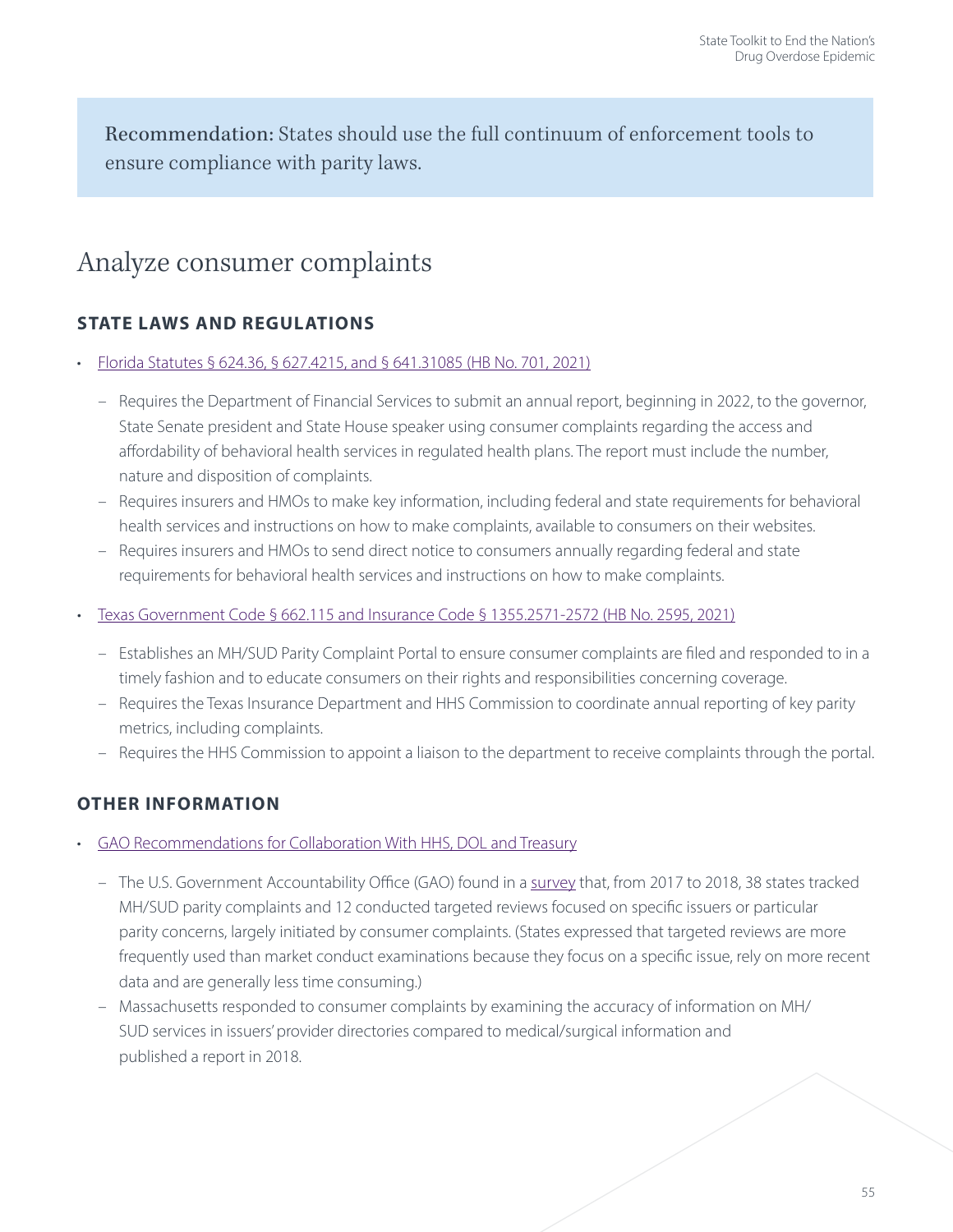## Issue data calls

DOIs generally have the authority to make requests for certain data (i.e., "data calls") from insurers and other regulated entities to conduct certain analyses, such as market scans.

- [University of Washington Consultants' Report of Findings and Recommendations to the Office of the Insurance](https://www.insurance.wa.gov/sites/default/files/documents/university-of-washington-behavorial-health-services-report.pdf)  [Commissioner Related to the Access to Behavioral Health Services Project \(2019\)](https://www.insurance.wa.gov/sites/default/files/documents/university-of-washington-behavorial-health-services-report.pdf)
	- Summarizes the findings from a set of insurer data calls conducted by Washington insurance regulators and the University of Washington.
- [National Association of Insurance Commissioners \(NAIC\) Market Regulation Handbook Guidance on](https://content.naic.org/cipr_topics/topic_market_conduct_regulation.htm)  [MH/SUD Parity](https://content.naic.org/cipr_topics/topic_market_conduct_regulation.htm)
	- The NAIC reported that most states use its 2019 Market Regulation Handbook, which includes a data collection tool for mental health parity analysis, to guide their market conduct exams.

# Conduct market conduct exams, impose civil penalties and issue corrective actions

DOIs generally have the authority to conduct market conduct exams to assess regulated entities' compliance with state laws and regulations, such as mental health parity. The exam process is established by statute, with specific time frames and opportunities for the regulated entity to review and comment on findings.

- [Rhode Island Market Conduct Exam Reports](http://www.ohic.ri.gov/ohic-regulation-enforcing.php)
	- **See also:**
		- [Blue Cross and Blue Shield of Rhode Island \(BCBSRI\) Market Conduct Exam Report \(September 2018\)](http://www.ohic.ri.gov/documents/Regulation%20and%20Enforcement/Examination%20Report%20-%20BCBSRI.pdf) -Rhode Island found BCBSRI noncompliant with federal and state law, and BCBSRI agreed to pay \$5 million to expand mental health services ([Kennedy Forum release\)](https://www.thekennedyforum.org/blog/findings-from-recent-market-conduct-exams-put-insurers-on-notice/).
- [Delaware 2020 and 2021 Mental Health Parity Examinations](https://news.delaware.gov/2021/07/26/mental-health-parity-examinations-find-inequities-in-insurer-behavior/)
	- Violations found via additional mental health parity examinations on regulated insurers in Delaware resulted in \$735,000 in fines and significant insurer corrections to create a less discriminatory environment in the future.
	- Combined with two examinations completed in 2020, Delaware's largest health insurers have been fined a total of \$1,332,000 for not treating mental and behavioral health care equally to other forms of needed care.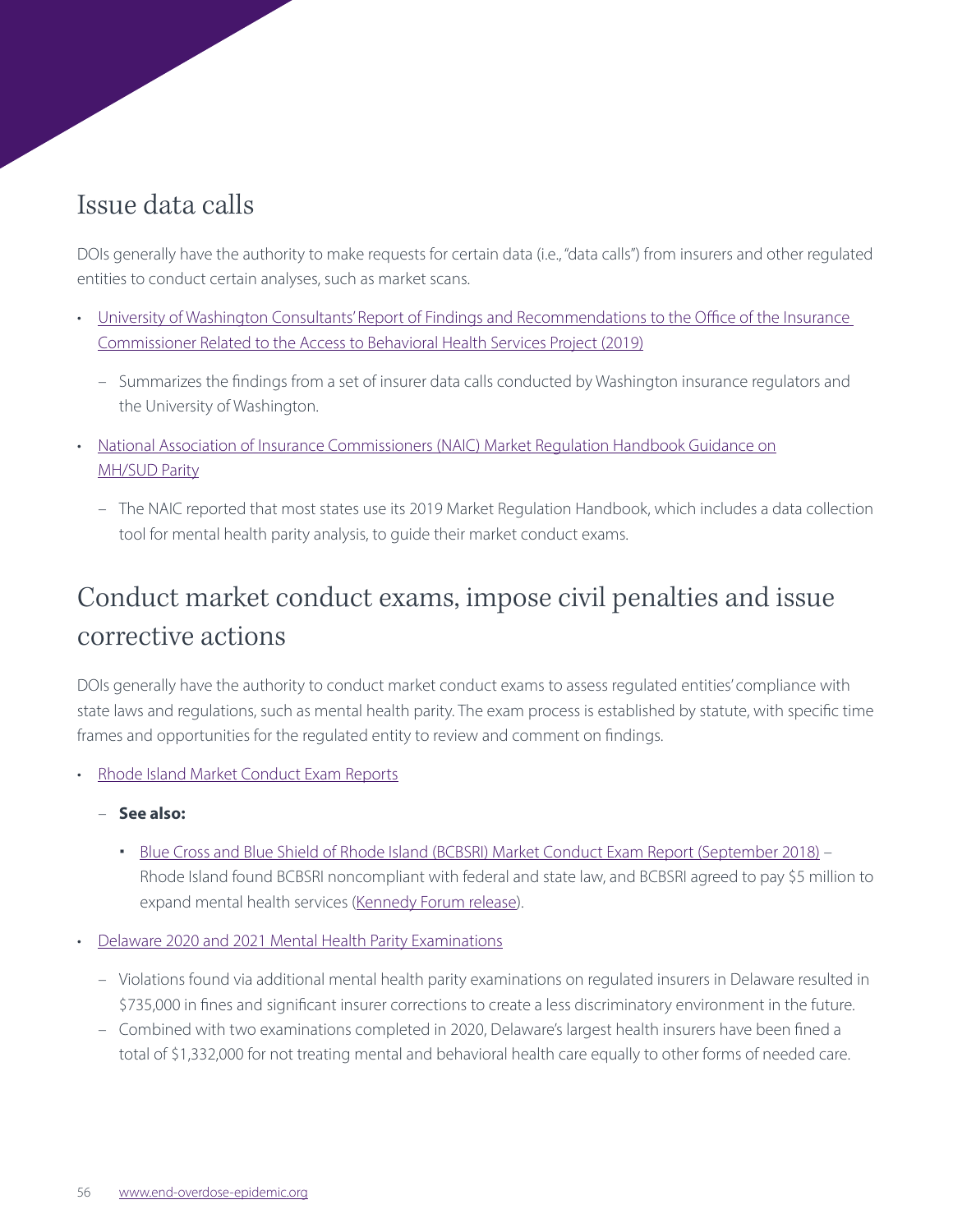- [New Hampshire Mental Health Parity Examinations](https://www.nh.gov/insurance/consumers/parity-examination-reports.htm)
	- **See also:**
		- [NHDHHS MH/SUD Parity Proposed Compliance Monitoring Plan, Final Draft: April 23, 2020](https://www.dhhs.nh.gov/ombp/medicaid/documents/paritymonitoring042320.pdf).
- [Pennsylvania](https://www.insurance.pa.gov/Regulations/Regulatory%20Actions/Pages/CurrentMarketConduct.aspx) and [New York](https://www.dfs.ny.gov/reports_and_publications/exam_reports/health_insurance) Also Have Extensive, Publicly Available Market Conduct Exams
- [Colorado 2020 Mental Health Parity Report](https://drive.google.com/drive/folders/1CgbzthI4iiqdnBsJDpmKcobLoWiZTrJu)
	- Discusses the methodology used and the rules promulgated to verify health insurance carrier compliance with state and federal mental health parity laws, market conduct examination activities, and actions taken in 2020 to increase insurer compliance. This report also summarizes other Colorado Division of Insurance (DOI) activities to advance mental health parity, including consumer services and education, state and community partnership development, and more.
	- **See also:**
		- [Colorado 2021 Mental Health Parity Report](https://drive.google.com/drive/folders/1CgbzthI4iiqdnBsJDpmKcobLoWiZTrJu)
		- [Colorado 2019 Mental Health Parity Report](https://drive.google.com/drive/folders/1CgbzthI4iiqdnBsJDpmKcobLoWiZTrJu)

## Take legal action to enforce parity rights

- [Massachusetts Attorney General's Office Behavioral Health Parity Agreements](https://www.mass.gov/lists/attorney-generals-office-behavioral-health-parity-agreements)
	- In 2020, Massachusetts Attorney General Maura Healey reached agreements with five health insurance companies and two companies that manage behavioral health coverage for insurers following investigations into their compliance with behavioral health parity laws and the accuracy of health insurers' provider directories. In addition to assurances to remediate the identified violations, the companies agreed to pay a combined total of nearly \$1 million to promote initiatives designed to prevent or treat substance use disorders, increase access to behavioral health care services, or otherwise assist Massachusetts behavioral health care patients.

## Continually update consumer education

Regulators should be encouraged to provide specific tools to help consumers understand state and federal parity requirements as well as how to file a complaint.

- [New Hampshire Insurance Department Website on Substance Use Disorder Insurance Coverage](https://www.nh.gov/insurance/consumers/substance-use-disorder-coverage.htm)
	- New Hampshire's Insurance Department webpage has information for New Hampshire residents, health care providers and others interested in learning more about the Insurance Department's focus on how health insurance companies handle claims relating to treatment for mental health and substance use disorders.
	- Provides targeted information for enrollees with SUDs, and shares resources that help them understand their right to equal treatment and how to secure those rights.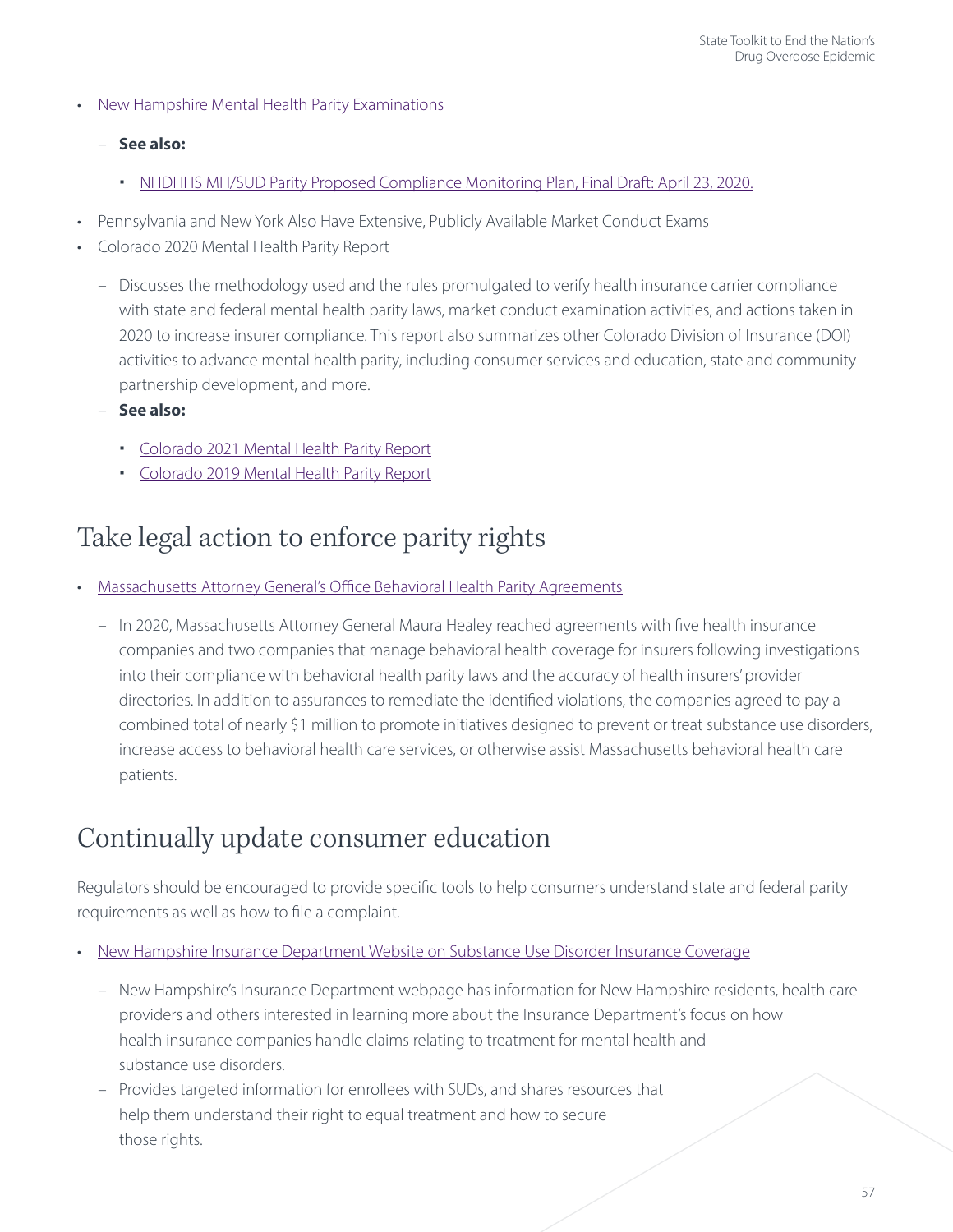#### **[DOL NQTL Warning Signs](https://www.dol.gov/sites/dolgov/files/EBSA/laws-and-regulations/laws/mental-health-parity/warning-signs-plan-or-policy-nqtls-that-require-additional-analysis-to-determine-mhpaea-compliance.pdf)**

- The DOL published the brief "Warning Signs Plan or Policy Non-Quantitative Treatment Limitations (NQTLs) that Require Additional Analysis to Determine Mental Health Parity Compliance" to help stakeholders identify plan provisions that should trigger further analysis of possible noncompliance with MHPAEA NQTL rules. In case of violations, the insurance plan or issuer should provide evidence to the designated investigator to demonstrate compliance.
- **[Parity Registry](https://www.parityregistry.org/)** 
	- The Kennedy Forum offers this tool for consumers to understand their rights related to parity, receive support in making appeals and submit complaints. Using these complaints, the Parity Registry advocates for better enforcement of parity law.

Recommendation: State insurance regulators should participate in the NAIC's MHPAEA Working Group by sharing best practices from their state, using templates and other tools developed by the Working Group, and following best practices from other states.

# NAIC MHPAEA (B) Working Group

- This [NAIC Working Group](https://content.naic.org/cmte_b_mhpaea_wg.htm) is charged with:
	- Monitoring, reporting and analyzing developments related to the federal Paul Wellstone and Pete Domenici Mental Health Parity and Addiction Equity Act of 2008 (MHPAEA) and making recommendations regarding NAIC strategy and policy with respect to those developments.
	- Monitoring, facilitating and coordinating best practices with the states, the DOL, and HHS related to the MHPAEA.
	- Monitoring, facilitating, and coordinating with the states and the DOL regarding compliance and enforcement efforts regarding the ACA that relate to MHPAEA.
	- Providing supplemental resources to support documentation and reporting in the MHPAEA chapter of the NAIC Market Regulation Handbook.
	- Coordinating with and providing input to Market Regulation and Consumer Affairs (D) Committee groups, as necessary, regarding mental health parity market conduct examinations.

The NAIC Working Group maintains a growing list of resources submitted by individual states to provide ideas and models for other states regarding MHPAEA.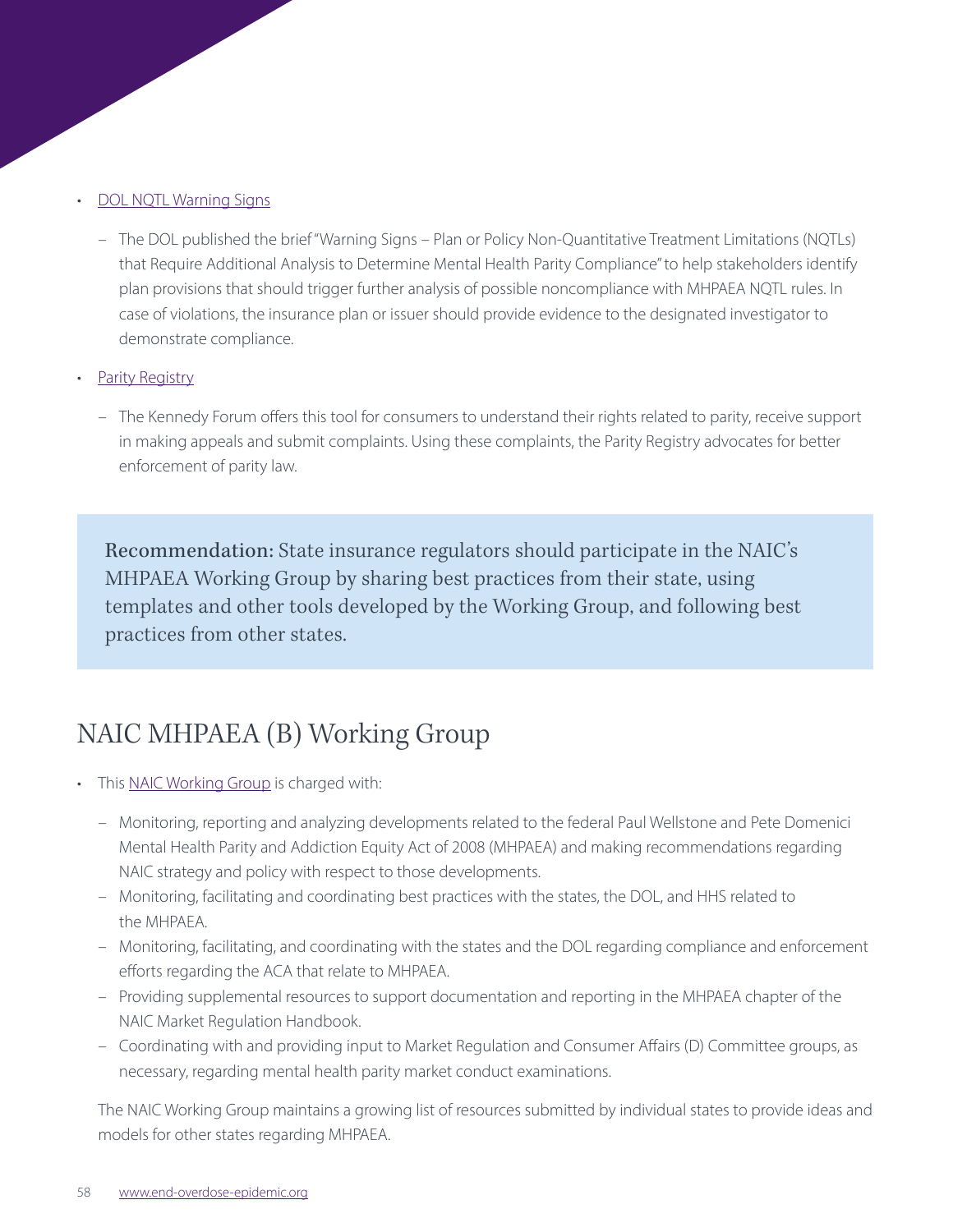## Additional Resources

## **LEGAL BRIEFINGS**

- Wit v. United Behavioral Health [APA Amicus Brief \(filed May 19, 2021\) Summary of Argument](https://www.psychiatry.org/newsroom/news-releases/american-psychiatric-association-files-amicus-brief-in-wit-v-united-behavioral-health-calls-for-putting-patient-care-before-insurance-company-profit)
	- Managed care organizations (MCOs) often base coverage decisions on internally developed, overly restrictive level-of-care guidelines that lead patients to be denied or cut off from coverage for MH/SUD treatment.
	- Despite progress in parity with quantitative treatment limitations (QTLs), MCOs continue to apply discriminatory, internally developed criteria on NQTLs (e.g., medical necessity) for MH/SUD treatment.
	- MCOs' internally developed guidelines often cover continuing and comprehensive care insufficiently, particularly as patients transition out of inpatient environments, leading to high rates of rehospitalization, relapse, overdose and death, among other negative outcomes.
- [United Behavioral Health, United Healthcare Insurance Co. Plans to Pay \\$15.6 million, Take Corrective Actions After](https://www.dol.gov/newsroom/releases/ebsa/ebsa20210812)  [Federal, State Investigations](https://www.dol.gov/newsroom/releases/ebsa/ebsa20210812)
	- Following investigations and litigation by the U.S. Department of Labor and the New York State Attorney General, United Behavioral Health and United Healthcare Insurance Co. will pay \$13.6 million to affected participants and beneficiaries for its parity violations and will cease the violations; will pay another \$2 million in penalties; and will take other corrective actions, including improving its disclosures to plan participants and committing to future compliance.

## **FEDERAL BRIEFINGS, REPORTS AND ADDITIONAL GUIDANCE**

- [DOL 2020 Report to Congress](https://www.dol.gov/sites/dolgov/files/EBSA/laws-and-regulations/laws/mental-health-parity/dol-report-to-congress-parity-partnerships-working-together.pdf)
	- This report describes the Employee Benefits Security Administration's (EBSA's) MHPAEA implementation and enforcement efforts as well as state and stakeholder partnership efforts.
- [FAQs: MH/SUD Parity Implementation](https://www.dol.gov/sites/dolgov/files/EBSA/about-ebsa/our-activities/resource-center/faqs/aca-part-39-final.pdf)
	- DOL, HHS and the Treasury prepared these FAQs to aid understanding of MHPAEA, the 21st Century Cures Act, the SUPPORT Act, and the Employee Retirement Income Security Act (ERISA). The FAQs include examples to illustrate MHPAEA requirements and implementing regulations.

## **ADDITIONAL TOOLS**

- For Policymakers
	- [ParityTrack](https://www.paritytrack.org/). ParityTrack is a national leadership coalition that tracks parity-related legislation at the federal and state levels, develops model legislation and compliance tools, and offers resources for consumers to understand and exercise their rights. Its Six Step Parity Compliance Guide for NQTL Requirements is available [here.](https://www.paritytrack.org/six-step-parity-compliance-guide/)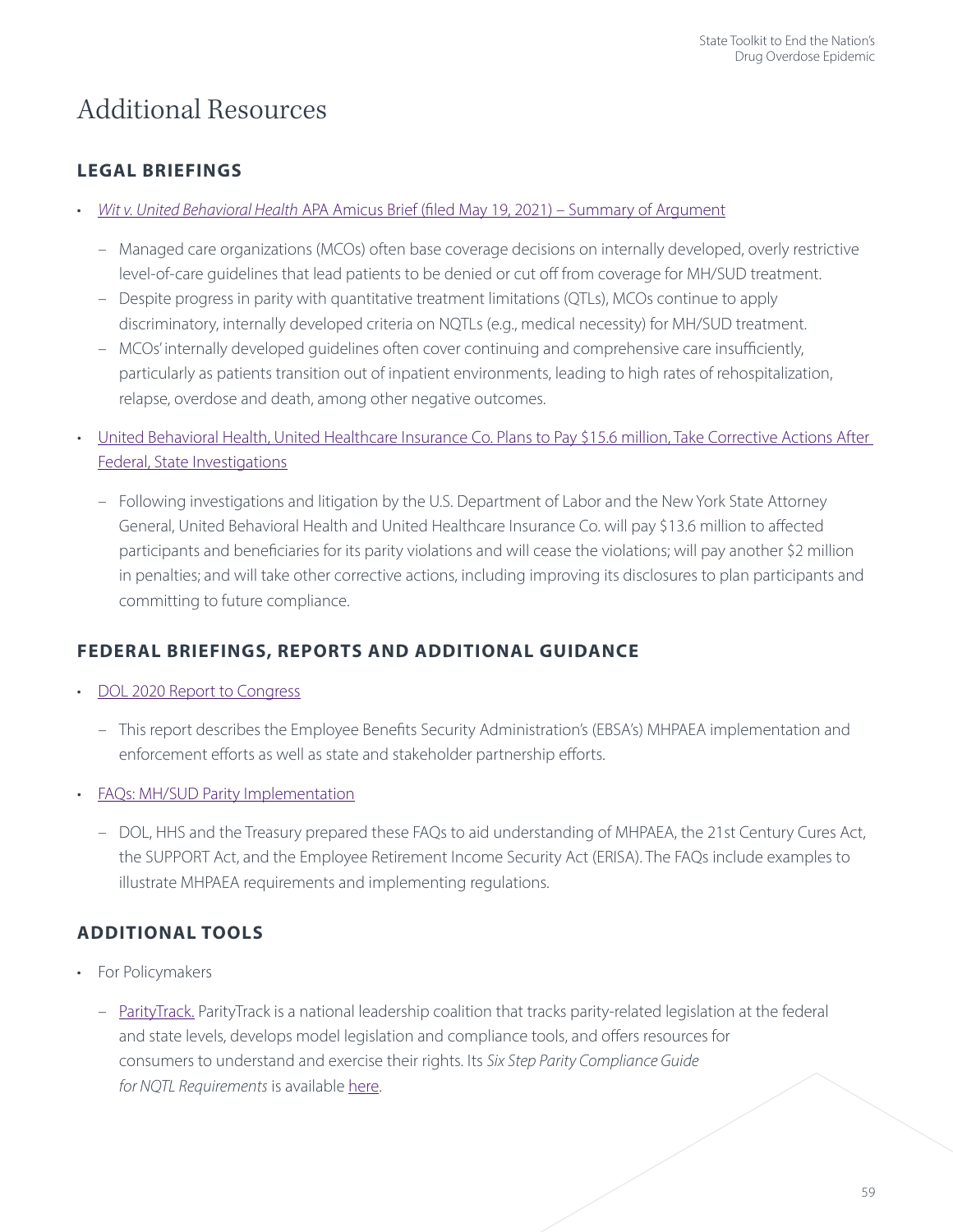# **IV. Improve access to multidisciplinary, multimodal care for patients with pain**

Recommendation: States should ensure that patients with pain have access to evidence-based pharmacological and nonpharmacological alternatives to opioids.

# Increase access to evidence-based pharmacological alternatives to opioids (ALTOs)

- [Colorado House Bill 21-1276](https://leg.colorado.gov/sites/default/files/2021a_1276_signed.pdf) (Passed in June 2021)
	- Requires plans that provide prescription drug benefits to provide coverage for at least one atypical opioid that is FDA-approved for the treatment of acute or chronic pain, and specifies that the coverage must be at the lowest cost-sharing tier of the carrier's formulary with no requirement for step therapy or prior authorization.
- [Texas Medical Board](https://myemail.constantcontact.com/Emergency-Rule-Related-to-Issuance-of-Prescriptions-Renewed-for-75-Days.html?soid=1103464106918&aid=V8z7KQEd-6Q) COVID-19 Temporary Emergency Waiver Permitting Telemedicine Refills of Certain Prescriptions for Established Pain Patients (2020)
	- During the COVID-19 pandemic, the Texas Medical Board (TMB) once extended an emergency waiver temporarily permitting telemedicine refills of certain controlled substance prescriptions for pain patients.
- ["What does a sufficient pain care formulary look like?"](https://end-overdose-epidemic.org/wp-content/uploads/2020/05/What-does-an-adequate-pain-care-formulary-look-like-Dec-2019-FINAL.pdf) American Medical Association (2019)
	- The AMA believes it is essential for formularies to include a broad range of evidence-based pain care options.
	- In 2019, the AMA asked physicians from multiple medical specialty societies who are advising the AMA Pain Care Task Force to provide information about pain treatments they provide to their patients, and developed a resource to provide an overview for policymakers of the types of treatments practicing physicians use to treat pain. The provided list may be subject to formulary exclusion or administrative barriers such as prior authorization or step therapy, or subject to cost-prohibitive co-pays, cost sharing and adverse formulary tiering.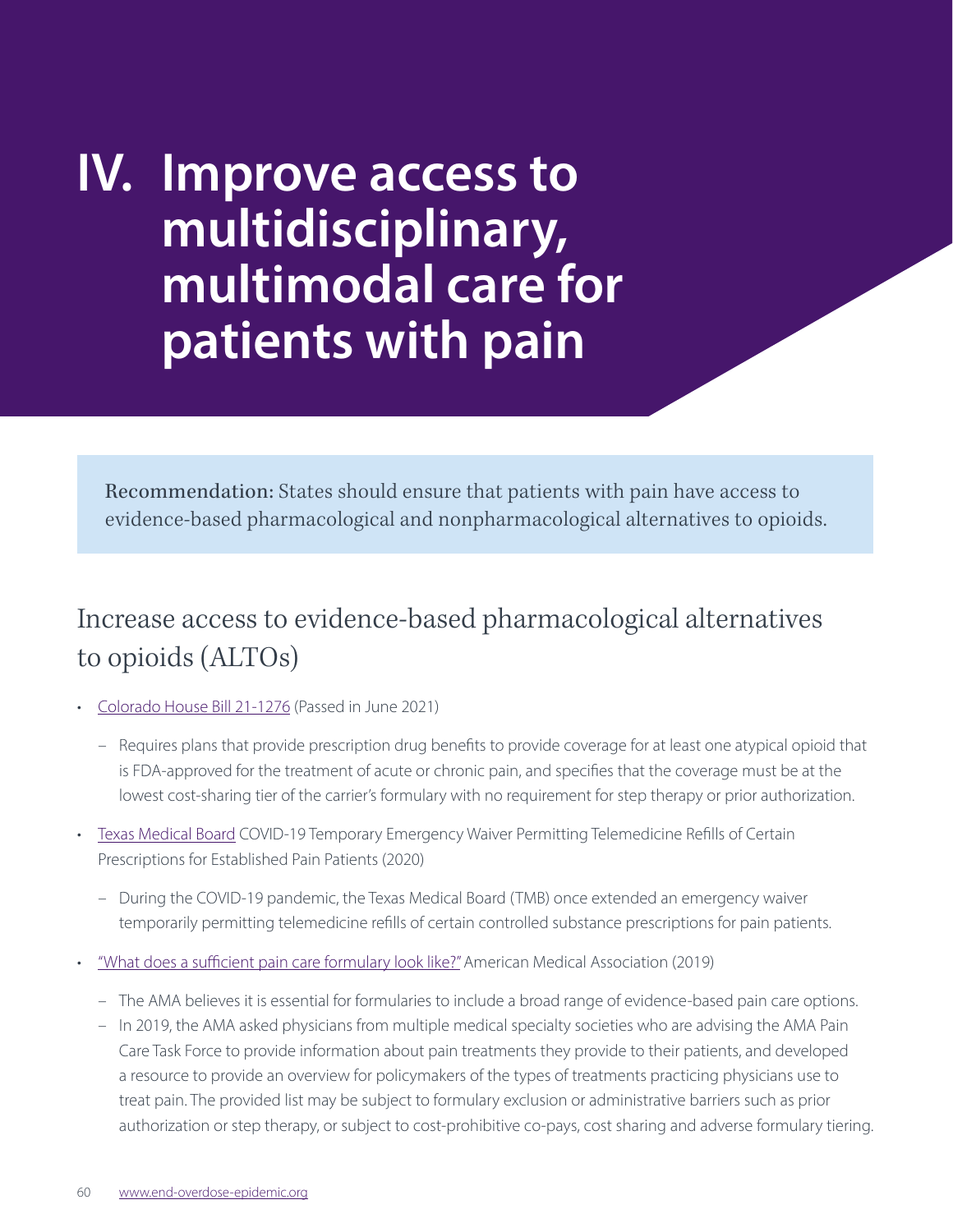## Increase access to evidence-based nonpharmacological ALTOs

- [Colorado House Bill 21-1276](https://leg.colorado.gov/sites/default/files/2021a_1276_signed.pdf) (Passed in June 2021)
	- Requires plans to provide a cost-sharing benefit for nonpharmacological treatment where an opioid might be prescribed. The required cost-sharing benefit must include a cost-sharing amount not to exceed the costsharing amount for a primary care visit for nonpreventive services.

Recommendation: States should ensure patients have access to multimodal pain care.

# Promote access to evidence-based interdisciplinary pain management delivery models

- [The Swedish Hospital System's Structured Functional Restoration Program \(SFRP\)](https://www.swedish.org/services/pain-services/our-services/structured-functional-restoration-program)
	- Provides a "pain boot camp" involving intensive coordination of care by a number of pain specialists and providers, including pain management specialists, pain psychologists, physical and/or occupational therapists, relaxation therapists, and pain nurse educators.

# Advance medical education curriculum focused on evidence-based, compassionate care for patients with pain

- [International Association for the Study of Pain \(IASP\) Curriculum Outline on Pain for Medicine \(2018\)](https://www.iasp-pain.org/education/curricula/iasp-curriculum-outline-on-pain-for-medicine/)
	- Outlines medical school curriculum to embed pain care and education into medical training.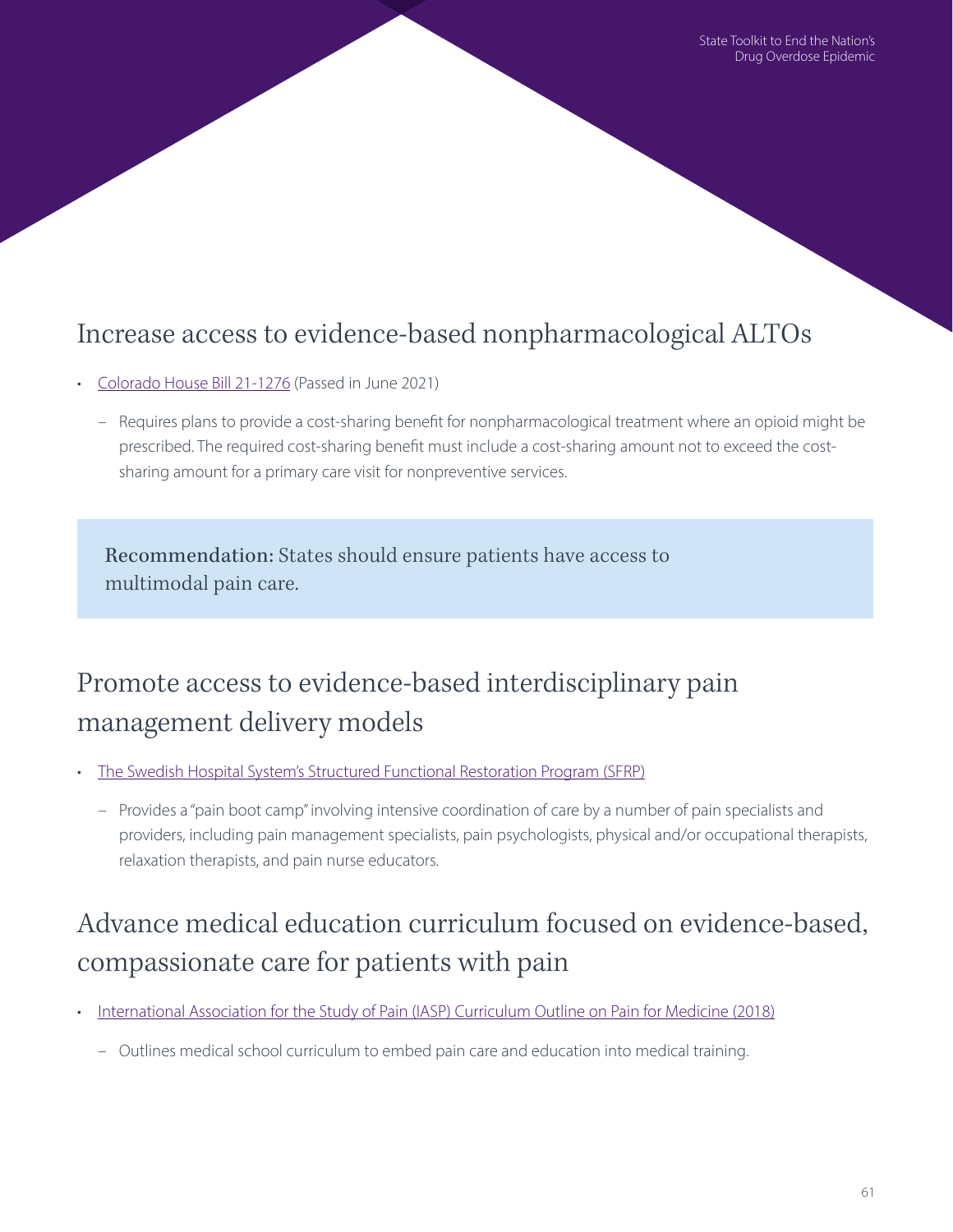Recommendation: States should protect provider discretion to develop individualized treatment plans for patients with pain.

## State Resources

- [Georgia House Bill 952 \(Introduced in March 2020\)](https://legiscan.com/GA/text/HB952/2019)
	- Would have prohibited pharmacies from implementing restrictions on controlled substances that would interfere in the patient-physician relationship.
- [Oklahoma Senate Bill 57 \(Signed by the Governor in June 2021\)](https://legiscan.com/OK/text/SB57/id/2385023)
	- Incorporates changes to the state's Anti-Drug Diversion Act, adding, "Nothing in the Anti-Drug Diversion Act shall be construed to require a practitioner to limit or forcibly taper a patient on opioid therapy. The standard of care requires effective and individualized treatment for each patient as deemed appropriate by the prescribing practitioner without an administrative or codified limit on dose or quantity that is more restrictive than approved by the Food and Drug Administration (FDA)."
- [New Hampshire House Bill 1639 \(Passed in August 2020\)](https://static1.squarespace.com/static/54d50ceee4b05797b34869cf/t/5f3ed8b1898b392f4bc2ba60/1597954225560/New+Hampshire+bill+approved+and+signed+I+recd+8-17-20+HB1639-1.pdf)
	- Requires physicians and pharmacists to consider the "individualized needs" of pain patients, treat them with dignity and ensure that they are "not unduly denied the medications needed to treat their conditions." The law additionally emphasizes that "for those patients who experience chronic illness or injury and resulting chronic pain who are on a managed and monitored regimen of opioid analgesic treatment and have increased functionality and quality of life as a result of said treatment, treatment shall be continued if there remains no indication of misuse or diversion."
- [Alaska Board of Pharmacy Guidance \(Issued in January 2019\)](https://www.commerce.alaska.gov/web/portals/5/pub/pha_ControlledSubstanceDispensing_2019.01.pdf)
	- Provides clear direction that the decision to dispense a controlled substance must be made pursuant to the health care professional's professional judgment and based on the individual patient before the pharmacist. "Controlled substance prescriptions are not a 'bartering' mechanism. In other words, a pharmacist should not tell a patient that they have refused to fill a prescription and then explain that if they go to a pain specialist to get the same prescription then they will reconsider filling it."

#### **ADDITIONAL STATE RESOURCES**

- [AMA Letter Urging States to Revisit Policies Based on the 2016 CDC Opioid Prescribing Guideline](https://searchlf.ama-assn.org/undefined/documentDownload?uri=%2Funstructured%2Fbinary%2Fletter%2FLETTERS%2F2020-6-16-Letter-to-Dowell-re-Opioid-Rx-Guideline.pdf) (June 2020)
	- AMA letter urging the CDC to revisit the 2016 CDC Opioid Prescribing Guideline and support policies that promote individualized care for patients with pain.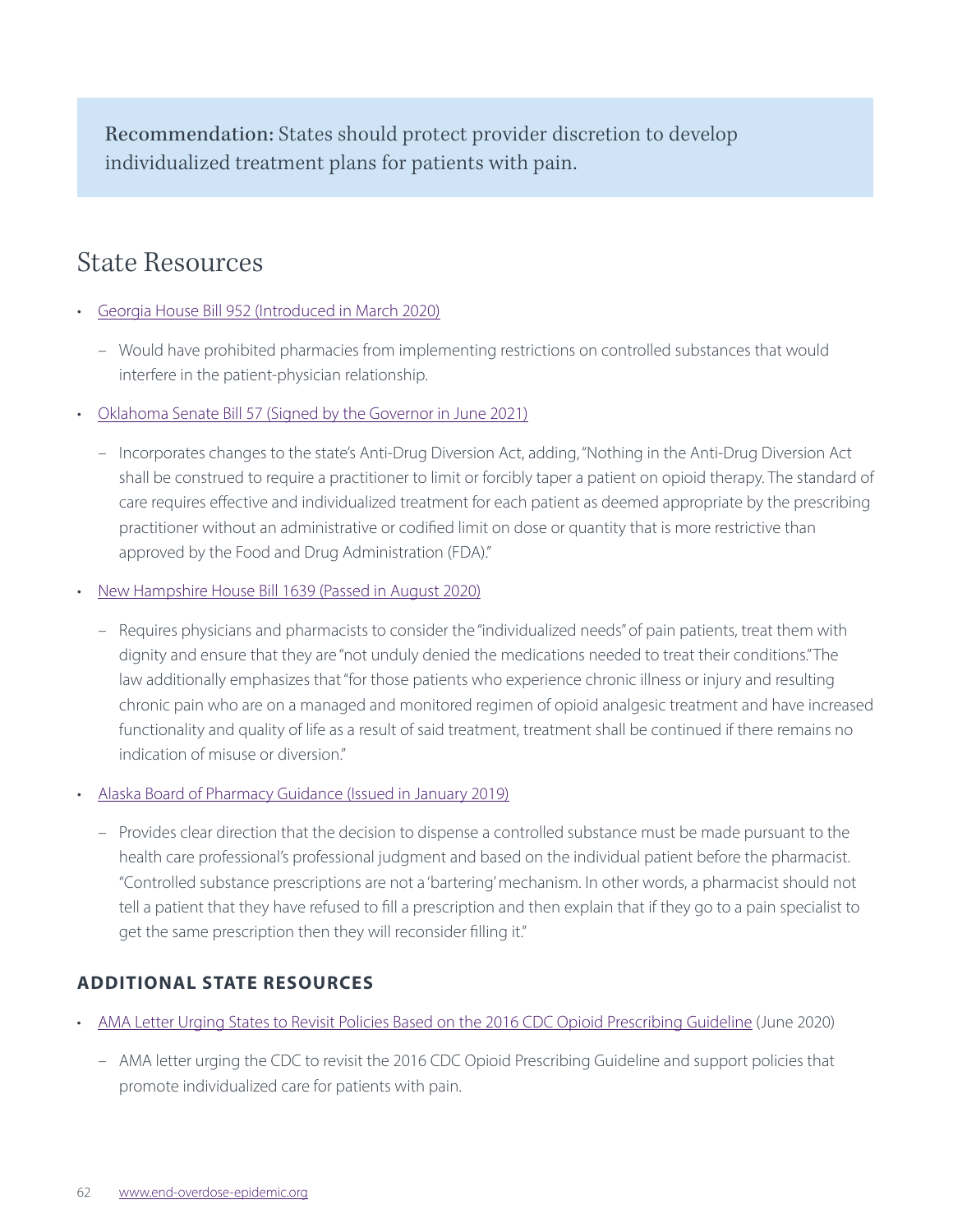# Additional Resources

- [Pain Management Best Practices Interagency Task Force Report: Updates, Gaps, Inconsistencies and](https://www.hhs.gov/sites/default/files/pmtf-final-report-2019-05-23.pdf)  [Recommendations, HHS \(2019\)](https://www.hhs.gov/sites/default/files/pmtf-final-report-2019-05-23.pdf)
	- A 29-member Interagency Task Force, including federal agency representatives, nonfederal experts and representatives from a broad group of stakeholders, was convened by HHS to identify gaps, inconsistencies, and updates and to make recommendations for best practices for managing acute and chronic pain. The report emphasizes the importance of individualized patient-centered care in the diagnosis and treatment of acute and chronic pain, and is organized in sections that are relevant to different groups of stakeholders regarding best practices.
- [Stakeholders' Challenges and Red Flag Warning Signs Related to Prescribing and Dispensing Controlled](https://www.nacds.org/ceo/2015/0312/stakeholders.pdf)  [Substances \(2015\)](https://www.nacds.org/ceo/2015/0312/stakeholders.pdf)
	- A consensus document developed by a coalition of 16 stakeholder organizations that outlines the challenges faced by all stakeholders in the prescribing and dispensing of controlled substances; highlights red flag warning signs for health care practitioners to detect diversion, misuse and abuse of controlled substance medications; and identify aberrant behavior indicators. The report specifically notes that "appropriate pain management typically is tailored to the individual needs of the patient in collaboration with the prescriber, pharmacist and patient."

#### • [No Shortcuts to Safer Opioid Prescribing, New England Journal of Medicine \(NEJM\) Perspective \(2019\)](https://www.nejm.org/doi/full/10.1056/NEJMp1904190)

- Dr. Deborah Dowell, chief clinical research officer for the CDC's Division of Overdose Prevention at CDC's Injury Center, articulates concerns about the mis-implementation and misapplication of the CDC's opioid-prescribing guideline, noting, "Unfortunately, some policies and practices purportedly derived from the guideline have in fact been inconsistent with, and often go beyond, its recommendations… Such actions are likely to result in harm to patients."
- [When Someone on Your Team Has Chronic Pain, Harvard Business Review \(2021\)](https://hbr.org/2021/07/when-someone-on-your-team-has-chronic-pain)
	- Up to 40 percent of American workers experience chronic pain, or pain that persists for more than three months, which can lead to increased absence, decrements in job performance, concentration problems, physical limits and more. Drawing from its survey of 500 American business leaders, HBR outlines five key steps employers can take to support employees dealing with chronic pain in the workplace.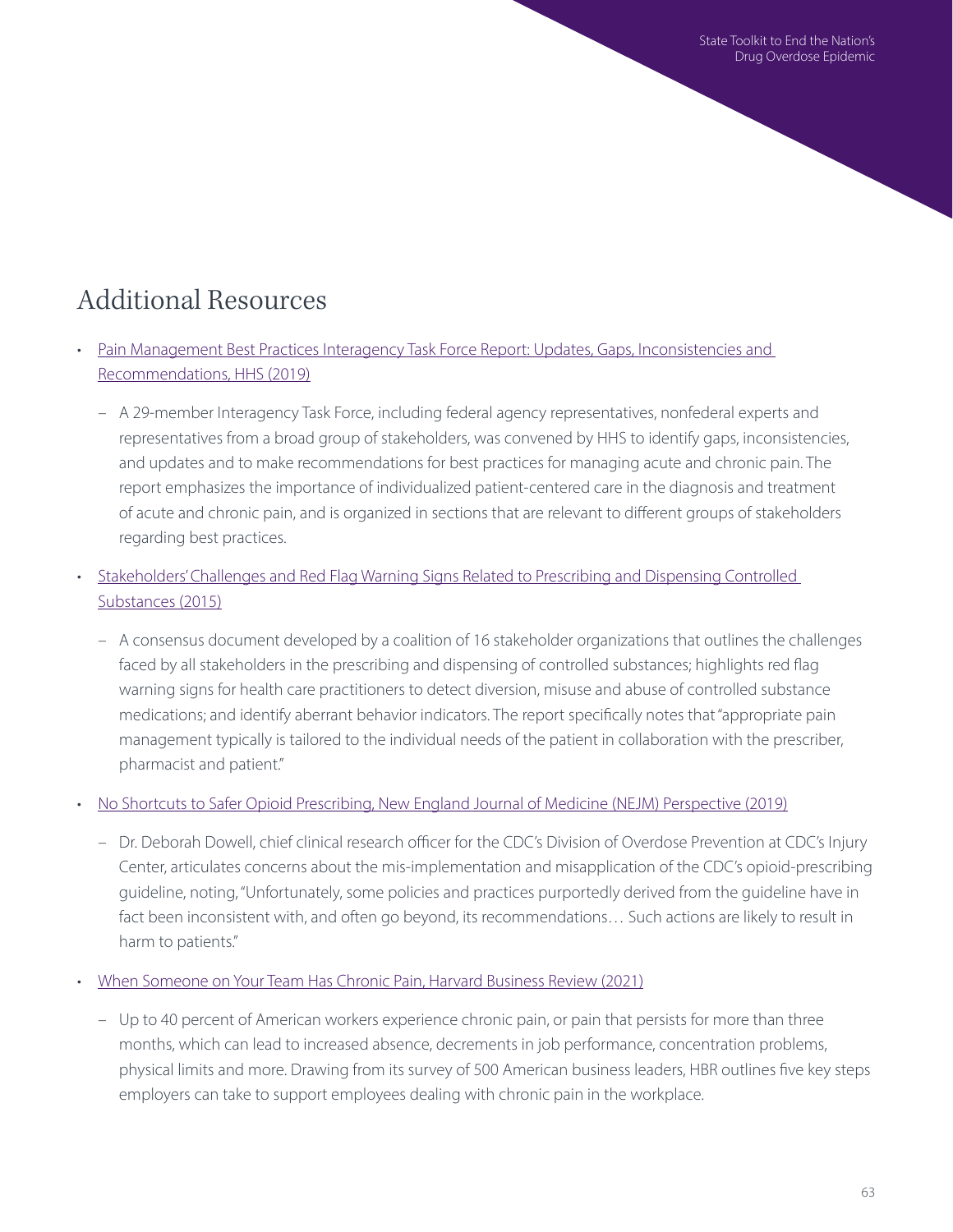- [Chronic Noncancer Pain Management and Systemic Racism: Time to Move Toward Equal Care Standards](https://www.ncbi.nlm.nih.gov/pmc/articles/PMC7654542/), Journal of Pain Management (2020)
	- A literature review examining the history of racism in medicine and its implications for the medical system today in the inequitable treatment of Black, Indigenous, people of color (BIPOC) patients suffering from pain. The study concludes that to address gaps in access and treatment, it is imperative to incorporate BIPOC voices in policy decisions, increase the number of BIPOC professionals in leadership and health equity roles, and provide more opportunities for BIPOC individuals to enter health and medical professions—in particular, Black, Indigenous and Latinx individuals focused on pain management practices.
- [Third Annual Survey of Pain Medicine Specialists Highlights Continued Plight of Patients With Pain, and Barriers to](http://abpm.org/uploads/files/abpmsurvey2021.pdf)  [Providing Multidisciplinary, Non-Opioid Care,](http://abpm.org/uploads/files/abpmsurvey2021.pdf) The American Board of Pain Medicine (ABPM) (2021)
	- In a survey of 100 practicing pain medicine specialists in the U.S., more than 80 percent said they were required to reduce the quantity and/or dose of medication prescribed to a patient with pain. The survey also found that 88 percent of pain medicine physicians said they have been required to submit a prior authorization for nonopioid pain care—with the physicians and their staff spending hours per day on such requests. These figures are similar to the findings of previous ABPM surveys, in 2018 and 2019.
	- The AMA encourages states to implement similar surveys to measure the impact of prior authorization and other policies on physicians who treat patients with pain.
- [The Underestimated Cost of the Opioid Crisis,](https://static.politico.com/1d/33/4822776641cfbac67f9bc7dbd9c8/the-underestimated-cost-of-the-opioid-crisis-embargoed.pdf) The Council of Economic Advisers (2017)
- The costs of the opioid epidemic are substantial; in a November 2017 report, the CEA estimated the economic cost of the opioid crisis to be \$504 billion in 2015, or 2.8 percent of GDP that year.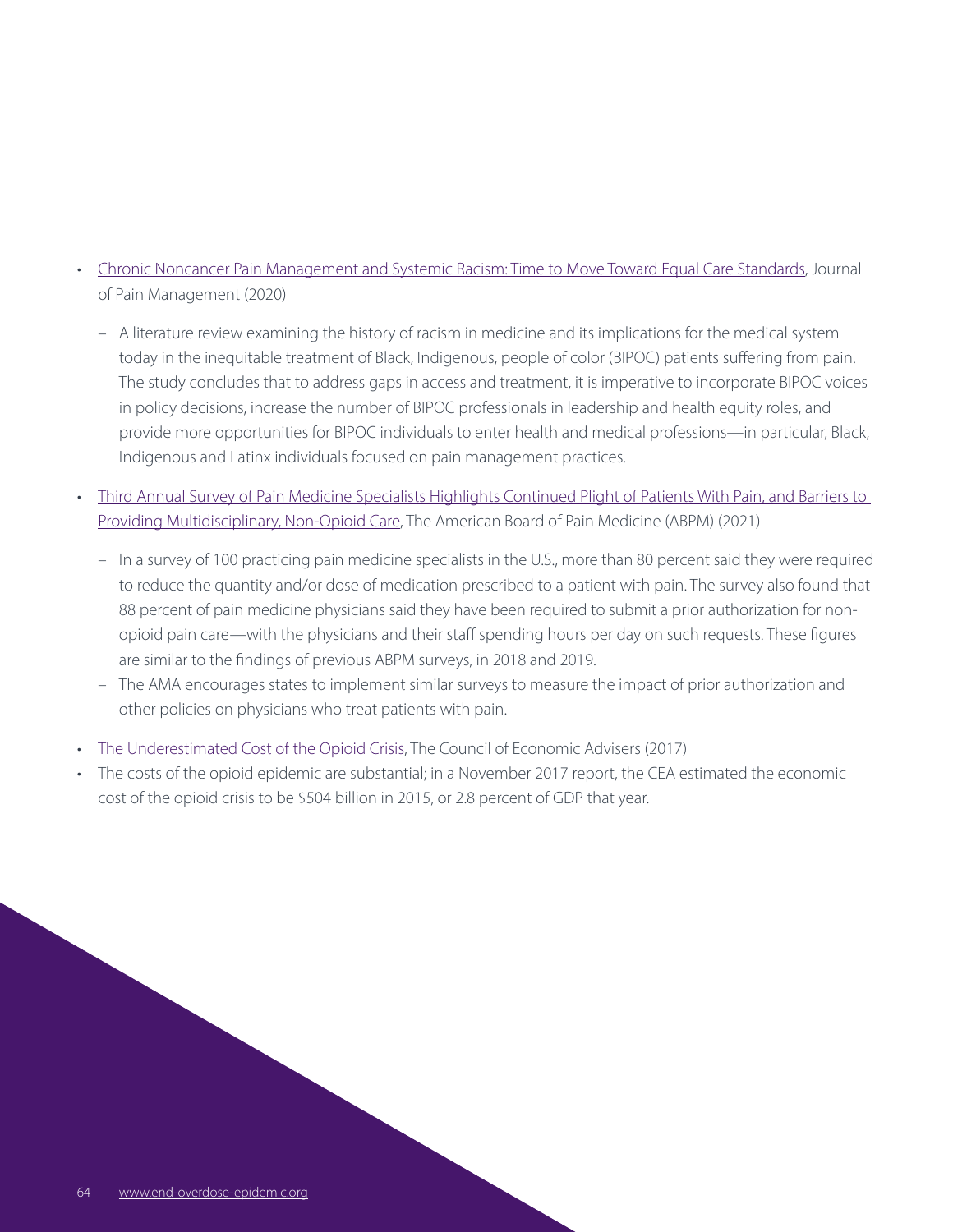State Toolkit to End the Nation's Drug Overdose Epidemic

# **V. Expand harm reduction efforts to reduce death and disease**

Recommendation: States should increase access to naloxone by removing costsharing and administrative barriers for individuals seeking a prescription for naloxone for themselves or a family member or loved one; by promoting and encouraging health care professionals to prescribe naloxone to patients who may be at risk of overdose (or their family members or friends); and by supporting community-based harm reduction organizations in distributing no-cost naloxone in the community.

Reduce pricing and increase access for local entities to purchase and distribute naloxone

#### **BULK PURCHASING OF NALOXONE**

- [Massachusetts Bulk Purchasing of Naloxone Program Through the State Office of Pharmacy Services](https://www.mass.gov/service-details/bulk-purchasing-of-naloxone)
	- The state negotiates with a wholesaler, allowing eligible entities to purchase naloxone at the negotiated rate as long as they have an active Massachusetts Controlled Substance Registration.
- [Massachusetts Municipal Naloxone Bulk Purchase Trust Fund](https://www.mass.gov/service-details/narcan-fund)
	- The AG partnered with the Massachusetts Department of Public Health and the legislature to use settlement money from a naloxone manufacturer to create a Narcan fund for cities and towns—the Municipal Naloxone Bulk Purchase Trust Fund. The state has since appropriated additional money to the fund and also uses revenue from municipalities.
	- Amended in 2018 to allow nonprofit organizations to participate in the program.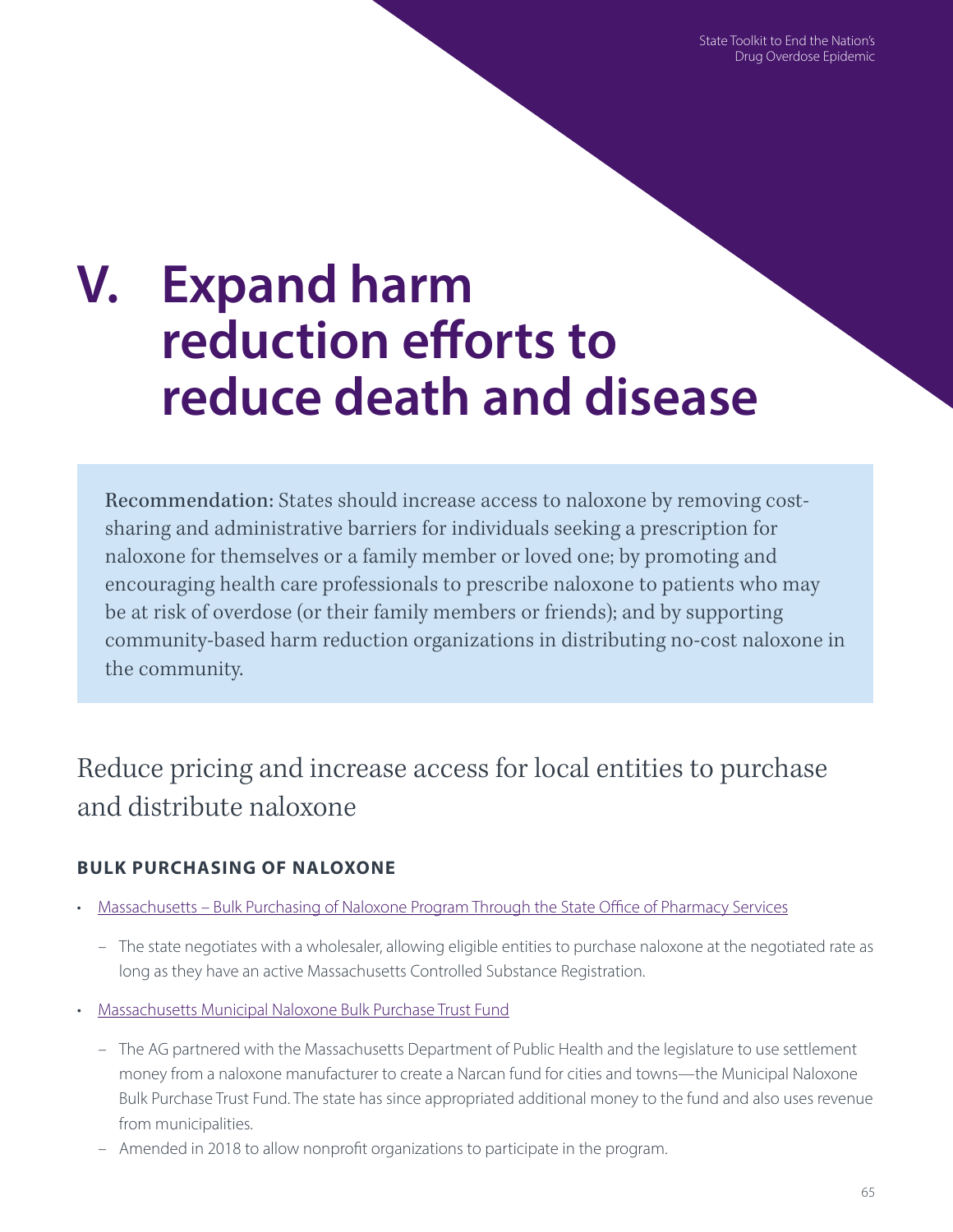### **COMMUNITY-BASED NALOXONE DISTRIBUTION EFFORTS**

Most states allow pharmacies to "dispense" naloxone pursuant to a standing order. States also may authorize harm reduction programs to dispense naloxone. The AMA encourages a broader view—to add the authority to "distribute" naloxone to broaden the entities providing the lifesaving opioid-overdose reversal agent.

- [The Naloxone Buyers Club](https://www.medrxiv.org/content/10.1101/2021.11.14.21266221v2)
	- The Buyers Club is a community-level naloxone purchasing and distribution effort that purchased and helped distribute more than 3.7 million vials of naloxone between 2017 and 2020. Community-based efforts such as the Buyers Club are responsible for saving tens of thousands of lives every year.
- [The California Department of Health Care Services Naloxone Distribution Project](https://www.dhcs.ca.gov/individuals/Pages/Naloxone_Distribution_Project.aspx)
	- A local initiative that has distributed over 600,000 units of naloxone, and recorded over 30,000 overdose reversals since 2018.

#### **ADVOCACY TO IMPROVE NALOXONE ACCESS**

- [AMA Letter Urging That Naloxone Be Made Available Over the Counter \(OTC\)](https://searchlf.ama-assn.org/letter/documentDownload?uri=%2Funstructured%2Fbinary%2Fletter%2FLETTERS%2F2021-11-4-NGA-Letter-FINAL.pdf) (November 2021)
	- The AMA has called for the removal of prescription drug status for naloxone and for [all naloxone](https://searchlf.ama-assn.org/letter/documentDownload?uri=%2Funstructured%2Fbinary%2Fletter%2FLETTERS%2F2021-11-4-Emergent-BioSolutions-FINAL.pdf)  [manufacturers](https://searchlf.ama-assn.org/letter/documentDownload?uri=%2Funstructured%2Fbinary%2Fletter%2FLETTERS%2F2021-11-4-Emergent-BioSolutions-FINAL.pdf) to submit applications to the Food and Drug Administration (FDA) to make their products available and affordable over the counter.

## Issue a standing order for naloxone

**Standing orders** authorize pharmacies or other entities permitted by law to dispense naloxone under the prescribing authority of a state-level medical profession. They can also include language allowing for dispensation and distribution in nonpharmacy settings.

According to a [September 2020 survey](https://legislativeanalysis.org/wp-content/uploads/2020/10/Naloxone-summary-of-state-laws-FINAL-9.25.2020.pdf) conducted by the Legislative Analysis and Public Policy Association (LAPPA), 33 states have a statewide standing order for naloxone. Examples include:

- [Illinois Standing Order/Naloxone Standardized Procedure \(2017\)](https://dph.illinois.gov/content/dam/soi/en/web/idph/files/naloxone-so-procedures.pdf), which permits pharmacies or overdose education and prevention programs to use a standing order to distribute naloxone.
- [Pennsylvania State Physician General Naloxone Standing Order \(2021\).](https://www.health.pa.gov/topics/Documents/Opioids/General%20Public%20Standing%20Order.pdf)
- [Georgia Statewide Standing Order for Prescription of Naloxone \(2019\).](https://dph.georgia.gov/sites/dph.georgia.gov/files/ChronicDisease/Standing%20Order%20Naloxone%5B2%5D.pdf)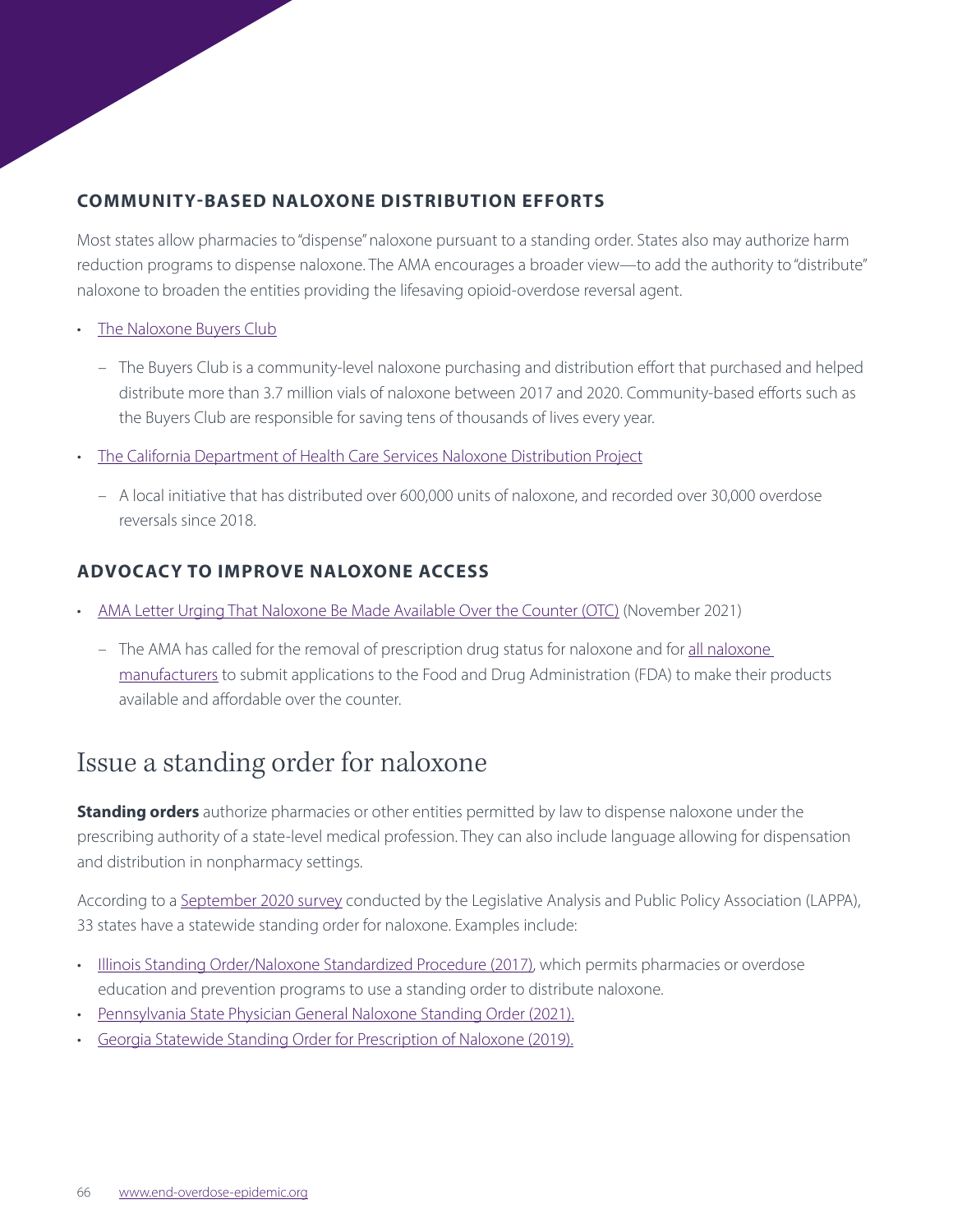## Remove prior authorization for naloxone

#### • [Missouri Annotated Statutes § 191.1165](https://revisor.mo.gov/main/OneSection.aspx?section=191.1165)

 – Requires naloxone to be placed on the lowest cost-sharing tier of an insurer's or PBM's formulary, including the Missouri HealthNet program; prohibits any annual or lifetime dollar limitations.

## Institute Good Samaritan laws for naloxone administration

**Good Samaritan laws** are policies/statutes that specify the person who calls for help, the person who administers naloxone, and the person to whom it is being administered are not subject to arrest, civil or criminal charges, or other penalties.

#### • [18 Vermont Statutes Annotated § 4254 \(2017\)](https://legislature.vermont.gov/statutes/section/18/084/04254)

- Cited as one of the most comprehensive in the country, Vermont's law 18 V.S.A. § 4254 includes limited immunity for any crime under the Controlled Substances Act, which applies to any bystander at the scene or within close proximity to the scene of an overdose.
- [Tennessee Public Chapter 623 \(2014\)](https://www.tn.gov/behavioral-health/substance-abuse-services/prevention/naloxone-training-information.html)
	- Grants immunity from civil suit to providers who prescribe naloxone to a patient, family member, friend or other person in a position to assist in giving naloxone, and grants a Good Samaritan civil immunity for administering the medicine to someone they reasonably believe is overdosing on an opioid.

# Disallow evidence of naloxone prescription for life insurance underwriting

- [Colorado Division of Insurance Bulletin \(January 2020\)](https://drive.google.com/file/d/1S8KHDAMr3qog2b91zwNPbQwFHS4gOp0A/view)
	- Bulletin clarifying the DOI's expectation that insurers will not adversely evaluate any application for insurance due to the applicant obtaining prescription medications unrelated to the applicant's health.
	- The bulletin encourages anyone who believes they may have been denied insurance, had their coverage rescinded or been charged a higher premium due to obtaining naloxone to submit a complaint to the DOI.
- [Massachusetts Division of Insurance Bulletin 2019-01](https://www.mass.gov/doc/bulletin-2019-01-information-about-certain-prescriptions-used-in-underwriting-analyses-issued/download)
	- Massachusetts instructs insurance carriers not to use prescriptions intended for public health prevention efforts unrelated to an individual's medical condition for underwriting purposes (e.g., naloxone prescription to a family member).
	- The bulletin includes this language: "prior to making an underwriting decision, carriers will obtain information sufficient to determine if an applicant has obtained a prescription that is not relevant to the applicant's health or is designed to prevent disease."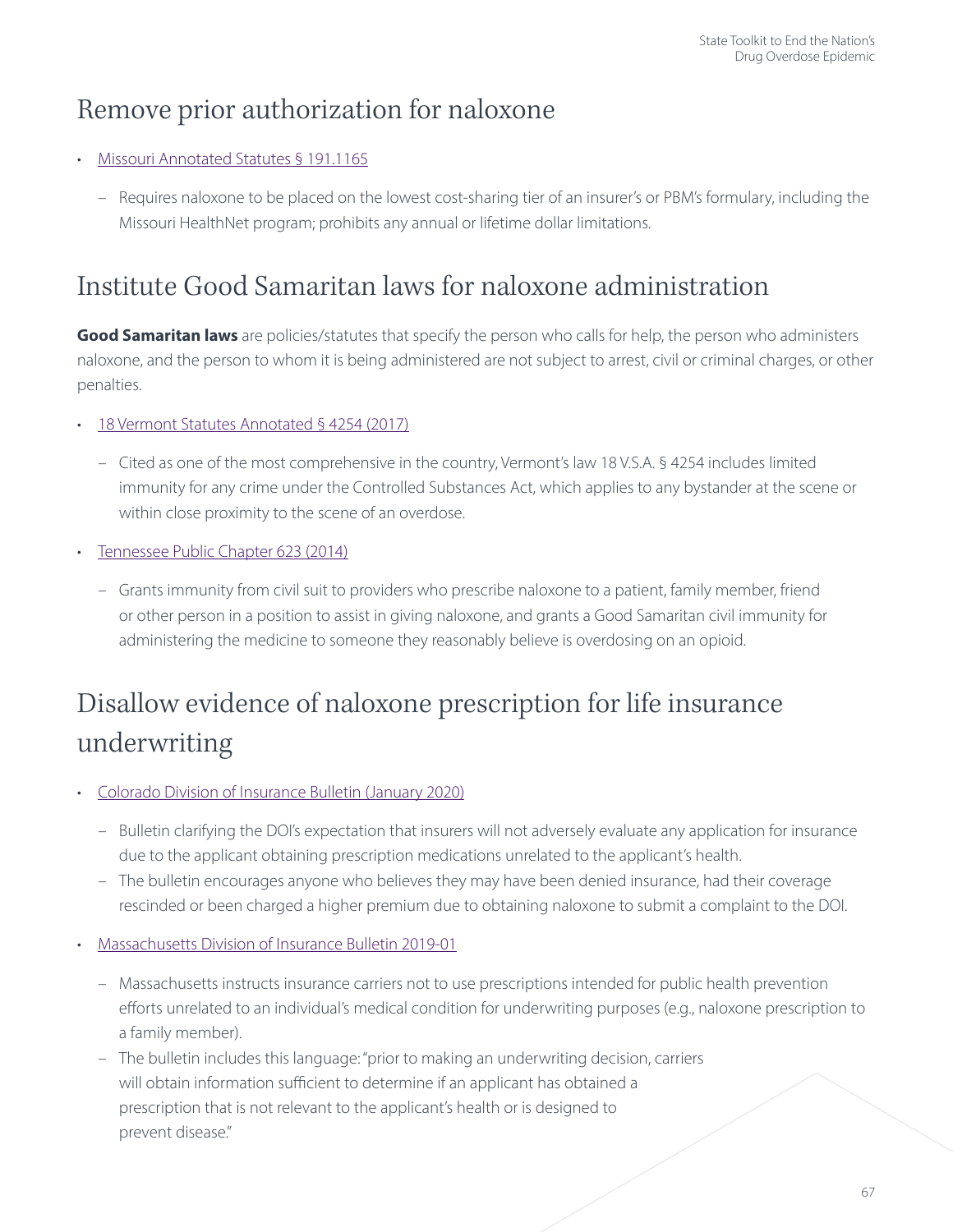Recommendation: States should adopt laws and other policies to remove barriers to sterile needle and syringe exchange programs, including decriminalization of syringe services program (SSP) supplies, and to ensure continuity of syringe services programs, including by expanding PPE priority to include harm reduction organizations and other community-based organizations that provide services to people who inject drugs, to help protect against the spread of blood-borne infectious disease.

## Decriminalize Syringe Services Program supplies

### **REMOVE INJECTION EQUIPMENT FROM THE DEFINITION OF DRUG PARAPHERNALIA UNDER STATE LAW**

- [Oregon Revised Statutes § 475.525](https://oregon.public.law/statutes/ors_475.525)
	- "(3) For purposes of this section, 'drug paraphernalia' does not include hypodermic syringes or needles."
- [Nevada Revised Statutes § 439.985](https://www.leg.state.nv.us/nrs/nrs-439.html)
	- "The provisions of NRS 439.985 to 439.994, inclusive, are intended to:
		- Ensure the availability and accessibility of sterile hypodermic devices by encouraging distribution of such devices by various means.
		- Provide for the effective operation of sterile hypodermic device programs that protect the human rights of people who use such programs.
		- Guarantee that sterile hypodermic devices and other sterile injection supplies are not deemed illegal.
		- Ensure that sterile hypodermic device programs operate in harmony with law enforcement activities."
- [Wisconsin Statutes § 961.571](https://docs.legis.wisconsin.gov/statutes/statutes/961/vi/571)
	- "(b) 'Drug paraphernalia' excludes: 1. Hypodermic syringes, needles and other objects used or intended for use in parenterally injecting substances into the human body."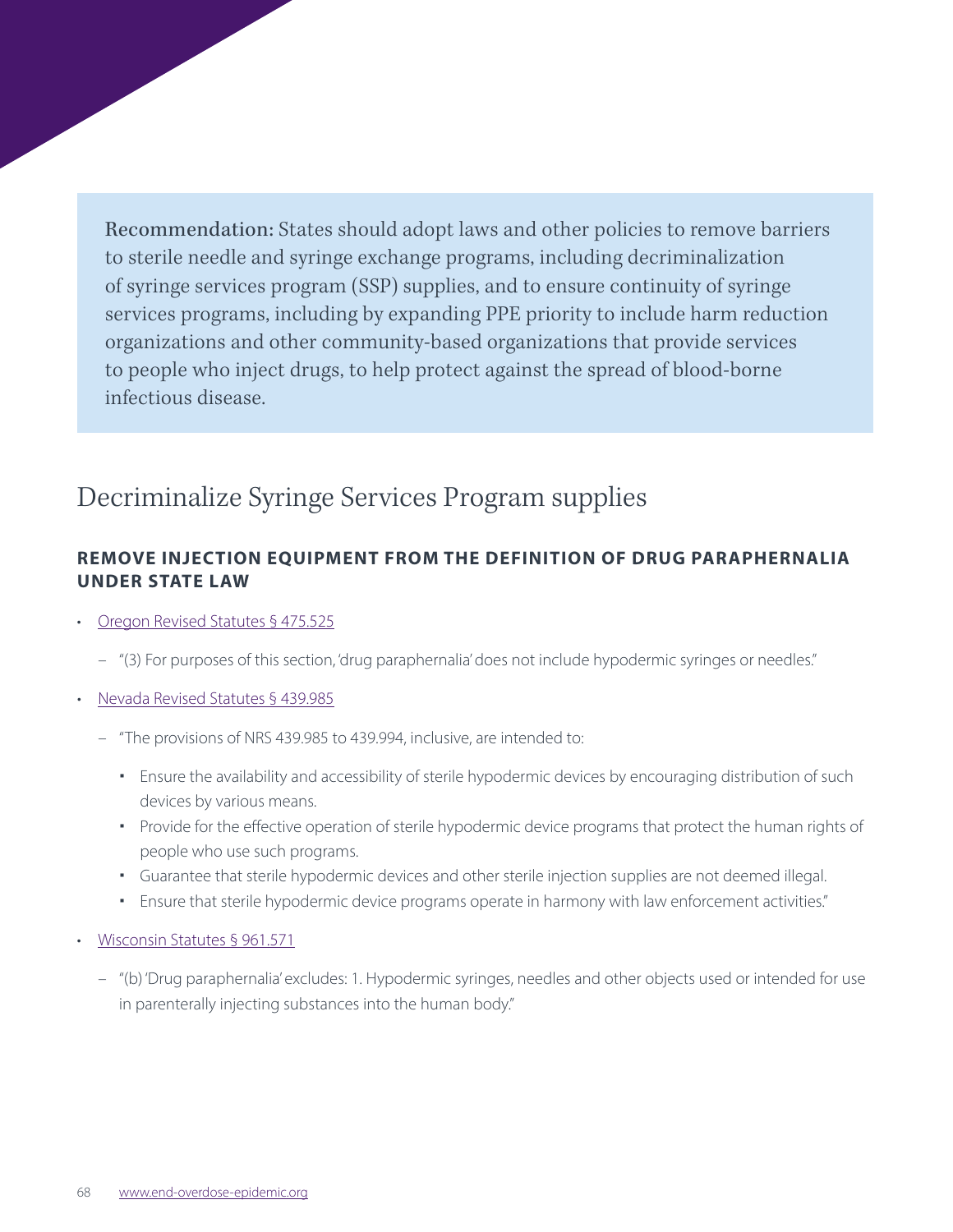## Authorize harm reduction centers

- [Rhode Island HB-5245 Substitute A](http://webserver.rilin.state.ri.us/BillText/BillText21/Proposed21/H5245A.pdf)
	- Authorizes a two-year pilot of safe consumption programs in the state of Rhode Island.
- [New York City Supervised Injection Sites](https://www.nytimes.com/2021/11/30/nyregion/supervised-injection-sites-nyc.html)
	- In November 2021, New York City authorized two supervised injection sites in Manhattan that began providing sterile supplies, administering naloxone if necessary and providing people who use drugs with options for addiction treatment.
- [Safehouse Philadelphia](https://www.safehousephilly.org/about/the-safehouse-model)
	- Model for harm reduction center developed in Philadelphia, Pennsylvania. Includes full spectrum of harm reduction services including health evaluation; provision of sterile supplies; testing; supervision; naloxone distribution; connection to social, legal and medical services; and connection to MOUD.

## Expand PPE priority to include harm reduction organizations

- [CDC Interim Guidance for Syringe Services Programs \(2020\)](https://www.cdc.gov/coronavirus/2019-ncov/php/syringe-service-programs.html)
	- CDC guidance that clarifies "SSPs" should be considered by the state, local, territorial and tribal jurisdictions as essential public health infrastructure that should continue to operate during the COVID-19 pandemic.

# Decriminalize fentanyl test strips and other drug-checking supplies

- [Arizona SB 1486](https://legiscan.com/AZ/text/SB1486/id/2402079/Arizona-2021-SB1486-Chaptered.html) (2021)
	- Added "Other than narcotic drug testing products that are used to determine whether a controlled substance contains fentanyl or a fentanyl analog" to definition of drug paraphernalia.
- [Vermont H. 225](https://legislature.vermont.gov/Documents/2022/Docs/BILLS/H-0225/H-0225%20As%20Passed%20by%20Both%20House%20and%20Senate%20Official.pdf) (2021)
	- Removes criminal penalties for possession of 224 milligrams or less of buprenorphine. Persons under 21 years of age in possession of 224 milligrams or less of buprenorphine shall be referred to the Court Diversion Program for the purpose of enrollment in the Youth Substance Awareness Safety Program. Persons under 16 years of age in possession of 224 milligrams or less of buprenorphine shall be subject to delinquency proceedings in the Family Division of the Superior Court.
- [Colorado SB19-277](https://leg.colorado.gov/bills/sb19-227) (2019) (codified in [Colorado Revised Statutes § 18-18-426\)](https://codes.findlaw.com/co/title-18-criminal-code/co-rev-st-sect-18-18-426.html)
	- Removes from the definition of "drug paraphernalia" equipment, products, and materials used in testing or analyzing a controlled substance.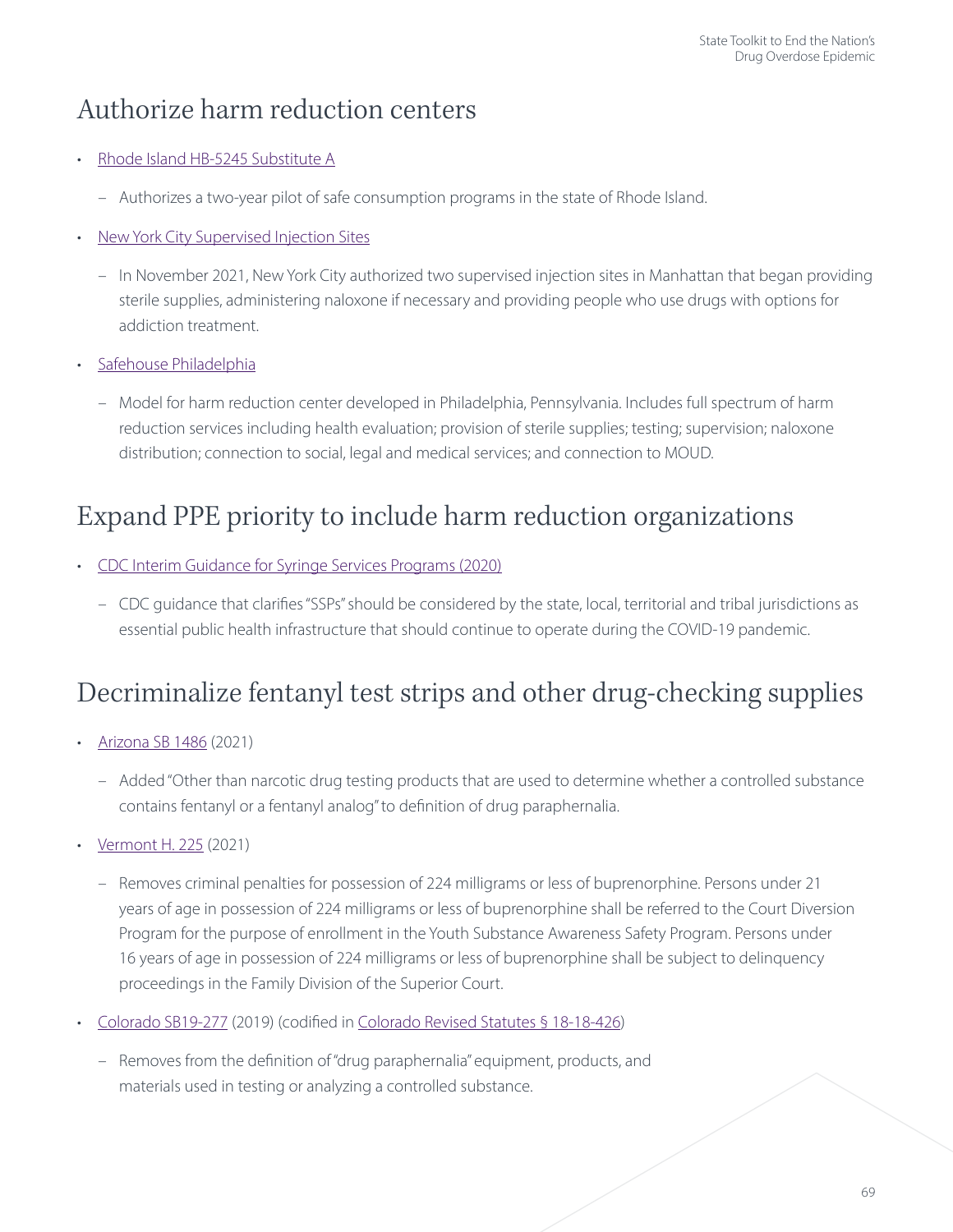## Additional Resources

#### **LEGAL RESOURCES**

- [SAMHSA Guidance on Fentanyl Test Strips](https://www.samhsa.gov/newsroom/press-announcements/202104070200) (2021)
	- SAMHSA announced on April 7, 2021, that federal funding may now be used to purchase rapid fentanyl test strips (FTS). This change applies to all federal grant programs as long as the purchase of FTS is consistent with the purpose of the program.
	- Example programs:
		- CDC Overdose Data to Action Cooperative agreement—funds health departments for drug overdose surveillance and prevention.
		- SAMHSA State Opioid Response (SOR) Grant—aims to increase access to MOUD, reduce unmet treatment need, and reduce opioid overdose-related deaths through support of prevention, treatment and recovery activities. Meant to supplement current state and territory activities.
	- State laws may need to be changed in order to take advantage of this federal guidance.
- [The Policy Surveillance Program \(a Project of LawAtlas\)](https://lawatlas.org/datasets/syringe-services-programs-laws)
	- Tracks syringe service program laws across the country and has a tool that allows for filtering by different provisions.
- [The Network for Public Health Law's Harm Reduction Legal Project](https://www.networkforphl.org/resources/topics/projects/harm-reduction-legal-project/)
	- The Harm Reduction Legal Project works to address the legal and policy barriers that impede the establishment and expansion of evidence-based harm reduction measures such as naloxone distribution, syringe access programs, and access to evidence-based substance use disorder treatment.

### **EXAMPLES OF SUCCESSFUL COMMUNITY INTERVENTIONS, PROGRAMS AND BEST PRACTICES**

- [New York City Methadone Delivery Program](https://www1.nyc.gov/site/doh/about/press/pr2020/methadone-delivery-program.page)
	- The New York City Department of Health and the New York State Office of Addiction Services and Supports launched a program to deliver methadone to patients with COVID-19-like illness or at high risk of contracting COVID-19. Deliveries include naloxone to decrease chances of overdose. The department estimates that teams have the capacity to make 1,300 deliveries per month to enrolled individuals.
- [Rhode Island Governor's Task Force Prevent Overdose Rhode Island](https://preventoverdoseri.org/get-naloxone/?src=mnu)
	- The task force is a coalition of professionals and community members working toward prevention, treatment, rescue and recovery.
	- Task force includes data tracking of naloxone distribution, links to direct delivery programs, and a map of pharmacies and other locations with naloxone.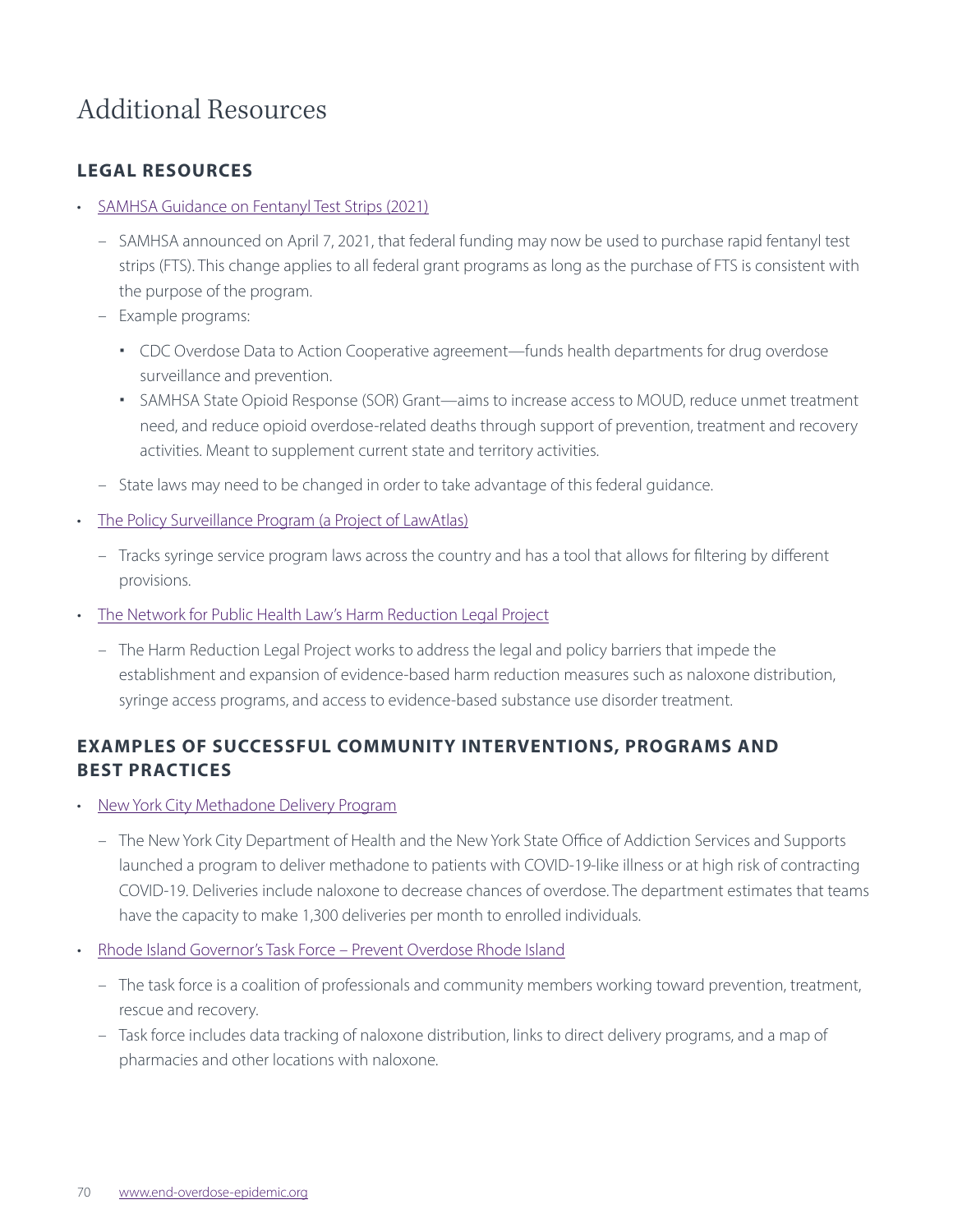- [New York City Emergency Overdose Rescue Kit Program](https://www1.nyc.gov/assets/doh/downloads/pdf/basas/naloxone-list-of-pharmacy.pdf)
	- The NYC Department of Health has partnered with select chain pharmacies across the city to make free Overdose Rescue Kits available to any individual who requests one, and provides a list of participating pharmacy locations organized by borough and ZIP code. Anyone is eligible to get a kit, and no ID or insurance is required.
- [New York State Overdose Education and Naloxone Distribution Program](https://pttcnetwork.org/sites/default/files/2019-08/naloxone-access-laws-tool.pdf)
	- Corrections-based program for those recently incarcerated in state prisons. The program trains people who were incarcerated, their family members, and corrections staff to recognize and respond to the signs of opioid overdose, and provides naloxone kits to incarcerated individuals upon release.
- [Wisconsin Department of Health Services "Wisconsin Voices for Recovery"](https://wisconsinvoicesforrecovery.org/about-us/)
	- Initiative working with Milwaukee-based pharmacy to install naloxone boxes containing naloxone, instructions on use, and resources for treatment and recovery support.
- [Colorado Naloxone Project](http://naloxoneproject.com/about/)
	- Private initiative with the goal of having all Colorado hospitals and EDs distribute naloxone to at-risk patients prior to their departure from the hospital.
- [Maine's Overdose Prevention Through Intensive Outreach Naloxone and Safety \(OPTIONS\) Initiative](https://knowyouroptions.me/about-options/)
	- A coordinated effort of the [Maine Office of Behavioral Health \(OBH\)](https://maine.gov/dhhs/obh) and other state agencies. It has a coresponder initiative that includes licensed behavioral health clinicians within local emergency medical services (EMS) and law enforcement agencies in every county across Maine.

#### **TECHNICAL RESOURCES**

- [CDC Syringe Services Programs: A Technical Package of Effective Strategies and Approaches for Planning, Design](https://www.cdc.gov/ssp/docs/SSP-Technical-Package.pdf)  [and Implementation](https://www.cdc.gov/ssp/docs/SSP-Technical-Package.pdf)
	- Guidance from the CDC for health departments, community-based organizations, and other stakeholders, including sections on planning, design and implementation as well as data collection and evaluation.
	- **See also:** [General CDC information and resources regarding syringe services programs.](https://www.cdc.gov/ssp/index.html)
- [CDC Harm Reduction TA Center](https://www.cdc.gov/harmreductionta/index.html)
	- The National Harm Reduction Technical Assistance Center is designed to strengthen the capacity and improve the performance of SSPs throughout the United States by supporting enhanced technical assistance (TA) to ensure the provision of high-quality, comprehensive harm reduction services.
	- In serving as the coordinating entity, the CDC receives the request and assigns it to one of three TA providers: National Alliance of State and Territorial AIDS Directors (NASTAD), University of Washington or National Harm Reduction Coalition (NHRC).

#### **ADVOCACY AND CONSUMER RESOURCES**

- [National Harm Reduction Coalition](https://harmreduction.org/)
	- The NHRC works to build evidence-based strategies with and for people who use drugs.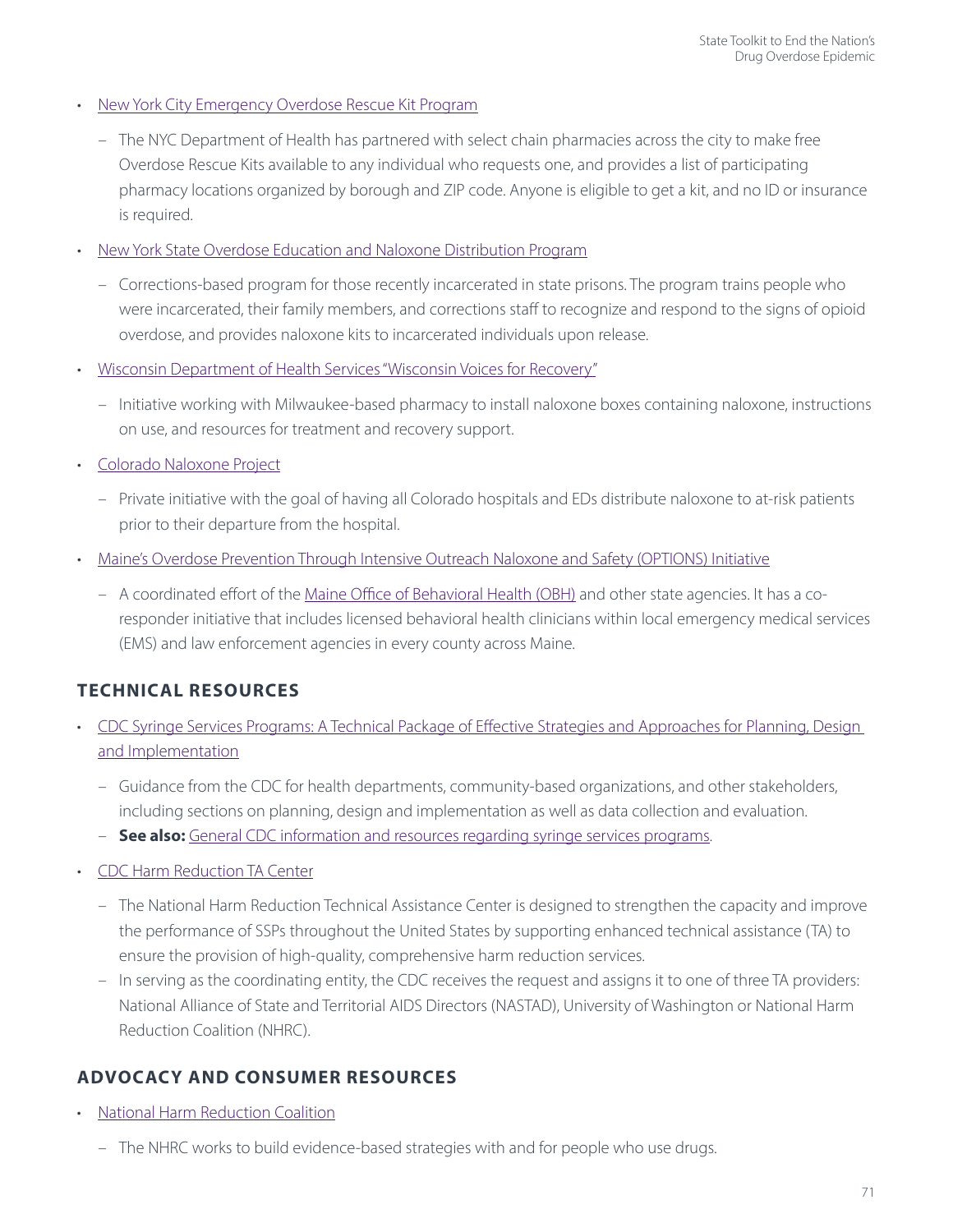# **VI. Monitor and evaluate programs**

Recommendation: States should fund and implement standardized systems to accurately monitor and evaluate overdose and mortality trends in order to provide equitable public health interventions that include comprehensive, disaggregated racial and ethnic data collection related to testing, hospitalization, and mortality associated with opioids and other substances.

Current data on substance use and substance use disorder is incomplete, not standardized for comparison, delayed, and widely variable from location to location. There is no national data on nonfatal overdoses, a key indicator that is not widely collected or standardized across states and communities. These data gaps greatly hinder understanding of local situations and the ability to advance prevention, treatment and harm reduction efforts.

Surveillance case definitions—the uniform criteria used to define a condition for public health surveillance—enable public health officials to classify and count cases consistently across jurisdictions. Standardized case definitions aid in monitoring the health of the nation consistently and help facilitate interactions between stakeholders. These case definitions are developed by the Council on State and Territorial Epidemiologists (CSTE) in coordination with the CDC. CSTE has developed two case definitions for overdose outcomes:

- [Nonfatal opioid overdose standardized surveillance case definition](https://cdn.ymaws.com/www.cste.org/resource/resmgr/2019ps/final/19-CC-01_final_7.31.19.pdf)
- [Neonatal Abstinence Syndrome \(NAS\) standardized case definition](https://cdn.ymaws.com/www.cste.org/resource/resmgr/2019ps/final/19-MCH-01_final_7.31.19.pdf)

Regular, frequent, timely information on individual cases is considered necessary to monitor trends, identify populations or geographic areas at high risk, formulate and assess prevention and control strategies, and formulate public health policies.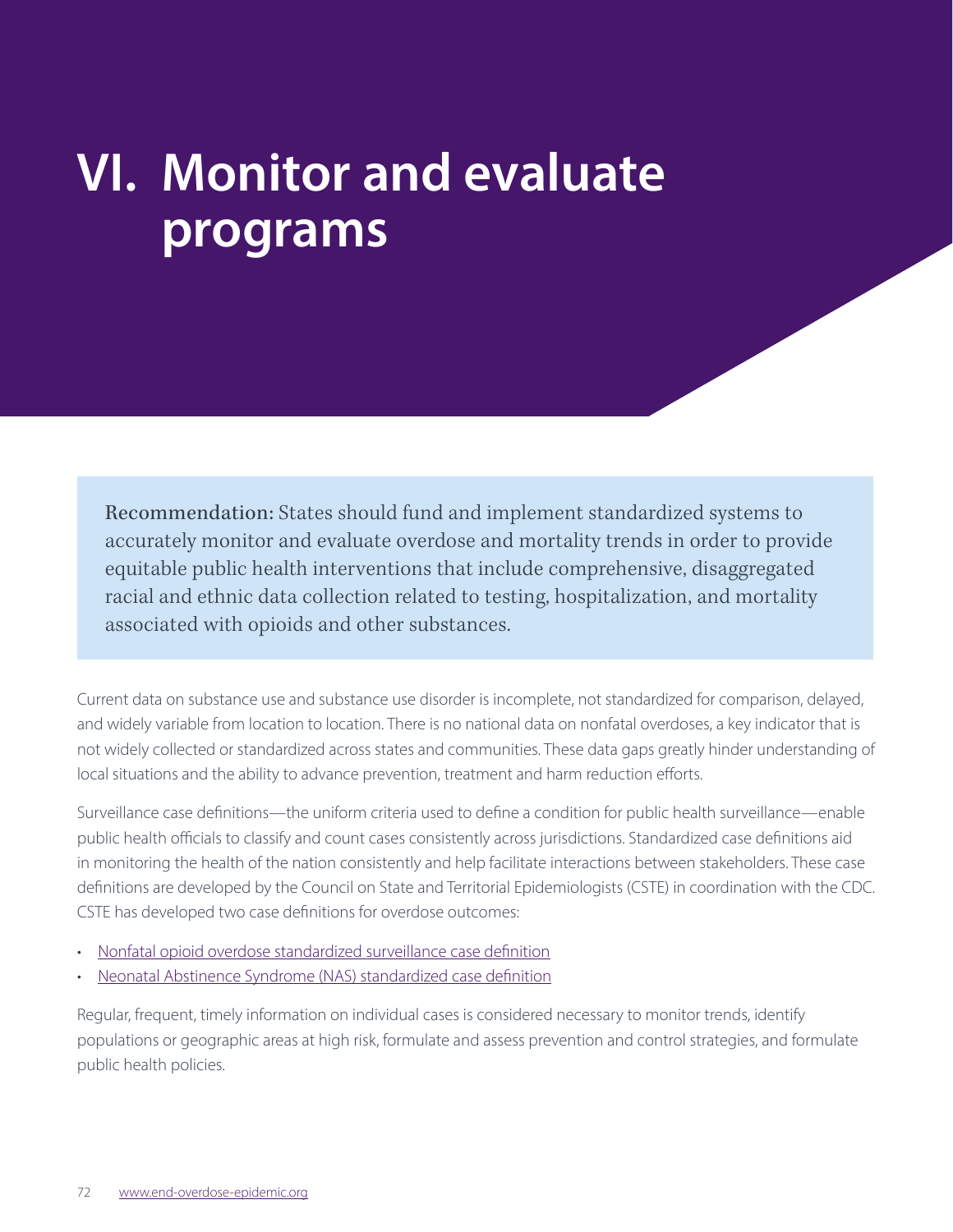Data is currently being collected and maintained by different agencies—public health, health care providers, behavioral health, law enforcement, etc.—and developing data use agreements is difficult. The aim of the case definitions developed by CSTE is to assist stakeholders, including health care professionals, hospitals (especially emergency departments), emergency medical services (EMS), poison control centers, laboratories, harm reduction and syringe services programs, and law enforcement, in identifying survivors of opioid overdose and linking them to care and other interventions.

Building capacity and supporting needs of state and local epidemiologists is also critical. Reliance on a federal funding source makes it difficult to leverage funding during allotted time frames to comprehensively support drug overdose surveillance. For states to adequately collect and maintain data sources, evaluate information, and advance public health interventions, adequate funding should be allocated for infrastructure and full-time staff.

#### **While data is critical to improving outcomes, current data is:**

- **…incomplete**
- **…not standardized for comparison**
- **…not timely**
- **…widely variable from location to location**

Difficulties remain in accessing high quality, timely, comprehensive and standardized data. While metrics are generally available for drug-related overdoses, data for non-fatal overdoses and other key indicators are not widely collected or standardized across states and communities. These data gaps greatly hinder understanding of local situations and advancing prevention, treatment and harm reduction efforts.

#### **Inadequate data collection prevents effective public health interventions to reduce overdose and death.**

**Prescriptions PDMP** Data categories

**Fatal overdoses Non-fatal overdoses No data**

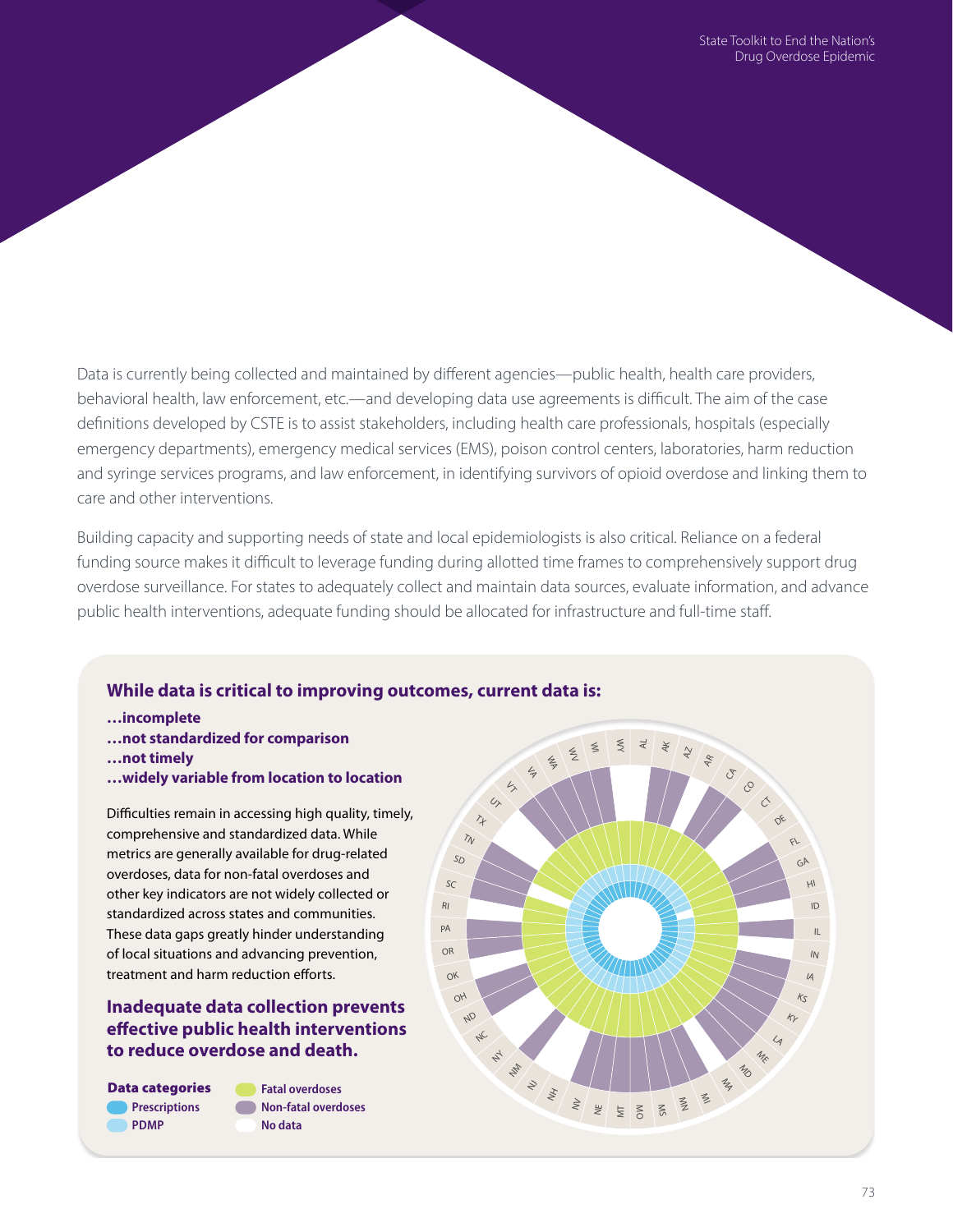## Standardize data reporting

- [Recommended CSTE Surveillance Indicators for Substance Abuse and Mental Health \(Version 3\)](https://www.cste.org/resource/resmgr/crosscuttingi/CSTE_Substance_Abuse_and_Men.pdf)
	- A set of substance use and mental health surveillance indicators for use by state and local public health departments was developed. Regular collection of these indicators will provide an opportunity to routinely analyze and disseminate results.
- [CDC National Notifiable Diseases Surveillance System \(NNDSS\)](https://www.cdc.gov/nndss/index.html)
	- Provides additional resources for data reporting, including standardized case definitions to classify and count cases consistently across reporting jurisdictions.
- [Creating an Action Plan for Opioid Surveillance](https://www.cste.org/general/custom.asp?page=overdose-course)
	- In CSTE's interactive online learning course, participants are guided through five recorded modules on identifying the public health burden of opioid misuse through key data sources and relevant data indicators found in ICD-10 codes.
- [CSTE Webinar Series](https://www.cste.org/general/custom.asp?page=overdose-course)
	- Data linkages of State Unintentional Drug Overdose Reporting System (SUDORS), emergency medical services (EMS) and public safety data sources are highlighted.

#### Create publicly available data dashboards

- [New Jersey Drug Overdose Dashboard](https://www.state.nj.us/health/populationhealth/opioid/)
	- New Jersey's dashboard includes a comprehensive list of metrics, including drug-related deaths; drug-related emergency department visits; drug-related inpatient hospitalizations; prescription data (benzodiazepine, opioid, stimulant); naloxone incidents; drug abuse violations (possession/use, sale/manufacture); treatment data; hepatitis cases; and neonatal abstinence syndrome (NAS) cases.
	- In addition, the state's dashboard aggregates data from multiple agencies.
- [Georgia Department of Public Health Drug Surveillance Unit](https://dph.georgia.gov/epidemiology/drug-surveillance-unit)
	- Georgia's Drug Surveillance Unit uses syndromic surveillance to detail opioid-related harms throughout the state.
- [Vermont Department of Health Opioids Scorecard](https://www.healthvermont.gov/scorecard-opioids)
	- Vermont uses a "scorecard" approach to report on SUD-related statistics from several different state agencies, including emergency medical services (EMS), the state's Division of Alcohol and Drug Abuse Programs, and the Department of Public Safety.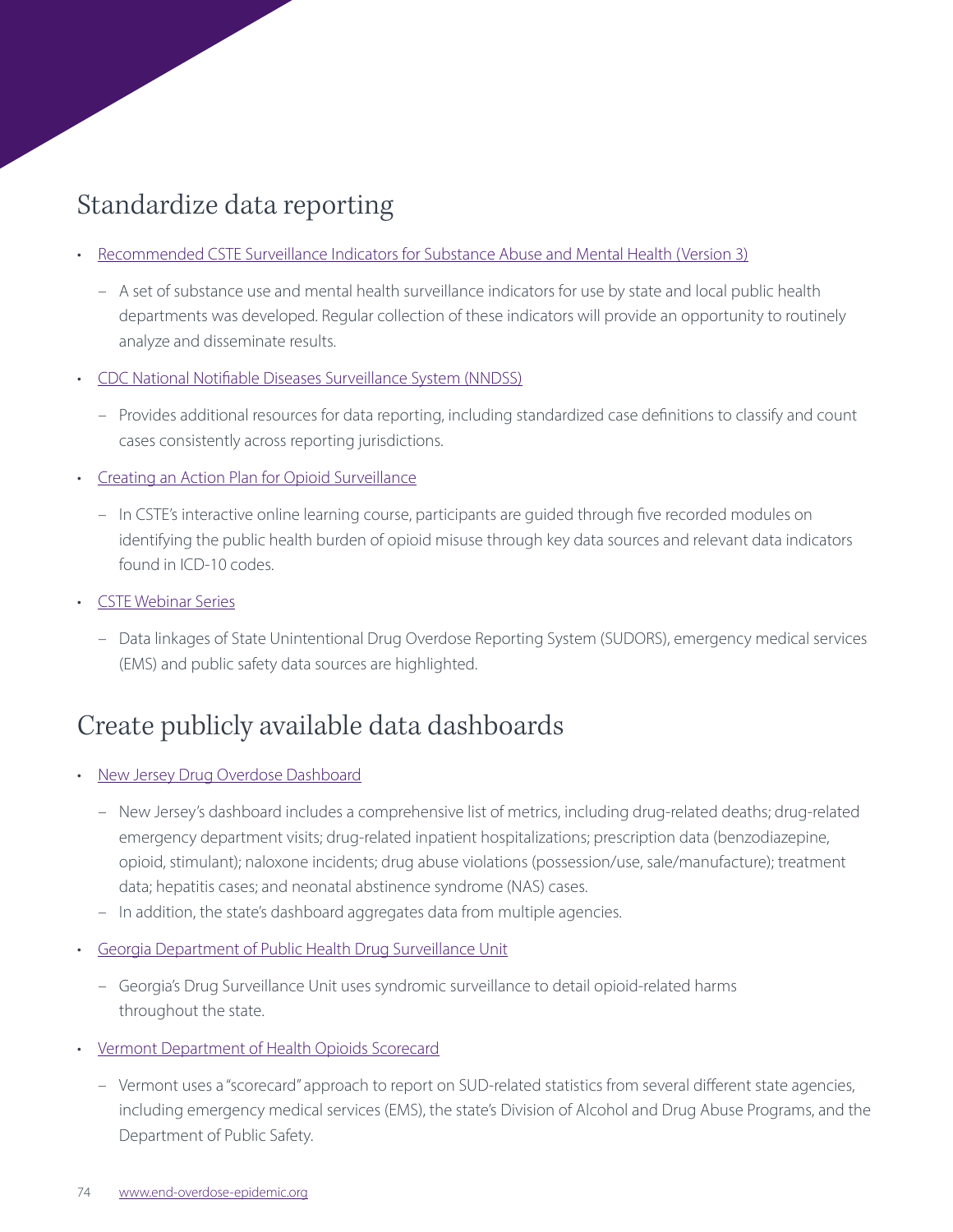## Capture data with comprehensive information

- [Indiana Drug Data](https://www.in.gov/recovery/)
	- On a county-by-county basis, Indiana's dashboard reports on overdose deaths (with an option to select drug type), ED visits and hospital discharges (with an option to select drug type), and naloxone distribution (including a heat map).
- [Pennsylvania Opioid Data Dashboard](https://data.pa.gov/stories/s/Pennsylvania-Opioids/9q45-nckt/)
	- Pennsylvania established a state-level dashboard that provides information at the state and county levels on newborns who are on Medicaid and are born with neonatal abstinence syndrome, the number of successful naloxone reversals, individuals covered by Medicaid expansion who have OUD, individuals covered by Medicaid who receive MOUD, and individuals covered by Medicaid who have OUD.
- [Colorado Consortium for Prescription Drug Abuse Prevention](https://public.tableau.com/app/profile/lina.brou/viz/RXConsortiumDashboard2020/LandingPage)
	- The Colorado Consortium for Prescription Drug Abuse Prevention has developed one of the nation's most comprehensive dashboards, which provides data on mortality, ED visits, hospital discharges, opioid prescriptions, treatment admissions and nonmedical use of pain relievers.
- [New Mexico List of Notifiable Diseases or Conditions](https://casetext.com/regulation/new-mexico-administrative-code/title-7-health/chapter-4-disease-control-epidemiology/part-3-control-of-disease-and-conditions-of-public-health-significance/section-74313-notifiable-diseases-or-conditions-in-new-mexico) (New Mexico Administrative Code 7.4.3.13)
	- Since 2003, New Mexico has required that overdoses be reported using the same mechanism as other reportable conditions.

# Stand up a State Unintentional Drug Overdose Reporting Surveillance (SUDORS) system

- [North Carolina Opioid Action Plan Data Dashboard](https://www.ncdhhs.gov/opioid-and-substance-use-action-plan-data-dashboard)
	- In the third publication, North Carolina's Opioid Action Plan and corresponding surveillance measures impact through metrics and local actions. The state provides resources for metrics and local actions, which enables community involvement and customization.
- [Georgia Department of Public Health](https://www.astho.org/ASTHOBriefs/Georgia-and-Ohio-Modernized-Opioid-Surveillance-Strategies/) (GDPH)
	- Created a system to electronically match prescription drug monitoring program (PDMP) data with deidentified SUDORS cases, which will enhance rapid abstraction since this will no longer be done manually.
- [Ohio Department of Health](https://www.astho.org/ASTHOBriefs/Georgia-and-Ohio-Modernized-Opioid-Surveillance-Strategies/) (ODH)
	- Included language in the Ohio Revised Code for the Ohio Violent Death Reporting System indicating that a partner state agency or political subdivision may share data with ODH, facilitating cross-agency data-linking projects.
		- For example, ODH worked with the Ohio Department of Medicaid Data to match Medicaid claims to overdoses.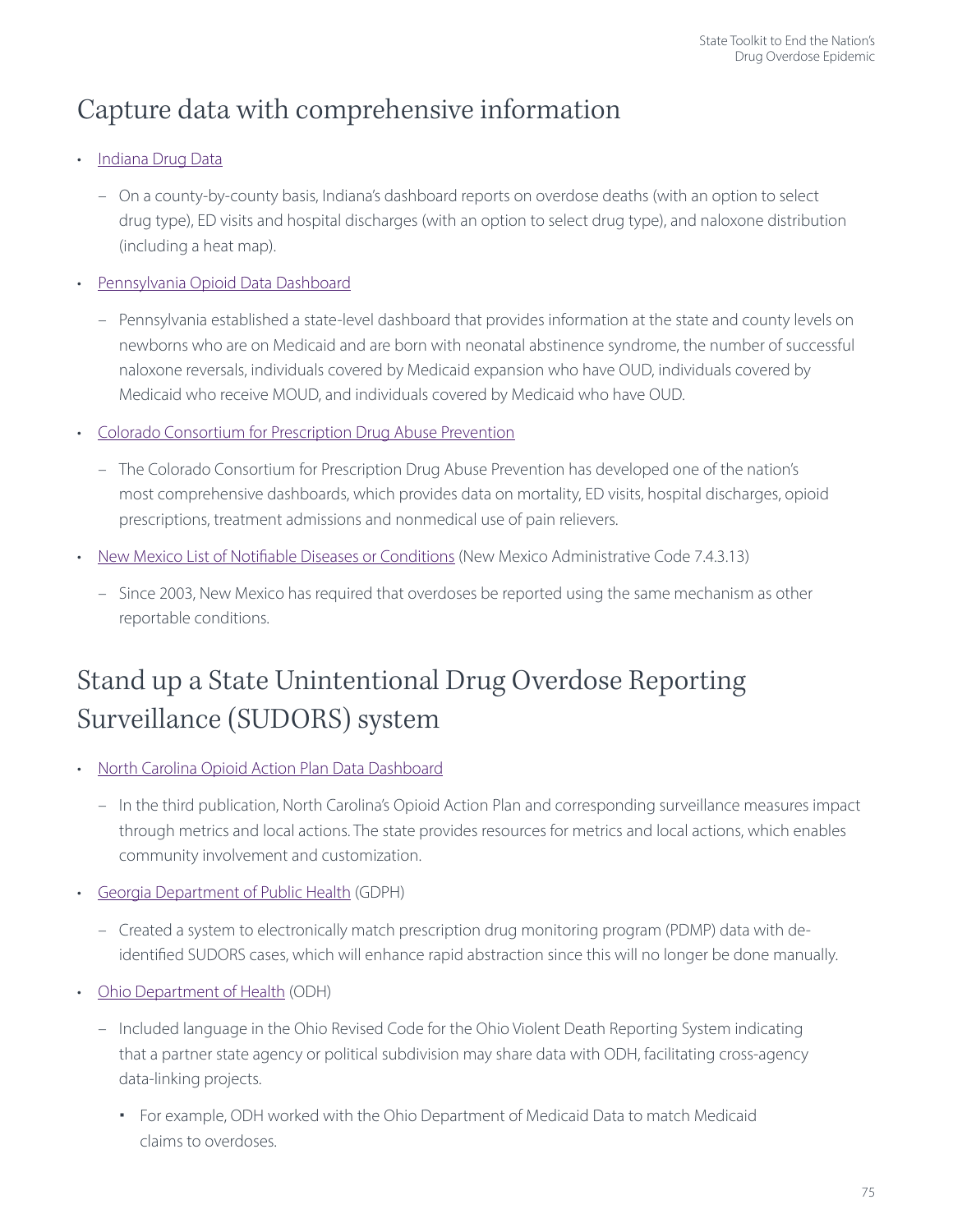**Recommendation:** States should use federal and state data to assess the results of their SUD, pain, and harm-reduction policies to identify and expand successful programs and to make appropriate midcourse corrections where needed.

## Conduct evaluations at set intervals using state and federal data

- [Medicaid Outcomes Distributed Research Network \(MODRN\)](https://academyhealth.org/publications/2020-07/overview-medicaid-outcomes-distributed-research-network)
	- This initiative, launched by AcademyHealth's Evidence-Informed State Health Policy Institute in collaboration with a data coordinating center at the University of Pittsburg, is a group of state Medicaid agencies and partner universities that adopt a common data model, contribute to a common analytic plan, and conduct analysis locally on their own Medicaid data using standardized code developed by a data coordinating center.
	- The first project assessed OUD treatment quality and outcomes in Medicaid, working with nine states (Kentucky, Maryland, Michigan, North Carolina, Ohio, Pennsylvania, Virginia, West Virginia and Wisconsin) to inform policy decisions on coverage of OUD treatments in Medicaid.

#### • [West Virginia State Opioid Response Grant Program Evaluation](http://health.wvu.edu/healthaffairs/programs/)

 – As part of West Virginia's State Opioid Response grant, West Virginia University statistics and data are helping to track the impact of policy changes adopted using this grant funding.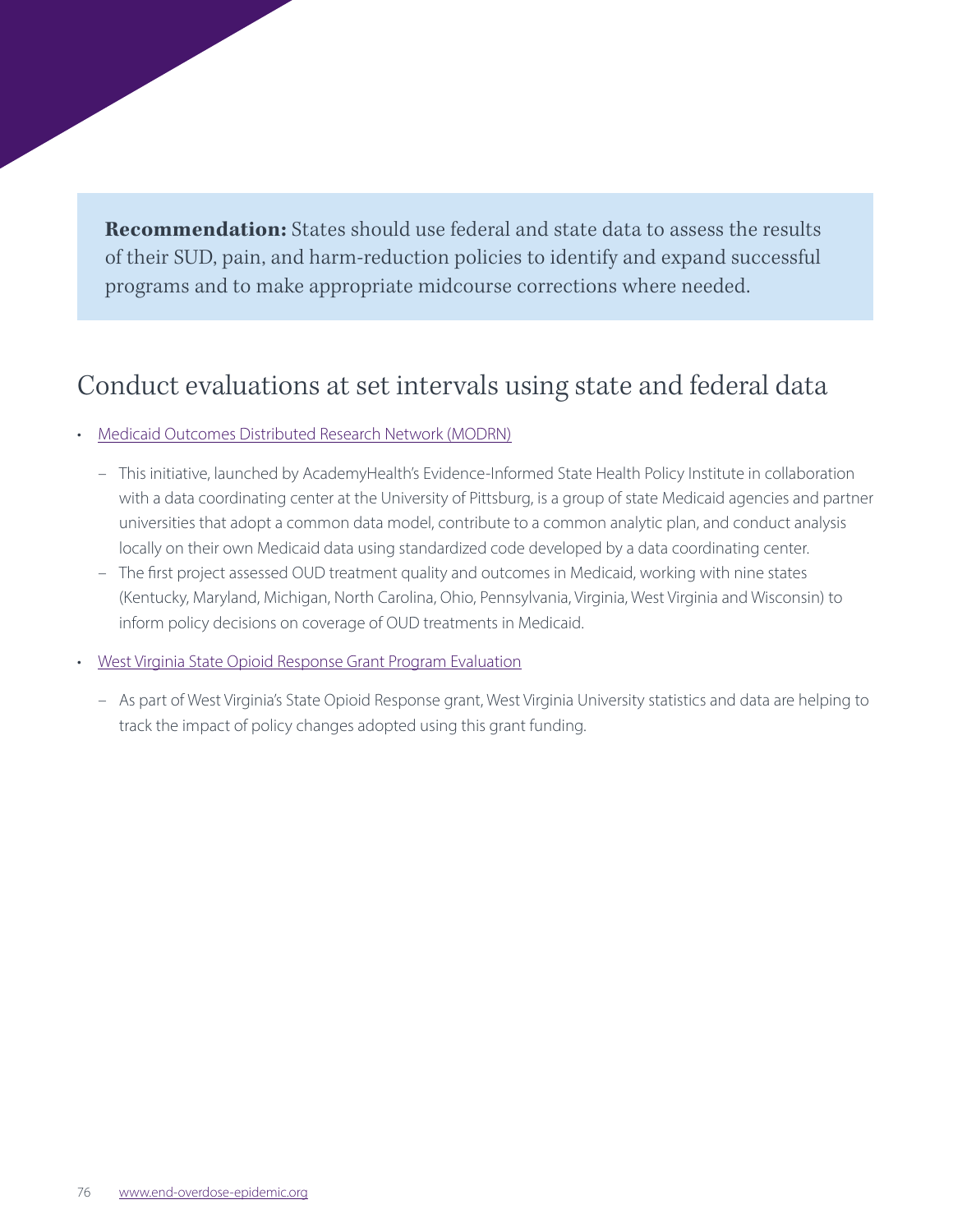1 "Drug Overdose Deaths in the US Top 100,000 Annually," Centers for Disease Control and Prevention. November 17, 2021. Available here: [www.cdc.gov/nchs/pressroom/nchs\\_](https://www.cdc.gov/nchs/pressroom/nchs_press_releases/2021/20211117.htm) [press\\_releases/2021/20211117.htm.](https://www.cdc.gov/nchs/pressroom/nchs_press_releases/2021/20211117.htm)

[2](#page-3-0) "Vital Statistics Rapid Release: Provisional Drug Overdose Death Counts," Centers for Disease Control and Prevention, National Center for Health Statistics. Based on data available for analysis on November 7, 2021. Available here: [www.cdc.gov/nchs/nvss/vsrr/drug-overdose-data.htm](https://www.cdc.gov/nchs/nvss/vsrr/drug-overdose-data.htm).

[3](#page-3-0) "The Drug Overdose Toll in 2020 and Near-Term Actions for Addressing It," The Commonwealth Fund. August 16, 2021. Available here: [www.commonwealthfund.org/blog/2021/drug-overdose-toll-2020-and-near-term-actions](https://www.commonwealthfund.org/blog/2021/drug-overdose-toll-2020-and-near-term-actions-addressing-it)[addressing-it](https://www.commonwealthfund.org/blog/2021/drug-overdose-toll-2020-and-near-term-actions-addressing-it).

[4](#page-3-0) "Issue brief: Nation's drug-related overdose and death epidemic continues to worsen," American Medical Association (AMA), Advocacy Resource Center. Updated November 12, 2021. Available here: [www.ama-assn.org/](https://www.ama-assn.org/system/files/issue-brief-increases-in-opioid-related-overdose.pdf) [system/files/issue-brief-increases-in-opioid-related-overdose.pdf.](https://www.ama-assn.org/system/files/issue-brief-increases-in-opioid-related-overdose.pdf)

[5](#page-3-0) "The Epidemic Inside the Pandemic," National Public Radio (NPR). July 27, 2021. Available here: [www.npr.](https://www.npr.org/2021/07/27/1021308612/the-epidemic-inside-the-pandemic#:~:text=The%20Epidemic%20Inside%20The%20Pandemic%20%3A%201A%20As%20the%20pandemic%20rages,other%20consequences%20of%20the%20pandemic) [org/2021/07/27/1021308612/the-epidemic-inside-the-pandemic#:~:text=The%20Epidemic%20Inside%20The%20](https://www.npr.org/2021/07/27/1021308612/the-epidemic-inside-the-pandemic#:~:text=The%20Epidemic%20Inside%20The%20Pandemic%20%3A%201A%20As%20the%20pandemic%20rages,other%20consequences%20of%20the%20pandemic) [Pandemic%20%3A%201A%20As%20the%20pandemic%20rages,other%20consequences%20of%20the%20](https://www.npr.org/2021/07/27/1021308612/the-epidemic-inside-the-pandemic#:~:text=The%20Epidemic%20Inside%20The%20Pandemic%20%3A%201A%20As%20the%20pandemic%20rages,other%20consequences%20of%20the%20pandemic) [pandemic.](https://www.npr.org/2021/07/27/1021308612/the-epidemic-inside-the-pandemic#:~:text=The%20Epidemic%20Inside%20The%20Pandemic%20%3A%201A%20As%20the%20pandemic%20rages,other%20consequences%20of%20the%20pandemic)

[6](#page-3-0) "National Roadmap on State-Level Efforts to End the Nation's Drug Overdose Epidemic, Leading-Edge Practices and Next Steps to Remove Barriers to Evidence-Based Patient Care," AMA and Manatt Health. December 2020. Available here: [https://end-overdose-epidemic.org/wp-content/uploads/2020/12/AMA-Manatt-Health-National-](https://end-overdose-epidemic.org/wp-content/uploads/2020/12/AMA-Manatt-Health-National-Roadmap-December-2020-FINAL.pdf)[Roadmap-December-2020-FINAL.pdf](https://end-overdose-epidemic.org/wp-content/uploads/2020/12/AMA-Manatt-Health-National-Roadmap-December-2020-FINAL.pdf).

[7](#page-14-0) Market Conduct Regulation, NAIC. Last Updated June 7, 2021. Available here: [https://content.naic.org/cipr\\_](https://content.naic.org/cipr_topics/topic_market_conduct_regulation.htm) [topics/topic\\_market\\_conduct\\_regulation.htm.](https://content.naic.org/cipr_topics/topic_market_conduct_regulation.htm)

[8](#page-22-0) "Tracking FY2019 Federal Funding to Combat the Opioid Crisis," Bipartisan Policy Center. September 2020. Available here: [https://bipartisanpolicy.org/download/?file=/wp-content/uploads/2020/09/BPC-Opioids-Report\\_](https://bipartisanpolicy.org/download/?file=/wp-content/uploads/2020/09/BPC-Opioids-Report_RV6-1.pdf) [RV6-1.pdf.](https://bipartisanpolicy.org/download/?file=/wp-content/uploads/2020/09/BPC-Opioids-Report_RV6-1.pdf)

[9](#page-22-0) Notably, a \$26 billion settlement agreement was reached in July 2021 with attorneys general, the opioid manufacturer Johnson & Johnson (paying \$5 billion), and the three major distributors: McKesson, Cardinal Health, and Amerisource Bergen (paying a combined \$21 billion). Source: [www.attorneygeneral.gov/wp-content/](https://www.attorneygeneral.gov/wp-content/uploads/2021/07/2021-07-21-Final-Distributor-Settlement-Agreement.pdf) [uploads/2021/07/2021-07-21-Final-Distributor-Settlement-Agreement.pdf.](https://www.attorneygeneral.gov/wp-content/uploads/2021/07/2021-07-21-Final-Distributor-Settlement-Agreement.pdf)

[10](#page-22-0) The largest generic opioid manufacturer in the US, Mallinckrodt, offered \$1.6 billion in its bankruptcy proceedings; Purdue Pharma offered \$10 billion to settle all opioid claims in their filing. Source: [www.](https://www.opioidsettlementtracker.com/faq/#whatisoplit) [opioidsettlementtracker.com/faq/#whatisoplit.](https://www.opioidsettlementtracker.com/faq/#whatisoplit)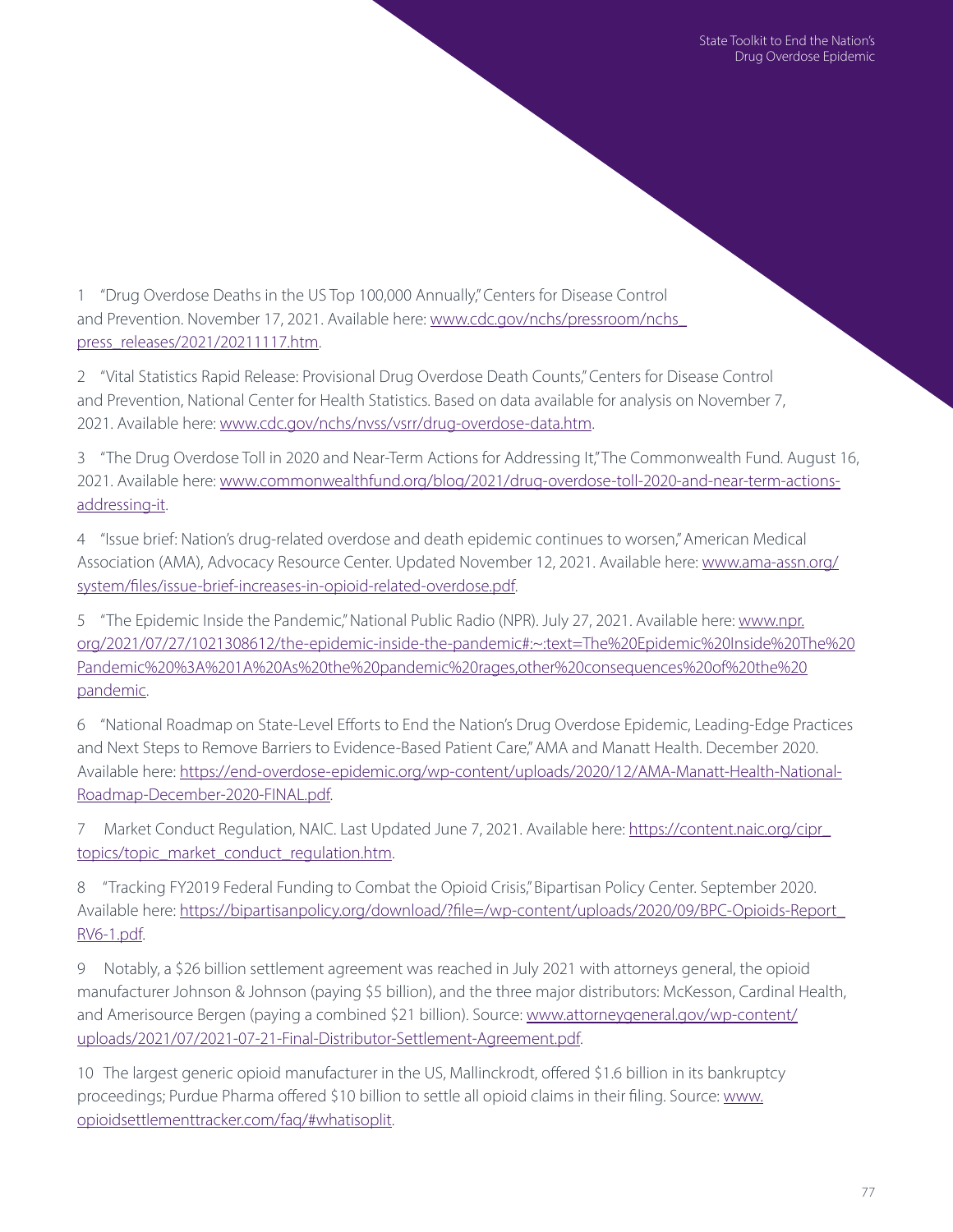[11](#page-23-0) "ONDCP Announces Model Law for States to Help Ensure Opioid Litigation Settlements Funds Address Addiction and Overdose," White House Press Release. October 21, 2021. Available here: [www.whitehouse.gov/ondcp/briefing](https://www.whitehouse.gov/ondcp/briefing-room/2021/10/21/ondcp-announces-model-law-for-states-to-help-ensure-opioid-litigation-settlements-funds-address-addiction-and-overdose/)[room/2021/10/21/ondcp-announces-model-law-for-states-to-help-ensure-opioid-litigation-settlements-funds](https://www.whitehouse.gov/ondcp/briefing-room/2021/10/21/ondcp-announces-model-law-for-states-to-help-ensure-opioid-litigation-settlements-funds-address-addiction-and-overdose/)[address-addiction-and-overdose/](https://www.whitehouse.gov/ondcp/briefing-room/2021/10/21/ondcp-announces-model-law-for-states-to-help-ensure-opioid-litigation-settlements-funds-address-addiction-and-overdose/).

[12](#page-23-0) "Attorney General Herring's Bill to Fund Opioid Treatment and Recovery Signed Into Law," News Release, Commonwealth of Virginia, Office of the Attorney General. April 1, 2021. Available here: [www.oag.state.va.us/media](https://www.oag.state.va.us/media-center/news-releases/2001-april-1-2021-herring-s-bill-to-fund-opioid-treatment-and-recovery-signed-into-law)[center/news-releases/2001-april-1-2021-herring-s-bill-to-fund-opioid-treatment-and-recovery-signed-into-law](https://www.oag.state.va.us/media-center/news-releases/2001-april-1-2021-herring-s-bill-to-fund-opioid-treatment-and-recovery-signed-into-law).

[13](#page-23-0) Virginia Code Annotated § 2.2-2370. Available here: [https://law.justia.com/codes/virginia/2020/title-2-2/](https://law.justia.com/codes/virginia/2020/title-2-2/chapter-22/section-2-2-2370/) [chapter-22/section-2-2-2370/.](https://law.justia.com/codes/virginia/2020/title-2-2/chapter-22/section-2-2-2370/)

[14](#page-23-0) "Attorney General Herring's Bill to Fund Opioid Treatment and Recovery Signed Into Law," News Release, Commonwealth of Virginia, Office of the Attorney General. April 1, 2021. Available here: [www.oag.state.va.us/media](https://www.oag.state.va.us/media-center/news-releases/2001-april-1-2021-herring-s-bill-to-fund-opioid-treatment-and-recovery-signed-into-law)[center/news-releases/2001-april-1-2021-herring-s-bill-to-fund-opioid-treatment-and-recovery-signed-into-law](https://www.oag.state.va.us/media-center/news-releases/2001-april-1-2021-herring-s-bill-to-fund-opioid-treatment-and-recovery-signed-into-law).

[15](#page-23-0) Consolidated Laws of New York, State Finance Chapter 56, Article 6: Funds of the State § 99-NN: Opioid settlement fund. Accessed December 14, 2021. Available here: [www.nysenate.gov/legislation/laws/STF/99-NN.](https://www.nysenate.gov/legislation/laws/STF/99-NN)

[16](#page-23-0) Kentucky § 15.291: Kentucky Opioid Abatement Advisory Commission -- Membership -- Meetings -- Criteria for award of moneys from opioid abatement trust fund. Accessed December 14, 2021. Available here: [https://apps.](https://apps.legislature.ky.gov/law/statutes/statute.aspx?id=50754) [legislature.ky.gov/law/statutes/statute.aspx?id=50754](https://apps.legislature.ky.gov/law/statutes/statute.aspx?id=50754).

[17](#page-23-0) Memorandum of Agreement Between the State of North Carolina and Local Governments on Proceeds Relating to the Settlement of Opioid Litigation. April 27, 2021. Available here: [https://ncdoj.gov/wp-content/uploads/2021/04/](https://ncdoj.gov/wp-content/uploads/2021/04/Opioid-MOA.pdf) [Opioid-MOA.pdf](https://ncdoj.gov/wp-content/uploads/2021/04/Opioid-MOA.pdf).

[18](#page-24-0) "Principles for the Use of Funds From the Opioid Litigation," Johns Hopkins Bloomberg School of Public Health. Accessed December 14, 2021. Available here: <https://opioidprinciples.jhsph.edu/>.

[19](#page-24-0) Madras BK, Ahmad NJ, Wen J, et al. "Improving Access to Evidence-Based Medical Treatment for Opioid Use Disorder: Strategies to Address Key Barriers Within the Treatment System," National Academy of Medicine (NAM). April 27, 2020. Available here: [https://nam.edu/improving-access-to-evidence-based-medical-treatment-for-opioid-use](https://nam.edu/improving-access-to-evidence-based-medical-treatment-for-opioid-use-disorder-strategies-to-address-key-barriers-within-the-treatment-system/)[disorder-strategies-to-address-key-barriers-within-the-treatment-system/](https://nam.edu/improving-access-to-evidence-based-medical-treatment-for-opioid-use-disorder-strategies-to-address-key-barriers-within-the-treatment-system/).

[20](#page-24-0) Weber E, "Spotlight on Legislation Limiting the Use of Prior Authorization for Substance Use Disorder Services and Medications," Legal Action Center (LAC). May 2020. Available here: [www.lac.org/resource/spotlight-on-legislation](https://www.lac.org/resource/spotlight-on-legislation-limiting-the-use-of-prior-authorization-for-substance-use-disorder-services-and-medications)[limiting-the-use-of-prior-authorization-for-substance-use-disorder-services-and-medications.](https://www.lac.org/resource/spotlight-on-legislation-limiting-the-use-of-prior-authorization-for-substance-use-disorder-services-and-medications)

[21](#page-24-0) McGorry PD, Purcell R, Goldstone S, and Amminger GP, "Age of onset and timing of treatment for mental and substance use disorders: implications for preventive intervention strategies and models of care," Current Opinion in Psychiatry, Volume 24, Issue 4, pp. 301–306. July 2011. Available here: [https://journals.lww.com/co-psychiatry/](https://journals.lww.com/co-psychiatry/Abstract/2011/07000/Age_of_onset_and_timing_of_treatment_for_mental.8.aspx) [Abstract/2011/07000/Age\\_of\\_onset\\_and\\_timing\\_of\\_treatment\\_for\\_mental.8.aspx](https://journals.lww.com/co-psychiatry/Abstract/2011/07000/Age_of_onset_and_timing_of_treatment_for_mental.8.aspx).

22 Coronavirus Aid, Relief, and Economic Security (CARES) Act (P.L. 116-136). March 27, 2020. Available here: [www.](https://www.congress.gov/116/plaws/publ136/PLAW-116publ136.pdf) [congress.gov/116/plaws/publ136/PLAW-116publ136.pdf](https://www.congress.gov/116/plaws/publ136/PLAW-116publ136.pdf).